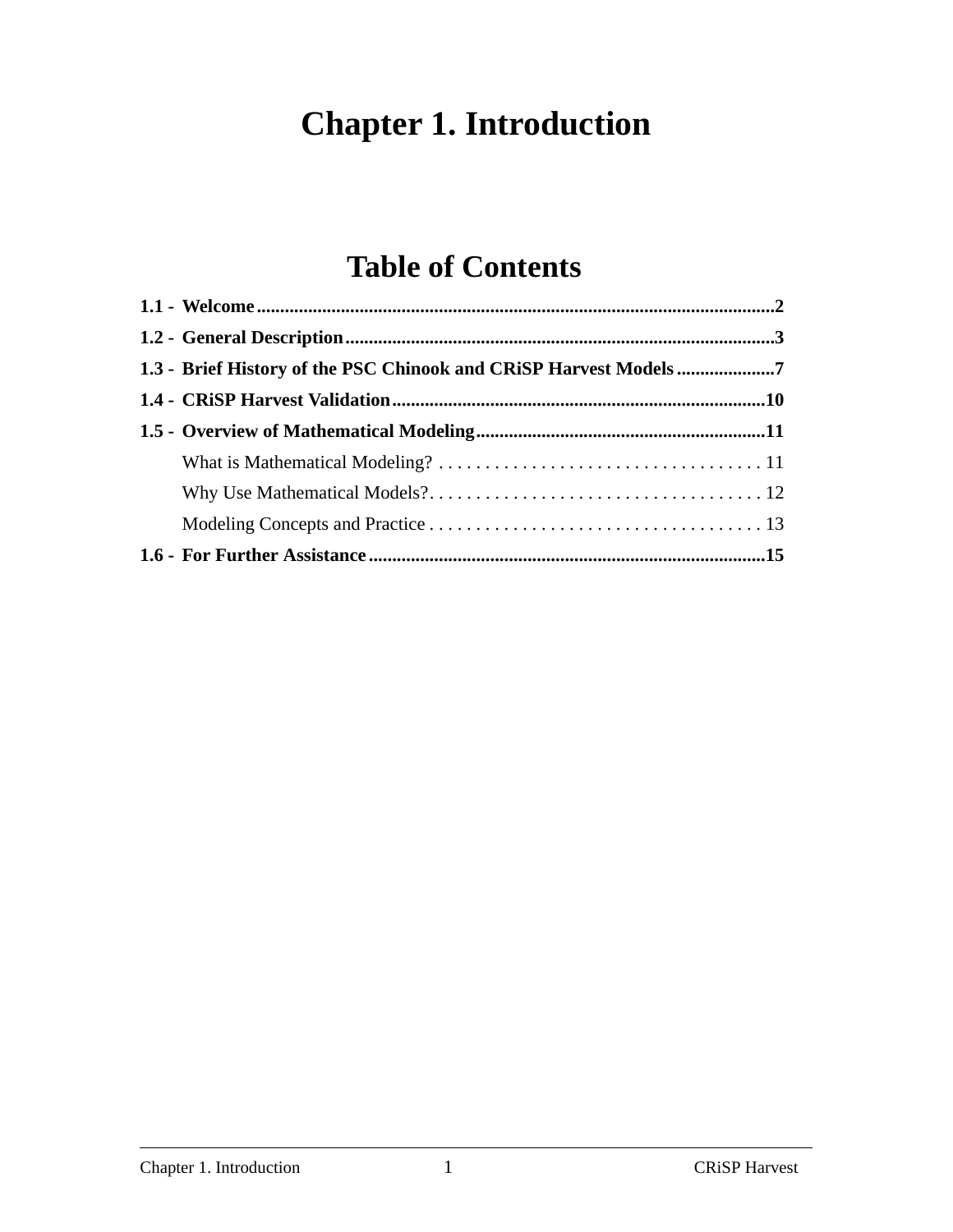### **1.1 - Welcome**

Welcome to the Columbia River Salmon Passage (CRiSP) Harvest Model—a user-friendly version of the forecasting portion of the Pacific Salmon Commission (PSC) Chinook Model. Now you can use the same model scientists from the Pacific Salmon Commission used in 1995 to explore the potential consequences of chinook salmon harvest regulations.

Although the CRiSP Harvest Model is not completely up-to-date with the current model used by the PSC, it contains the most important features of the model and allows users to gain appreciation for the complexities and difficulties of Pacific salmon harvest management. This manual provides step-by-step instructions for examining a variety of processes involved in salmon management. Our hope is that by using the model to simulate management actions, users will learn about these processes.

This first chapter includes a general overview and brief history of the CRiSP Harvest Model. It also includes a section describing mathematical modeling. The second chapter is a detailed Users Manual that will serve as a reference for operating the program. Chapter Three describes several lessons, or tutorials, that demonstrate step-by-step procedures for learning about the fishery processes. Chapter Four includes a brief description of the model theory. Finally, Chapter Five provides a list of over 350 web sites related to salmon management.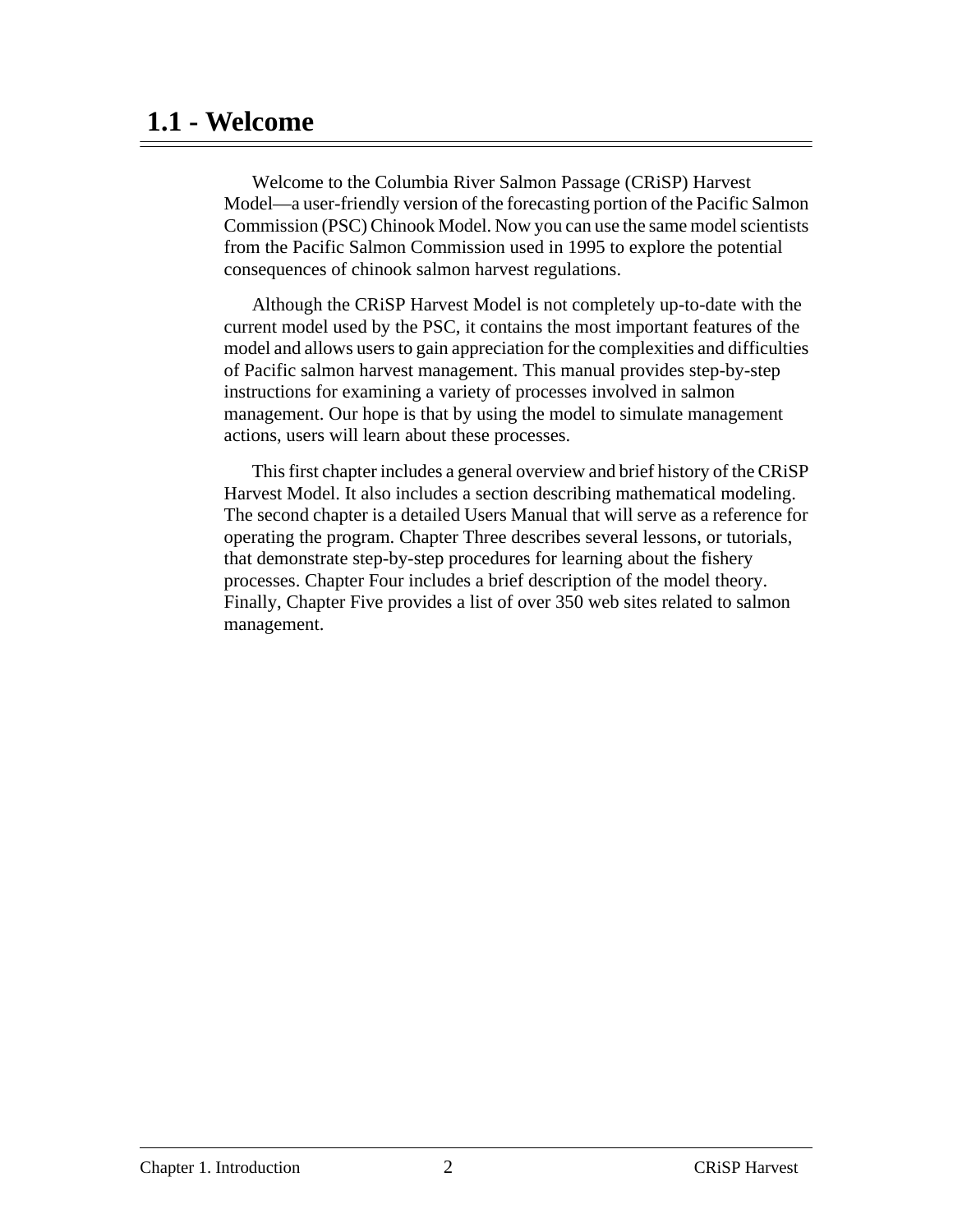### **1.2 - General Description**

CRiSP Harvest is a user-friendly, interactive chinook salmon harvest forecasting model. It is based on the forecasting portion of the Pacific Salmon Commission (PSC) Chinook Model, which is written in Microsoft QuickBasic<sup>™</sup> and runs under the PC MS-DOS platform. CRiSP Harvest is written in the C++ language and was originally designed to run on Sun workstations using the UNIX operating system. A Windows 95/NT version has been under development since 1996.

The PSC Chinook Model was developed by the PSC Chinook Technical Committee to examine alternative management approaches to implement the PSC chinook rebuilding program (the next section contains a brief history of the model). The model is capable of simulating a large number of years, stocks (hatchery and natural), and fisheries (troll, net, and sport) ([Table 1.1](#page-4-0) and [Table](#page-5-0) [1.2](#page-5-0)). A key feature of the model is the interaction between stocks through annual catch ceilings imposed upon fisheries that harvest multiple stocks. As stocks rebuild or decline at different rates over time, relative harvest rates in ceilinged fisheries also change. Single stock models cannot simulate this type of interaction.

Simulations are divided into two time periods: (1) a calibration period; and (2) a management simulation period. The calibration period runs from 1979 through the last year for which model parameters can be estimated (usually one year behind the current year). The simulation period runs from the current year to any future year (usually about 10-15 years in the future). The PSC Chinook Model produces information to help evaluate the effects of changes in brood year survival rates and several management actions:

- pre-recruitment (i.e., age one) survival projections
- pre-spawning survival (i.e., inter-dam losses)
- enhancement activities
- catch ceilings (catch quotas)
- harvest rate strategies
- size limits.

Parameters must be estimated and the model must be calibrated to produce useful results. The calibrated parameters provided with this version of the model were obtained from the PSC Chinook Technical Committee and were based on the best available information through 1995. These parameters are stored in temporary files in ASCII text format which can be read by CRiSP Harvest without modification.

Production parameters for both hatchery and natural stocks are estimated from historical data. Ocean survival rates for ages one through five are assumed fixed (at 0.5, 0.6, 0.7, 0.8, and 0.9, respectively) for all stocks. Survival rates to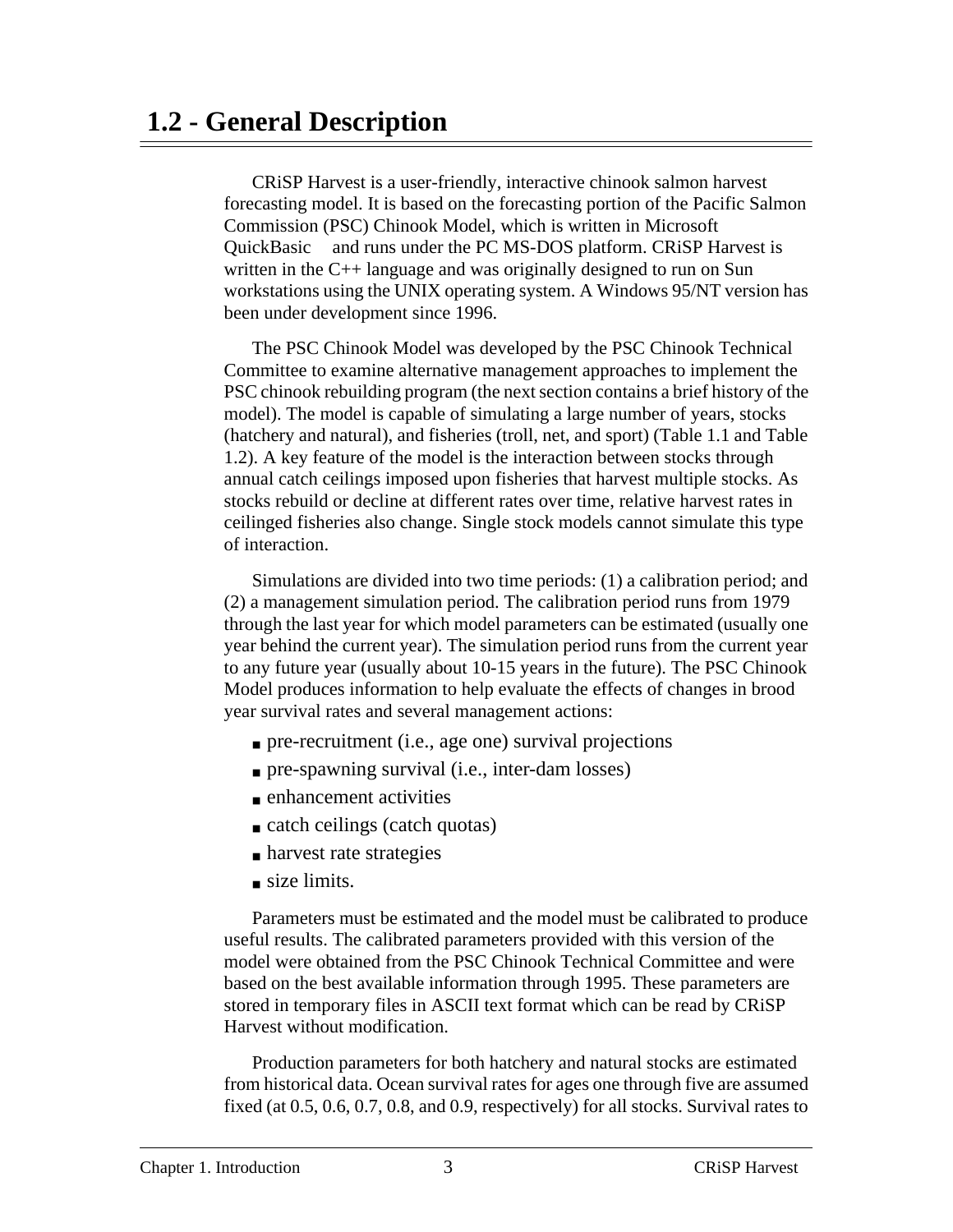age one (also called Environmental Variability, or "EV," scalars) are estimated during the calibration process. Other parameters are estimated by a technique known as "cohort analysis" or "virtual population analysis." This type of analysis involves the reconstruction of an annual series of abundance estimates using catch and escapement data and making assumptions about natural and incidental mortalities. Once each cohort has been reconstructed, the following parameters are estimated:

- Cohort size for each age class at the beginning of each year
- Age specific harvest rates for each fishery
- Maturity schedule for all ages
- Estimates of incidental fishing mortalities.

The model is calibrated by finding a suite of stock and year-specific smolt to age one survival rates (EV scalars) that results in model outputs that most closely match user specific terminal run sizes, escapements, or catches for individual stocks during the base period. The user specifies the EV scalars for the simulation period, often taken to be the average of the base period values. The model results are known to be sensitive to the selection of the EV scalars for the simulation period.

Management changes are evaluated by changing key parameters, such as future catch ceilings or harvest rates, and rerunning the model. In the QuickBasic<sup>TM</sup> version of the PSC Chinook Model, parameters are changed by opening appropriate ASCII data files and changing the appropriate data fields. This process also involves changing file names in control files. A 25 year simulation with 30 stocks and 25 fisheries takes three to five minutes using a PC computer with a 486 microprocessor. Output data are displayed by downloading to data files which must be imported into other analysis programs, such as a spreadsheet.

CRiSP Harvest allows the operator to change parameters and view results interactively. Parameter values can be changed by using the mouse or keyboard. Results can be presented in graphical form on the screen immediately after a simulation run (graphs can also be printed), or can be downloaded to data files for archiving or further analysis.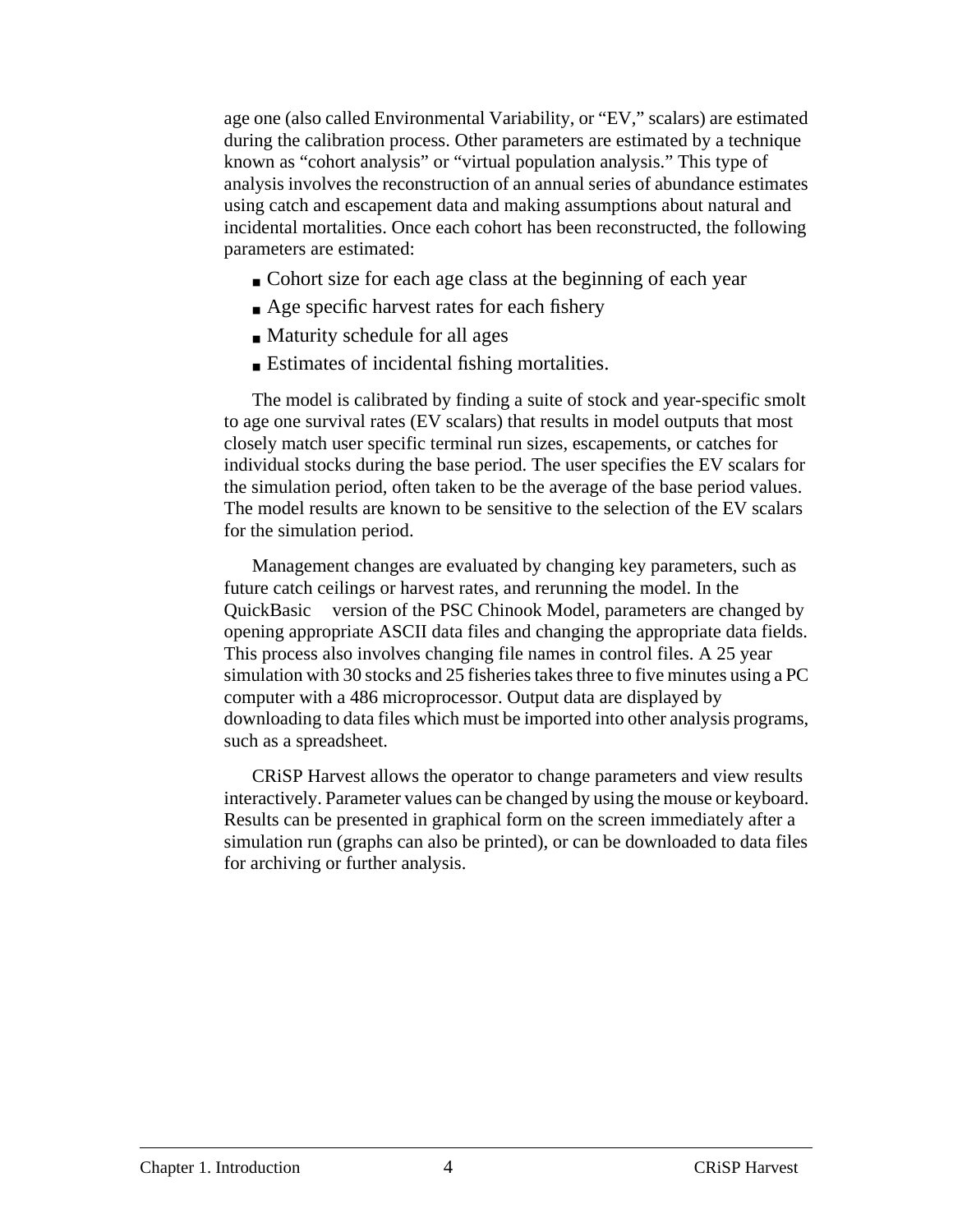| Number         | Fisheries                                | Abbreviation        |
|----------------|------------------------------------------|---------------------|
| 1              | Alaska Troll                             | Alaska T            |
| $\overline{2}$ | Northern B.C. Troll                      | North T             |
| 3              | Central B.C. Troll                       | Centr T             |
| $\overline{4}$ | <b>West Coast Vancouver Island Troll</b> | <b>WCVIT</b>        |
| 5              | Washington/Oregon Troll                  | WA/OR T             |
| 6              | <b>Strait of Georgia Troll</b>           | Geo St T            |
| $\overline{7}$ | Alaska Net                               | Alaska N            |
| 8              | Northern B.C. Net                        | North <sub>N</sub>  |
| 9              | Central B.C. Net                         | Centr <sub>N</sub>  |
| 10             | West Coast Vancouver Island Net          | <b>WCVIN</b>        |
| 11             | Juan de Fuca Net                         | J De F N            |
| 12             | North Puget Sound Net                    | PgtNth <sub>N</sub> |
| 13             | South Puget Sound Net                    | PgtSth N            |
| 14             | <b>Washington Coast Net</b>              | Wash Cst N          |
| 15             | Columbia River Net                       | Col R N             |
| 16             | <b>Johnstone Strait Net</b>              | John St N           |
| 17             | <b>Fraser River Net</b>                  | Fraser N            |
| 18             | Alaska Sport                             | Alaska S            |
| 19             | North/Central B.C. Sport                 | Nor/Cen S           |
| 20             | West Coast Vancouver Island Sport        | WCVI S              |
| 21             | <b>Washington Ocean Sport</b>            | Wash Ocn S          |
| 22             | North Puget Sound Sport                  | PgtNth S            |
| 23             | South Puget Sound Sport                  | PgtSth <sub>S</sub> |
| 24             | Strait of Georgia Sport                  | Geo St S            |
| 25             | Columbia River Sport                     | Col R S             |

<span id="page-4-0"></span>**Table 1.1** Fisheries included in CRiSP Harvest Model.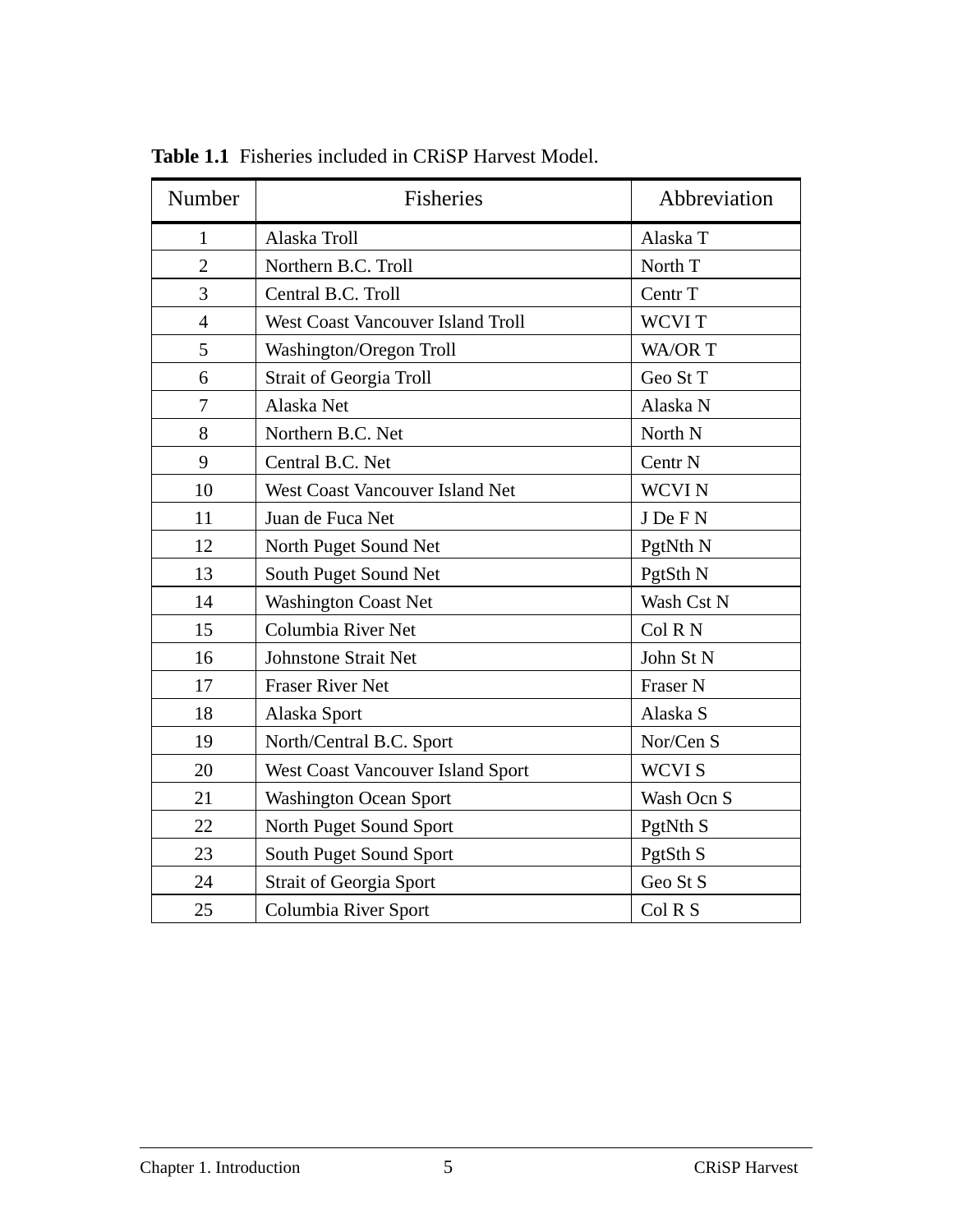| Number         | <b>Stocks</b>                              | Abbreviation |
|----------------|--------------------------------------------|--------------|
| 1              | Alaska South SE                            | <b>AKS</b>   |
| $\overline{2}$ | Northern/Central B.C.                      | <b>NTH</b>   |
| 3              | <b>Fraser River Early</b>                  | <b>FRE</b>   |
| $\overline{4}$ | <b>Fraser River Late</b>                   | <b>FRL</b>   |
| 5              | West Coast Vancouver Island Hatchery       | <b>RBH</b>   |
| 6              | <b>West Coast Vancouver Island Natural</b> | <b>RBT</b>   |
| 7              | <b>Upper Strait of Georgia</b>             | GSQ          |
| 8              | Lower Strait of Georgia Natural            | <b>GST</b>   |
| 9              | Lower Strait of Georgia Hatchery           | <b>GSH</b>   |
| 10             | <b>Nooksack River Fall</b>                 | <b>NKF</b>   |
| 11             | <b>Puget Sound Fingerling</b>              | <b>PSF</b>   |
| 12             | <b>Puget Sound Natural Fingerling</b>      | <b>PSN</b>   |
| 13             | <b>Puget Sound Yearling</b>                | <b>PSY</b>   |
| 14             | <b>Nooksack River Spring</b>               | <b>NKS</b>   |
| 15             | <b>Skagit River Wild</b>                   | <b>SKG</b>   |
| 16             | Stillaguamish River Wild                   | <b>STL</b>   |
| 17             | Snohomish River Wild                       | <b>SNO</b>   |
| 18             | <b>Washington Coastal Hatchery</b>         | <b>WCH</b>   |
| 19             | Columbia River Upriver Brights             | <b>URB</b>   |
| 20             | <b>Spring Creek Hatchery</b>               | <b>SPR</b>   |
| 21             | Lower Bonneville Hatchery                  | <b>BON</b>   |
| 22             | <b>Fall Cowlitz River Hatchery</b>         | <b>CWF</b>   |
| 23             | Lewis River Wild                           | <b>LRW</b>   |
| 24             | Willamette River                           | WSH          |
| 25             | <b>Spring Cowlitz Hatchery</b>             | <b>CWS</b>   |
| 26             | Columbia River Summers                     | <b>SUM</b>   |
| 27             | <b>Oregon Coastal</b>                      | <b>ORC</b>   |
| 28             | Washington Coastal Wild                    | <b>WCN</b>   |
| 29             | <b>Snake River Wild Fall</b>               | <b>LYF</b>   |
| 30             | Mid Columbia River Brights                 | <b>MCB</b>   |

<span id="page-5-0"></span>**Table 1.2** Stocks included in CRiSP Harvest Model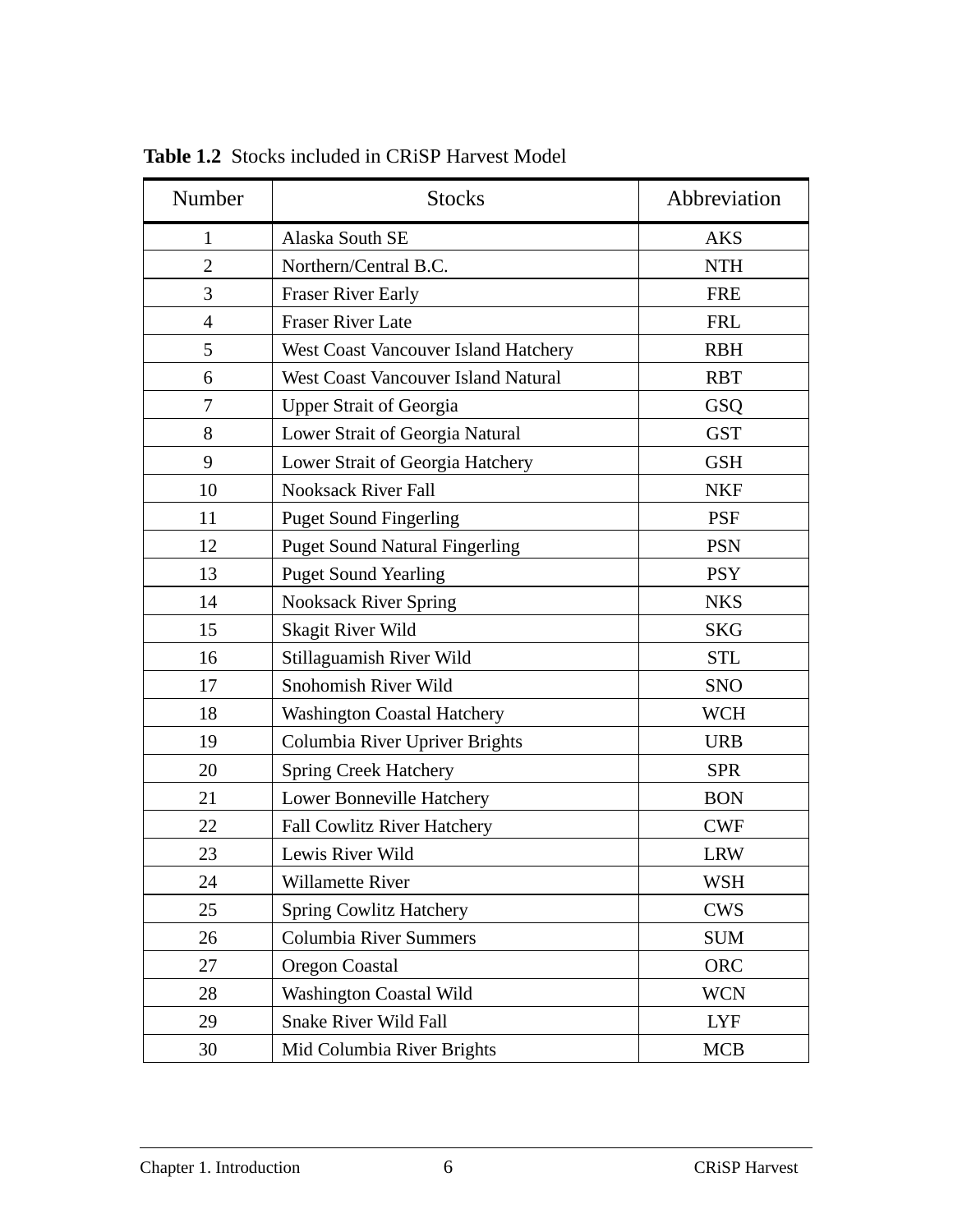## **1.3 - Brief History of the PSC Chinook and CRiSP Harvest Models**

During the negotiations which led to the Pacific Salmon Treaty in 1985, efforts to reach agreement on chinook management focused on strategies which would rebuild depressed natural stocks within an agreed-upon time period. At the technical level, several micro-computer models were developed to provide a method of consistently and objectively analyzing alternative options under consideration during the negotiations.

The computer models were designed to analyze how various combinations of fisheries management actions would affect rebuilding. Prior to the development of the models, information on the production levels for natural chinook stocks was often limited to measurements of catch and escapement in or near the corresponding river of origin. Direct estimates of a significant component of overall production (i.e., harvest levels in ocean and near-shore mixed stock fisheries) were often not available for the natural stocks of interest. By integrating chinook life history assumptions with coded-wire-tag (CWT) recovery data, the models permitted the simulation of ocean and terminal harvest and escapement patterns.

The models simulated the process of rebuilding under hypothetical fishery policies that reduced harvest rates over time. As spawning escapements of depressed stocks increased to optimum levels, production increased. By maintaining fishery regimes, such as harvest ceilings, as run sizes progressively increased, rebuilding accelerated.

The models were initially designed to evaluate alternative fishery management regimes with respect to their implications for successfully rebuilding depressed chinook stocks by 1998. They progressed from simple cohort analyses designed to evaluate overall harvest rates and patterns of exploitation for single stocks or groups of stocks, to a "Multiple Stock Model" which incorporated multiple fisheries, stocks and brood years as well as stockrecruitment production functions. Intermediate steps included a simple "Forward Cohort Analysis" and a "Single Stock" multiple brood and fishery model (also including the stock-recruitment function).

While the "Single Stock" model achieved the goal of providing a set of mutually acceptable rules for evaluating proposals under consideration when the Pacific Salmon Treaty was being negotiated, it did not adequately represent results expected when several stocks were involved. Under the single stock approach, the progressive reductions in harvest rates in fisheries with ceilings resulting from increasing stock size over the course of the rebuilding cycle are transferred entirely to the single stock in the Model. In reality, the harvest rate changes in pre-terminal fisheries would be influenced by the abundance of the aggregate of stocks available. However, while the abundance of depressed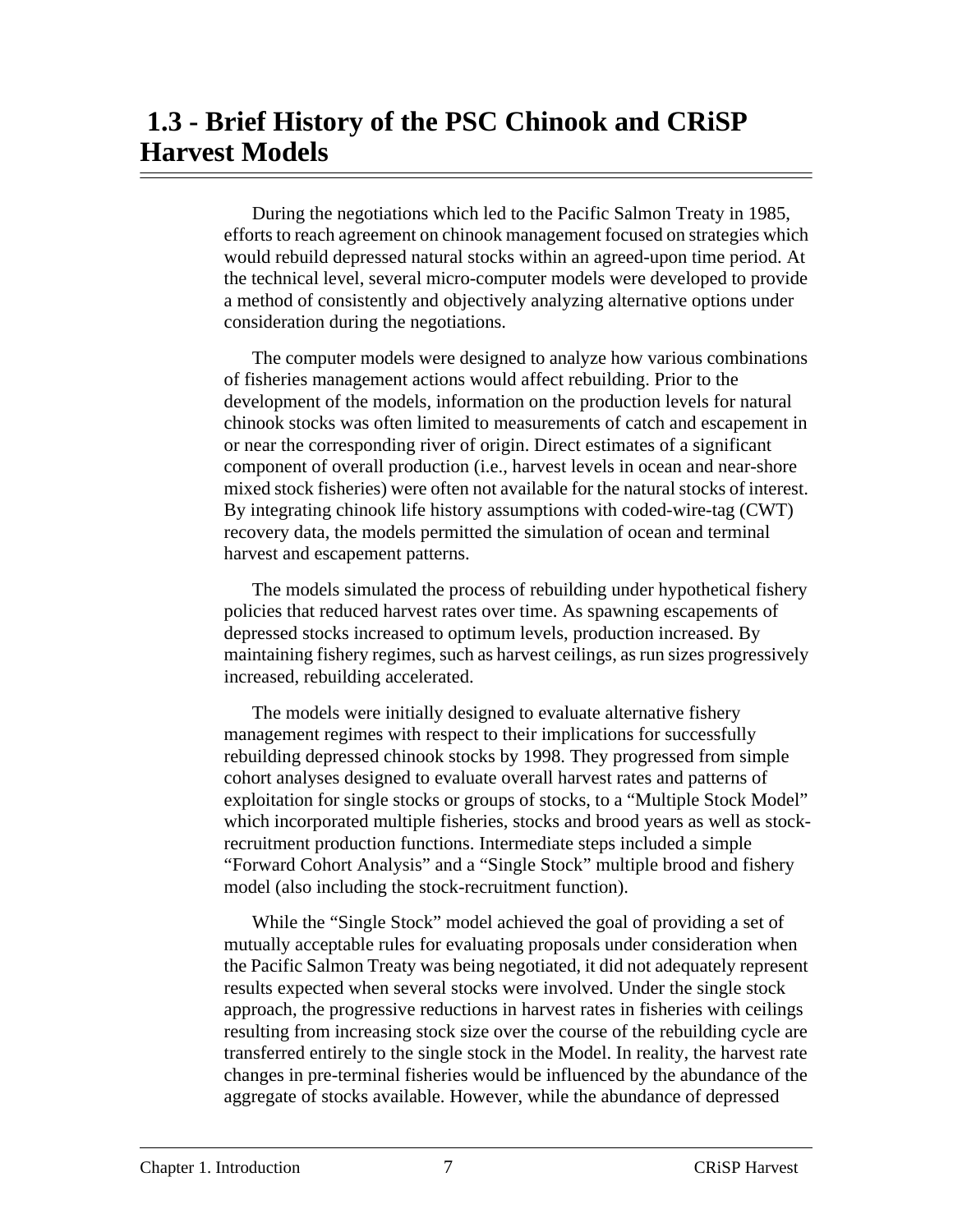components of the aggregate would be expected to increase as a result of increased escapement, the abundance of many components would remain relatively stable. As a result, the single stock approach would tend to underestimate the time required for rebuilding; it would present an overly optimistic picture of the effects of future reductions in harvest rates resulting from increased production.

Application of the Model to describe these mechanisms requires the assumption that proportional changes in total model fishery catch are represented by the actual changes in the real world catch. It also assumes that the stock composition in the Model catch reflects the relative contribution of these stocks to the actual catch (the abundance of unrepresented stocks is assumed to be constant).

If these assumptions are not met, the ceiling or quota mechanism on rebuilding will produce incorrect rebuilding schedules. The quota or ceiling mechanism will take effect at different harvest levels for each particular stock depending on the abundance of other stocks in the catch. For example, the rate at which a particular stock rebuilds may be accelerated by the presence of other stocks in the ceiling fisheries. If these other stocks respond to management measures at a faster rate, their abundance is increased and the relative contribution of the stock of interest to the fishery is reduced. This effect is similar to that resulting from enhancement where the increased abundance of hatchery fish will "saturate" the fishery under a fixed harvest ceiling and dilute the impact on wild stocks resulting in an increased savings of wild fish to escapement.

More detailed stratification of fisheries was required to respond to a number of policy questions that were raised over time. The resolution needed for modeling may vary from issue to issue, depending upon the questions to be addressed and the availability of necessary data. The final Model used for the Pacific Salmon Treaty negotiations in 1984 incorporated four stocks and nine fisheries. The Model was modified in 1987 to enable it to simulate up to 25 fisheries and 26 stocks. In 1993 and 1994 the number of stocks was increased to 29 and 30, respectively.

By 1987, the effects of incidental mortality losses to the chinook rebuilding program had increasingly become a matter of concern as management agencies implemented various changes to fishing regulations to increase benefits under the fishery regimes established through the Pacific Salmon Commission. The Model has been modified to more realistically reflect incidental mortality losses and permit the evaluation of regulations such as non-retention restrictions and size limit changes.

The Model was recoded into Microsoft QuickBasic<sup> $TM$ </sup> language beginning in 1986 and was revised in a number of important ways to better meet needs under implementation of the Pacific Salmon Treaty.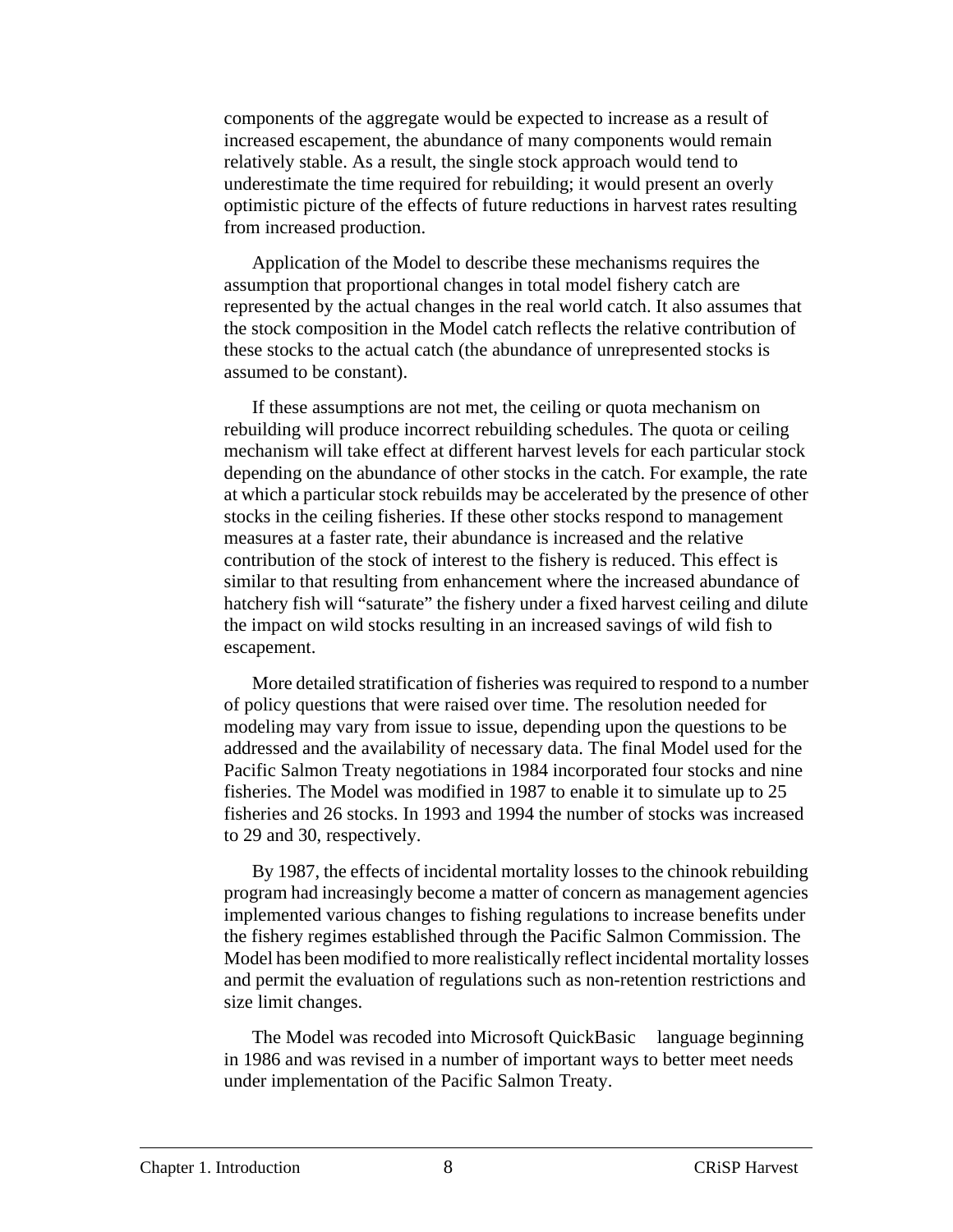The listing of the Snake River Fall Chinook stock as "endangered" under the US Endangered Species Act generated interest in harvest management decisions from stakeholders outside the normal harvest management "family." In 1993 the University of Washington School of Fisheries, with funding from the Bonneville Power Administration, began creating a user-friendly version of the PSC Chinook Model. The goal was to create a tool that both scientists and the general public could use to explore the effects of various harvest management regulations on chinook stock rebuilding.

The new user-friendly model, called the CRiSP Harvest, was initially created under the UNIX operating system and was completed in 1995. Since that time a PC version has been under development to make the model more accessible to the general public. The version described in this manual is still considered a beta (or test) version, so you may encounter problems, or bugs, as you use the program.

The PSC Chinook Technical Committee (CTC) continues to modify the Chinook Model as more information becomes available. This information will be incorporated into the model structure and input data so that the model reflects the current understanding of the dynamics of chinook populations and fisheries. At this time (August 1997) there is no consensus among the CTC members on a calibrated model. The CRiSP Harvest Model described in this manual is based on the last agreed upon model in 1995.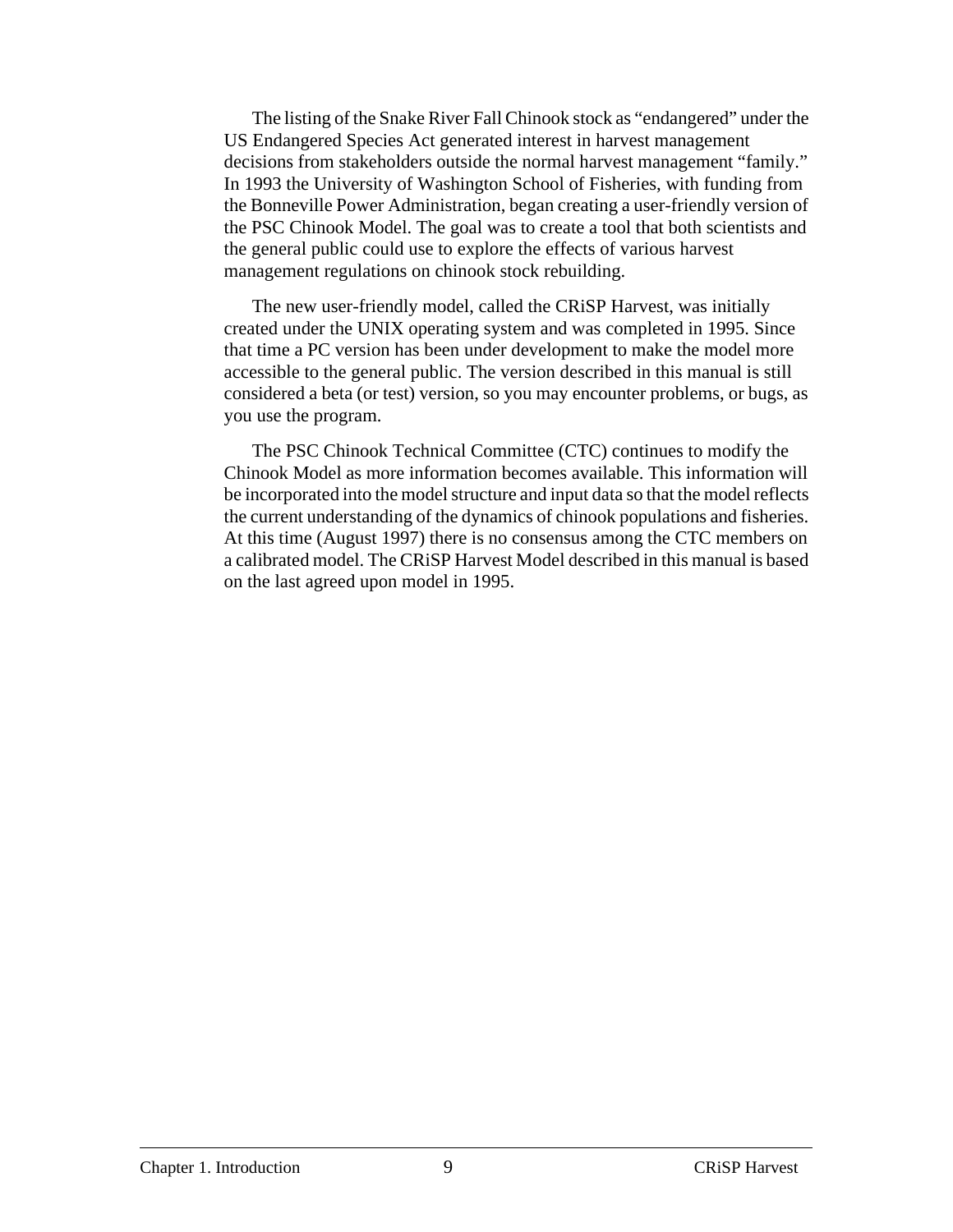CRiSP Harvest is designed to produce outputs that are identical to those produced by the PSC Chinook Model, assuming both are given the same input data. At each step of CRiSP Harvest development, the input files for the PSC Chinook Model were adjusted, either by changing the data input files or by adjusting portions of the QuickBasic™ code, to reflect the features incorporated into CRiSP Harvest.

Both models print catch and escapement output files in identical ASCII format. To compare these outputs, CRiSP Harvest was run on a Sun SparcStation and a QuickBasic™ version was run on a Gateway 2000 Nomad 450DXL-200 using an Intel 50MHz 486DX2 processor. ASCII files produced by the QuickBasic<sup>TM</sup> version were downloaded to a floppy disk and imported into the Sun workstation. A "diff" command was executed on appropriate output file pairs to identify any differences between the two files. If differences were encountered, both versions (QuickBasic<sup> $TM$ </sup> and C++) were run side-byside with debugging routines to find code errors.

Models were considered validated when no output fields differed by more than a value of one (1), assumed to be rounding errors due to different calculating precisions of the two machines. In all validations, rounding errors did not accumulate.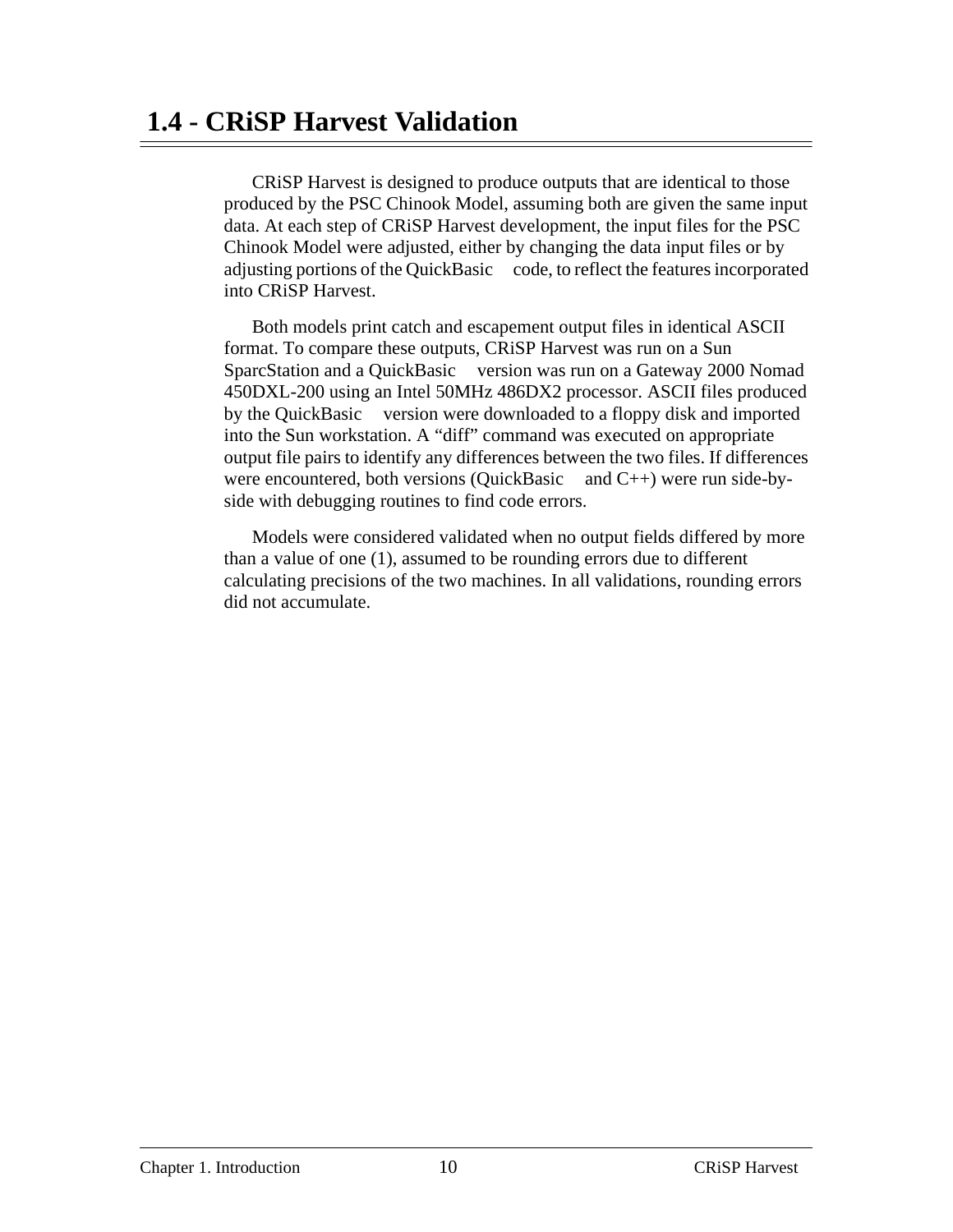### **What is Mathematical Modeling?**

Just about everyone would like to know what the future holds. Some consult tarot cards, tea leaves, crystal balls, and telephone psychics. Others take a more systematic approach—they examine the recent past to understand processes and determine trends that may give insight into the future. In short, they form ideas about how the world works, and from those ideas generate predictions about what will happen in the future. These ideas constitute an abstraction of the real world and form a "model" of a "system" of interrelated components.

Mathematical modeling is a technique for understanding the dynamics of a system and for predicting future outcomes within the system. From a simplified perspective, any system is composed of two fundamental things:

- elements that have certain qualities and properties
- relationships and actions that explain how these elements interact and change

For example, consider the "system" that encompasses a baseball game during a single play. A short list of the elements might be: pitcher, hitter, fielder, bat, and playfield, and a short list of the relationships could be: hitting, flight, gravity, catching, throwing, running, and tagging. A reasonable modeling effort allows for different outcomes: batter is out, batter is safe, batter hits a home run, etc. depending on how the relationships between the elements (based on their properties) are manifest. In sports talk, we might say that batter A has a .323 average and is more likely to get a hit than batter B with a .265 average. In system talk, this batter has different properties that affect his interactions with the other elements on the field that make him more likely to get a hit.

In another example, consider a household budget. There are elements such as income, expenses, savings, etc. and relationships that allocate certain proportions or fixed amounts of the income to the expenses.

In CRiSP Harvest, the basic elements are the fisheries and the stocks. The relationships include the processes by which fishing reduces the stock, production and growth, etc. The properties of these elements and the relationships between them are controlled by the many parameters in the model such as Harvest Rates and production parameters.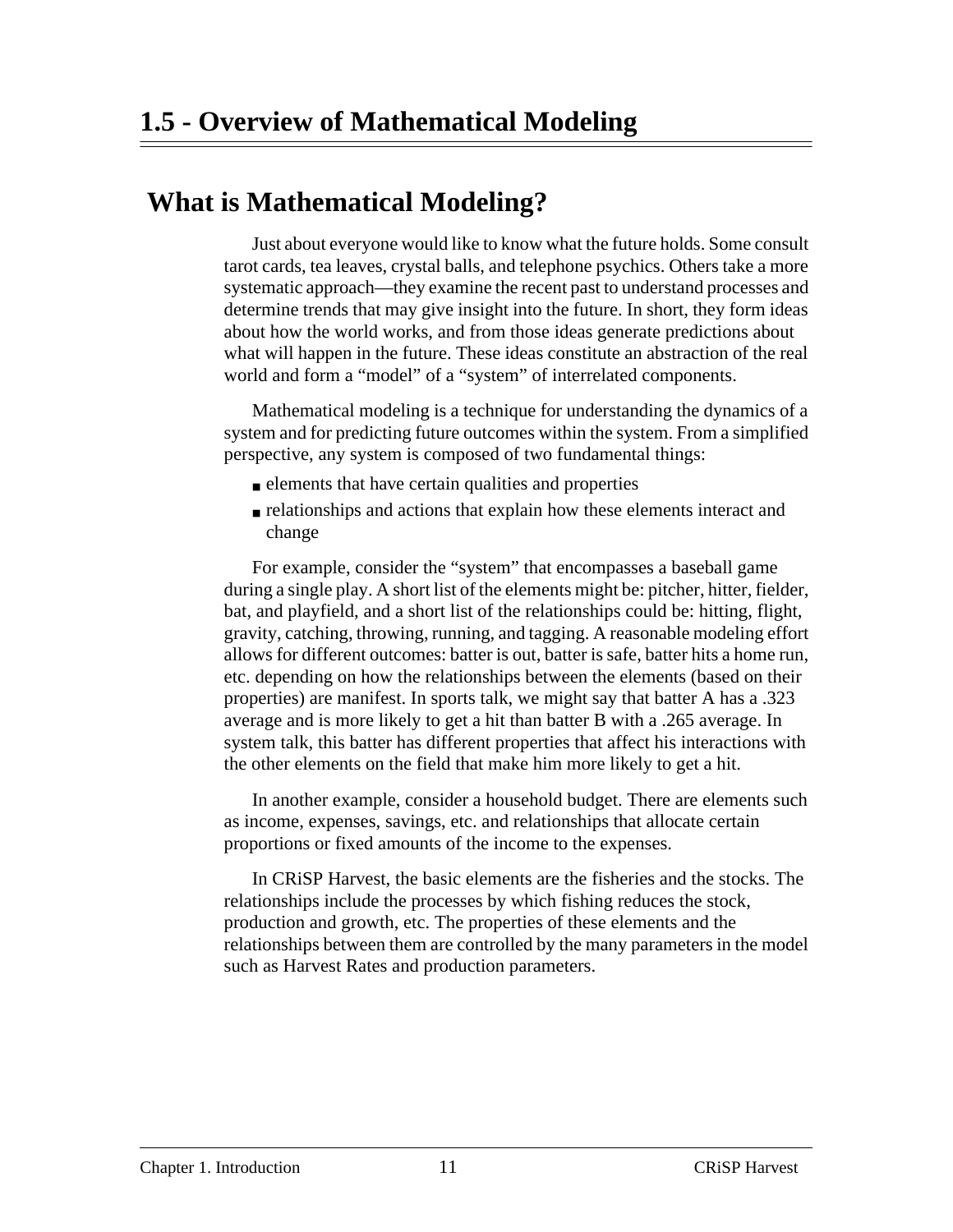### **Why Use Mathematical Models?**

### **Abstractions of reality**

Mathematical models are an abstraction of the system they represent. It allows the model user to study and understand the relationships between the elements of the system without having to actually manipulate the system. For example, in the CRiSP Harvest model it would be impossible to evaluate escapement of a stock based on catch ceilings at five different levels in any one year. The catch ceiling is set at one level for the year and then the boats go out and that is it. There can be no "what if?" kinds of questions without the model.

Abstraction allows for the simplification of the system because it is not necessary or even desirable for it to be exact or replicate the exact mechanisms. In CRiSP Harvest, the properties of the fishers and the stocks are explained in simplified mathematical terms so that their essential qualities are characterized in a concrete manner. For example, the fisher is presumed to catch fish at a certain rate and the details of exactly how many are being caught at any given time are unimportant.

In the case of the baseball player A, all we need to know are the odds that the batter will get a hit. Our model is simply his/her average: .323. That is a gross simplification of a huge number of things: A's hand-eye coordination, the types of fields (s)he plays on, A's strength, the pitchers technique, diet, coaching, health, etc. We model A's hitting ability so that we can make some kind of prediction of whether or not A will get a hit the next time at bat.

#### **Models have a purpose**

A model has a purpose. Consider making two different types of model airplanes from kits. One is designed to look like a real airplane and the other is designed to fly. The one that looks like a real airplane shows the geometric relationship between the parts of the plane and apart from that is quite different than the plane it represents (it has fewer parts, is made of different materials, etc.) When we look at it we say, "That is an airplane," or perhaps: "That is a DC-10." At the very least, it is not a dinosaur or a doll's house!

The balsa-wood plane on the other hand crudely represents a real airplane and may have only a handful of parts, but was designed for function over form.

In the case of the CRiSP Harvest model, the uses and purposes include:

- educate users on the state of the system and the interactions between the elements (stocks and fisheries)
- assist in developing experiments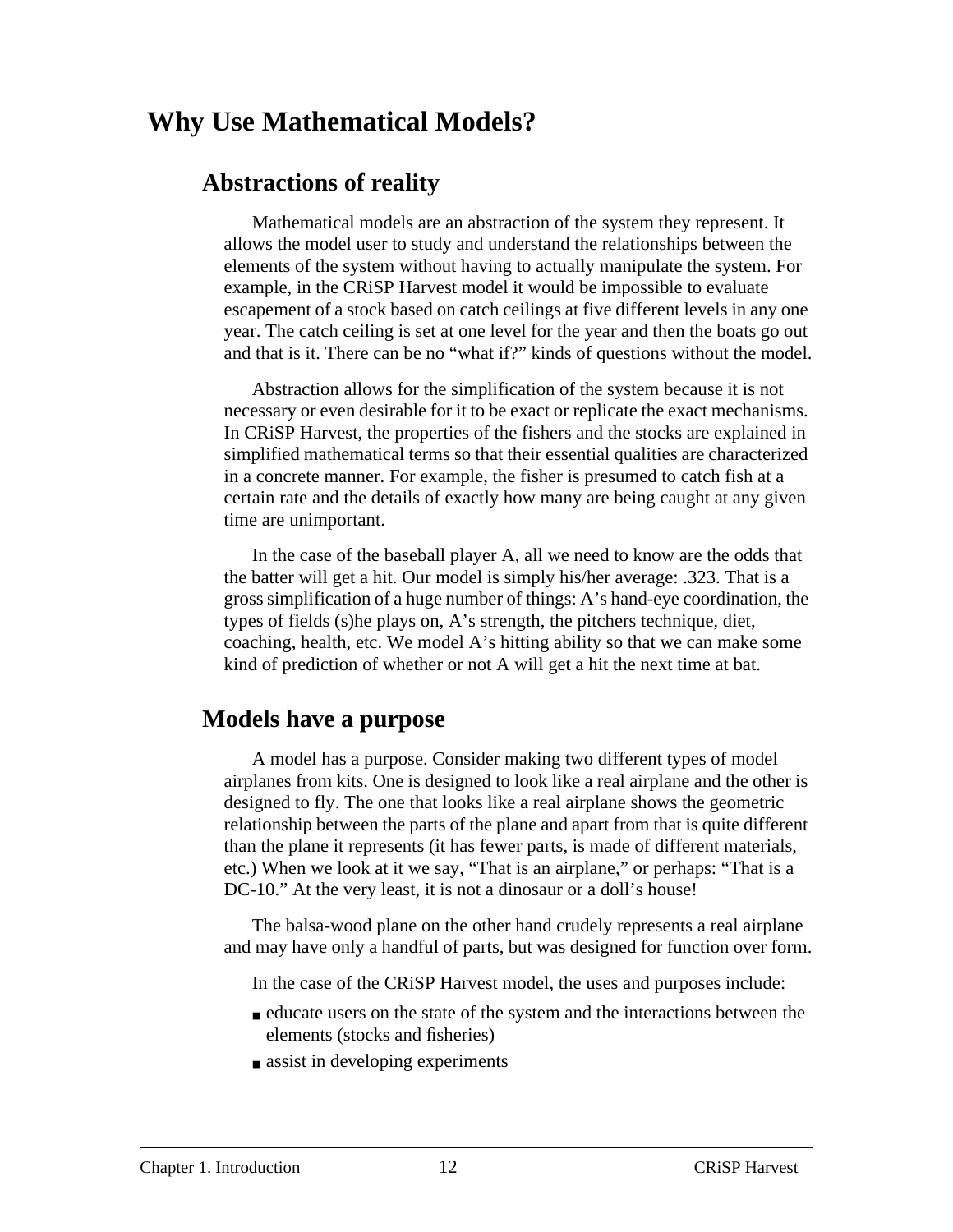- evaluate sensitivity of model elements and relationships to different parameters (for example catch ceiling changes or other policy changes)
- predict stock levels and catches based on different scenarios

See "Brief History of the PSC Chinook and CRiSP Harvest Models" on page 1.7 for an overview of the purposes for which the model was designed.

### **Modeling Concepts and Practice**

There are two very important steps in the creation of a model: calibration and validation. They help make the model more usable and believable.

### **What is Model Calibration?**

Model calibration is the process by which the parameters that characterize the model's elements and relationships are determined. The calibration process is dynamic and allows new information to be incorporated. In the case of the baseball player who is hitting .323, after he has batted for another game, his average is re-computed to incorporate the new information. The player is now re-calibrated in light of his last game's performance.

In the case of the household budget, there might be a transportation category where bus fare, gas for the car, parking and automobile maintenance is all consolidated. Each month the household evaluates their expenses related to transportation to see if their budget model is accurate. If it is consistently off the mark and changes to expenses can not be made, then it is time to recalibrate the model.

CRiSP Harvest is recalibrated periodically by fisheries scientists. They use updated catch information, escapement estimates and other data from the field to re-establish parameter values.

### **What is Model Validation?**

One type of model validation is to compare its predictions with another model of the same system. If the differences are slight enough or non-existent then conclude that the model is valid in terms of representing the other model. This was an important procedure for the CRiSP Harvest model because it was based on the PSC Chinook Model and the model developers wanted to be certain that it produced the exact same results.

A more important type of model validation is the process of determining how well the model represents the real system and, consequently, how useful it is in predicting the future. In the baseball example, we might like to know how well a simple batting average model calibrated at the end of every week predicts the batting average during the coming week. If the batter is very consistent, a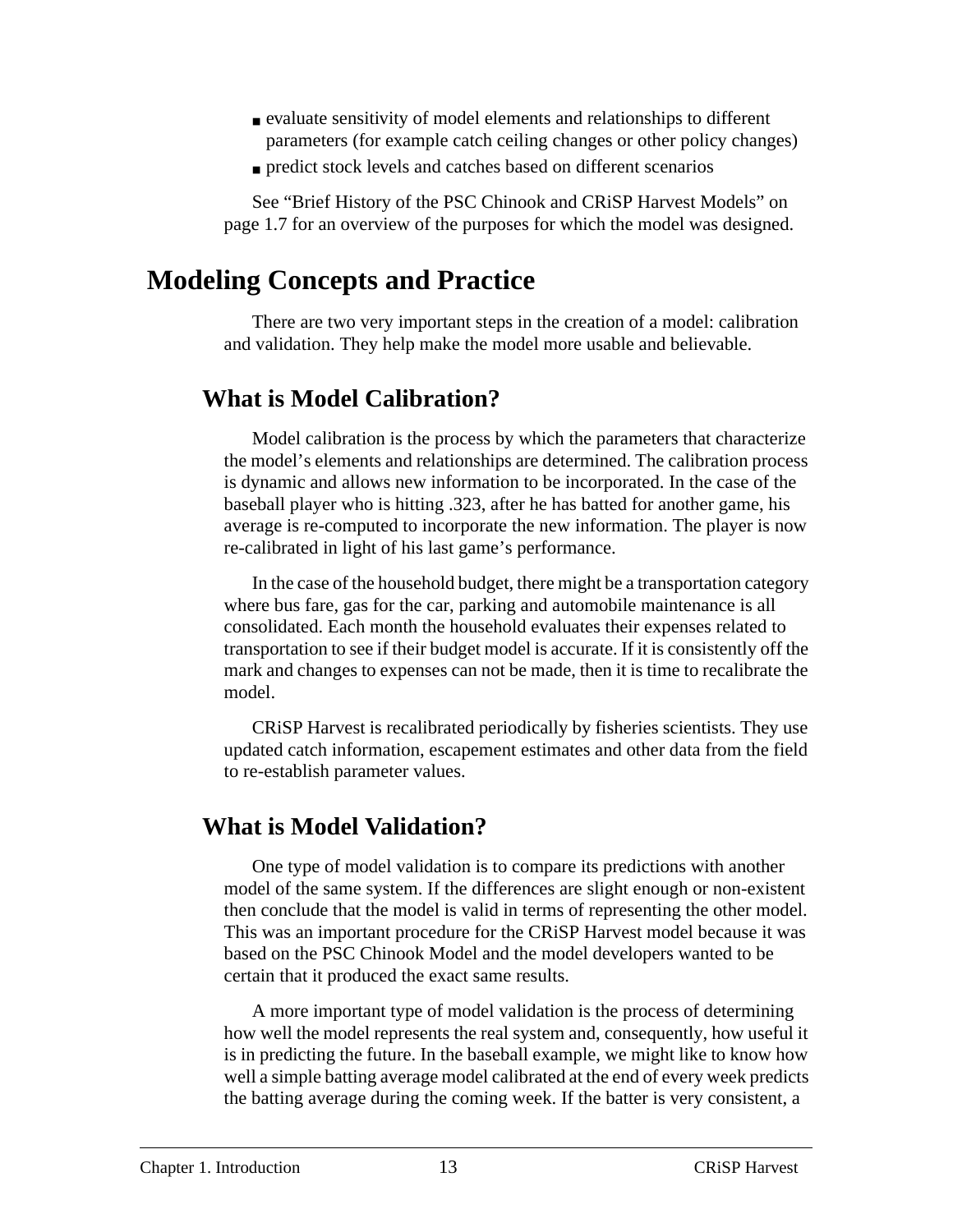simple batting average model probably is valid for predicting future performance. However, if the batter is a streak hitter and goes through cycles of hot and cold hitting, a simple batting average may not be an acceptable model. In this case, a more complicated model may be needed that predicts whether the batter will be in his hot or cold cycle during the coming week.

Fishery models can be validated by comparing future predictions with real outcomes. For example, a model calibrated through 1995 can be used to predict escapements and catches in 1996. Once the 1996 season is over, the predictions can be compared to the real-world outcome to see how well the model performed.

Real world model validation is very difficult given the complexity of the systems involved. If a model can not be validated, sometimes, the individual parts are validated and the whole is deemed acceptable provided that the representation of the mechanisms and processes that hold the parts together is acceptable to the community who are building and/or using the model. This is the case when complete model validation cannot be done for some reason (it may be prohibitively expensive, require too much time, etc.) but the value of a working model is significant.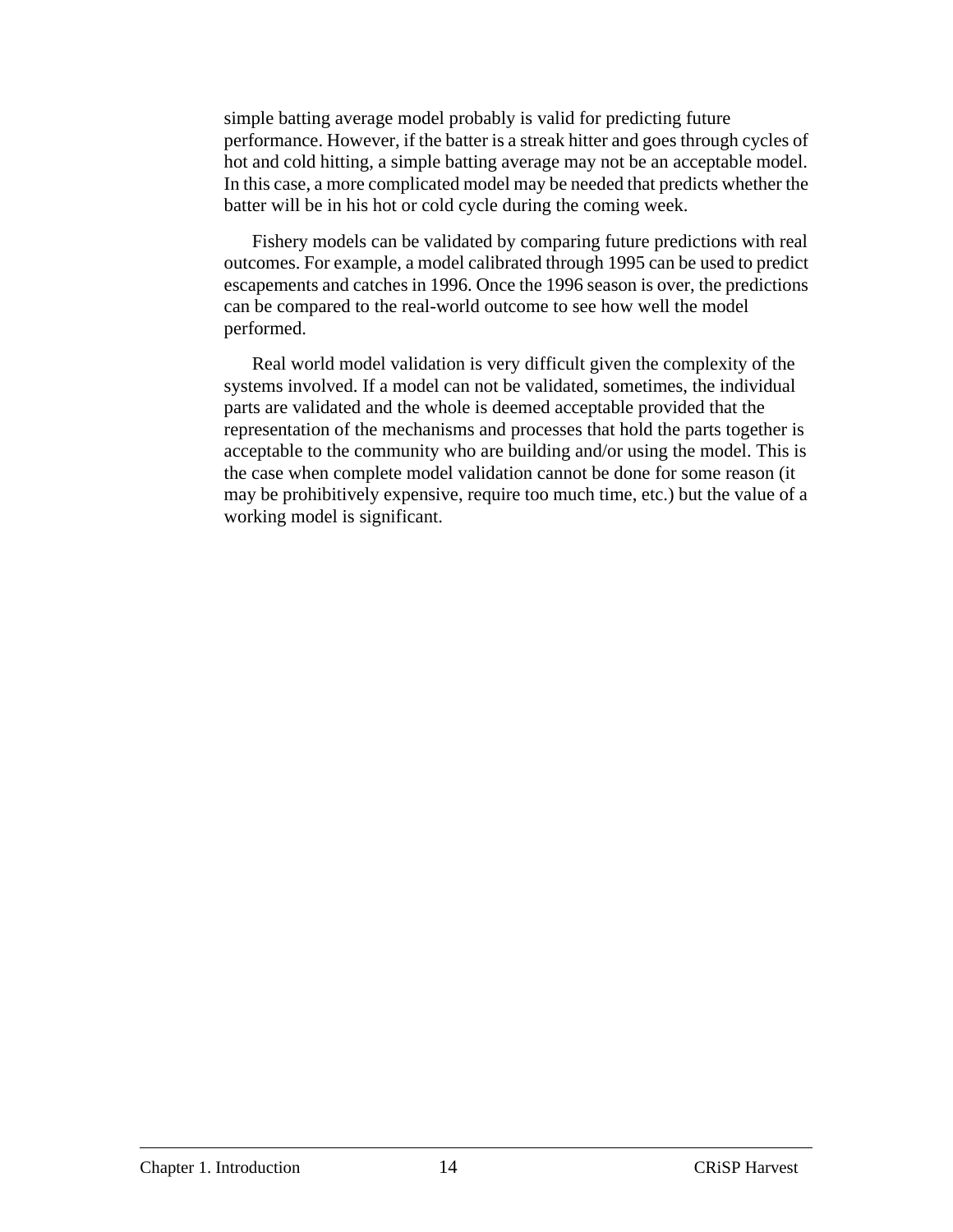# **1.6 - For Further Assistance**

■ Jim Anderson

Principle Investigator University of Washington (206) 543-4772 jim@confocal.fish.washington.edu

- Jim Norris Harvest Model Team Leader University of Washington (360) 385-4486 jnorris@olympus.net (206) 616-7451 norris@elmer.fish.washington.edu
- Troy Frever Software Engineer University of Washington (206) 616-7453 troy@buck.cqs.washington.edu
- Matt Moore PC Programmer University of Washington (206) 616-7451 mpmoore@buck.cqs.washington.edu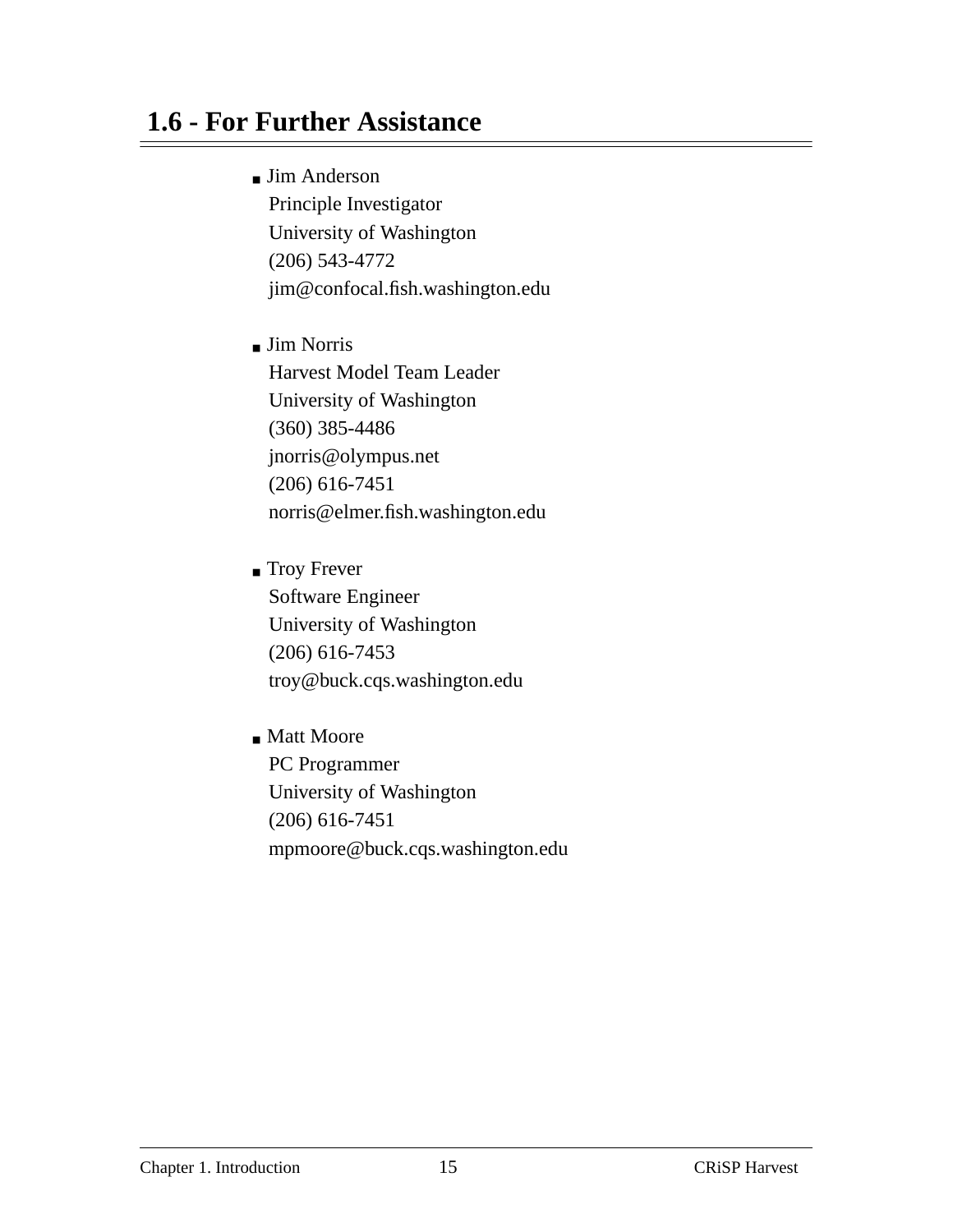# **Chapter 2. Users Manual**

# **Table of Contents**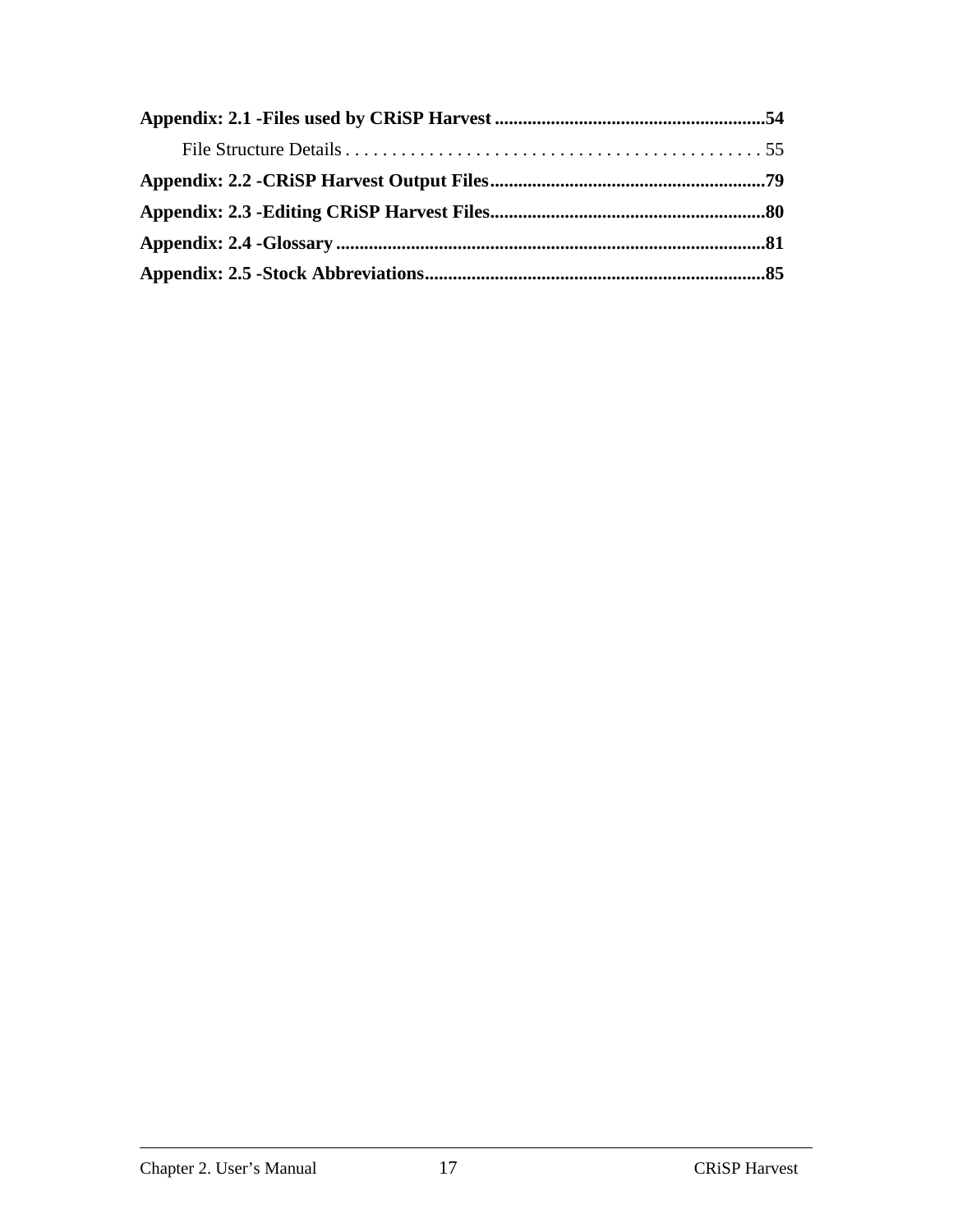# **System Requirements**

Make sure your computer meets these requirements before installing CRiSP Harvest Model on your PC. Read the **readme.txt** file included with the distribution for any special requirements.

### **Required Hardware:**

- IBM or compatible computer
- $\blacksquare$  486/66 or better
- $\Box$  3.5" floppy disk drive
- Two button mouse
- 8 MB of RAM
- 10 MB available hard disk space
- VGA monitor (color not required)
- Printer (optional)

### **Required Software:**

- Windows 95 or Windows NT
- Text editor (optional)

# **Installation**

### **Installation from floppy disks**

- 1. Run Windows 95 (or Windows NT).
- 2. Insert CRiSP Harvest Disk 1 into the floppy drive.
- 3. Click the Windows 95 Start button and choose Run.
- 4. In the dialog box, type **a:\setup**. If your floppy drive is not **a:**, substitute the appropriate letter for **a:**
- 5. Choose OK.
- 6. Follow the SETUP program's directions. Unless otherwise directed, the setup program will install all the CRiSP Harvest files in a folder labeled **c:\program files\cbr**. See the section entitled "File Structure" for a complete description of the files.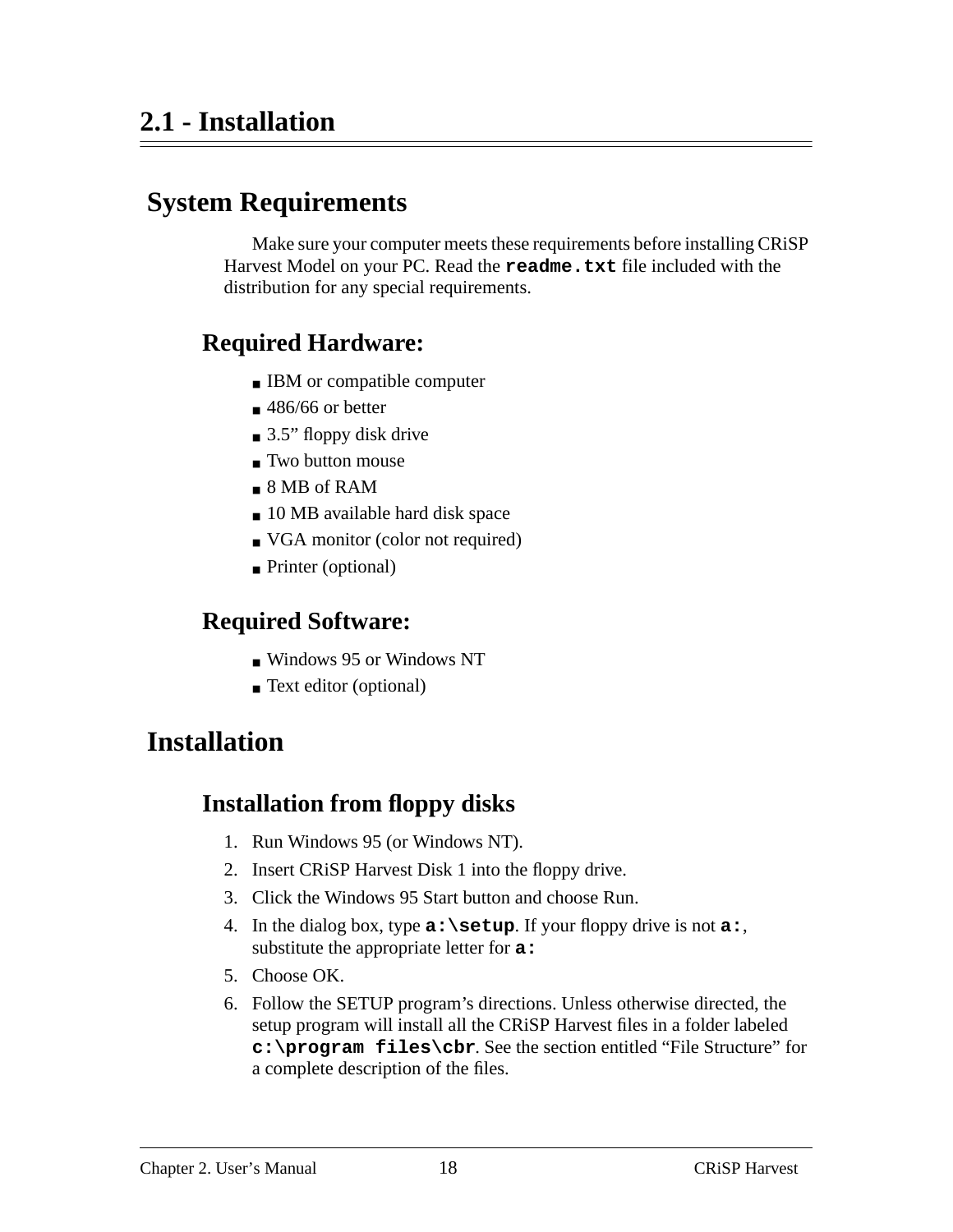### **Installation of a downloaded self-extracting file**

- 1. Run Windows 95 (or Windows NT).
- 2. Run Netscape or other WWW browser.
- 3. From

**http://www.cqs.washington.edu/crisp/crisp2pc.html** follow instructions for downloading.

- 4. Choose destination directory on your system and save the **crisph.exe** file on your hard drive.
- 5. Double click on this self-extracting file or launch it from a Run dialog box. This creates an Install directory and sub-directories.
- 6. Open the **install\disk1** directory and double-click the **setup.exe** icon.
- 7. Follow on-screen instructions.

## **Other Platforms**

A separate version of CRiSP Harvest is available to run on the UNIX platform. No Macintosh version is available.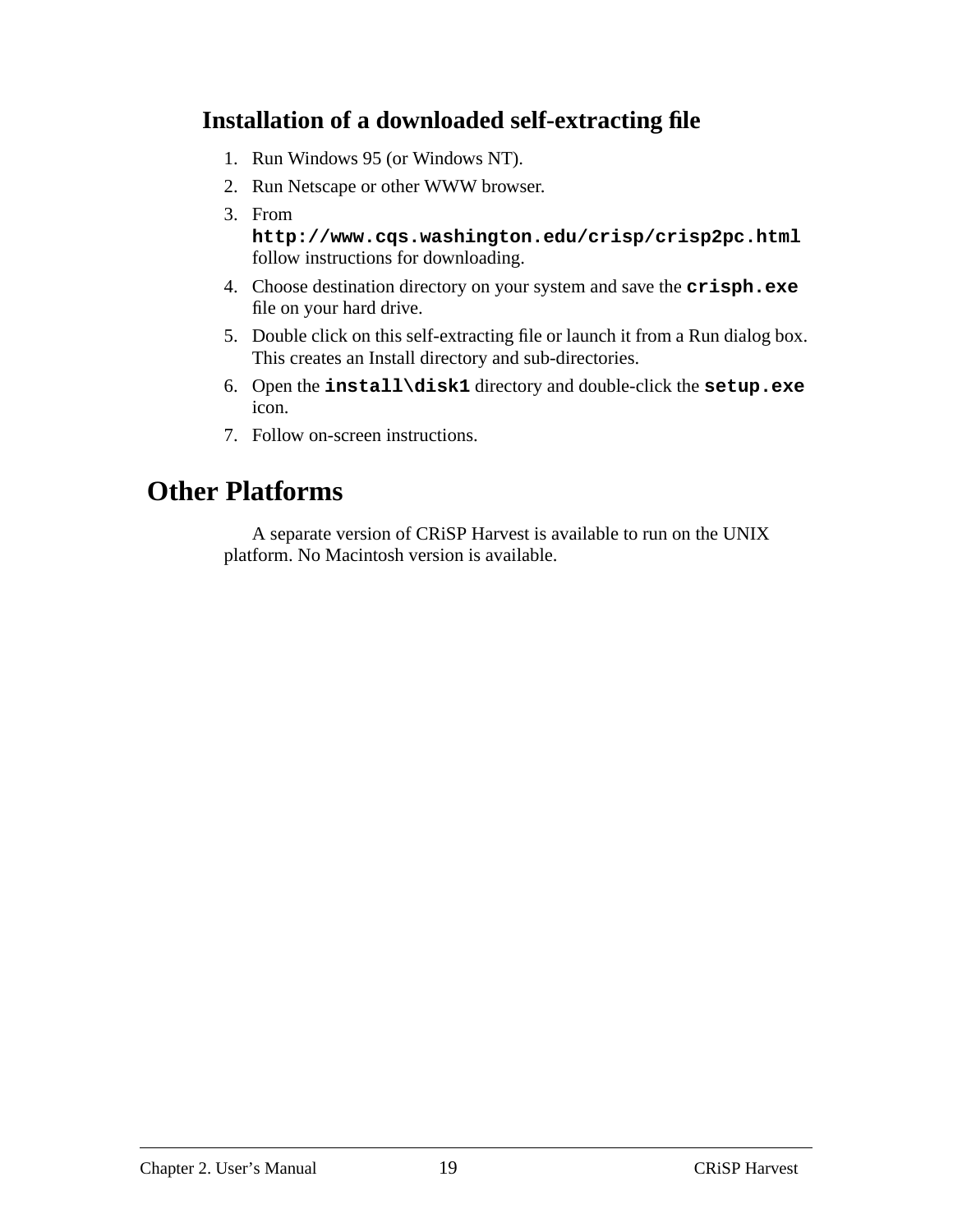### <span id="page-19-0"></span> **File Structure**

CRiSP Harvest is composed of files that fall broadly into four categories:

- 1. An executable file (**crisph.exe**) that is the main computation engine.
- 2. One or more control files (**proto.opt** is the default) that tells the computation engine what data files to use for that session of running the model.
- 3. Several data files that allow you to simulate various biological and fishing processes. These are in a sub-directory named **input.**
- 4. Other files not integral for running the model such as those used by the help engine, the help engine itself and the output files (**\*.prn** files).

None of these files can be edited from within the executable program. However, many of the data imported from the various data files can be changed interactively through the Graphical User Interface (GUI) to simulate and run different types of future management scenarios. For example, catch quotas and hatchery smolt production can be changed through the GUI. The basic model configuration (e.g. number of stocks and fisheries, years to be modeled, data for past years) cannot be changed interactively.

When the executable program starts, it first looks for an **\*.opt** file to tell it what data to use. If no **\*.opt** file is specified by you, it uses the default **\*.opt** file, named **proto.opt**.

The file structure has been maintained for backwards compatibility with other versions of the model that have run on different platforms and/or with different features.

# **Launching CRiSP Harvest**

Whenever CRiSP Harvest is launched, the management scenario specified in the **\*.opt** (see ["Files of type \\*.opt" on page 2.55\)](#page-54-0) and associated files is run and output files are produced.

Once the CRiSP Harvest window is open, it is possible to interact with the map, icons and graphs to alter the parameters and rerun the model. Below are the options for launching the model for the first time. Subsequent interactions are described in the sections that follow.

#### *To start CRiSP Harvest from the Program Folder*

■ Click the Start button.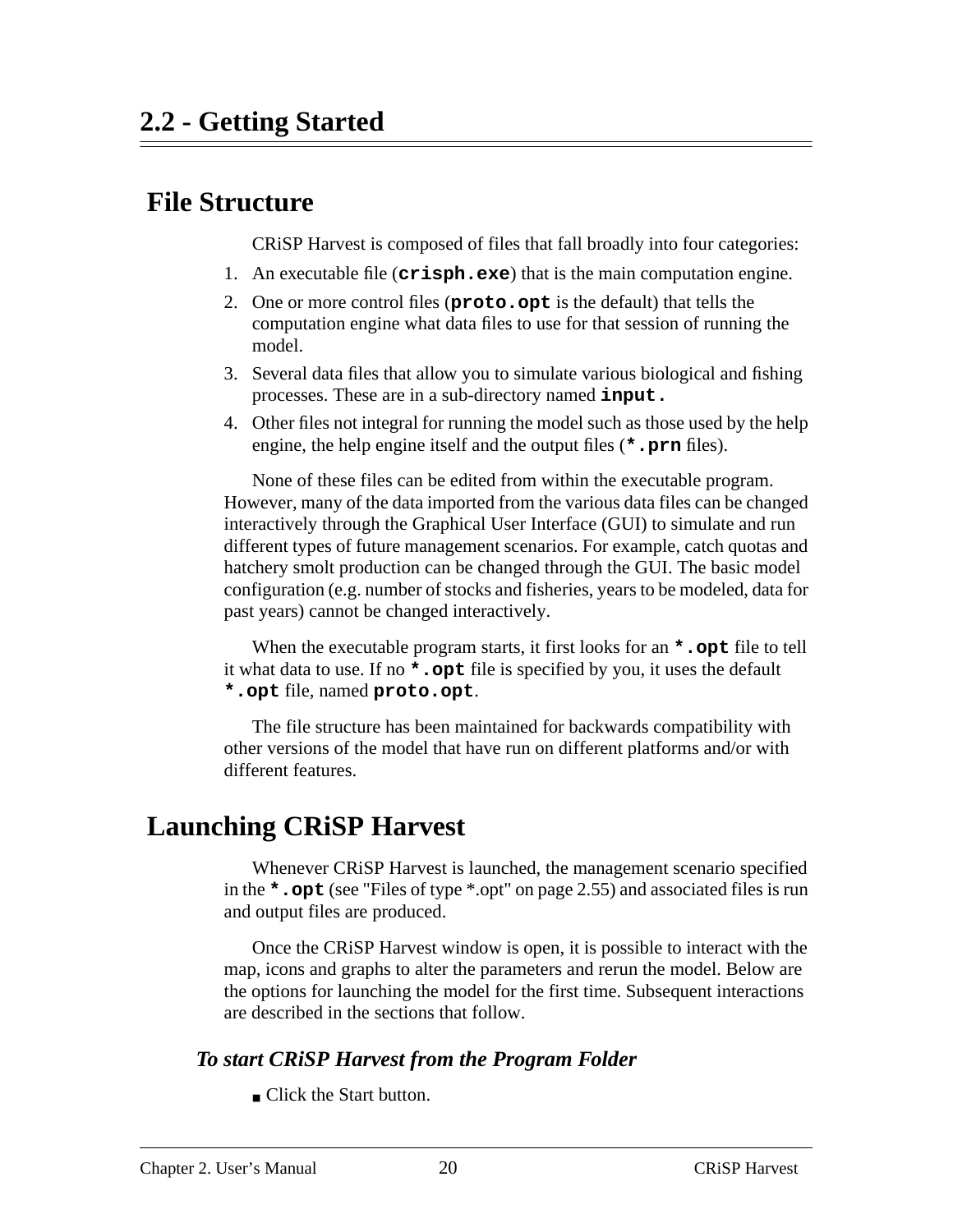- Select Programs.
- Click on the CRiSP Harvest icon:



#### *To start CRiSP Harvest from the Run dialog box*

- Click the Start button.
- Select Run.
- In the dialog box type:

**"c:\program files\cbr\crisp harvest\crisph.exe"** (or another path if you did not use the default installation path). Note: the location of quotation marks is important!

■ Click OK to start the program.

### *To run CRiSP Harvest in "No Graphics" mode*

For scientific applications that require running more than one scenario, it is often convenient to run CRiSP Harvest without using the GUI. When run in this "No Graphics" mode, the output files specified in the **\*.opt** file are still produced automatically. Note that it is important to keep track of output files because there is no other way of examining model output.

■ Follow the instructions for running CRiSP Harvest from the Windows Run dialog box and add the **-ng** flag following the **\*.exe** file name. For example:

```
"c:\program files\cbr\crisp harvest\crisph.exe" -
ng
```
### *To specify a* **\*.opt** *file*

■ Follow the instructions for running CRiSP Harvest from the Windows Run dialog box and add the flag  $-\mathbf{f}^*$  following the file name, where  $*$  is the name of the desired **\*.opt** file. For example:

**"c:\ ... \crisph.exe" -fmyfile.opt**

There is a default \*.opt file called **proto.opt** that is used if none is specified. See ["Files of type \\*.opt" on page 2.55](#page-54-0) for details on this file.

#### *Other options*

Multiple flags can be used together. For example to run the model with a specific **\*.opt** file and in no graphics mode:

```
"c:\ ... \crisph.exe" -fmyfile.opt -ng
```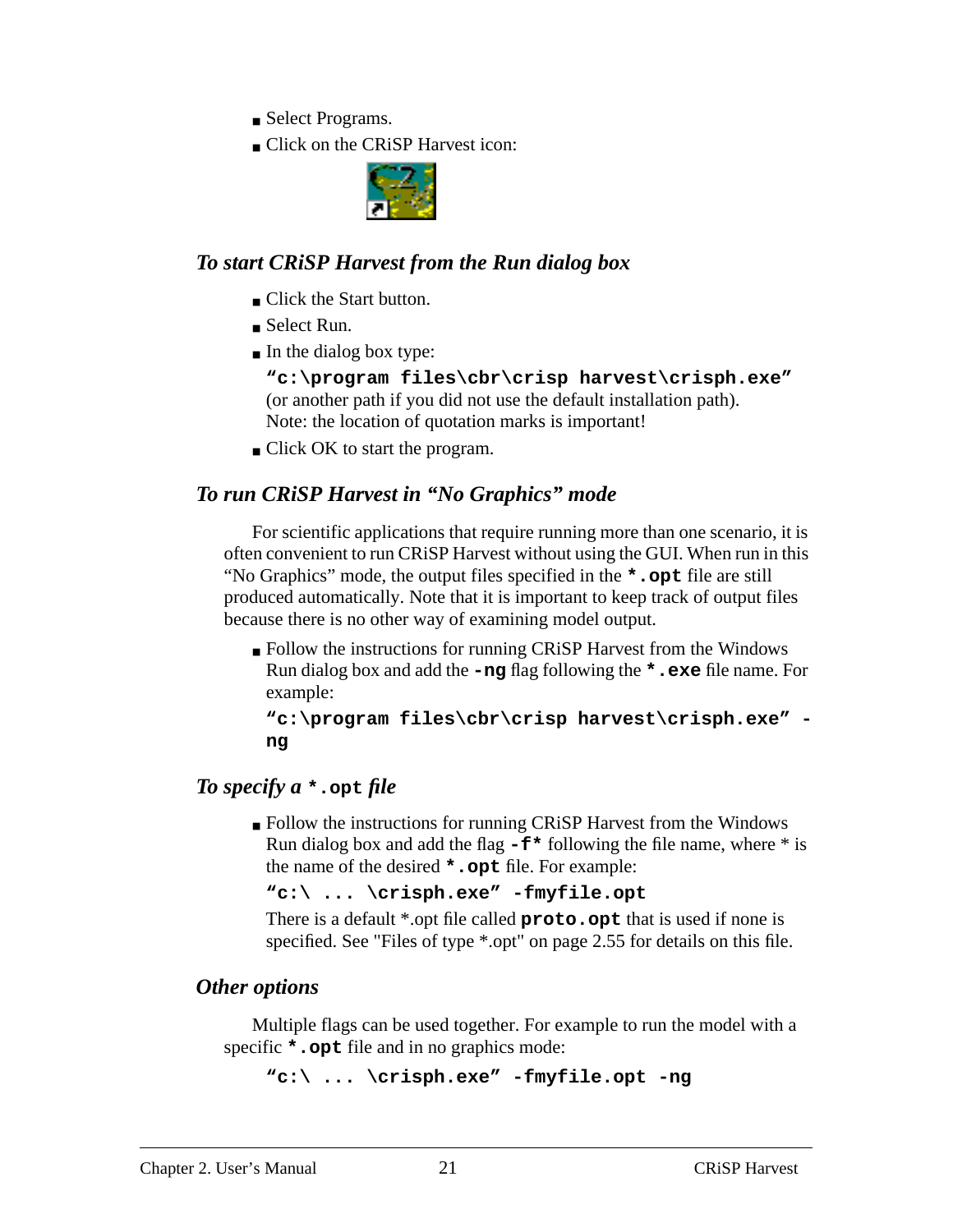### <span id="page-21-0"></span>**2.3 - The Map**

The map shows the approximate geographic location of the 25 fisheries and 30 stocks used in the model. Fisheries are designated by boat icons  $\rightarrow$  and stocks by fish icons  $\mathbb{R}^n$ . Remember that this model only contains chinook stocks and fisheries that are of concern to the Pacific Salmon Commission.

For discussion purposes, mouse, pointer, and click operations are described for the default settings. As you become more comfortable with the model, you may want to alter them to suit your needs.

#### *Identifying Location*

As the mouse pointer is moved over the map, the approximate latitude (LAT) and longitude (LON) of the pointer is given in the right portion of the status bar  $\sqrt{\frac{|\text{AT}|}{\text{B3.01}} \sqrt{\frac{|\text{ON}|}{103.94}}}$  (located below the map).

#### *Identifying Fisheries and Stocks*

Move the mouse pointer over the desired icon. The name of the highlighted icon is displayed in the left portion of the status bar.

#### *Creating a Sub-Map*

- 1. Place the mouse pointer at the upper left corner of the region you want to include in the sub-map.
- 2. Left-click and drag the mouse pointer to the lower right corner of the desired region.
- 3. Release the mouse button.

The new sub-map is drawn and has all the features of the main map window.

#### *Returning to the Full Map*

- 1. Move the mouse pointer so it is NOT located over a stock or fishery icon.
- 2. Right-click.

#### *Automatic Stock and Fishery Information*

1. Click on the Context Sensitive Help  $\left\| \cdot \right\|$  button to select it (background

whitens  $\left| \bullet \right\rangle$  to enable the automatic information system.

2. Move the mouse pointer over a stock or fishery icon so that it is selected with a black highlight. The CRiSP Harvest Manual appears in a separate window and automatically opens a description of that stock or fishery. If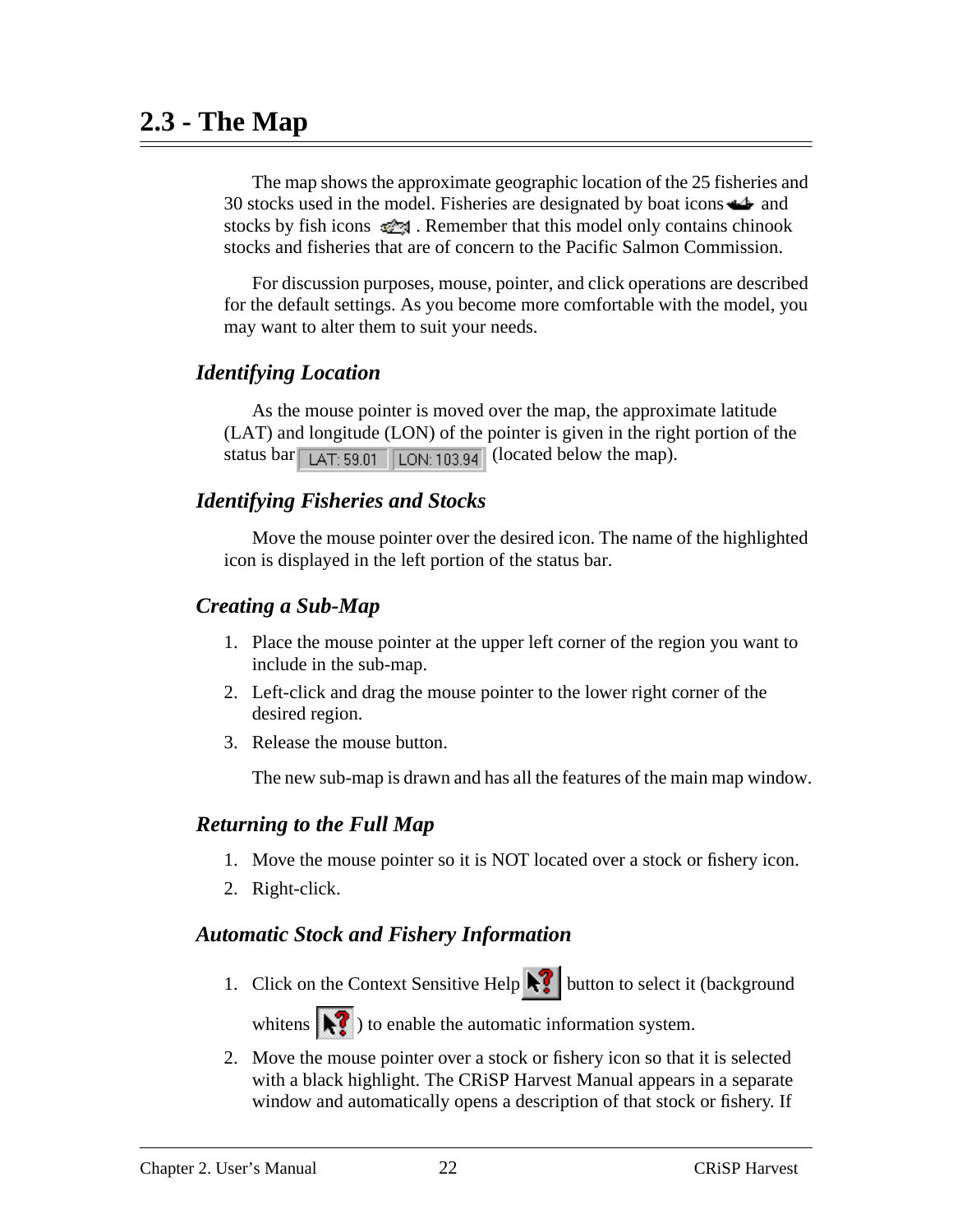the window is already open, the content is updated to reflect the new request.

☞ At this time, not all stocks and fisheries have information datafiles.

### *Turning off Automatic Stock and Fishery Information*

1. Click on the Context Sensitive Help  $\sum$  button to select it (background

darkens  $\left\| \cdot \right\|$  to disable the automatic information system.

2. Click on the close window button  $(|\mathbf{x}|)$  in the upper right-hand corner of the information window if you want it to close the Help system.

### *Finding Fisheries Harvesting A Given Stock*

- 1. Enable Stock Circles (default) by clicking on the Stock Circles button to select it (background lightens and a circle is displayed with the fish **External**). Disable this by clicking the button again.
- 2. Left-click on a stock icon. A circle is drawn around all fishery icons harvesting that stock. The diameter of the circle is proportional to the sum of the age specific harvest rates for that stock in that fishery.
	- ☞ Right-click a stock icon to open an Abundance Graph for the stock.

### *Finding Stocks Harvested By A Given Fishery*

1. Enable Fishery Circles (default) by clicking on the Fishery Circles

button  $\mathcal{F}$  to select it (background lightens and a circle is displayed with

the hook  $\left| \mathcal{J} \right|$ . Disable this by clicking the button again.

- 2. Left-click on a fishery icon. A circle is drawn around all stocks harvested by that fishery. The diameter of the circle is proportional to the sum of the age specific harvest rates for that stock in that fishery.
	- ☞ Right-clicking on a fishery icon opens an Abundance Index Graph for that fishery.

#### *Closing the Map Window*

Left-click on the Map button  $\|\cdot\|$  so that it appears dulled:

### *Opening the Map Window*

Left-click on the dulled Map button  $\mathbf{t}$  to darken it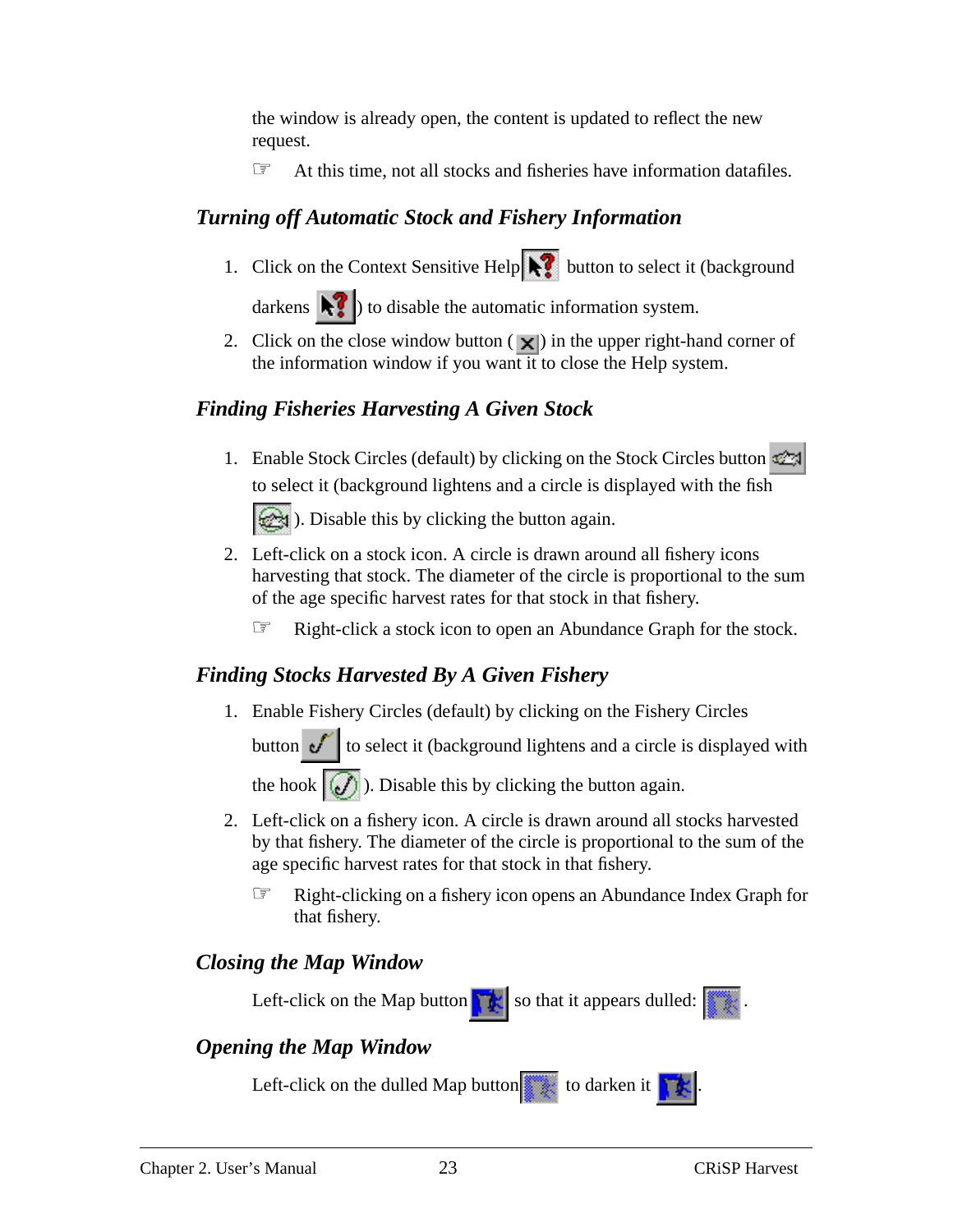# <span id="page-23-0"></span>**2.4 - Drop-Down Menus**

All CRiSP Harvest commands are available on a drop-down menu. Many of the commands are also available on the toolbar (described in the next section). More details on these operations is described in ["Model Operations" on page](#page-33-0) [2.34](#page-33-0)

| <b>Menu</b> | <b>Item</b>           | <b>What It Does</b>                                                                                                                                                                                                                                                                                                        |
|-------------|-----------------------|----------------------------------------------------------------------------------------------------------------------------------------------------------------------------------------------------------------------------------------------------------------------------------------------------------------------------|
| File        | Print Map             | Prints the current screen.                                                                                                                                                                                                                                                                                                 |
|             | Mouse Tool            | Opens a dialog box for setting mouse button<br>controls.                                                                                                                                                                                                                                                                   |
|             | Exit                  | <b>Exits CRiSP Harvest.</b>                                                                                                                                                                                                                                                                                                |
| Fishery     | PNV                   | Opens a dialog box for adjusting "Proportions"<br>Non Vulnerable" for each fishery. PNVs are<br>used to simulate changes in size limits in the<br>fisheries. For example, increasing the size<br>limit will increase the proportion of some age<br>classes that are no longer vulnerable to reten-<br>tion by the fishery. |
|             | CNR.                  | This is currently under development. When<br>implemented, it will open a dialog box for<br>adjusting "Chinook Non-Retention" mortal-<br>ity parameters in some fisheries.                                                                                                                                                  |
|             | Catch Ceilings        | Opens a dialog box for adjusting catch ceil-<br>ings (quotas) in fisheries that have this type of<br>management control. For example, use it to<br>set future catch ceilings in the ocean troll fish-<br>eries.                                                                                                            |
|             | <b>Fishery Graphs</b> | Opens a sub-menu for producing graphs of<br>fishery statistics over time, including: Abun-<br>dance Index, Catches (Total, Pre-terminal and<br>Terminal) and Incidental Mortality (Total,<br>Sublegal and Legal). Graphs generated are for<br>the currently selected fishery.                                              |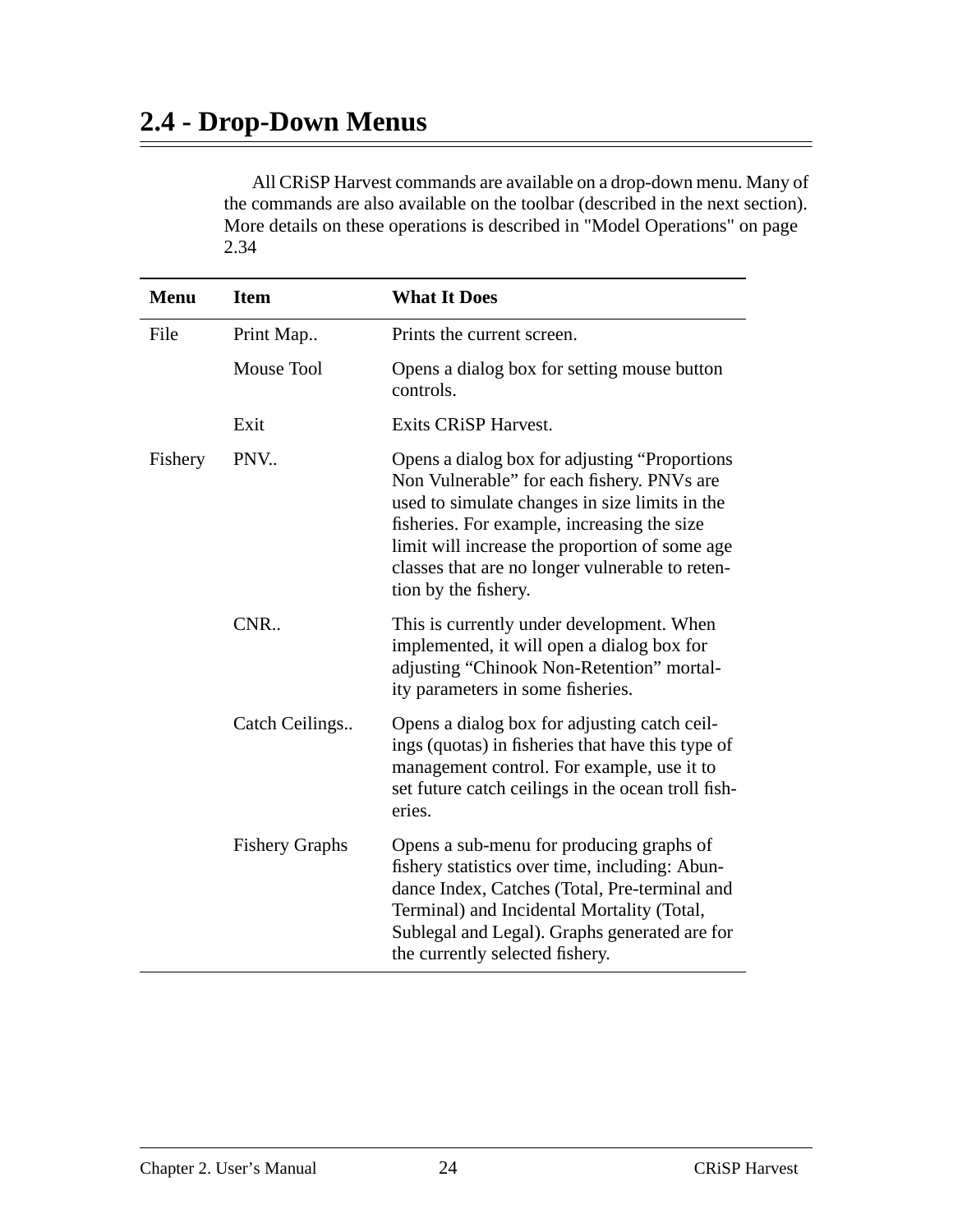| <b>Menu</b>  | <b>Item</b>                         | <b>What It Does</b>                                                                                                                                                                                                                                                                                                                                                                        |
|--------------|-------------------------------------|--------------------------------------------------------------------------------------------------------------------------------------------------------------------------------------------------------------------------------------------------------------------------------------------------------------------------------------------------------------------------------------------|
| <b>Stock</b> | Inter-Dam Loss                      | Opens a dialog box for adjusting the "Inter-<br>Dam Loss" rates for three Columbia River<br>stocks. The IDLs are actually the survival<br>rates from the time the fish leave the river fish-<br>eries and arrive on the spawning grounds.<br>Warning: at present only three stocks actually<br>have IDL. The fact that all stocks display is a<br>bug to be corrected in a future release. |
|              | EV Scalars                          | Opens a dialog box for adjusting the annual<br>"Environmental Variability" Scalars for each<br>stock. The EV Scalars can be thought of as<br>brood year survival rates that determine the<br>relative spawning success each year.                                                                                                                                                          |
|              | Enhancement                         | Opens a dialog box for adjusting parameters<br>associated with hatchery stocks.                                                                                                                                                                                                                                                                                                            |
|              | Maturation<br>Rates                 | Opens a dialog box for adjusting maturation<br>rates for each of the stocks (i.e., the fraction of<br>each age class that returns to spawn in a given<br>year).                                                                                                                                                                                                                            |
|              | <b>Stock Graphs</b>                 | Opens a sub-menu for producing graphs of<br>stock statistics over time including: Abun-<br>dances, Escapements, CNR mortalities (Sub-<br>legal and Legal), Catches (Total, Preterminal<br>and Terminal), True Term Run. Graphs gener-<br>ated are for the currently selected stock.                                                                                                        |
| Harvest      | <b>Harvest Rate</b><br>Scalars      | Opens a dialog box for adjusting annual stock/<br>fishery specific harvest rates. For example, to<br>simulate changes in fishery regulations (e.g.,<br>time/area closures) that increase or decrease<br>harvest rates relative to the base period.                                                                                                                                         |
|              | <b>Base Period</b><br>Harvest Rates | Opens a dialog box displaying the stock/age/<br>fishery specific harvest rates during the base<br>period (1979-1982). These values cannot be<br>changed. Use Harvest Rate Scalars to adjust<br>harvest rates relative to base period values.                                                                                                                                               |
|              | <b>Mortality Graphs</b>             | Opens a sub-menu for producing graphs of<br>Total and Incidental mortality by stock and<br>fishery. Graphs generated are for the currently<br>selected stock and fishery.                                                                                                                                                                                                                  |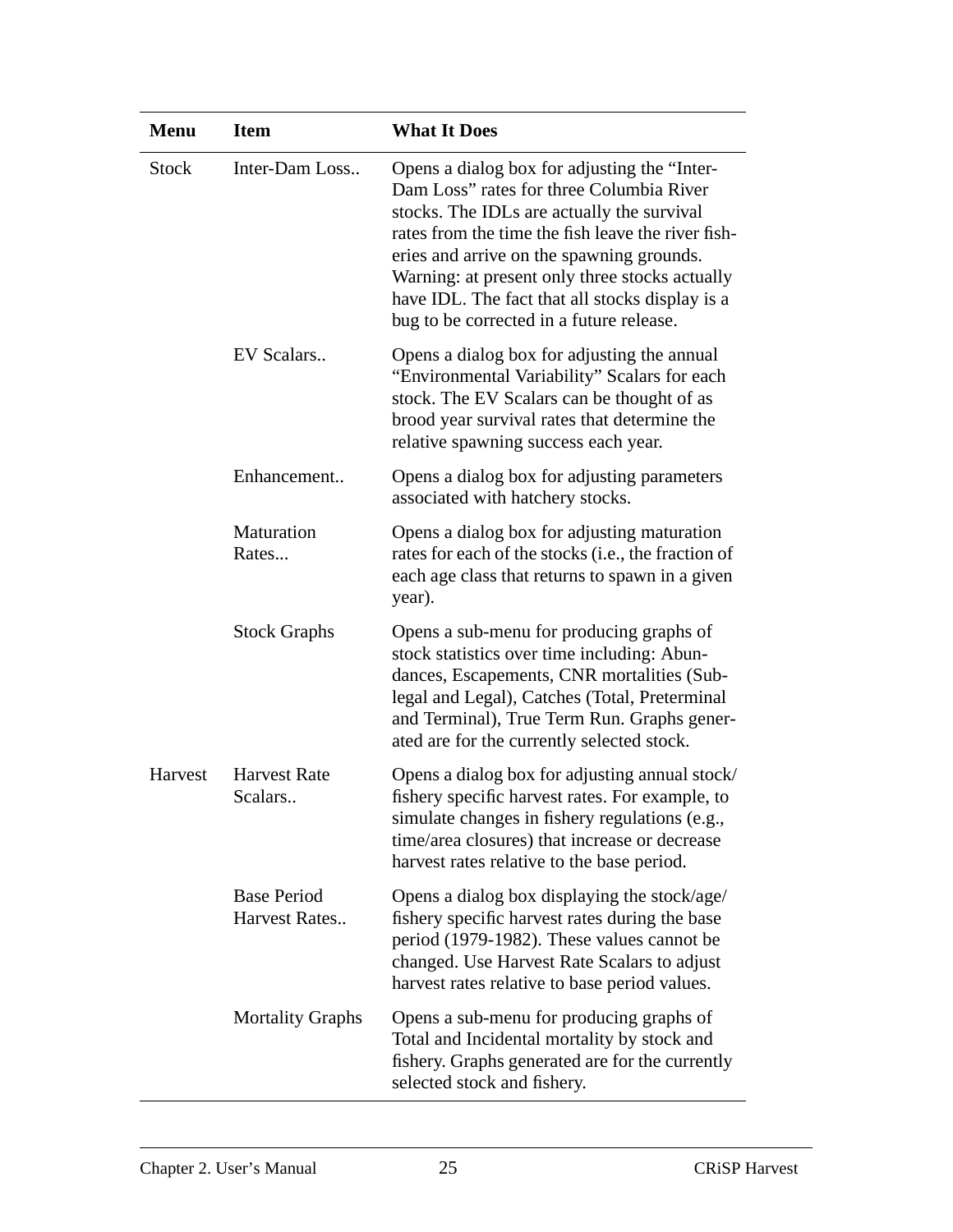| <b>Menu</b> | <b>Item</b>                   | <b>What It Does</b>                                                                                                                                                                                                                                                                                                                                                                                               |
|-------------|-------------------------------|-------------------------------------------------------------------------------------------------------------------------------------------------------------------------------------------------------------------------------------------------------------------------------------------------------------------------------------------------------------------------------------------------------------------|
| Run         | Scenario                      | Runs the model in a scenario mode—a single<br>instance of the model in deterministic mode<br>(i.e., all parameters are fixed).                                                                                                                                                                                                                                                                                    |
|             | Monte Carlo                   | Opens a dialog box where the model is run in<br>a Monte Carlo model. One or more "games"<br>(a game is one instance of the model) are run<br>using a different set of Brood Year Survival<br>Rates (EV Scalars) during each run. The EV<br>Scalars are selected randomly from desig-<br>nated probability distributions. Note: This<br>mode of model operation is still under<br>development for the PC platform. |
|             | Calibrate                     | Calibrates the model to observed data. Cali-<br>bration runs require special configuration files<br>that most users will not have.                                                                                                                                                                                                                                                                                |
| Help        | Contents                      | Opens a window giving the table of contents<br>of the CRiSP Harvest help files: README,<br>FAQ, Model Overview, and CRiSP Harvest<br>manual. Click on a subject to read about it.                                                                                                                                                                                                                                 |
|             | Glossary                      | Opens a window giving definitions for CRiSP<br>Harvest terminology (Chapter 2. User's Man-<br>ual, Appendix 2.4).                                                                                                                                                                                                                                                                                                 |
|             | <b>About CRiSP</b><br>Harvest | Gives the version number of the model.                                                                                                                                                                                                                                                                                                                                                                            |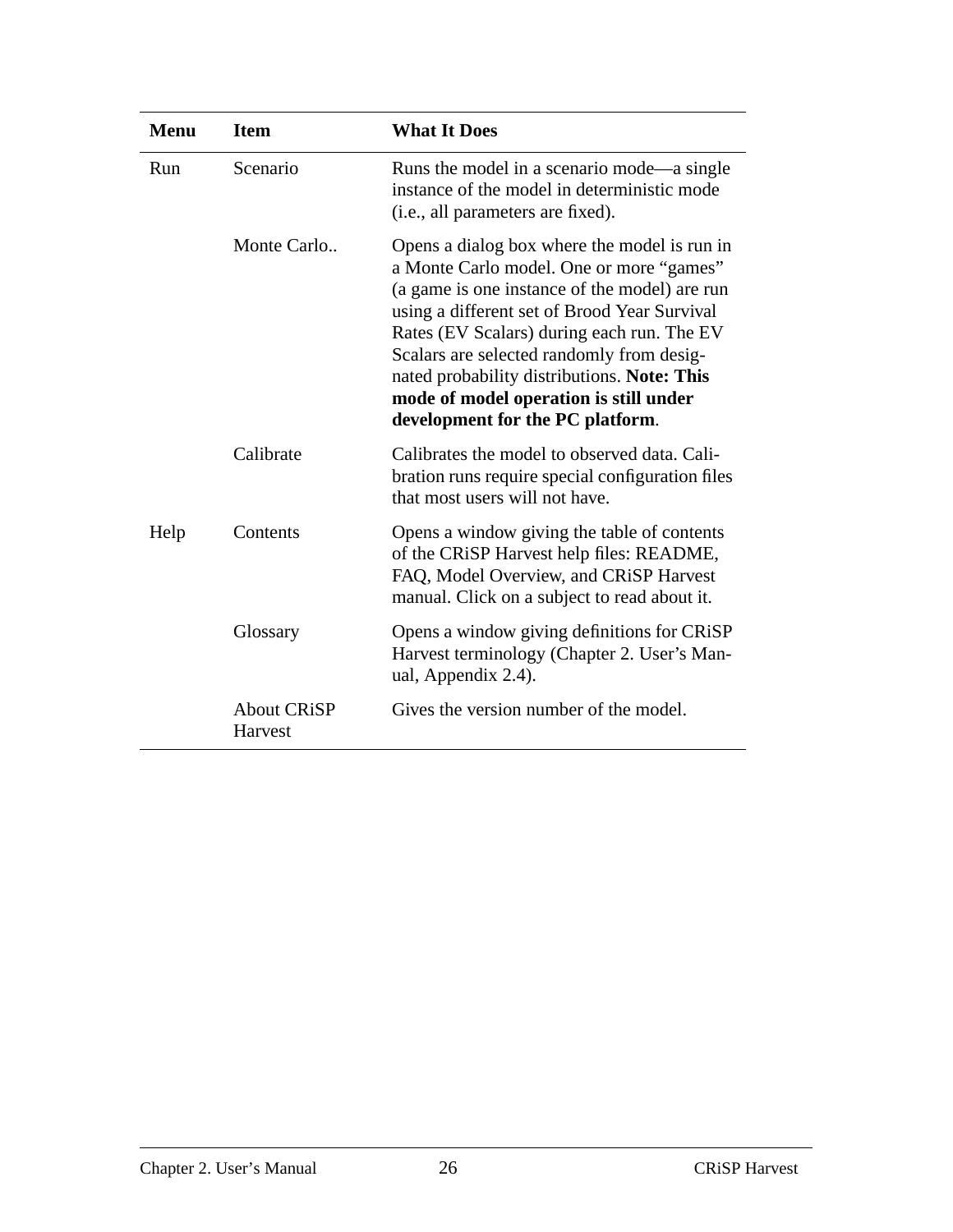$\overline{a}$ 

<span id="page-26-0"></span>

| <b>Button</b>                        | <b>Name</b>             | <b>What It Does</b>                                                                                                                                                                                                                                                        |
|--------------------------------------|-------------------------|----------------------------------------------------------------------------------------------------------------------------------------------------------------------------------------------------------------------------------------------------------------------------|
| $\overline{\phantom{a}}$<br>Aleska T | Default<br>Fishery      | Selects the default fishery. When drop-down menu<br>items are selected, they open with the default fishery<br>selected.                                                                                                                                                    |
| Alaska South SE                      | Default<br><b>Stock</b> | Selects the default stock. When drop-down menu<br>items are selected, they open with the default stock<br>selected.                                                                                                                                                        |
|                                      | Print                   | Prints the current view.                                                                                                                                                                                                                                                   |
|                                      | <b>Stock</b><br>Circles | When enabled, clicking on a fishery icon on the map<br>draws hatched red circles around all stocks harvested<br>by that fishery. The size of each circle is roughly pro-<br>portional to the amount of the harvest. Right click also<br>displays abundance data (default). |
|                                      | Fishery<br>Circles      | When enabled, clicking on a stock icon on the map<br>draws hatched green circles around all fisheries that<br>harvest that stock. The size of each circle is roughly<br>proportional to the amount of the harvest. Right click<br>also displays abundance index (default). |
|                                      | Help                    | When enabled, moving the mouse pointer over a stock<br>or fishery icon will bring up information about that<br>stock or fishery.                                                                                                                                           |
|                                      | Map $On/$<br>Off        | Minimizes (hides) the map section of the screen.                                                                                                                                                                                                                           |
|                                      | Run                     | Runs the model in scenario mode.                                                                                                                                                                                                                                           |
|                                      | Mouse-<br>Pointer       | Lets you set the functions of the left and right mouse<br>buttons.                                                                                                                                                                                                         |

The table below describes the various features of the toolbar.

÷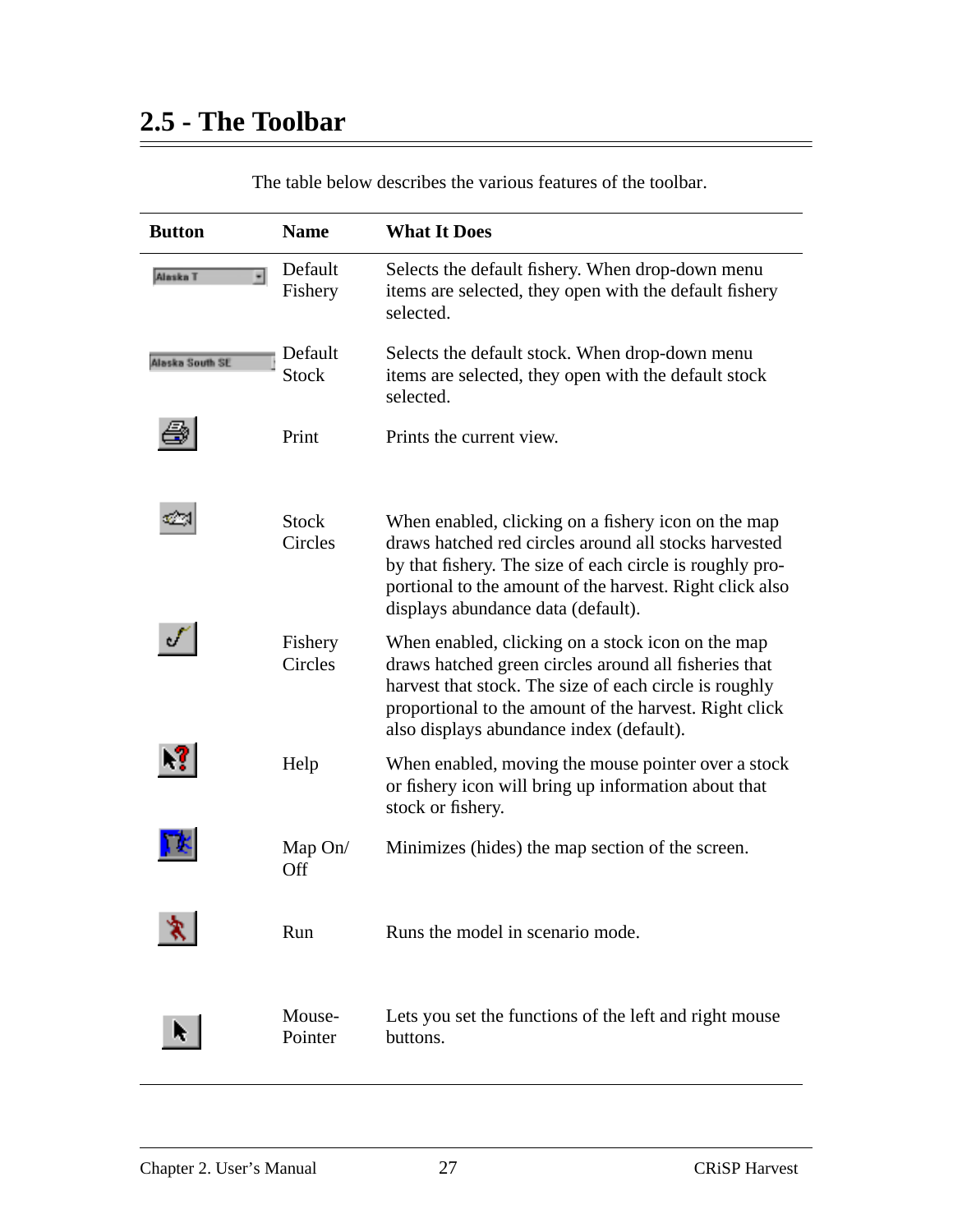# <span id="page-27-0"></span>**2.6 - Graph Windows**

Most outputs from a simulation run can be displayed in a graph—usually one or more state variables plotted against time (years). Graph windows can be brought up directly and multiple graphs can be displayed at any time. A typical graph window (shown below) has several buttons and two information boxes. A vertical dashed line separates the calibration (to the left) and simulation (to the right) time periods.

# **Opening Graphs**

#### *Opening Graphs from the main menu*

- 1. Choose a Fishery and/or Stock on the toolbar (see ["The Toolbar" on page](#page-26-0) [2.27](#page-26-0) for changing these).
- 2. Choose from the submenus under Graphs on the Fishery, Stock and Harvest menus.

#### *Opening Graphs from the map*

1. Click on the map according to the Mouse Tools settings. These settings are described more in the section entitled ["The Map" on page 2.22.](#page-21-0)

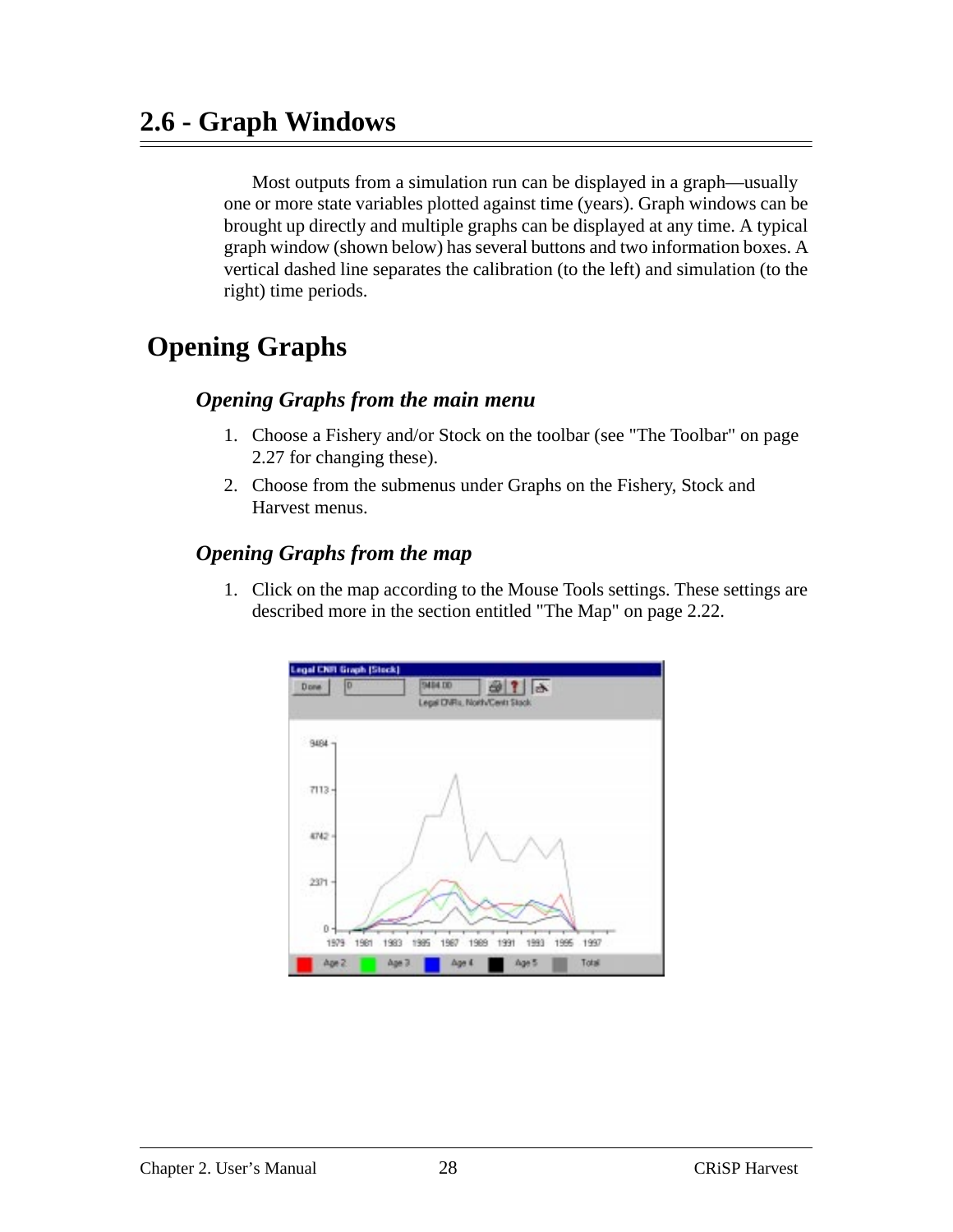### **Buttons and Boxes**

| <b>Button</b> | <b>Name</b>         | <b>What It Does</b>                                                                                        |
|---------------|---------------------|------------------------------------------------------------------------------------------------------------|
| Done          | Done                | Closes the Graph window.                                                                                   |
|               | X-axis<br>value box | Displays the x-axis (ordinate) value of the mouse pointer<br>as it is moved over the graph.                |
|               | Y-axis<br>value box | Displays the y-axis (abscissa) value of the mouse pointer<br>as it is moved over the graph.                |
|               | Print               | Print the current view.                                                                                    |
|               | Help                | At this time this feature is not available. To get help, use<br>the Help button on the main Toolbar.       |
|               | Auto-<br>update     | When enabled (shown), graphs update automatically<br>when mouse is moved over a new fishery or stock icon. |

# **Graph Windows Operations**

#### *Estimate Y-Axis Values*

Move the mouse pointer into the graph region. The approximate Y-axis value at the tip of the mouse pointer is displayed in the Y-axis value box. The accuracy of the value depends on the scale of the y-axis.

#### *Estimate X-Axis Values*

Move the mouse pointer into the graph region. The approximate X-axis value at the tip of the mouse pointer is displayed in the X-axis value box. The accuracy of the value depends on the scale of the X-axis. Generally, the X-axis displays the year and the value displayed in the X-axis display box is the closest year value.

### *Rescaling The Y-Axis*

Left-click on the graph to make the Y-axis scale larger (i.e., show a smaller range of values). Right-click on the graph to decrease the scale (i.e., show a larger range of values).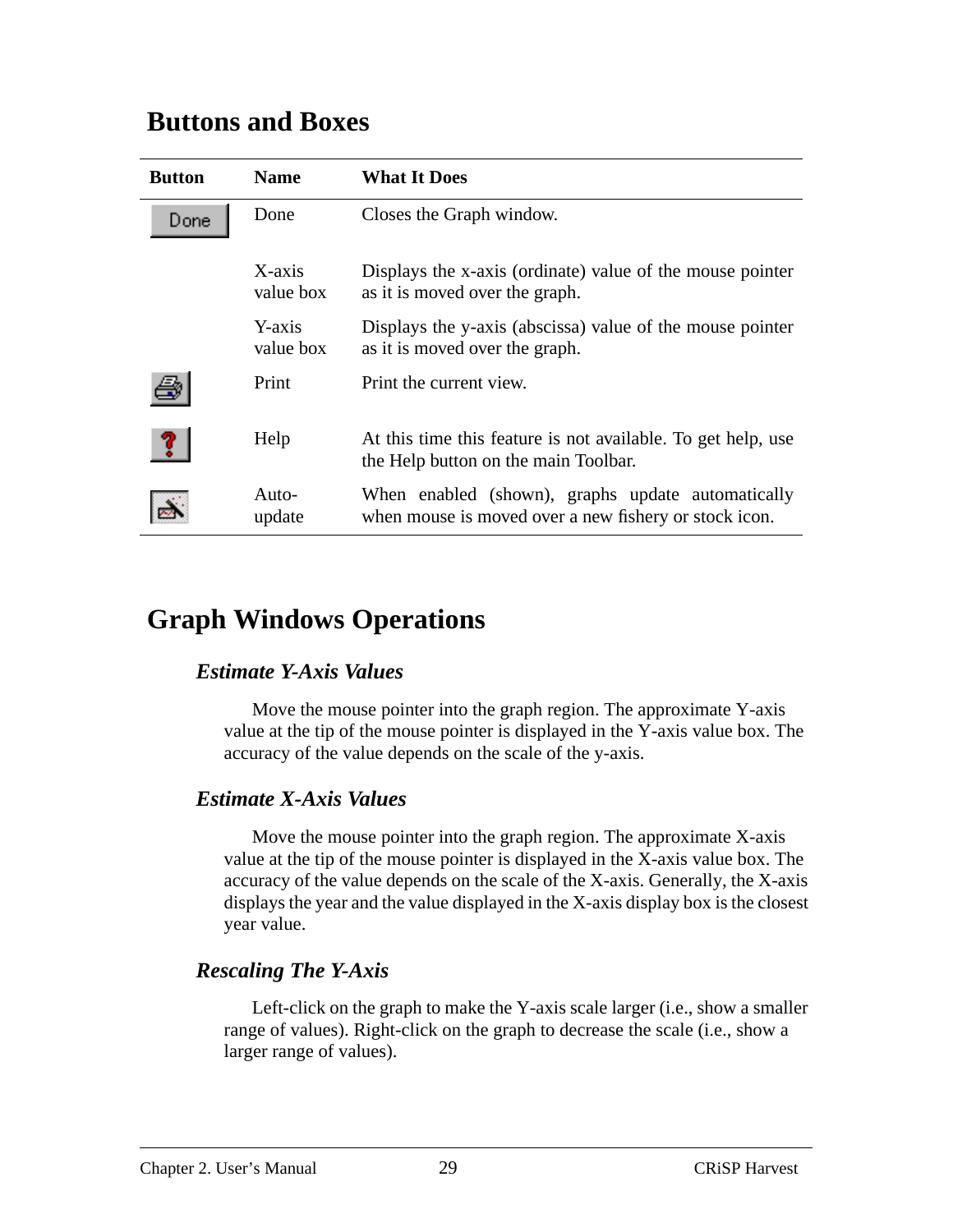#### *Closing a Graph Window*

Left-click on the Done Button . Done

### *Printing a Graph Window*

Click on the Print Button  $\mathbb{R}$ 

#### *Getting Help for Graph Windows*

This feature( $\bullet$ ) is not implemented in this version.

#### *Automatic Graph Updates*

When this is selected (default  $\sum$ ) any open graphs update automatically when the mouse is moved over a controlling icon on the map. There are basically three categories of graphs: "Fishery", "Stock", and "Harvest". The Fishery and Harvest graphs are updated when the mouse pointer is moved over a fishery icon. The Stock and Harvest graphs are updated when the mouse pointer is moved over a stock icon. This is disabled by de-selecting the icon.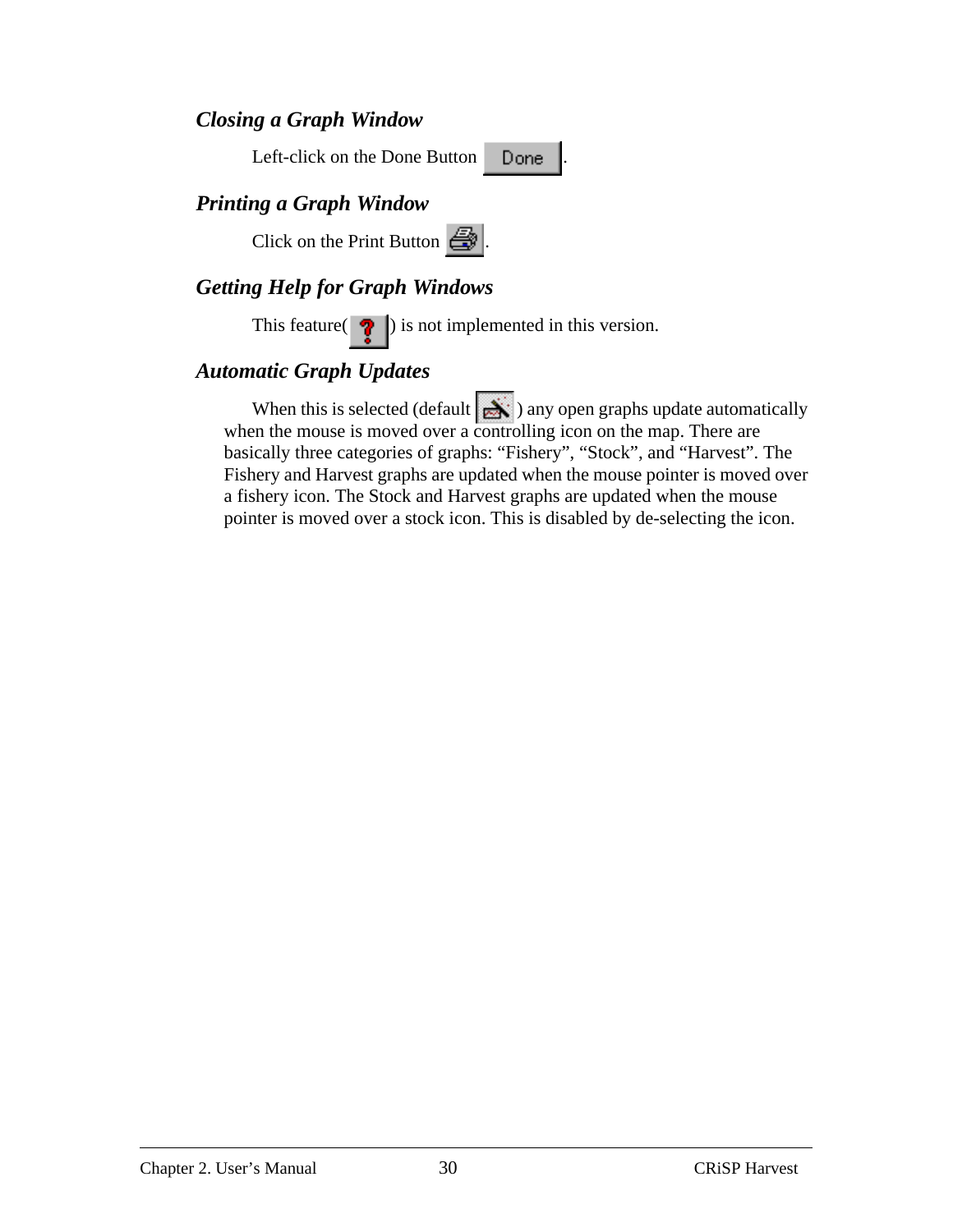## <span id="page-30-0"></span>**2.7 - Dialog Boxes**

Dialog boxes open when sub-menu items with ".." at the end of the name are chosen from the main drop-down menus. The exceptions to this are "Print.." and "Mouse Tool" on the File menu. "Print.." opens a box where you are apprised of printing status. "Mouse Tool" opens a dialog box.

Dialog boxes have several features in common. They are exemplified by the Harvest Rate Scalars dialog box shown here. All of its elements are summarized in the table on the next page.

| <b>Harvest Rate Scalars</b> |       |                 |                   |           |
|-----------------------------|-------|-----------------|-------------------|-----------|
| Alazka T                    |       | Aladka South SE | ×                 |           |
| 1979-00:                    | 1989- |                 |                   |           |
| $\Box$ Della                |       |                 | <b>FINE FE S</b>  |           |
|                             |       |                 |                   |           |
| 1933                        | ×     | 1.00000         | <b>LINE EL S</b>  |           |
| <b>1930</b>                 | ×     | 1.00000         | <b>LINE BLIS</b>  |           |
| 1931                        |       | 1.00000         | <b>FIYE EFT S</b> |           |
| 1937                        | ×     | 1.00000         | <b>FIYE EFT S</b> |           |
| 1933                        |       | 1.00000         | <b>LINE EL S</b>  |           |
| 1334                        |       | 1.00000         | <b>NEES</b>       |           |
| 1335                        |       | 0.60800         | <b>LINE EL S</b>  |           |
| 1335                        |       | $-0.50800$      | <b>LINE BLIS</b>  |           |
| 1337                        |       | 0.60800         | <b>MERES</b>      |           |
|                             |       |                 |                   |           |
|                             |       |                 |                   |           |
|                             | Help  | Reset<br>Apple  | Cancel            | <b>DK</b> |

In general, these dialog boxes are used to change parameter values. For example, the Proportion Not Vulnerable (PNV) of Age 2 fish in 1996 for the Alaska Troll Fishery can be specifically altered from the default values read into the model at start-up from the **\*.pnv** file (see ["Getting Started" on page 2.20](#page-19-0)). When the dialog boxes are opened they show the default values. The parameter values are altered individually or in groups by one or more of the following methods:

- moving sliders
- clicking on scrollbar arrows
- typing in value boxes
- grouping different parameters so that the change of a single value affects other values absolutely or relatively.

The table that follows shows how these controls work.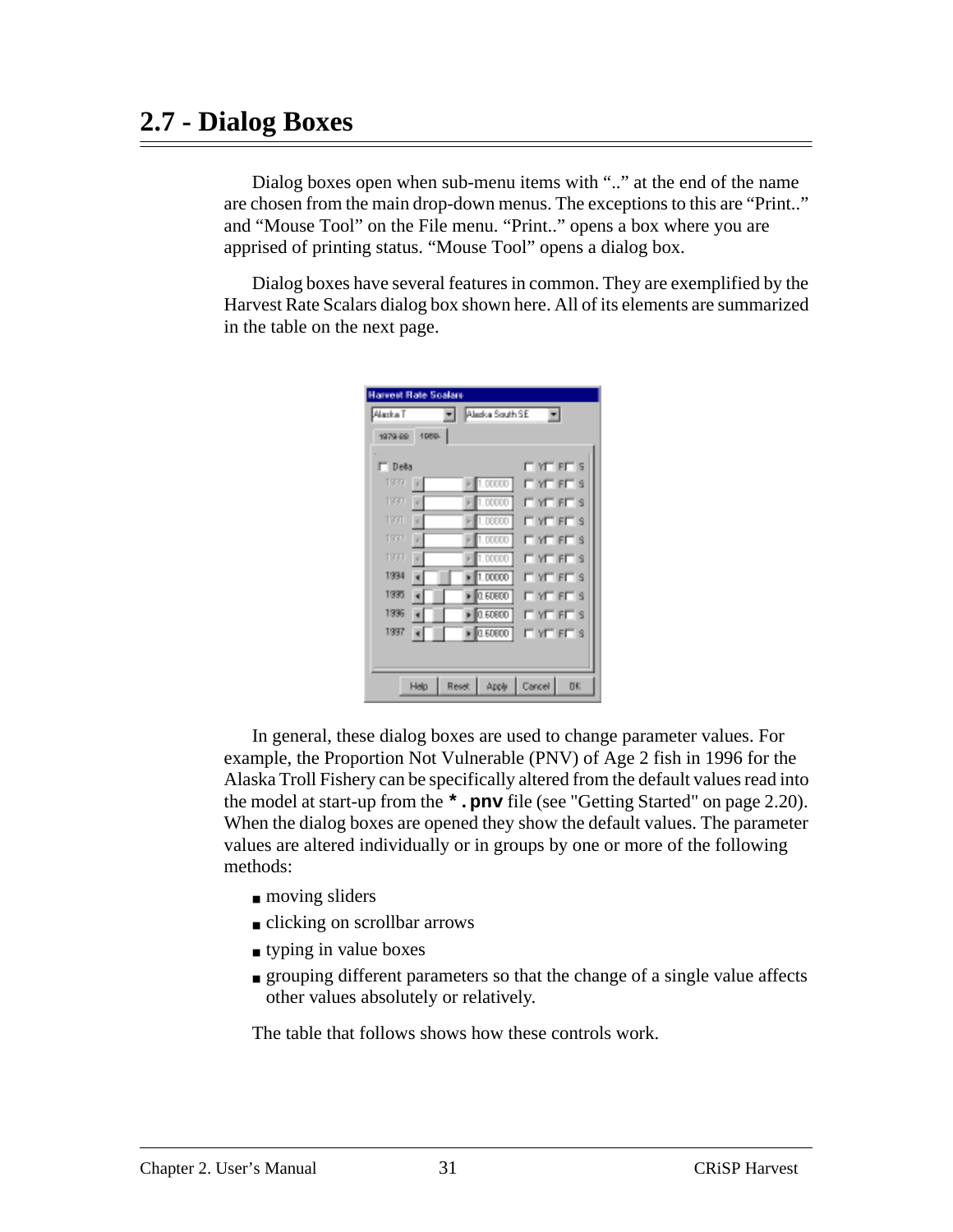| <b>Feature</b>        | <b>Name</b>      | <b>Description (using Harvest Rate Scalars dialog box as</b><br>an example)                                                                                                                                                                                                                                                                                |
|-----------------------|------------------|------------------------------------------------------------------------------------------------------------------------------------------------------------------------------------------------------------------------------------------------------------------------------------------------------------------------------------------------------------|
| Alazka T<br>$\bullet$ | Fishery          | Choose a Fishery to which Harvest Rate Scalars will<br>apply. The drop-down menu has the entire list of Fisher-<br>ies recognized by the model. When a Fishery is high-<br>lighted you can use up and down keys to scroll up and<br>down the list. Note: It is possible to select combinations<br>of Fishery and Stock that never interact.                |
| Alaska South SE<br>ᆂ  | <b>Stock</b>     | Choose a Stock to which Harvest Rate scalars will apply.<br>The drop-down menu has the entire list of Stocks recog-<br>nized by the model. When a Stock is highlighted you can<br>use up and down keys to scroll up and down the list.<br>Note: It is possible to select combinations of Fishery and<br>Stock that never interact.                         |
| 1979-001<br>1979.     | Year<br>groups   | Toggle on the tabs to display different year groupings.<br>(Putting them all on display at once could make the dia-<br>log boxes very large!)                                                                                                                                                                                                              |
| Delta                 | Delta            | When checked, all linked values change linearly instead<br>of proportionally, adding the difference between the new<br>and old value to all linked values                                                                                                                                                                                                  |
| 1992                  | Dulled<br>Year   | The Harvest Rate Scalars for this year are part of the cal-<br>ibration data and can not be adjusted from the dialog box                                                                                                                                                                                                                                   |
| 1994                  | <b>Bold Year</b> | The Harvest Rate Scalars for this year can be adjusted by<br>using the Slider, Value box, Y box, F box and S box<br>methods described below.                                                                                                                                                                                                               |
|                       | Slider           | Use the slider to adjust the Harvest Rate Scalars (dis-<br>played in the Value box) with the mouse pointer. Left-<br>click and hold left and right arrows to adjust the value, or<br>click and drag the central slider to the desired value.                                                                                                               |
| 0.60800               | Value Box        | Displays current value of the Harvest Rate Scalar for that<br>Year for the particular stock shown in the Stock Select<br>area and the fishery shown in the Fishery Select area<br>unless the Y, F, and/or S box is selected on that line.<br>These values persist between uses of the dialog box if<br>Apply or OK is chosen during this run of the model. |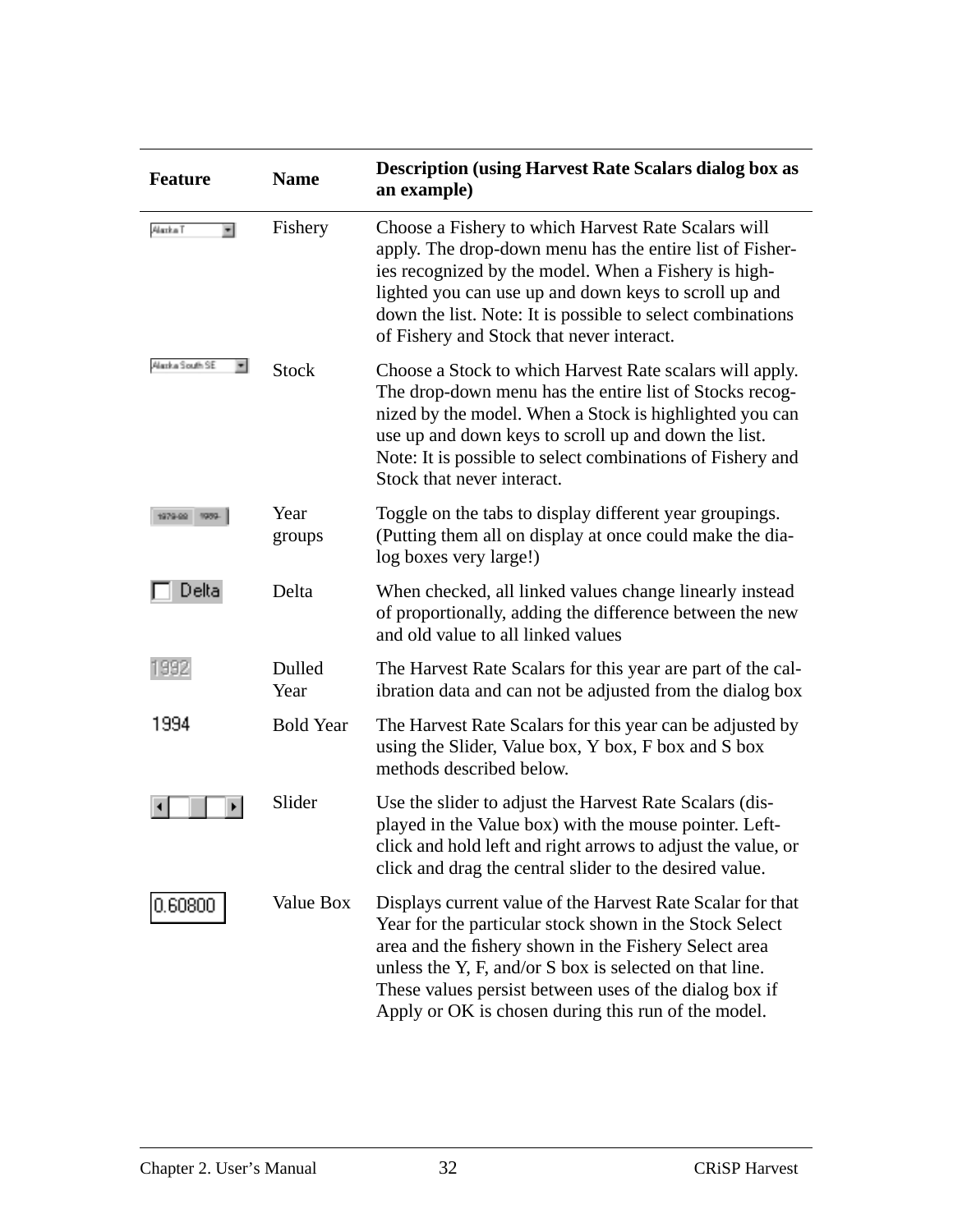| <b>Feature</b> | <b>Name</b> | <b>Description (using Harvest Rate Scalars dialog box as</b><br>an example)                                                                                                                                                                                                                                                                                                                                                                                                                                                           |
|----------------|-------------|---------------------------------------------------------------------------------------------------------------------------------------------------------------------------------------------------------------------------------------------------------------------------------------------------------------------------------------------------------------------------------------------------------------------------------------------------------------------------------------------------------------------------------------|
| Υ              | Y box       | Check box used to set the Harvest Rate Scalars for a<br>group of years to a common value in the selected<br>$Fisher(y/ies)$ and $Stock(s)$ . When selected, all checked<br>years are adjusted as a group to the shared value set the<br>next time any one of them is altered. The Y box at the top<br>of the column selects or de-selects the entire range (all<br>years) of Y boxes. This box can be used in conjunction<br>with other check boxes. The settings of the Y boxes do<br>not persist in-between uses of the dialog box. |
|                | F box       | Check box used to set the Harvest Rate Scalars for a<br>group of Fisheries to a common value for the selected<br>year(s) and the selected Stock(s). It is analogous to the Y<br>box described above.                                                                                                                                                                                                                                                                                                                                  |
| S              | S box       | Check box used to set the Harvest Rate Scalars for a<br>group of Stocks to a common value for the selected<br>year(s) and the selected fisheries. It is analogous to the Y<br>box described above.                                                                                                                                                                                                                                                                                                                                    |
| Help           | Help        | Opens the Manual in a separate window.                                                                                                                                                                                                                                                                                                                                                                                                                                                                                                |
| Reset          | Reset       | Resets the dialog box to the last applied values. Note that<br>this does not reset values to those from the input files<br>used when the program was first launched.                                                                                                                                                                                                                                                                                                                                                                  |
| Apply          | Apply       | Incorporates changes into the next model run.                                                                                                                                                                                                                                                                                                                                                                                                                                                                                         |
| Cancel         | Cancel      | Resets and closes the dialog box.                                                                                                                                                                                                                                                                                                                                                                                                                                                                                                     |
| ŪK.            | OK          | Incorporates changes in the next model run and closes<br>the dialog box.                                                                                                                                                                                                                                                                                                                                                                                                                                                              |
| Forced         | Forced box  | Only appears in the Catch Ceilings dialog box (Fishery<br>menu). Used to make the modeled catch equal to the<br>catch ceiling even if the unconstrained catch is below the<br>ceiling. In practice, Forced catches are generally used for<br>the calibration period to force the catches to equal the<br>observed catches. Unforced catches are more likely to be<br>used for simulations.                                                                                                                                            |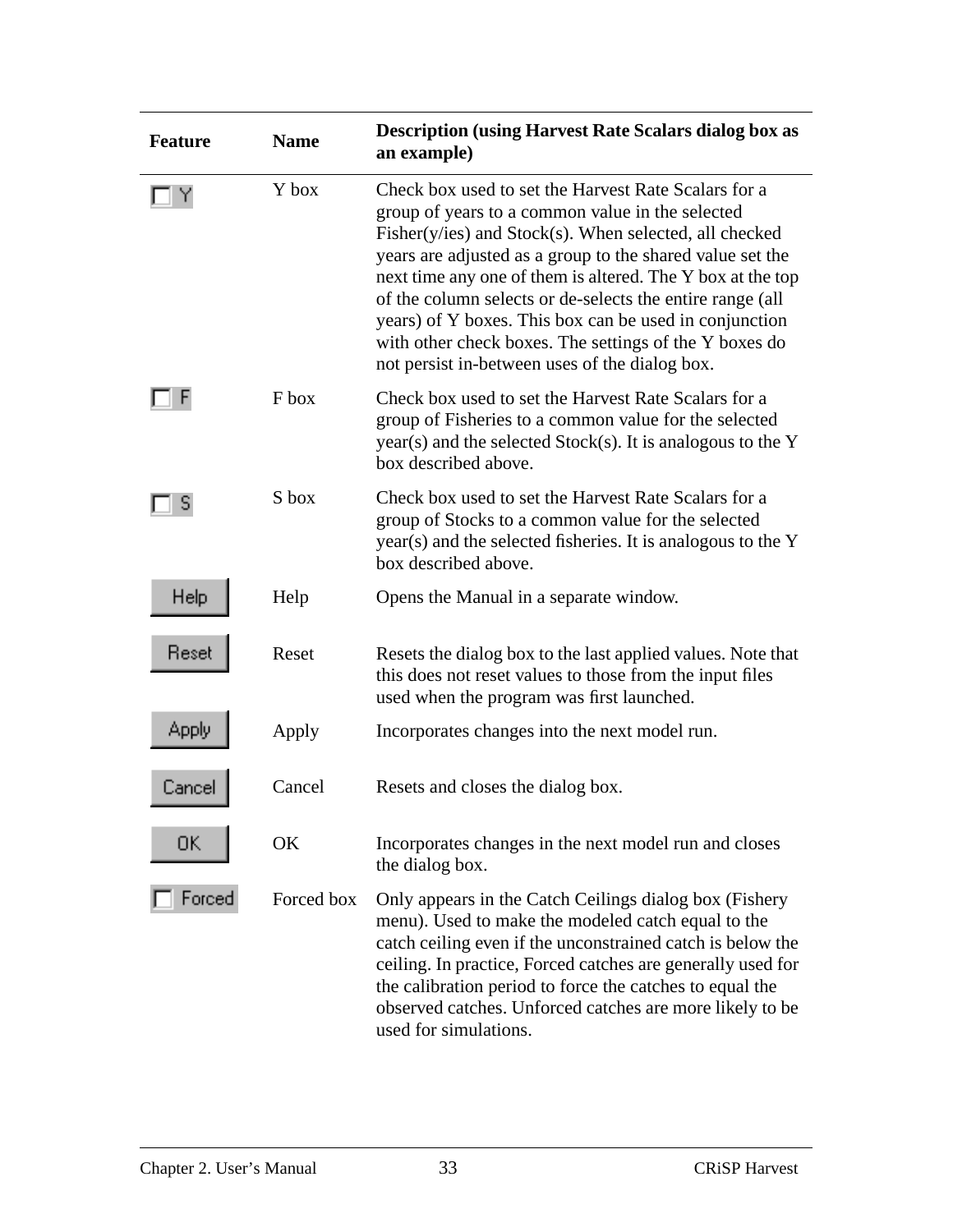# <span id="page-33-0"></span> **Introduction**

Once the model has been launched, you can interactively adjust various parameters and run the model as frequently as desired in Scenario mode. This section describes in detail how to interactively adjust model parameters. To alter parameters for several modeling sessions, we advise altering the input files directly and saving these under separate names. The model can then be run with a specific **\*.opt** file that identifies the parameter files that you want to use (see ["Files of type \\*.opt" on page 2.55](#page-54-0) and ["File Structure" on page 2.20\)](#page-19-0). For help on using individual model features see ["Dialog Boxes" on page 2.31](#page-30-0), ["The](#page-26-0) [Toolbar" on page 2.27,](#page-26-0) and ["Drop-Down Menus" on page 2.24.](#page-23-0)

## **Fishery Menu**

#### *Changing PNVs (Proportion Non-Vulnerable)*

The Proportion Non-Vulnerable is the proportion of a cohort that is below the legal size limit. The tacit assumption is that all stocks have the same growth rate so these values vary by year, age and fishery.

- 1. Choose PNV.. from the Fishery menu.
- 2. Choose a fishery from the drop-down sub-menu next to the default fishery.
- 3. Choose a year from the drop-down sub-menu next to the default year.
- 4. Change and apply values according to the methods described in ["Dialog](#page-30-0) [Boxes" on page 2.31](#page-30-0).

*Reminder:* PNV values during the calibration period (1979-1993) can not be changed.

#### *Changing CNR Mortalities*

Chinook Non-retention (CNR) mortalities are incidental mortalities that occur when a fishery is targeting on other salmon species (e.g., coho). These mortalities usually are restricted to the few troll fisheries. This feature is not available in this release. You must alter the **\*.cnr** file directly if you want to alter CNR values.

#### *Changing Catch Ceilings*

Catch ceilings are the principle tool for managing many fisheries. They represent the numerical upper limit on the number of fish that can be caught during a given year.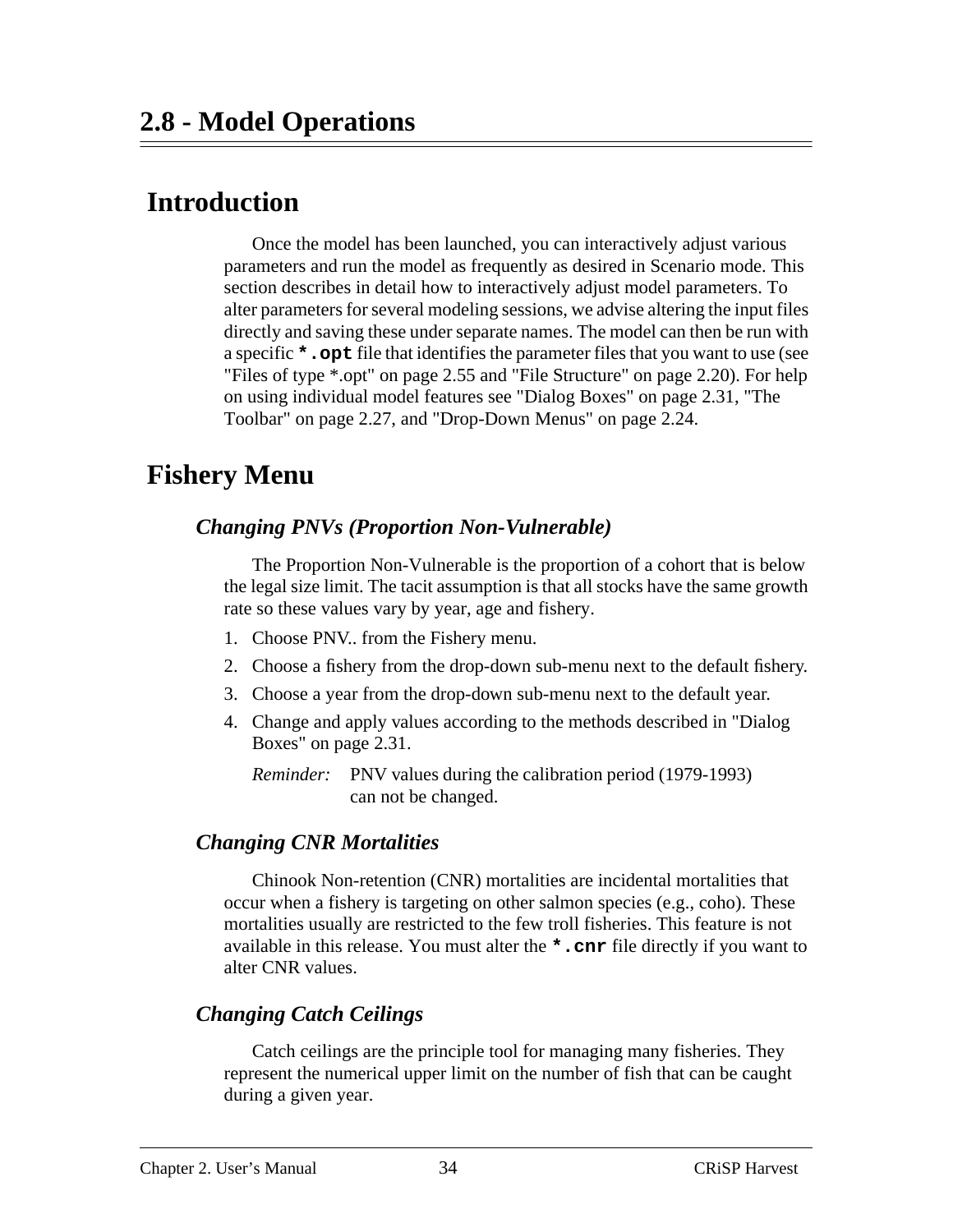- 1. Choose Catch Ceilings.. from the Fishery menu.
- 2. Choose a fishery from the fishery list.
- 3. Left-click the Ceilings button to get a list of sliders for controlling catch ceilings.
- 4. Change and apply values according to the methods described in ["Dialog](#page-30-0) [Boxes" on page 2.31](#page-30-0).

```
Reminder: Catch Ceilings during the calibration period (1979-
            1993) can not be changed.
```
#### *Graphing Abundance Index for a Fishery*

The Abundance Index for a given fishery in a given year is a scalar value comparing the catch under the simulated regulations to what catch would have been if the base period harvest rates had been used.

See ["Graph Windows" on page 2.28](#page-27-0) for details on graph windows.

- 1. Choose a fishery on the Toolbar (See ["The Toolbar" on page 2.27](#page-26-0)).
- 2. Choose Fishery Graphs from the Fishery menu.
- 3. Choose Abundance Index from the Fishery Graphs sub-menu.
- 4. To view another fishery, repeat steps 1 through 3 above.

#### *Graphing Catches for a Fishery*

See ["Graph Windows" on page 2.28](#page-27-0) for details on graph windows.

- 1. Choose a fishery on the Toolbar (See ["The Toolbar" on page 2.27](#page-26-0)).
- 2. Choose Fishery Graphs from the Fishery menu.
- 3. Choose Catches from the Fishery Graphs sub-menu.
- 4. Choose Total, Preterminal, or Terminal from the Catches sub-menu.
	- "Total" refers to the "Preterminal" plus "Terminal" catches.
- 5. To view another fishery, repeat steps 1 through 4 above.

#### *Graphing Incidental Mortality for a Fishery*

"Incidental Mortality" refers to fish that die as a result of the fishing process, but are not part of the legal catch or harvest. These mortalities include shakers (i.e., chinook that are hooked and brought up to the boat but are released ("shaken") because they are not of legal size) and CNRs (Chinook Non-Retention mortalities are both legal and sub-legal chinook that are hooked and brought up to the boat during coho fisheries at times when all chinook are not legal to land and sell). Shakers and CNRs have increased natural mortality rates due to the handling process.

See ["Graph Windows" on page 2.28](#page-27-0) for details on graph windows.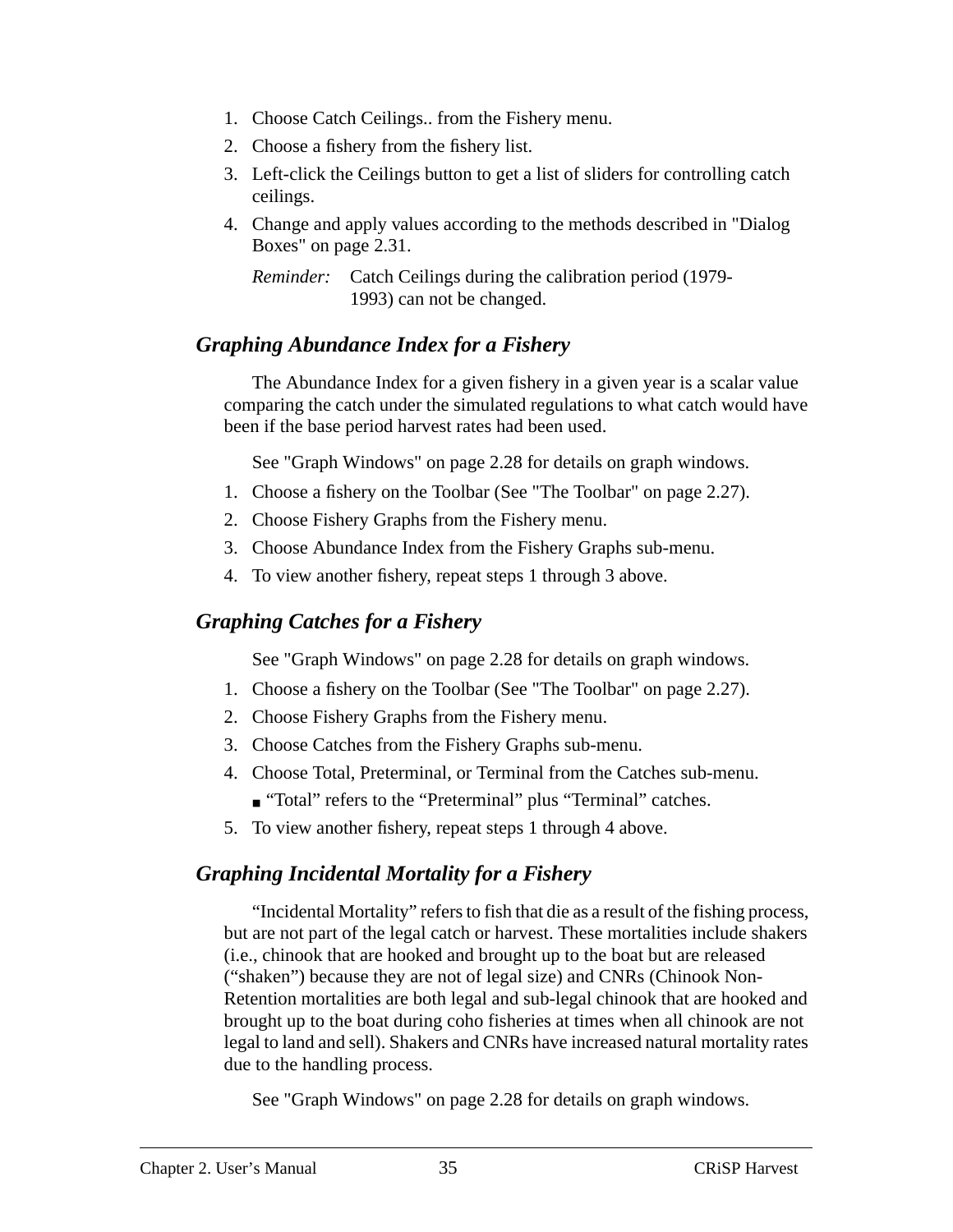- 1. Choose a fishery on the Toolbar (See ["The Toolbar" on page 2.27](#page-26-0)).
- 2. Choose Fishery Graphs from the Fishery menu.
- 3. Choose Total, Sublegal, or Legal from the Incidental Mortality sub-menu. ■ Total refers to the "shakers" plus Chinook Non-Retention mortalities.
- 4. To view another fishery, repeat steps 1 through 3 above.

### **Stock Menu**

#### *Changing Inter-Dam Loss*

Inter-Dam Loss (IDL) is applied to Columbia River stocks that spawn upstream from one or more dams. This is also called pre-spawning mortality.

- 1. Choose a stock on the Toolbar (See ["The Toolbar" on page 2.27\)](#page-26-0).
- 2. Choose Inter-Dam Loss.. from the Stock menu.
- 3. Change and apply values according to the methods described in ["Dialog](#page-30-0) [Boxes" on page 2.31](#page-30-0).

*Reminder:* IDL values during the calibration period (1979-1993) can not be changed.

#### *Changing EV Scalars*

The EV (Environmental Variability) Scalars represent brood year survival rates to age one.

- 1. Choose a stock on the Toolbar (See ["The Toolbar" on page 2.27\)](#page-26-0).
- 2. Choose EV Scalars.. from the Stock menu.
- 3. Change and apply values according to the methods described in ["Dialog](#page-30-0) [Boxes" on page 2.31](#page-30-0).

*Reminder:* EV Scalars during the calibration period (1979-1993) can not be changed.

#### *Changing Stock Enhancements*

Hatchery fish production is assumed to stay at a level equal to the average production between 1979-1981. Any levels above or below this level are considered enhancement changes (positive or negative). For each year, you can adjust the number of Age 1 fish that the hatchery produces. Since there may be limitations on the number of spawners that can be used for hatchery production and/or the hatchery efficiency in producing age 1 fish, other sliders are available for adjusting these parameters.

- 1. Choose a stock on the Toolbar (See ["The Toolbar" on page 2.27\)](#page-26-0).
- 2. Choose Enhancement.. from the Stock menu.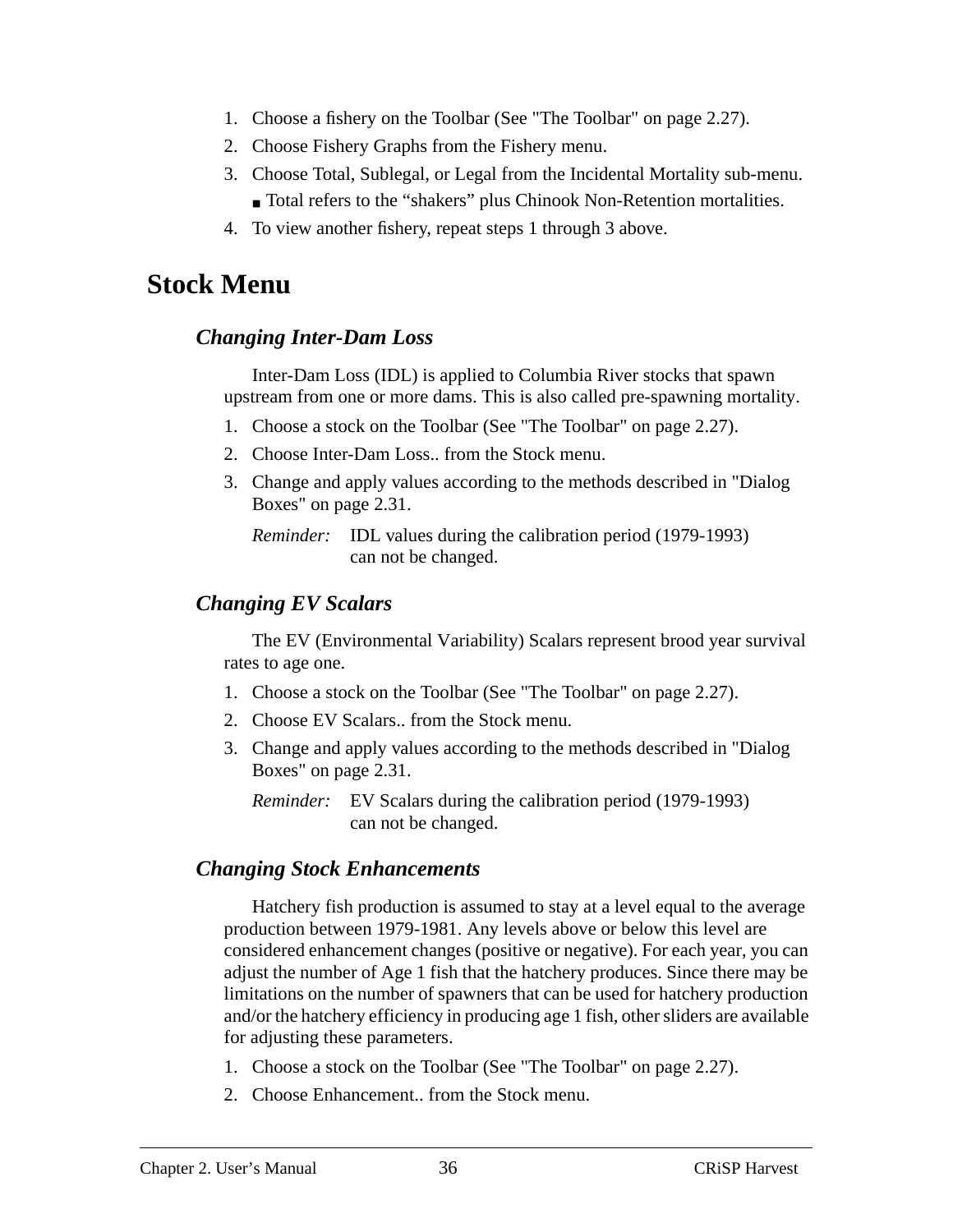3. Change and apply values according to the methods described in ["Dialog](#page-30-0) [Boxes" on page 2.31](#page-30-0).

#### *Changing Maturation Rates*

Maturation rates refer to the proportion of a stock that is mature and ready to return to the spawning ground. These are age and stock specific and can vary between years. Because the model does not allow for age six fish, the maturation rate for age five fish should always be 1. The mature portion of a cohort is considered the terminal run.

- 1. Choose a stock on the Toolbar (See ["The Toolbar" on page 2.27\)](#page-26-0).
- 2. Choose Maturation Rates.. from the Stock menu.
- 3. Change and apply values according to the methods described in ["Dialog](#page-30-0) [Boxes" on page 2.31](#page-30-0).

### *Graphing Start of Year Abundances*

See ["Graph Windows" on page 2.28](#page-27-0) for details on graph windows.

- 1. Choose a stock on the Toolbar (See ["The Toolbar" on page 2.27\)](#page-26-0).
- 2. Choose Stock Graphs from the Stock menu.
- 3. Choose Abundances from the sub-menu.

#### *Graphing Escapements*

See ["Graph Windows" on page 2.28](#page-27-0) for details on graph windows.

- 1. Choose a stock on the Toolbar (See ["The Toolbar" on page 2.27\)](#page-26-0).
- 2. Choose Escapements from the sub-menu.

### *Graphing CNR Mortalities*

See ["Graph Windows" on page 2.28](#page-27-0) for details on graph windows.

- 1. Choose a stock on the Toolbar (See ["The Toolbar" on page 2.27\)](#page-26-0).
- 2. Choose CNR from the sub-menu.
- 3. Choose Sublegal or Legal from the sub-menu.

### *Graphing Legal Catches*

See ["Graph Windows" on page 2.28](#page-27-0) for details on graph windows.

- 1. Choose a stock on the Toolbar (See ["The Toolbar" on page 2.27\)](#page-26-0).
- 2. Choose Catches from the sub-menu.
- 3. Choose Total, Preterminal or Terminal from the sub-menu.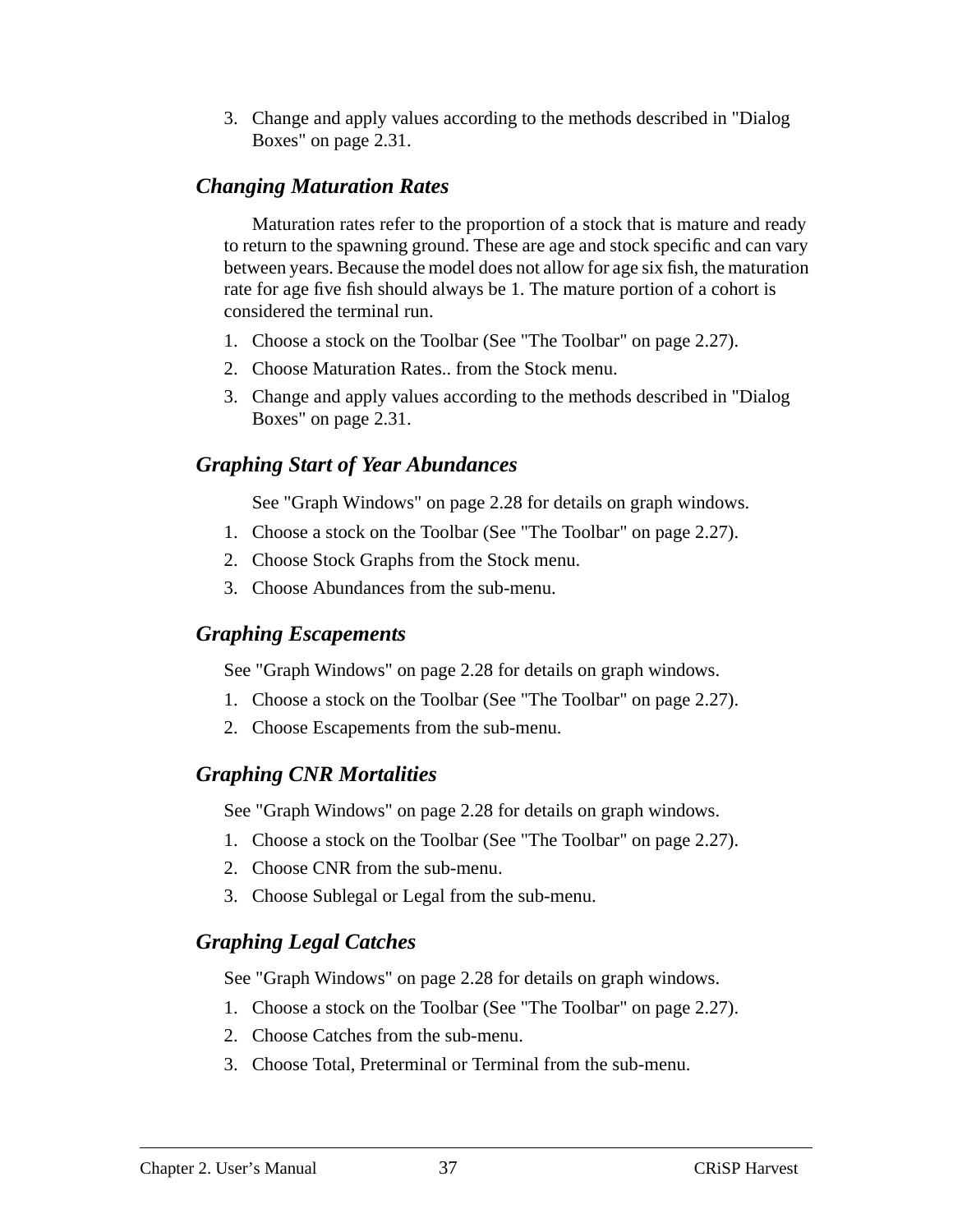### <span id="page-37-0"></span>*Graphing True Terminal Run Sizes*

See ["Graph Windows" on page 2.28](#page-27-0) for details on graph windows.

- 1. Choose a stock on the Toolbar (See ["The Toolbar" on page 2.27\)](#page-26-0).
- 2. Choose True Term Run from the sub-menu.

# **Harvest Menu**

### *Base Period Harvest Rates*

The Base Period Harvest Rates are determined during parameter estimation and model calibration. They represent the average harvest rates on each age class of each stock in each fishery during the period 1979-1982. They cannot be changed by the user. This tool is only for viewing these values.

## *Changing Harvest Rate Scalars*

The Harvest Rate Scalars are used to simulate the effects of changes in fishery policies that disproportionately impact different stocks relative to the base period (e.g. changing the timing of the fishing period may impact the stocks differently).

- 1. Choose Harvest Rate Scalars.. from the Harvest menu.
- 2. Change and apply values according to the methods described in ["Dialog](#page-30-0) [Boxes" on page 2.31](#page-30-0).
	- *Reminder:* During simulation runs to compare different harvest rate strategies, HR Scalars during the calibration period (1979-1993) can not be changed.

## *Graphing Stock/Fishery Specific Mortality*

See ["Graph Windows" on page 2.28](#page-27-0) for details on graph windows.

- 1. Choose a stock on the Toolbar (See ["The Toolbar" on page 2.27\)](#page-26-0).
- 2. Choose a fishery on the Toolbar (See ["The Toolbar" on page 2.27](#page-26-0)).
- 3. Choose Mortality Graphs from the Harvest menu.
- 4. Choose Total or Incidental from the sub-menu.
	- "Incidental" mortalities include shakers and CNR mortalities.
	- "Total" mortalities include legal catches plus incidental mortalities.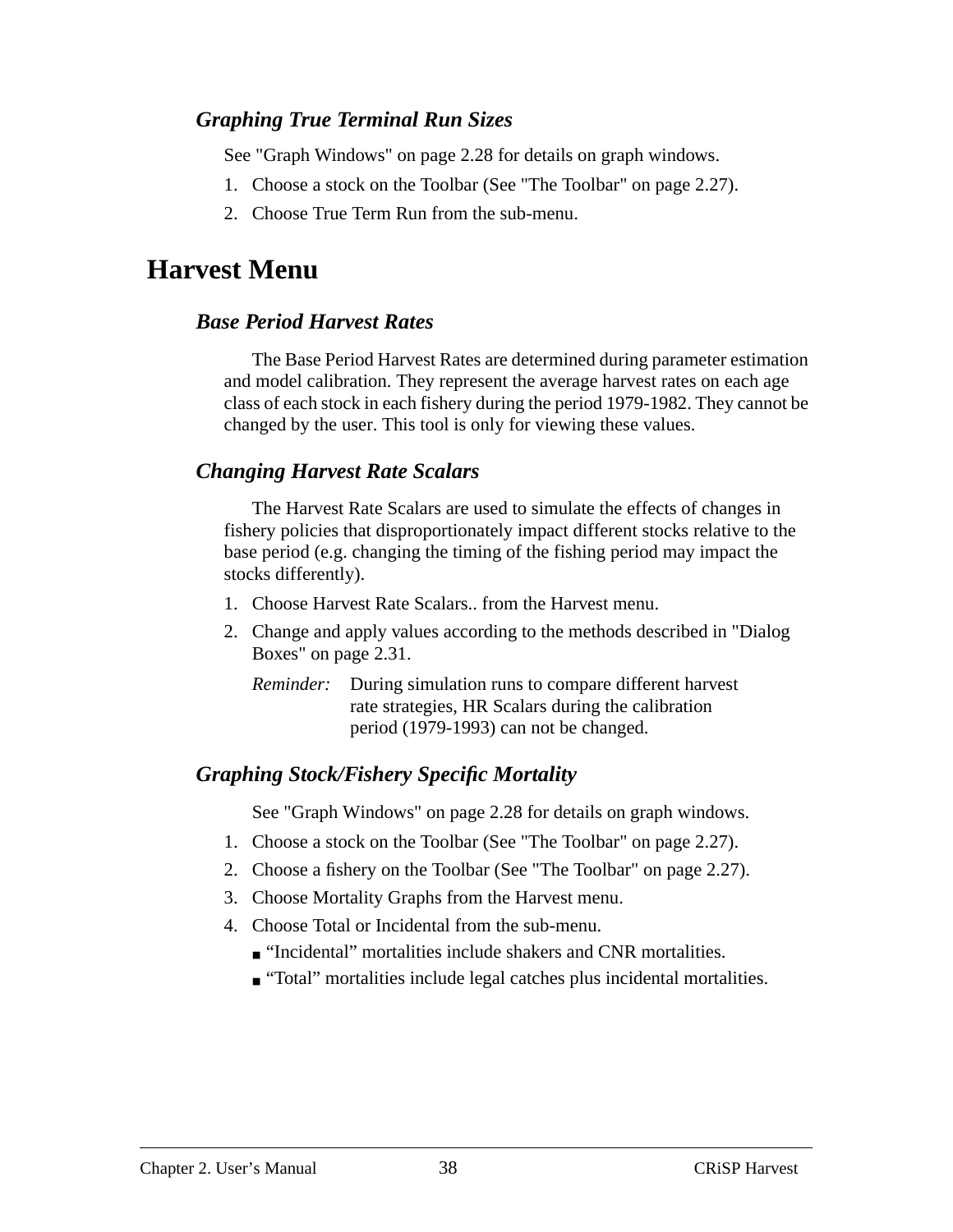# **Run Menu**

#### *Running the model in Scenario mode*

The scenario mode runs a single instance of the model. When CRiSP Harvest is first launched it runs with the parameters specified in the **\*.opt** file. The map and other GUI tools allow you to interpret the **\*.opt** run, make changes to the parameters during the simulation period and make additional runs.

- 1. Adjust simulation period parameters as desired according to methods described under ["Fishery Menu" on page 2.34](#page-33-0), ["Stock Menu" on page 2.36](#page-35-0), and ["Harvest Menu" on page 2.38](#page-37-0).
- 2. Choose Scenario from the Run menu.
- 3. Evaluate results (see ["Graph Windows" on page 2.28](#page-27-0) and ?? something on model results).

#### *Running the model in Monte Carlo mode*

In Monte Carlo mode, results are determined stochastically (i.e., in a random manner) instead of deterministically. When run in deterministic mode (a scenario), model results are sensitive to the EV Scalars set for the simulation period. If one is optimistic about "Environmental Variability" (i.e., predicting good brood year survival rates), stocks have good production. Conversely, if one is pessimistic about future survival rates, stocks have poor production.

Under Monte Carlo mode, the EV Scalars for all stocks are selected in a random manner. Each random run is referred to as a "game." The EV Scalar for any game can be randomly selected using one of two methods: "bootstrapping" from the calibration period EV values in the **\*.evo** file or drawing from a lognormal distribution fit to the calibration period EV values. The method is specified by the **\*.monte** file identified in the **\*.opt** file (see ["Files of type](#page-54-0) [\\*.opt" on page 2.55\)](#page-54-0). The stock escapements for each game are stored and analyzed to provide a measure of the variability one might expect in the future.

- 1. Choose Monte Carlo from the Run menu.
- 2. Choose the number of games in the dialog box.
- 3. Click the Run Monte button.

A status bar in the dialog box shows the current game. Once all games are completed, a graph of escapements for the default stock is displayed. See ["Graph Windows" on page 2.28](#page-27-0) for details on using the graph windows.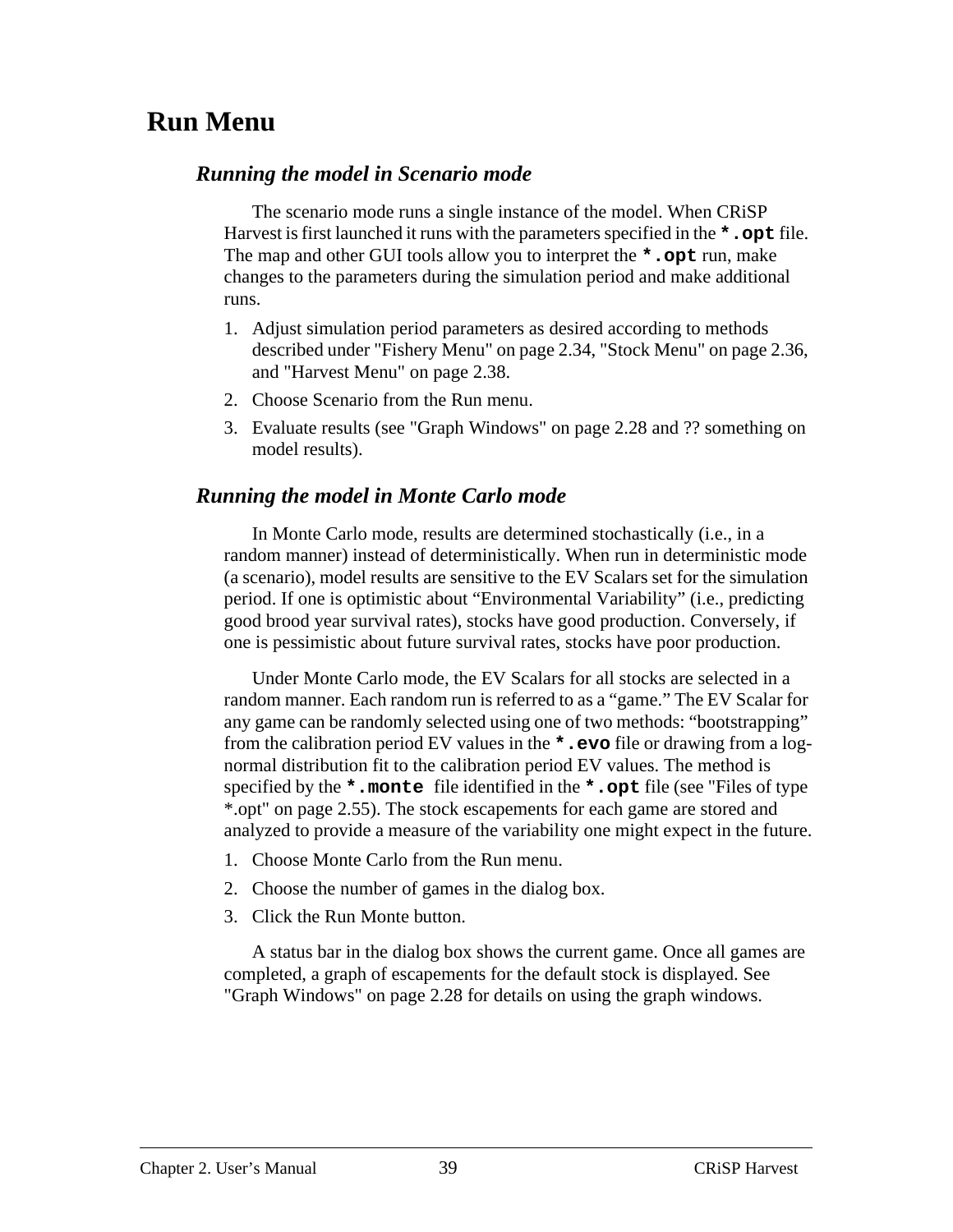# **Overview**

Human impacts on salmon stocks can be grouped into two broad categories—those that affect production and those that affect harvest. Production impacts include a broad range of watershed activities. A few examples are hatcheries and spawning channels that enhance reproductive success, dams that increase mortality of both upstream adult migrants and downstream smolt migrants, fish ladders that help improve upstream survival, bypass systems that help reduce downstream mortalities at dams, and logging practices that reduce available spawning habitat.

Harvest management involves both long- and short-term decisions. Over the long term, managers must decide on a general harvesting strategy. There are three basic types of harvest strategies—fixed catch, fixed harvest rate, and fixed escapement. Fixed catch means setting a quota for a fishery and keeping the same quota for several years. A fixed harvest rate policy takes a fixed percentage of the available run each year. Finally, a fixed escapement policy adjusts catches such that a given number of spawners return to the spawning grounds each year. Each type of long-term strategy usually involves establishing size limits, also. Within each long-term strategy are the annual decisions regarding specific times and areas where fishing can occur in order to meet the specific long-term strategy.

Each management action (e.g., setting catch ceilings, adjusting size limits, changing hatchery production) affects the fisheries and stocks in CRiSP Harvest. Some of these are easier to simulate than others. In practice, it is often most useful to compare alternatives to a "base case" or "status quo" scenario specified by the default **\*.opt** file.

In the sections that follow, management actions are discussed in greater detail. Production alternatives include:

- Brood Year Survival Rates ([page 2.44](#page-43-0))
- Enhancement [\(page 2.45\)](#page-44-0)
- Inter-Dam Loss [\(page 2.47](#page-46-0)).

Fishery alternatives include:

- Catch Ceilings ([page 2.48\)](#page-47-0)
- Harvest Rate Strategies [\(page 2.49\)](#page-48-0)
- Fixed Escapements
- Size Limit Changes ([page 2.51](#page-50-0))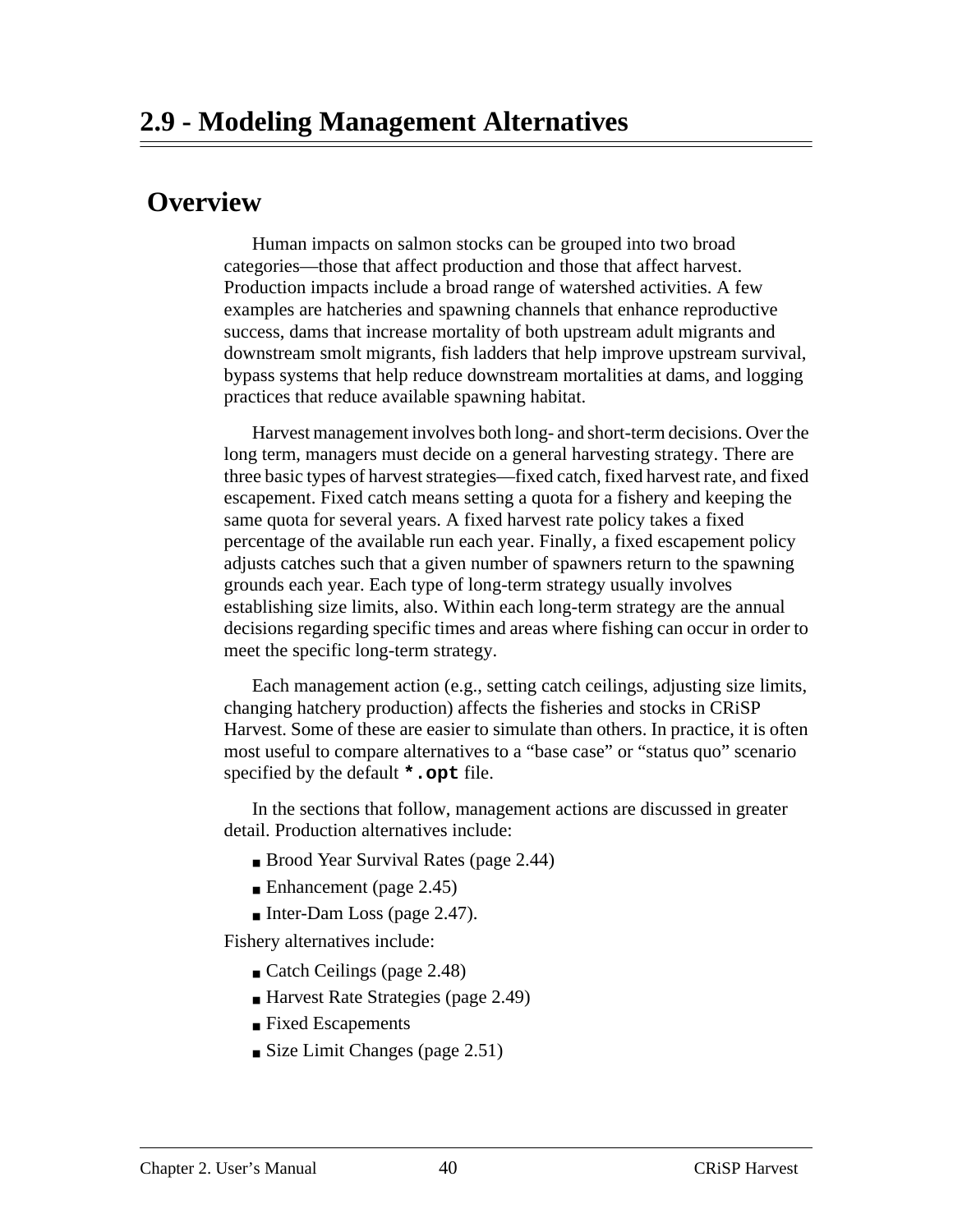There are two different methods for modeling management alternatives: the "Interactive Method" and the "Input File Method". The Interactive Method uses the CRiSP Harvest toolbars, dialog boxes and menus for altering the parameters and assumes that you are familiar with these controls. Review the appropriate sections of the manual before following the procedures for this method.

Input File Methods require manipulating the files used by CRiSP Harvest *before* launching the model from the "Run" dialog box. This enables you to specify a particular **\*.opt** file (see ["File Structure" on page 2.20](#page-19-0)) which has detailed instructions on which files the model should use for each alternative. For more information on these files consult the appropriate sections of this manual (especially ["Files used by CRiSP Harvest" on page 2.54](#page-53-0)).

Comparison of alternatives is done by creating output files for the different alternatives and/or comparing graphs of different output. For this reason, users who prefer the Interactive methods should be familiar with the file structure used by CRiSP Harvest and in particular be able to (see ["Graph Windows" on](#page-27-0) [page 2.28\)](#page-27-0).

As noted in previous sections, many CRiSP Harvest parameters can not be changed while modeling alternative management strategies. These parameters are valid only when used in concert with other parameters from the same calibration run.

The following tables detail some of the limitations to Modeling Management alternatives:

- [Table 2.1](#page-41-0) summarizes which Fishery Alternatives can be used with a particular fishery.
- [Table 2.2](#page-42-0) summarizes which Production Alternatives can be used with particular stocks.
- [Table 2.3](#page-43-0) summarizes the parameters that can not be changed.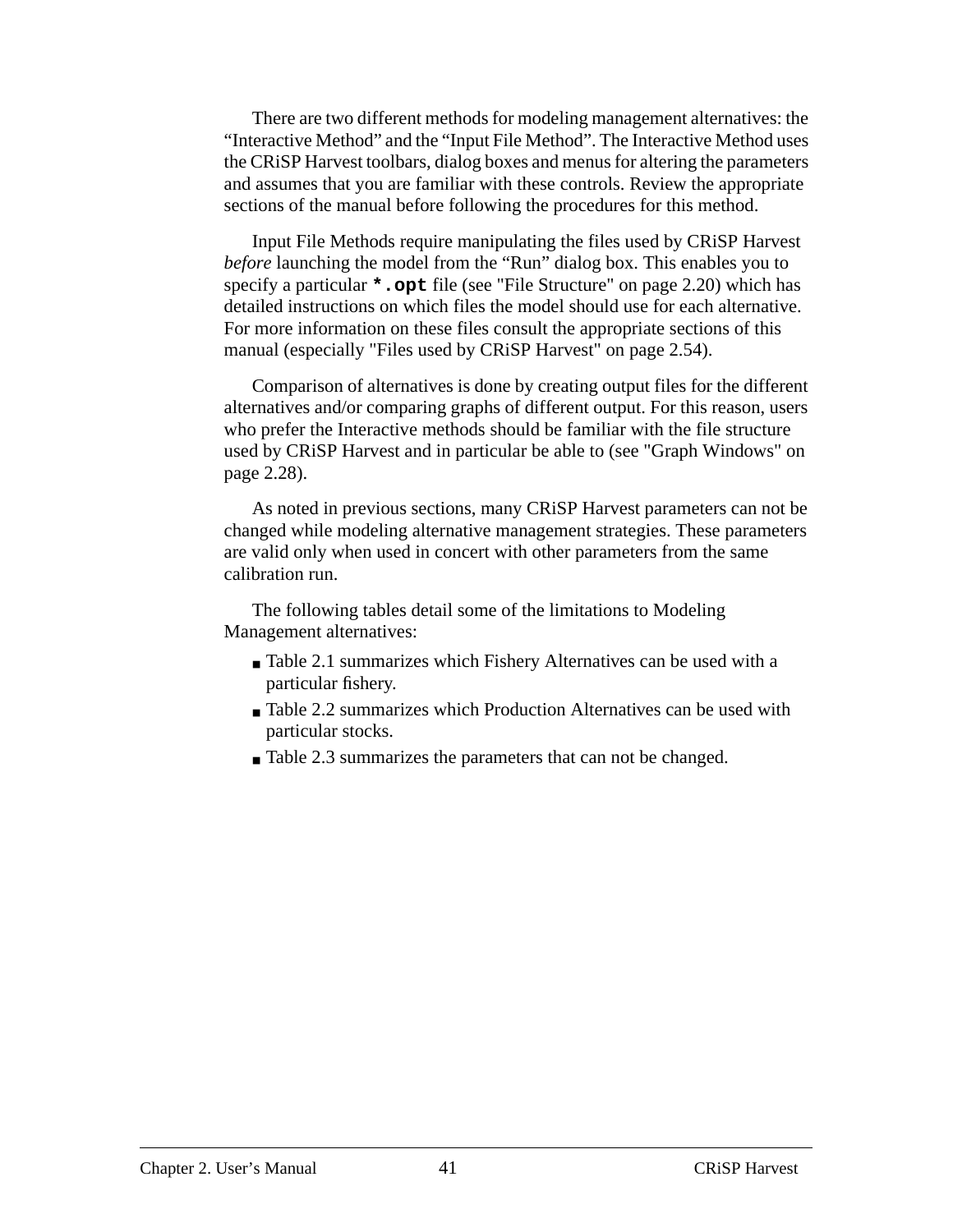|              |                                          | <b>Fishery Alternatives</b> |                           |                            |                       |
|--------------|------------------------------------------|-----------------------------|---------------------------|----------------------------|-----------------------|
|              | <b>Fishery</b>                           | <b>Fixed</b><br>Catch       | <b>Fixed</b><br><b>HR</b> | <b>Fixed</b><br><b>Esc</b> | <b>Size</b><br>Limits |
| $\mathbf{1}$ | Alaska Troll                             | X                           |                           |                            |                       |
| 2            | Northern B.C. Troll                      | X                           |                           |                            | X                     |
| 3            | Central B.C. Troll                       | $\mathbf X$                 |                           |                            | X                     |
| 4            | <b>West Coast Vancouver Island Troll</b> | X                           |                           |                            | $\mathbf X$           |
| 5            | Washington/Oregon Troll                  | $\mathbf X$                 |                           |                            |                       |
| 6            | <b>Strait of Georgia Troll</b>           | X                           |                           |                            | X                     |
| 7            | Alaska Net                               | X                           |                           |                            | $\mathbf X$           |
| 8            | Northern B.C. Net                        | X                           |                           |                            |                       |
| 9            | Central B.C. Net                         | $\mathbf X$                 |                           |                            |                       |
| 10           | West Coast Vancouver Island Net          |                             | X                         |                            |                       |
| 11           | Juan de Fuca Net                         |                             | $\mathbf X$               |                            |                       |
| 12           | North Puget Sound Net                    |                             | X                         |                            |                       |
| 13           | South Puget Sound Net                    |                             | $\mathbf X$               |                            |                       |
| 14           | <b>Washington Coast Net</b>              |                             | X                         |                            |                       |
| 15           | Columbia River Net                       |                             | X                         | $\mathbf X$                |                       |
| 16           | <b>Johnstone Strait Net</b>              |                             | X                         |                            |                       |
| 17           | <b>Fraser River Net</b>                  |                             | $\mathbf X$               |                            |                       |
| 18           | Alaska Sport                             | X                           |                           |                            |                       |
| 19           | North/Central B.C. Sport                 | $\mathbf X$                 |                           |                            |                       |
| 20           | West Coast Vancouver Island Sport        | $\mathbf X$                 |                           |                            |                       |
| 21           | <b>Washington Ocean Sport</b>            | X                           |                           |                            |                       |
| 22           | North Puget Sound Sport                  | $\mathbf X$                 |                           |                            |                       |
| 23           | South Puget Sound Sport                  | $\mathbf X$                 |                           |                            |                       |
| 24           | <b>Strait of Georgia Sport</b>           | $\mathbf X$                 |                           |                            | $\mathbf X$           |
| 25           | Columbia River Sport                     |                             | $\mathbf X$               |                            |                       |

<span id="page-41-0"></span>**Table 2.1** Cross-reference of Fisheries and Fishery Alternatives available in CRiSP Harvest.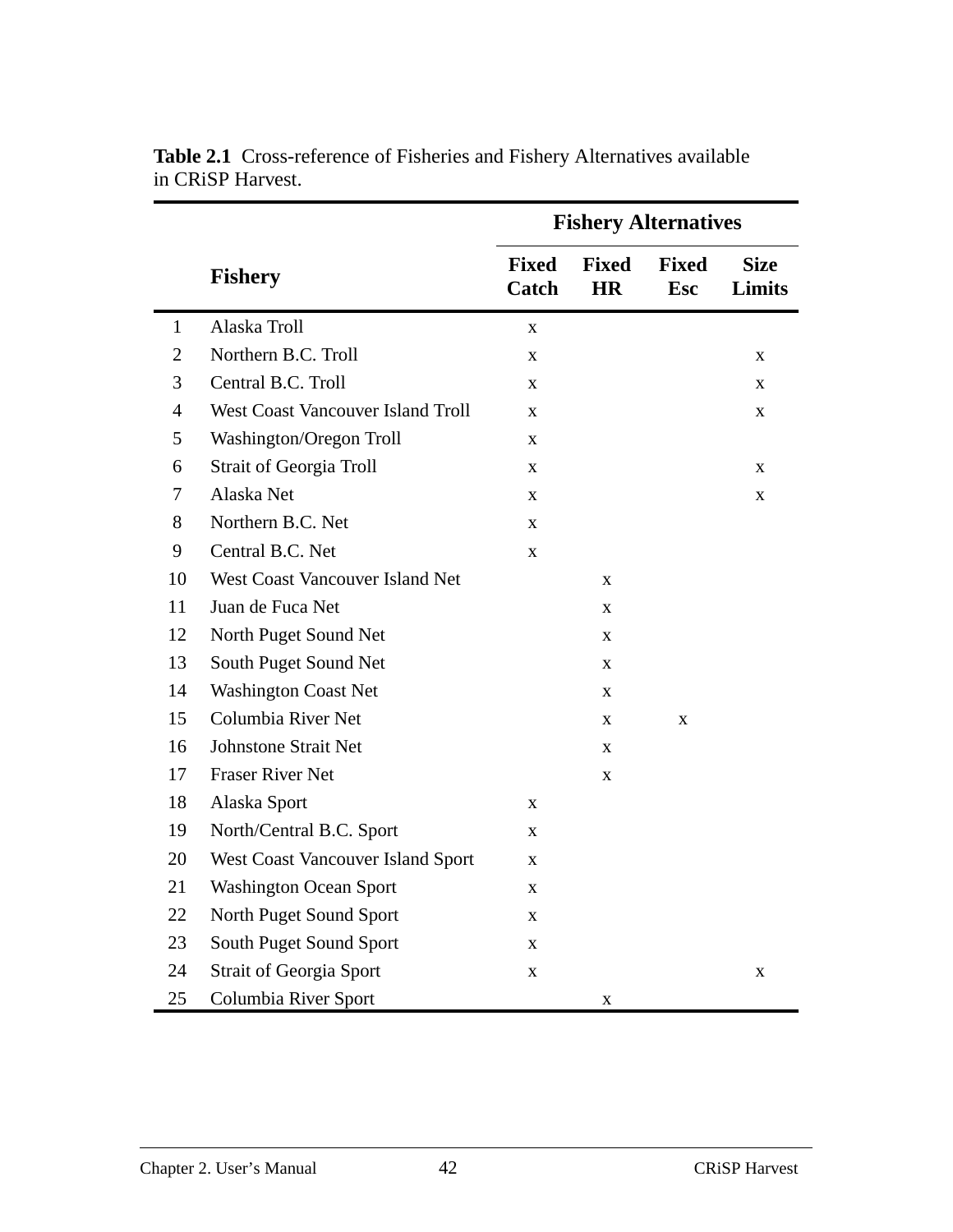|              |                                             | <b>Production Alternative</b> |     |            |
|--------------|---------------------------------------------|-------------------------------|-----|------------|
|              | <b>Stock</b>                                | EV                            | Enh | <b>IDL</b> |
| $\mathbf{1}$ | Alaska South SE                             | $\mathbf X$                   |     |            |
| 2            | Northern/Central B.C.                       | X                             |     |            |
| 3            | <b>Fraser River Early</b>                   | X                             |     |            |
| 4            | <b>Fraser River Late</b>                    | X                             |     |            |
| 5            | <b>West Coast Vancouver Island Hatchery</b> | X                             | X   |            |
| 6            | <b>West Coast Vancouver Island Natural</b>  | X                             |     |            |
| 7            | <b>Upper Strait of Georgia</b>              | X                             |     |            |
| 8            | Lower Strait of Georgia Natural             | X                             | X   |            |
| 9            | Lower Strait of Georgia Hatchery            | X                             | X   |            |
| 10           | <b>Nooksack River Fall</b>                  | X                             | X   |            |
| 11           | <b>Puget Sound Fingerling</b>               | X                             | X   |            |
| 12           | <b>Puget Sound Natural Fingerling</b>       | X                             |     |            |
| 13           | <b>Puget Sound Yearling</b>                 | X                             | X   |            |
| 14           | <b>Nooksack River Spring</b>                | X                             |     |            |
| 15           | Skagit River Wild                           | X                             |     |            |
| 16           | Stillaguamish River Wild                    | X                             |     |            |
| 17           | Snohomish River Wild                        | X                             |     |            |
| 18           | <b>Washington Coastal Hatchery</b>          | X                             | X   |            |
| 19           | Columbia River Upriver Brights              | X                             |     | X          |
| 20           | <b>Spring Creek Hatchery</b>                | X                             |     | X          |
| 21           | Lower Bonneville Hatchery                   | X                             |     |            |
| 22           | <b>Fall Cowlitz River Hatchery</b>          | X                             |     |            |
| 23           | Lewis River Wild                            | X                             |     |            |
| 24           | <b>Willamette River</b>                     | X                             |     |            |
| 25           | <b>Spring Cowlitz Hatchery</b>              | X                             |     |            |
| 26           | <b>Columbia River Summers</b>               | X                             |     |            |
| 27           | <b>Oregon Coastal</b>                       | X                             |     |            |
| 28           | <b>Washington Coastal Wild</b>              | X                             |     |            |
| 29           | <b>Snake River Wild Fall</b>                | X                             |     | X          |
| 30           | Mid Columbia River Brights                  | X                             | X   | X          |

<span id="page-42-0"></span>**Table 2.2** Cross-reference of stocks and available Production Alternatives in CRiSP Harvest (EV = Environmental Variability Scalars; Enh = Enhancement;  $IDL = Inter-Dam Loss$ .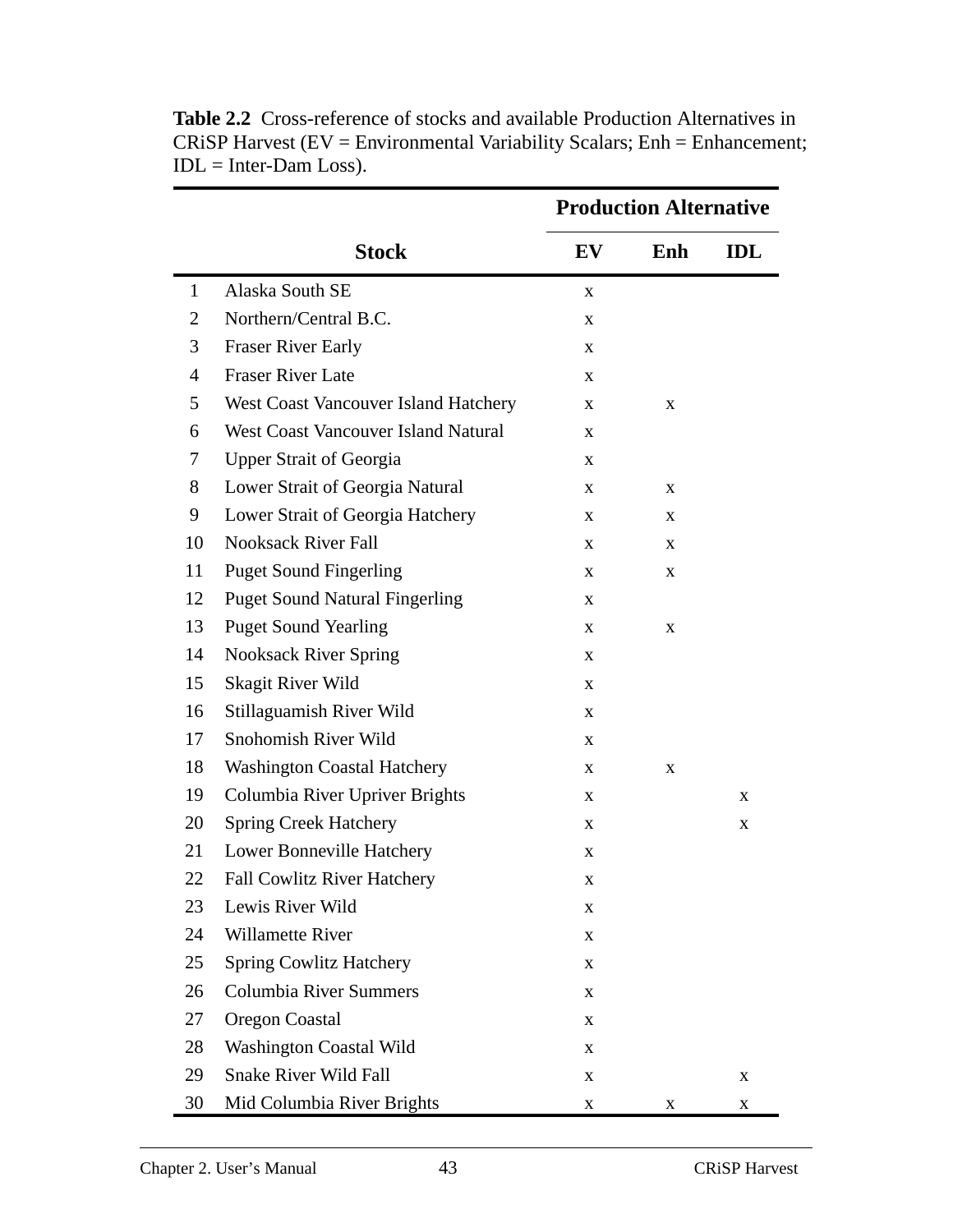| <b>Fixed Parameters</b>                           | Years     |  |
|---------------------------------------------------|-----------|--|
| Environmental Variability (EV) Scalars            | 1979-1994 |  |
| Enhancement                                       | 1979-1994 |  |
| IDL (Inter-Dam Losses, or pre-spawning mortality) | 1979-1994 |  |
| <b>Catch Ceilings</b>                             | 1979-1994 |  |
| <b>Harvest Rate Scalars</b>                       | 1979-1994 |  |
| PNV (Percent Non-Vulnerable)                      | 1979-1994 |  |

<span id="page-43-0"></span>**Table 2.3** CRiSP Harvest parameters that can not be changed when modeling alternative management strategies.

# **Production Alternatives**

# **Brood Year Survival**

Brood year survival rates, also known as pre-recruitment survival rates or EV (Environmental Variability) Scalars, compensate for both environmental variation and any bias in the original production parameters. There is a lot of variability in the spawner-recruit relationship and these scalars take that into consideration. Thus, EV Scalars include factors associated with early life history rearing, downstream smolt survival and early ocean survival prior to age one.

Model results are very sensitive to assumptions regarding future survivals. You can evaluate effects of different assumptions regarding projected survival on stock specific rebuilding schedules by specifying different EV values.

The **\*.evo** file produced during calibration contains (1) stock specific annual age one survival scalars and (2) the estimated EV values as survival projections for all subsequent years.

When Running in scenario mode, the model uses the appropriate value from the file and applies it during the simulation. When run in Monte Carlo mode there are two ways that the model can choose an EV scalar. It can "Bootstrap" the value from the set of values for that stock or it can draw from a distribution of the EV scalars that are fitted to a log normal distribution. The log normal values are assumed to be independent of each other. The form of this sampling is determined by the **\*.monte** file, and the EV values used should be appropriate for the method being chosen.

Two options are available for changing the EV Scalars. Either create separate **\*.evo** files for each option or use dialog box controls for modifying the EV Scalars immediately before running the model.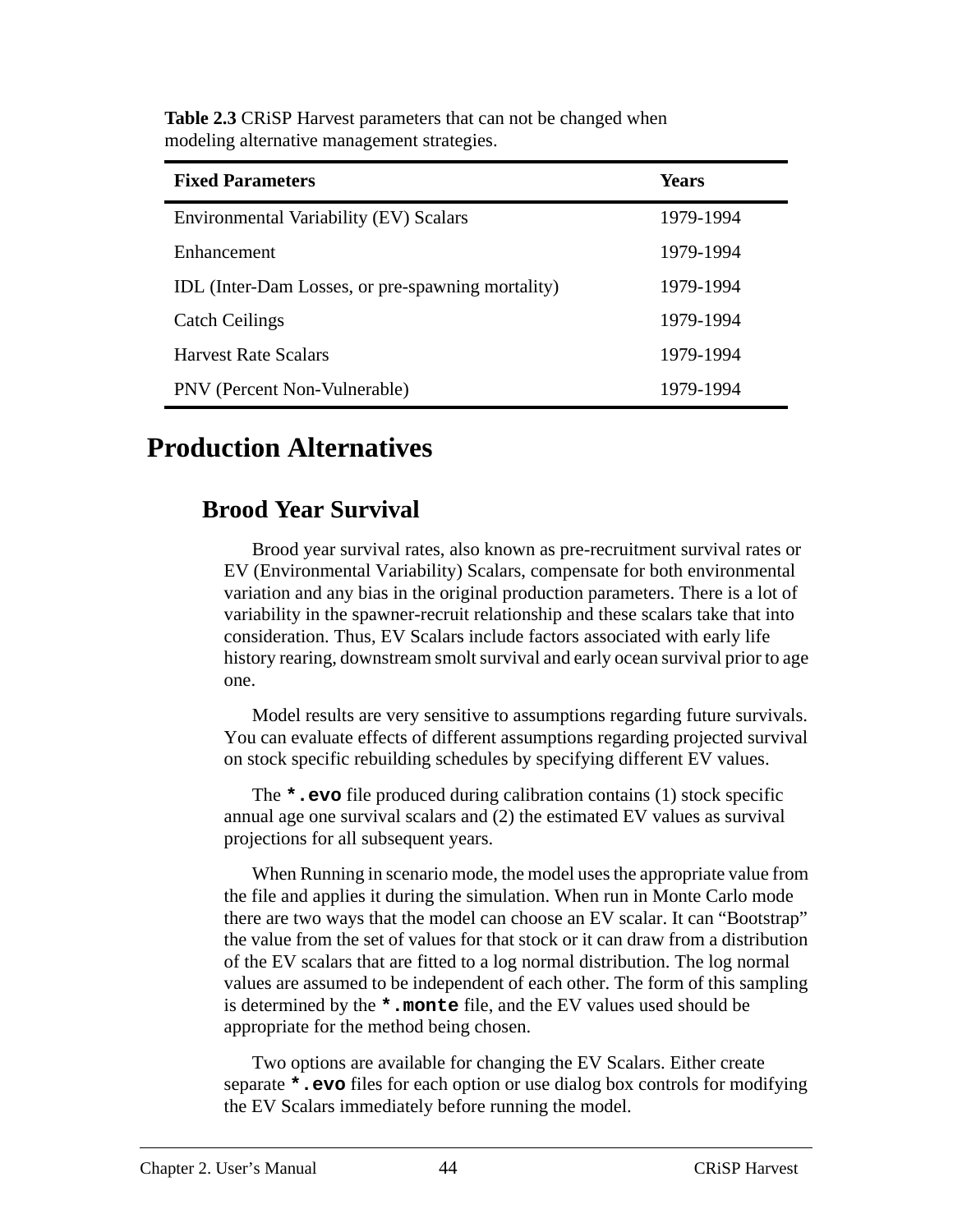### <span id="page-44-0"></span>*Analysis Procedure*

Interactive Method:

- 1. Change run title in **\*.opt** file (Line 1) to document the new conditions being modeled.
- 2. Change "PREFIX FOR SAVE FILE" in **\*.opt** file so output files can be identified.
- 3. Check that output flags are set on lines 9\* so that stock and fishery output is produced.
- 4. Save **\*.opt** file under new file name.
- 5. Launch Model with new **\*.opt** file.
- 6. Open the EV scalars dialog box from the Stock menu.
- 7. Edit the EV scalars (see ["Dialog Boxes" on page 2.31\)](#page-30-0).
- 8. Click OK.
- 9. Run the model.

Input File Method:

- 1. Change **\*.evo** file by using an ASCII text editor.
- 2. Save **\*.evo** under new file name.
- 3. Change **\*.evo** file name in the **\*.opt** file (Line 9a).
- 4. Change run title in **\*.opt** file (Line 1).
- 5. Change "PREFIX FOR SAVE FILE" in **\*.opt** file (can include a path).
- 6. Check that output flags are set on lines 9\* so that stock and fishery output is produced.
- 7. Save **\*.opt** file under new file name.
- 8. Launch Model with new **\*.opt** file.

### *Interpretation of Results*

The impacts of changes in EV Scalars can be observed by viewing the escapements of affected stocks. Remember that there is a time lag between the application of the scalar and the resultant escapement.

Look for effects of the change in catch in non-ceilinged fisheries with substantial harvest of the stock or in stock escapement statistics.

# **Enhancement**

Production from enhancement activities can affect the performance of stocks and fisheries. The PSC chinook model incorporates enhancement through two primary means: (a) by including hatchery stocks in the model; and (b) by providing for supplementation of natural production. The Model assumes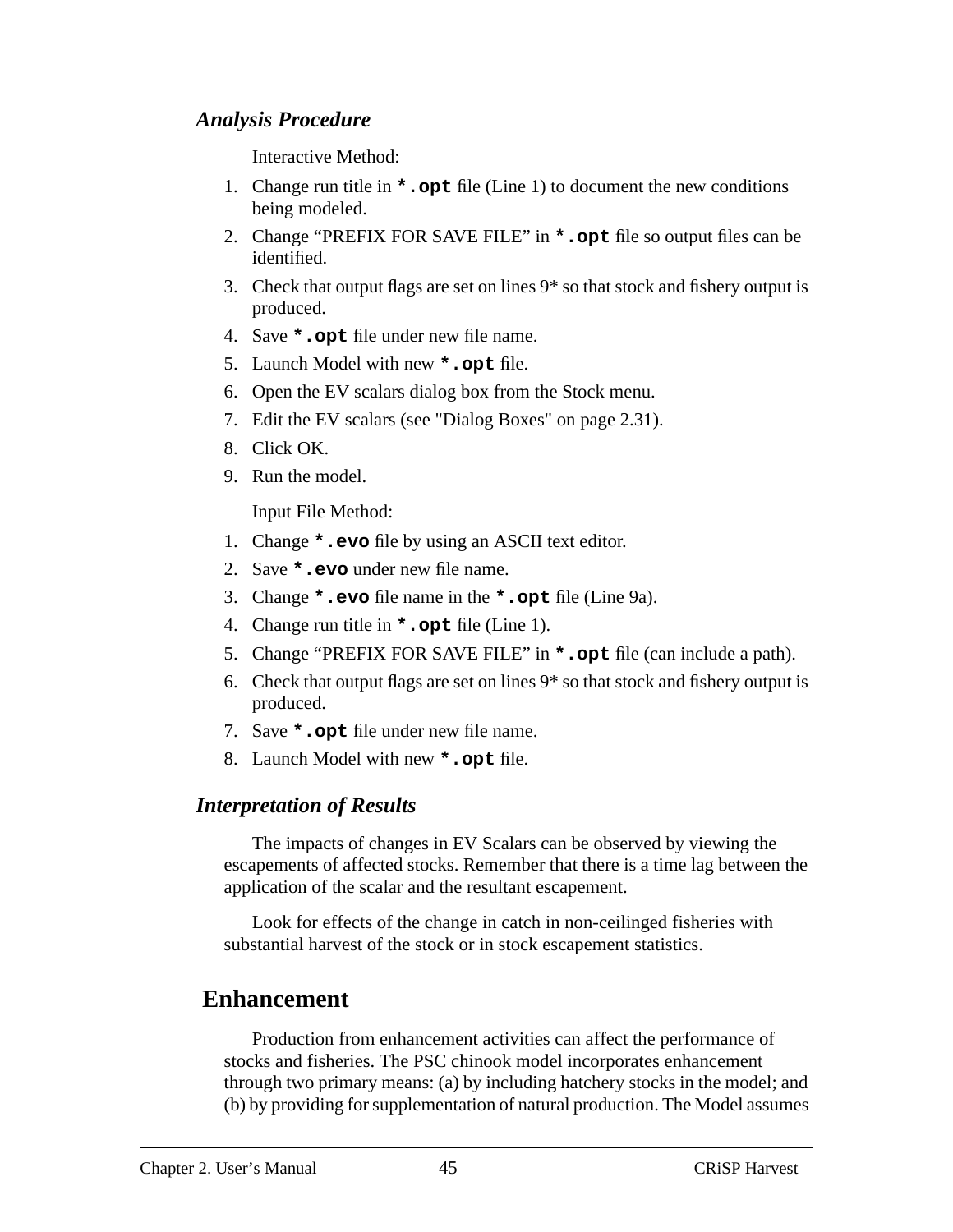that enhancement is maintained at base period average levels (1979-1981) unless instructed otherwise. It is the *changes* in enhancement that are evaluated.

The **\*.enh** file has information on changes in enhancement schedules for hatchery and natural supplementation programs. Modifications of the **\*.enh** values can be made either: (1) to incorporate actual changes in the enhancement schedule; (2) to assess possible changes in enhancement. All enhancement changes are relative to average levels during the 1979-1981 base period.

#### *Analysis Procedure*

Interactive Method:

- 1. Change run title in **\*.opt** file (Line 1).
- 2. Change "PREFIX FOR SAVE FILE" in **\*.opt** file (Line 9a).
- 3. Check other file names in **\*.opt** file.
- 4. Save **\*.opt** file under new file name.
- 5. Run Model with new **\*.opt** file.
- 6. Open the Enhancements dialog box from the Stock menu.
- 7. Edit Enhancement values.
- 8. Click OK.
- 9. Run model.

Input File Method:

- 1. Change the **\*.enh** file using an ASCII text editor.
- 2. Save modified **\*.enh** file under new name.
- 3. Change run title in **\*.opt** file (Line 1).
- 4. Change "PREFIX FOR SAVE FILE" in **\*.opt** file (Line 9a).
- 5. Ensure **\*.opt** file has the correct "NUMBER OF STOCKS WITH ENHANCEMENT" (Line 21).
- 6. Specify in **\*.opt** file if density dependence is on or off (Line 21a). Enter 1 to indicate that production is considered to be density dependent for natural stocks that are supplemented by hatchery releases. Under most circumstances, this line will read 1.
- 7. Change **\*.enh** file name in **\*.opt** file (Line 21b).
- 8. Check other file names in **\*.opt** file.
- 9. Save **\*.opt** file under new file name.
- 10. Run model with new **\*.opt** file.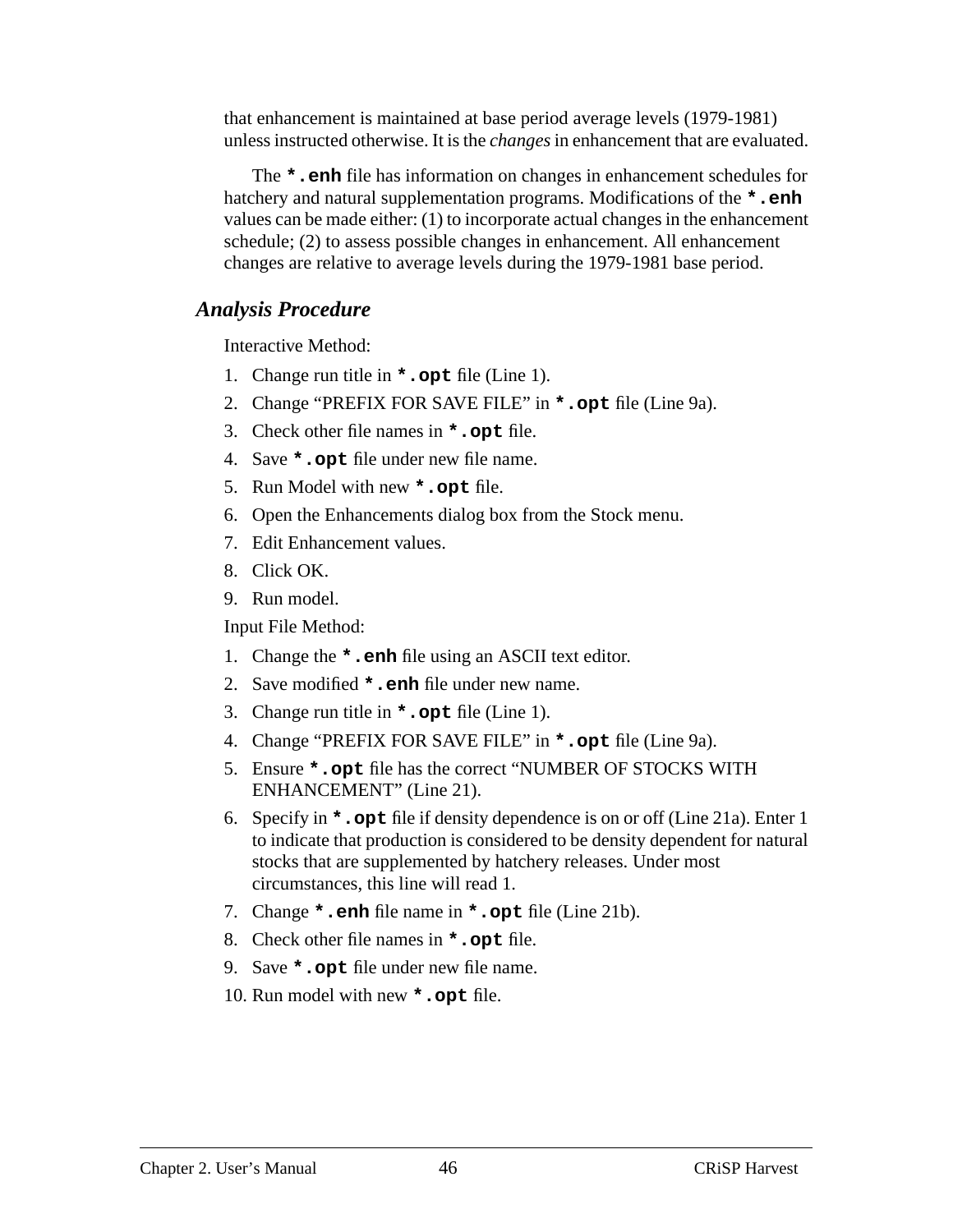#### <span id="page-46-0"></span>*Interpretation of Results*

The most direct way of identifying changes is to look at the escapement of the enhanced stocks in graphs or output files. You can also look to see if the enhancement affected the catch and escapement of other stocks.

## **Inter-Dam Loss**

Effects of post-fishery, pre-spawning mortality can be examined through use of **\*.idl** files. The **\*.idl** file contains estimates of pre-spawning survival that occurs after fisheries. Currently, this file only includes estimates of inter-dam loss for Columbia River stocks. Since most inter-dam loss occurs after all fisheries, inter-dam loss is essentially treated as escapement when calculating ocean and terminal area harvest rates. Estimated IDL values are used through the present year, then an average of all estimated values is used for future years.

Changes in estimates of inter-dam loss rates can be assessed by modifying this file. It should be noted, however, that the numbers in the **\*.idl** files are actually estimates of total adult *survival* past all Columbia River dams.

#### *Analysis Procedure*

Interactive Method:

- 1. Change run title in **\*.opt** file (Line 1).
- 2. Change "PREFIX FOR SAVE FILE' in **\*.opt** file (Line 9a).
- 3. Check other file names in **\*.opt** file.
- 4. Save **\*.opt** file under new file name.
- 5. Launch Model with new **\*.opt** file.
- 6. Open the Inter Dam Loss dialog box from the Stock menu.
- 7. Edit IDL values.
- 8. Click OK.
- 9. Run Model.

Input File Method:

- 1. Change **\*.idl** file using an ASCII text editor.
- 2. Save modified **\*.idl** file under new name.
- 3. Change **\*.idl** file name in the **\*.opt** file (Line 8a).
- 4. Change run title in **\*.opt** file (Line 1).
- 5. Change "PREFIX FOR SAVE FILE' in **\*.opt** file (Line 9a).
- 6. Check other file names in **\*.opt** file.
- 7. Save **\*.opt** file under new file name.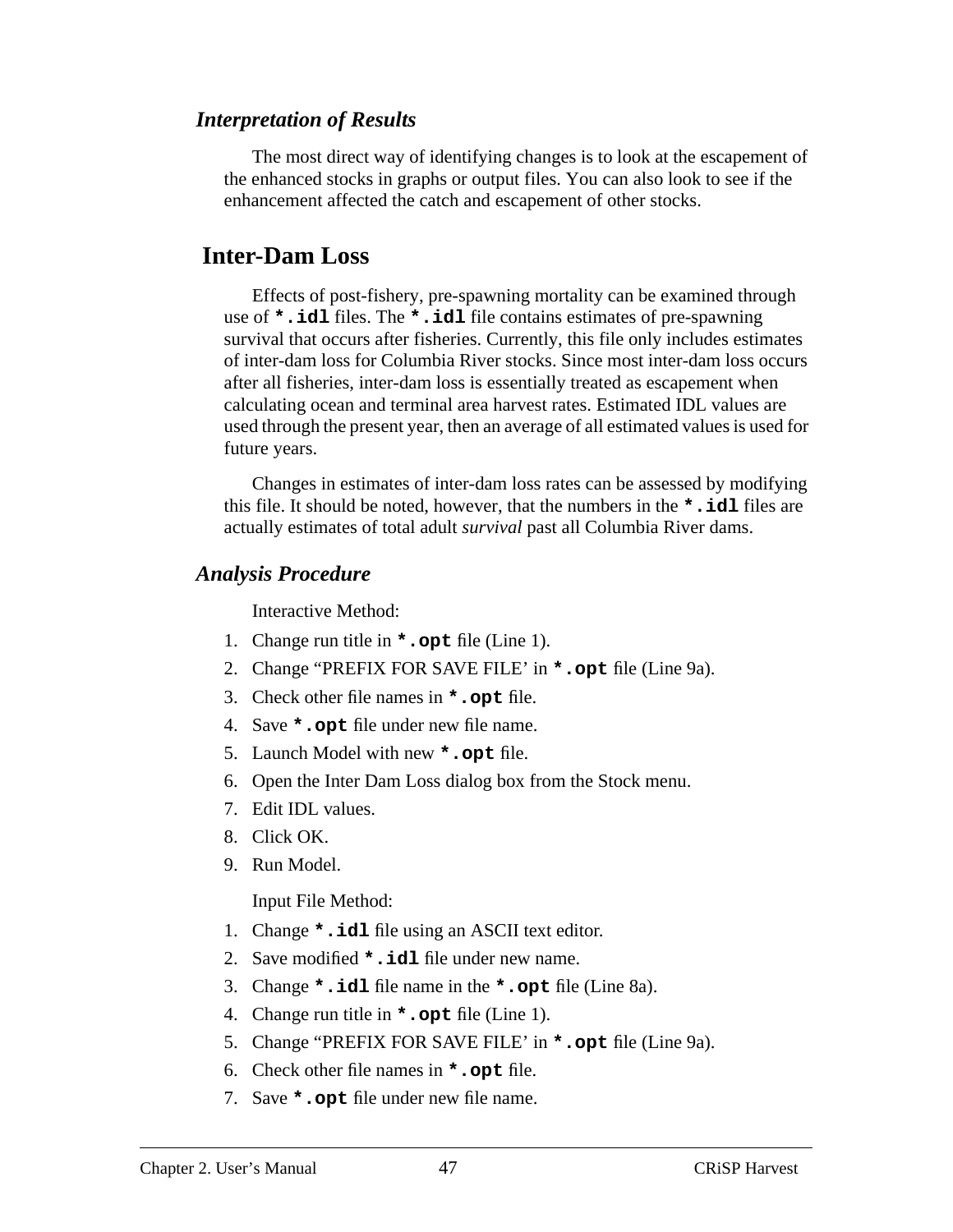8. Launch Model with new **\*.opt** file.

#### <span id="page-47-0"></span>*Interpretation of Results*

Effects of changing inter-dam loss values are most evident in escapement statistics. In addition, changes will also be reflected in harvest rates of Columbia River stocks in the **prefixohr.prn** and **prefixthr.prn** output if these have been selected. Ocean and terminal harvest rates should decrease as interdam loss increases. Since the file actually contains estimates of inter-dam survival, this means that as the numbers in the file increase, harvest rates should also increase.

# **Fisheries Alternatives**

# **Catch Ceilings**

Catch ceilings are the primary means used by the PSC to reduce stock exploitation rates. The **\*.cei** file is used: (1) to specify fisheries with ceilings; (2) to set ceiling levels (catch levels); and (3) to allow the user to force Model catches to equal the ceiling. Note: the catches given in the **\*.cei** file and the model catches will not be equal. A scalar is applied to the simulation period modeled catches that is determined from the ratio of base period modeled catches and the preterminal and terminal catches. In a word, CRiSP Harvest does not recognize all available stocks that the given fishery harvests and accounts for this difference with this method.

### *Analysis Procedure*

Interactive Method:

- 1. Change run title in **\*.opt** file (Line 1).
- 2. Change "PREFIX FOR SAVE FILE" in **\*.opt** file (can include a path).
- 3. If desired, check that output flags are set on lines 9\* so that stock and fishery output is produced.
- 4. Save **\*.opt** file under new file name.
- 5. Launch Model with new **\*.opt** file.
- 6. Open Catch Ceilings dialog box from the Fishery menu.
- 7. Edit the Catch Ceilings (see ["Dialog Boxes" on page 2.31\)](#page-30-0).
- 8. Click OK.
- 9. Run the model.

Input File Method:

1. Make appropriate changes in the **\*.cei** file using an ASCII text editor.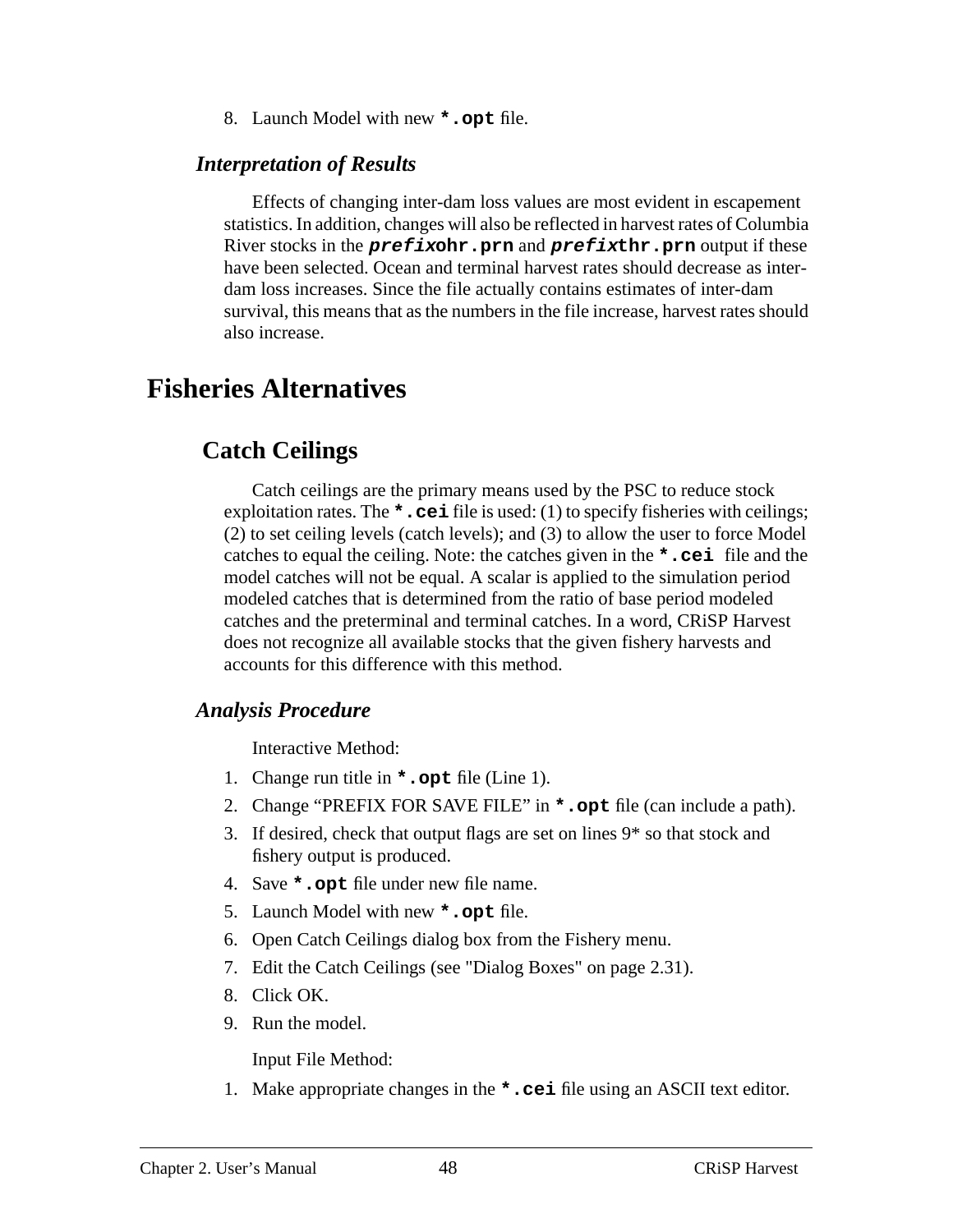- <span id="page-48-0"></span>2. Save modified **\*.cei** file under new name.
- 3. Change **\*.cei** file name in the **\*.opt** file (Line 26a).
- 4. Change run title in **\*.opt** file (Line 1).
- 5. Change "PREFIX FOR SAVE FILE" in **\*.opt** file (can include a path).
- 6. If desired, check that output flags are set on lines 9\* so that stock and fishery output is produced.
- 7. Save **\*.opt** file under new file name.
- 8. Launch Model with new **\*.opt** file.

#### *Interpretation of Results*

Effects can be observed by viewing the escapements of affected stocks. Remember that there is a time lag between the application of the scalar and the resultant escapement.

Look for effects of the change in catch in non-ceilinged fisheries with substantial harvest of the stock or in stock escapement statistics. The impacts of changes in Catch Ceilings can be seen by comparing output files and/or graphs. First, check the effect on catch in the fishery. Next, check for effects on escapement or terminal run size of stocks caught in the fishery. CNR mortality could also change, depending on the method specified. To compare harvest rates to the base period, check the RT values for the fishery in the **prefixrt.prn** file.

## **Harvest Rate Strategies**

For each stock, age, and fishery, Base Period Harvest Rates are the estimated average rate for the years 1979-1982. All other Harvest Rates in the model are scaled up or down from these base period rates by using Harvest Rate (HR) Scalars. HR Scalars are stock and fishery dependent and can be used to reflect changes in fishing patterns (e.g., time/area closures) designed to alter harvest rates on individual stocks. For example, delaying harvest in a fishery may reduce the harvest rate on early migrating stocks while increasing the harvest rate on late migrating stocks.

The HR Scalars can be used to examine a general set of questions regarding harvest rate strategies, including:

- How are harvest rates on particular stocks affected by harvest rate changes in terminal fisheries?
- How would specific harvest rate strategies affect rebuilding?
- How do shaping options differently impact particular stocks?

Such questions can be evaluated through the use of **\*.fp** files (the "fp" suffix stands for "Fishery Policy"). HR Scalars are stock, fishery, and year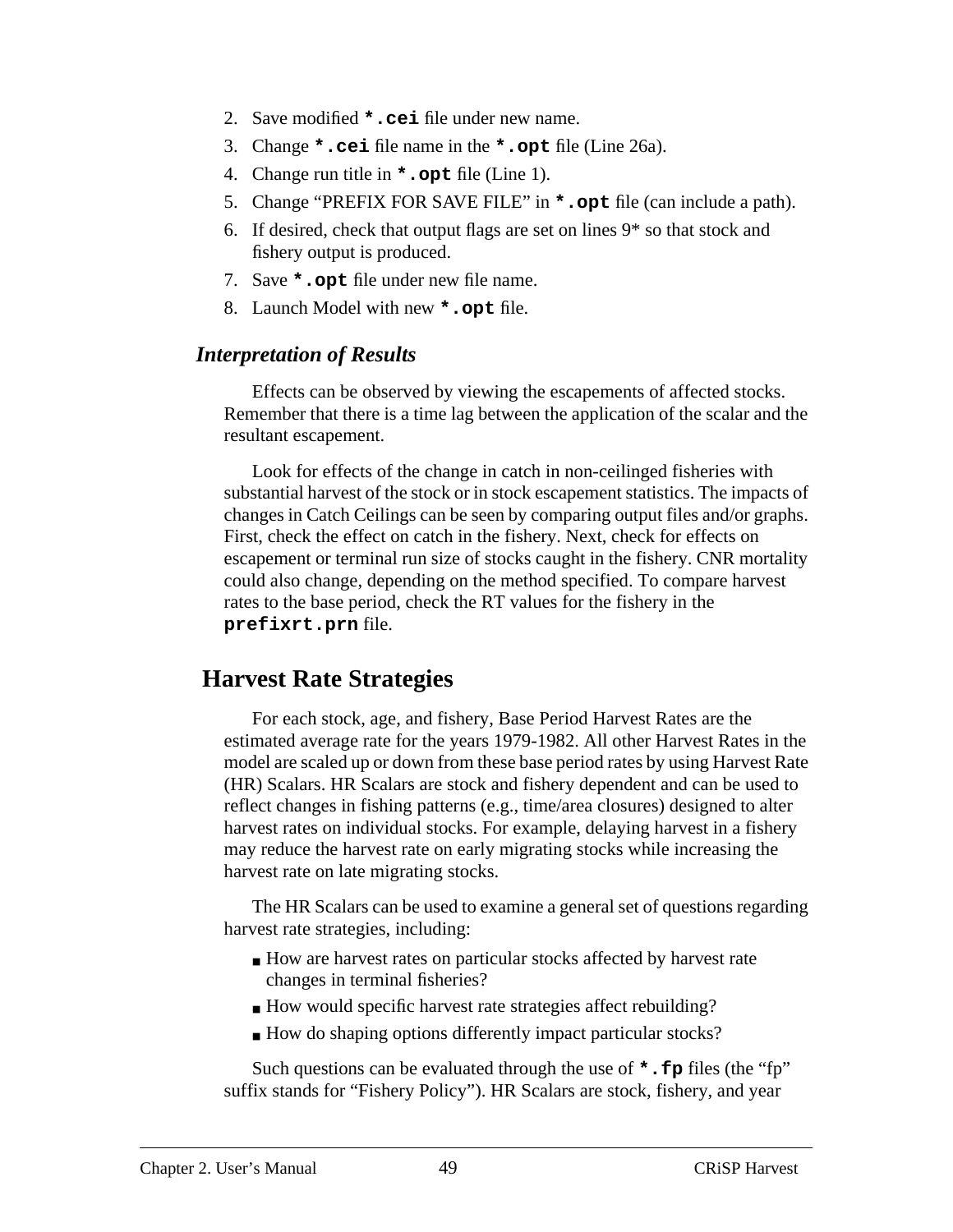specific scalars that modify fishery exploitation/harvest rates relative to the base period; for example, an FP value of 0.75 would reduce base period exploitation/ harvest rates for a stock by 25%.

Currently, HR Scalars other than 1.0 are used to reflect: (1) changes in terminal fishing patterns from the base period for particular stocks; (2) the 25% reduction in harvest rates by Canadian net fisheries expected under Canadian management; (3) fishery indices estimated through exploitation rate analysis; and (4) differential impacts associated with fishery shaping options.

#### *Analysis Procedure*

Interactive Method:

- 1. Change run title in **\*.opt** file (Line 1).
- 2. Change "PREFIX FOR SAVE FILE" in **\*.opt** file (can include a path).
- 3. If desired, check that output flags are set on lines 9\* so that stock and fishery output is produced.
- 4. Save **\*.opt** file under new file name.
- 5. Launch Model with new **\*.opt** file.
- 6. Open the Harvest Rate Scalars dialog box from the Harvest menu.
- 7. Change Harvest Rate Scalar values.
- 8. Click OK.
- 9. Run the model.

Input File Method:

- 1. Make appropriate changes in the **\*.fp** file using an ASCII text editor.
- 2. Save modified **\*.fp** file under new name.
- 3. Change **\*.fp** file name in the **\*.opt** file (Line 26a).
- 4. Change run title in **\*.opt** file (Line 1).
- 5. Change "PREFIX FOR SAVE FILE" in **\*.opt** file (can include a path).
- 6. If desired, check that output flags are set on lines 9\* so that stock and fishery output is produced.
- 7. Save **\*.opt** file under new file name.
- 8. Launch Model with new **\*.opt** file.

## *Interpretation of Results*

To see the effects of a harvest rate change, look for alterations in the catch and/or escapement abundances.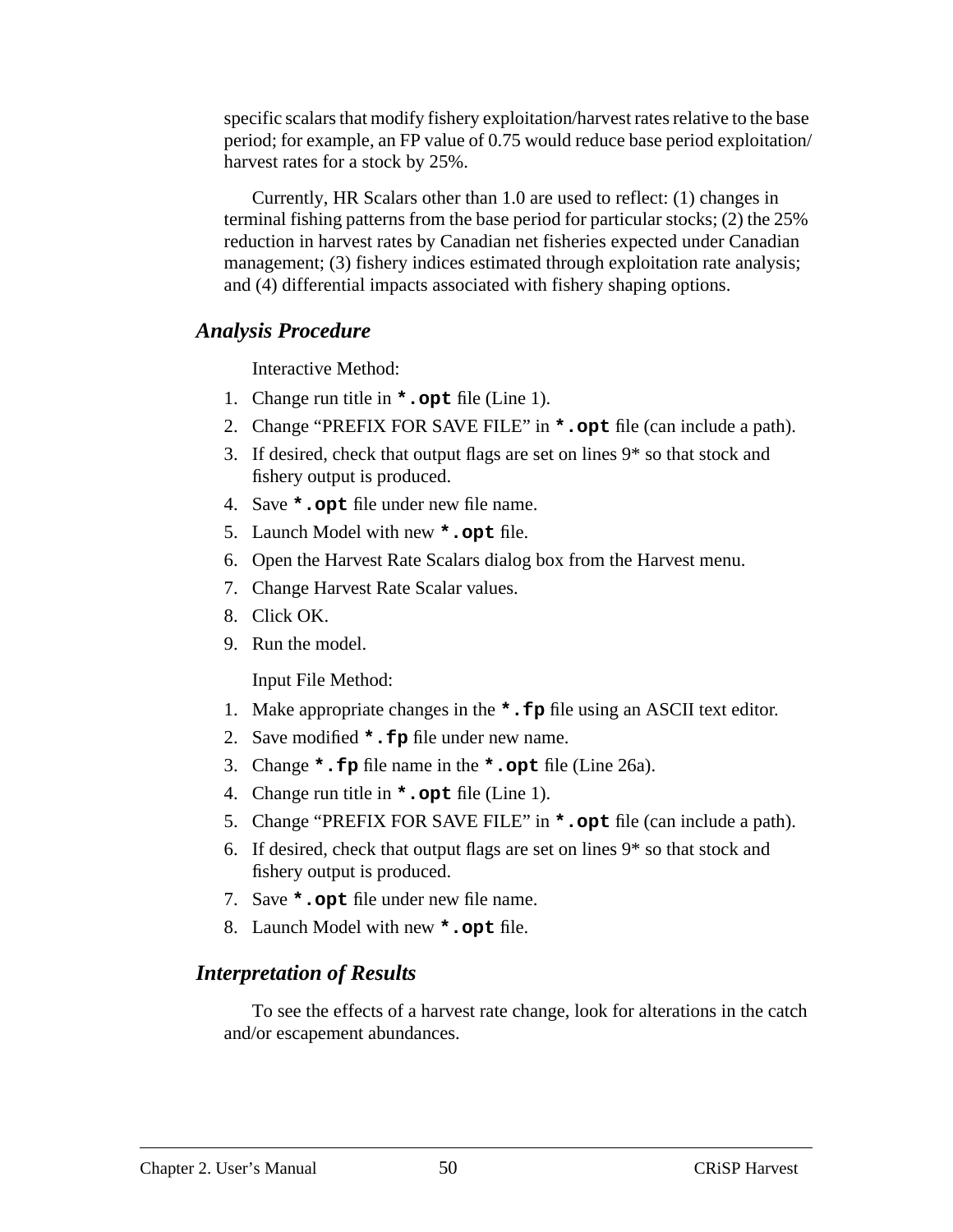# <span id="page-50-0"></span> **Fixed Escapements**

Unlike pre-terminal fisheries, terminal fisheries target only stocks in a particular river. The most common strategy for in-river management is fixed escapement. An escapement goal is established for one or more stocks and catches are adjusted to meet the escapement goal.

The **\*.riv** file specified on line 31 of the **\*.opt** file details the exact method of applying in-river harvest strategies and details of this method. There are three different management types that can be used for fixed escapement: a weak stock strategy, a combined stock strategy and a fixed harvest rate strategy. Examples of each of these file types are shown in ["Files of type \\*.riv" on page](#page-76-0) [2.77](#page-76-0).

#### *Analysis Procedure*

Interactive Method: Not available

Input File Method:

- 1. Make appropriate changes in the **\*.riv** file using an ASCII text editor.
- 2. Save modified **\*.riv** file under new name.
- 3. Change **\*.riv** file name in the **\*.opt** file (Line 26a).
- 4. Change run title in **\*.opt** file (Line 1).
- 5. Change "PREFIX FOR SAVE FILE" in **\*.opt** file (can include a path).
- 6. If desired, check that output flags are set on lines 9\* so that stock and fishery output is produced.
- 7. Save **\*.opt** file under new file name.
- 8. Launch Model with new **\*.opt** file.

## *Interpretation of Result*

Compare a fixed escapement strategy with a base case run. Note that only Columbia River stocks can be affected by this alternative and that it affects only the Columbia River Net fishery.

# **Size Limit Changes (PNV)**

Management agencies have altered minimum size limits when implementing PSC catch ceiling regimes. Changes in size limits affect incidental mortality losses since the proportion of the population that can be legally retained changes in response. Impacts of size limit changes can be evaluated through the use of **\*.pnv** files.

The **\*.bse** file specified in line 4 of the **\*.opt** file contains data that defines the proportion of a population of a given age which is not vulnerable to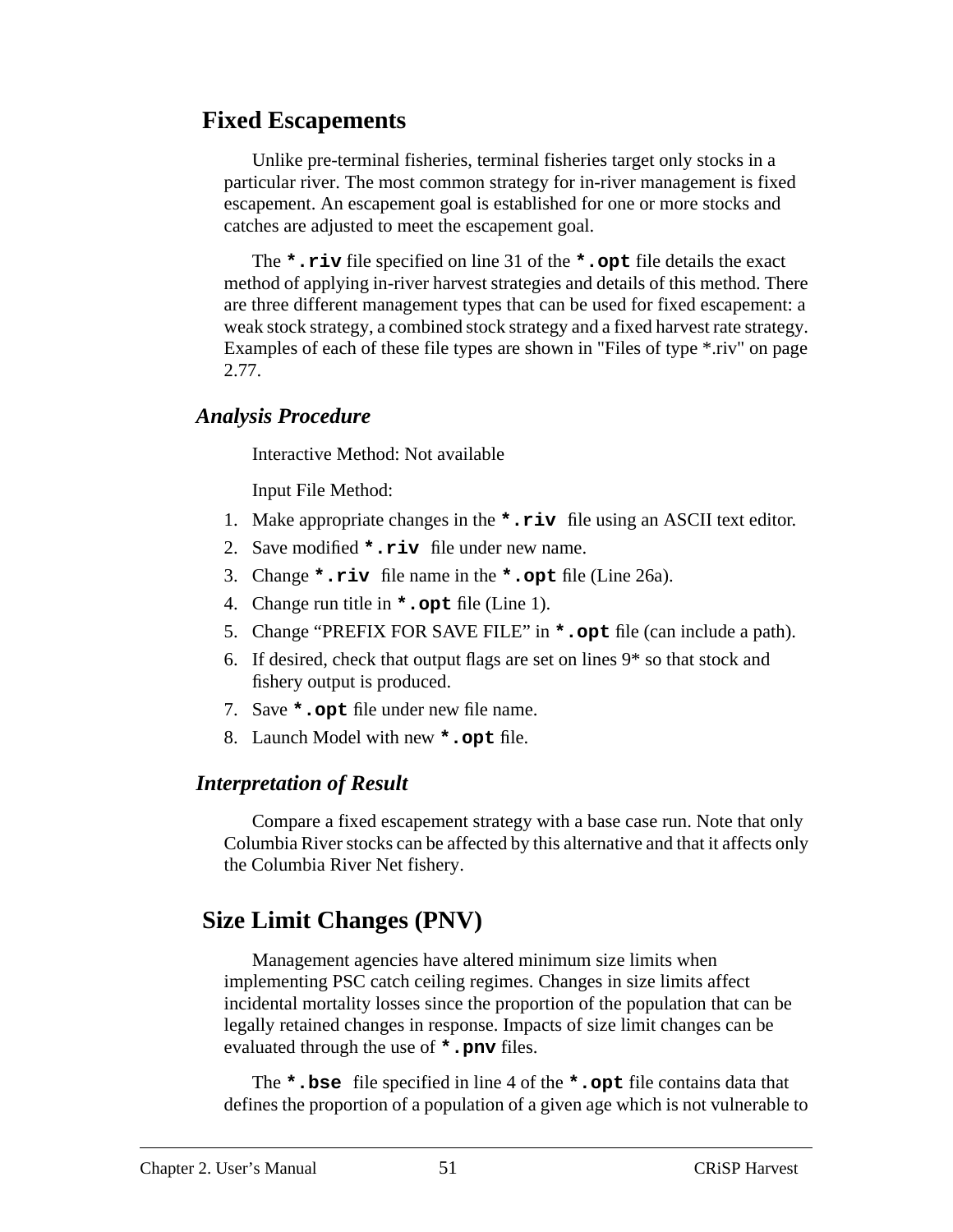each fishery. These proportion non-vulnerable (PNV) specifications remain fixed unless changed by the user. "PNV" is an abbreviation for "proportion nonvulnerable," a phrase that is slightly misleading since this file actually provides data on the proportion of each age class in a fishery that is recruited to the gear, but is below the legal size limit.

**\*.pnv** files were originally created with the assistance of a LOTUS 123 spreadsheet file **pvcalc3.wk1**. The size distribution data in **pvcalc3.wk1** were compiled in 1986, based upon CWT recovery data that provided a means for positive aging and size at recovery. Where available, data for troll and seine recoveries were combined because troll fisheries tend to crop a substantial portion of larger fish from the population while recoveries by seine gear, believed to be the least size-selective gear type, provide size distribution of fish in the remaining population.

When a fishery size limit is input into **pvcalc3.wk1**, the total proportion of the population below the size limit is initially estimated using area-specific, length distribution data. The proportion initially estimated by the program includes a portion that is not yet recruited to the gear. Encounters of age 2 fish are adjusted so that the estimate of total encounters is consistent with estimates reported by the agencies. The final result is an estimate of the proportion of each age class in a fishery that is vulnerable to the gear but is below the legal size limit. This adjusted estimate is incorporated into the **\*.pnv** file. The values in the **\*.pnv** file are actual proportions, not changes relative to the base period. The **\*.pnv** file is infrequently revised (usually only once a year).

A separate **\*.pnv** file is created for each fishery in which one or more changes in the minimum size limit have occurred since the base period. The proportion in a **\*.pnv** file replace those proportions in the **\*.bse** file for each fishery specified by a **\*.pnv** file.

#### *Analysis Procedure*

Interactive Method:

- 1. Change run title in **\*.opt** file (Line 1).
- 2. Change "PREFIX FOR SAVE FILE" in **\*.opt** file (can include a path).
- 3. Save **\*.opt** file under new file name.
- 4. Launch Model with new **\*.opt** file.
- 5. Open the PNV dialog box from the Fishery menu.
- 6. Edit PNV values.
- 7. Click OK.
- 8. Run model.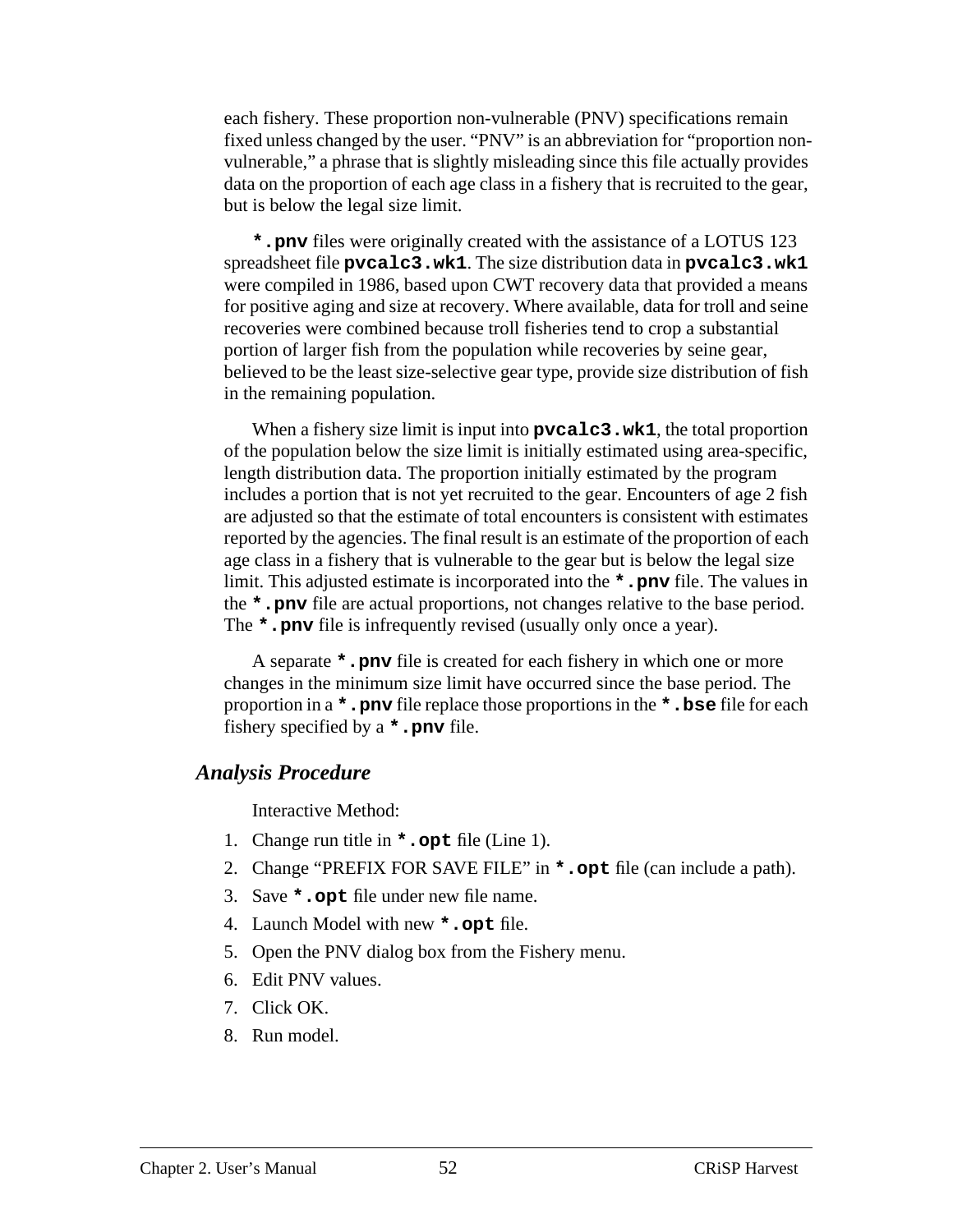Input File Method:

- 1. Change appropriate column(s) in the **\*.pnv** file using an ASCII text editor.
- 2. Save modified **\*.pnv** file under new name.
- 3. Change corresponding **\*.pnv** file name in the **\*.opt** file (Line 23a-f).
- 4. If this is a new fishery, change "number of **\*.pnv** changes" in **\*.opt** file (Line 23).
- 5. Check that this number agrees with the number of **\*.pnv** file names listed in the **\*.opt** file
- 6. Change run title in **\*.opt** file (Line 1).
- 7. Change "PREFIX FOR SAVE FILE" in **\*.opt** file (can include a path).
- 8. If desired, check that output flags are set on lines 9\* so that stock and fishery output is produced.
- 9. Save **\*.opt** file under new file name.
- 10. Launch Model with new **\*.opt** file.

## *Interpretation of Results*

Examine incidental and total mortality output and graphs. Increases or decreases in incidental mortalities resulting from the size limit change can be seen directly in the incidental mortality files (**prefixtim.prn**, **prefixsim.prn**, and **prefixlim.prn**). Changes in non-retention fisheries will have other impacts throughout the Model output, for example, in escapement statistics.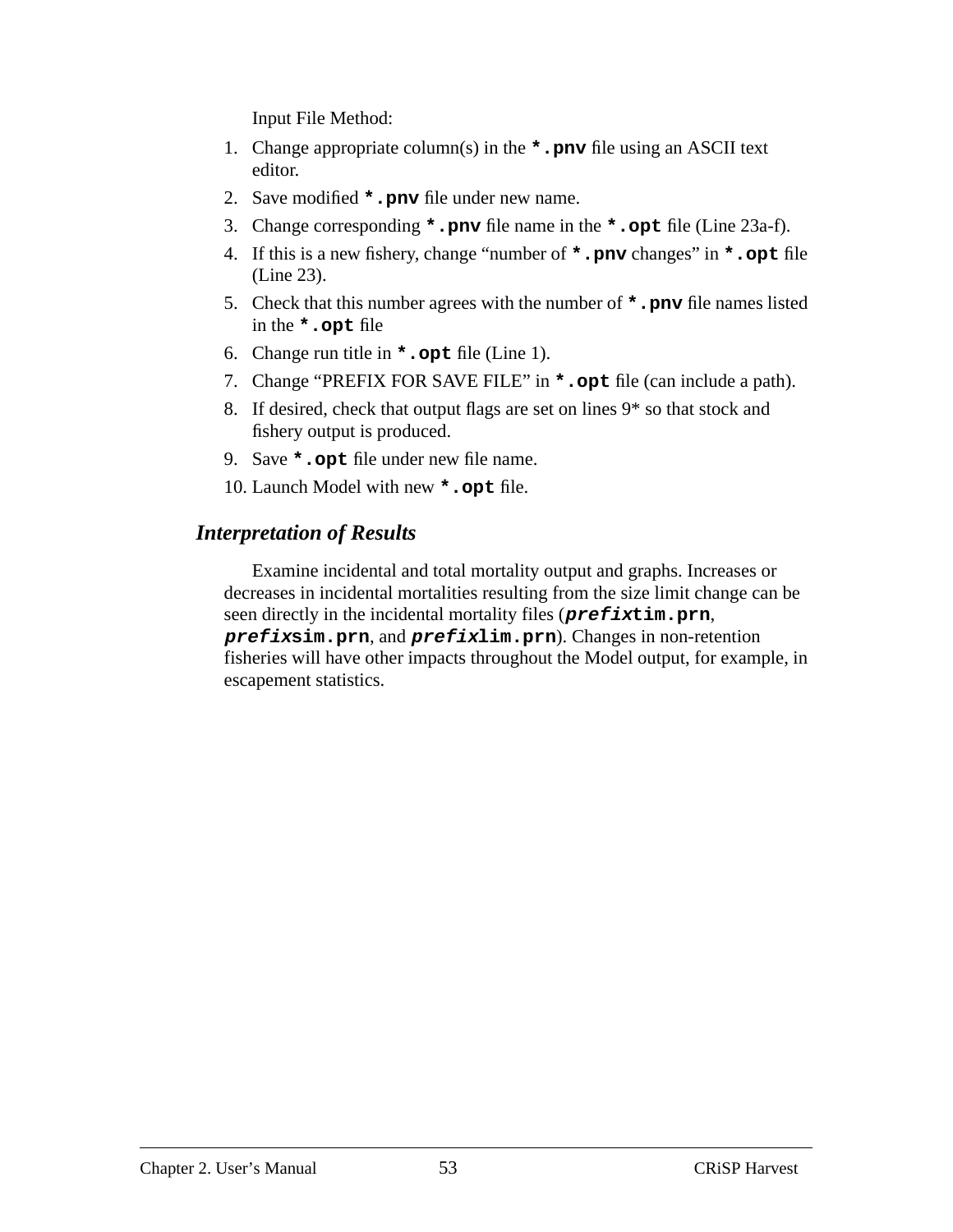# <span id="page-53-0"></span>**Appendix: 2.1 - Files used by CRiSP Harvest**

CRiSP Harvest uses the following files:

- **crisph.exe** CRiSP Harvest executable code.
- **map.dat** Map data file (coastline, rivers, icon locations).
- **\*.opt** Option file containing instructions for running the model.
- **\*.bse** Base data file (includes Spawner/Recruit Relationships).
- **\*.stk** Stock data file listing initial cohort sizes, maturation rates, adult equivalence factors, and stock/age/fishery specific harvest rates.
- **\*.msc** Maturation schedule file listing stocks that have variable maturation rates.
- **\*.mat** Maturation data file for stocks listed in **\*.msc.**
- **\*.evo** EV (Environmental Variability) scalar file for calibrated and projected brood year survival rates.
- **\*.idl** Inter-Dam Loss file for adjusting pre-spawning survival rates.
- **\*.enh** Enhancement file to simulate changes in enhancement activities.
- **\*.cnr** Chinook non-retention file to simulate mortalities in chinook non-retention fisheries.
- **\*.pnv** Percent non-vulnerable files to simulate size limit changes (one file for each fishery with size limit changes).
- **\*.fp** Fishery policy file with data for adjusting stock/fishery/year specific harvest rates.
- **\*.cei** Catch ceiling file to simulate changes in catch ceiling management.
- **\*.monte** Monte Carlo control file.
- **\*.config** Monte Carlo output configuration file.
- **\*.riv** River management parameters.
- **\*.dlg** A Print information and configuration file.
- **\*.prn** An output file that can be printed.
- **\*.zhp** help file.
- **\*.isu, \*.dll** other files used to run the model in Windows.

Files need not be in the same directory. When doing analyses that require many runs of the model with incremental changes in specific parameters, it is convenient to store groups of files in separate directories.

If alternative directories are used, the **\*.opt** file must contain path information for all the input and output files. The following sections describe the file structure in more detail.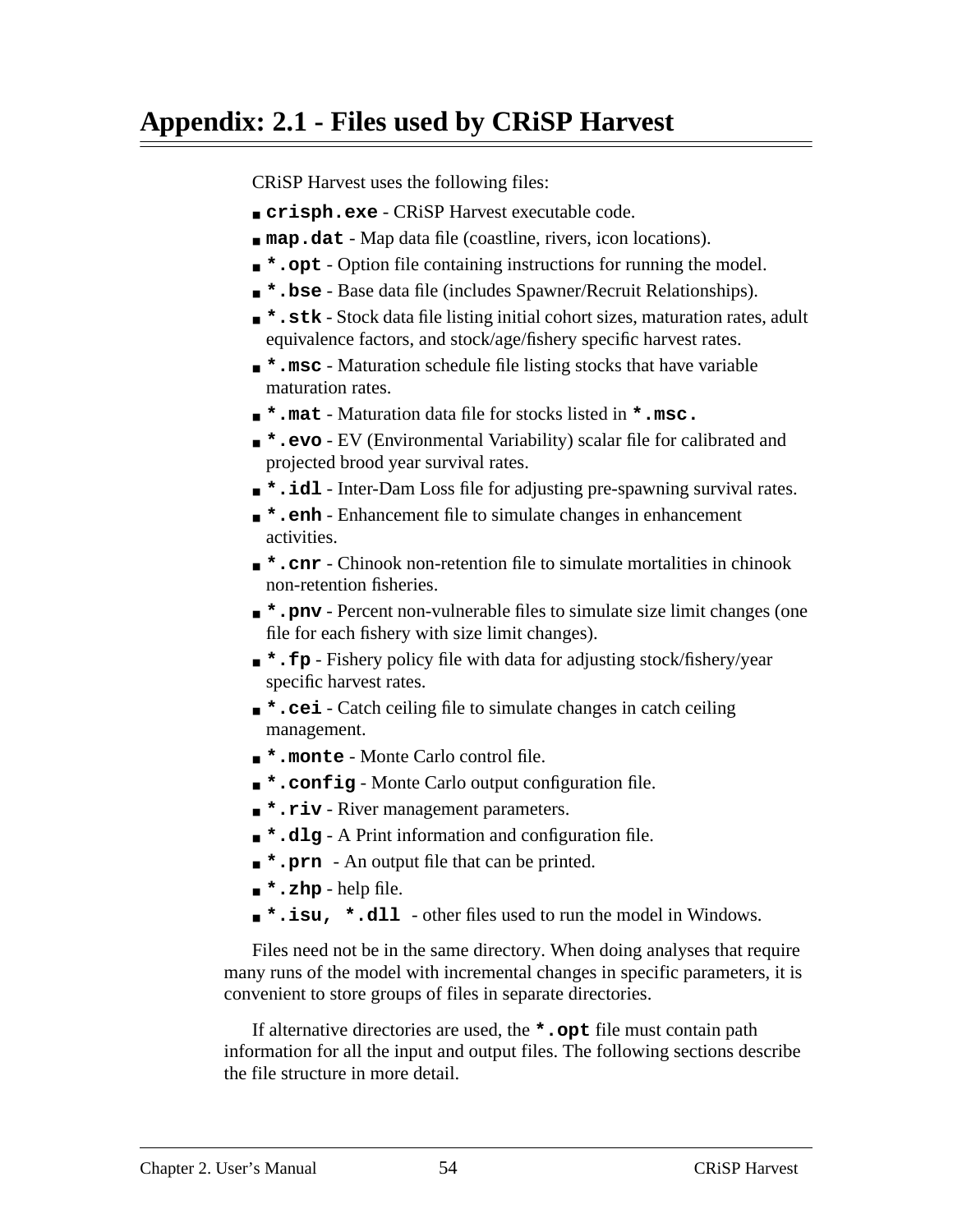# <span id="page-54-0"></span> **File Structure Details**

## **Files of type \*.opt**

The **\*.opt** file contains the instructions for running the PSC Model. The **\*.opt** file specifies the options employed, the input file names (and their paths if necessary), the structure of the Model run, and the output to be produced. Each line of the **\***. opt file contains an instruction followed by a comma and accompanying text description. Please note that inputs are not case sensitive, e.g., Y and y are considered identical. Input routines will automatically extract the data appearing before the first comma in each line; therefore, there are no limitations on the types of characters allowed in description fields for each line. For instructions requiring a yes or no answer, the first character of the first word is automatically examined, so you can use a large variety of terms if desired (e.g., n, N, nope, nada, not on your life, etc. are all interpreted as N).

The **\*.opt** file is quite complex but is the backbone of data structure for the model. The actual number of lines may vary from file to file depending on the exact configuration. A line-by-line description of an example file is given in [Fig. 2.1](#page-55-0). The file is backwards compatible with the PSC Model **\*.opt** file.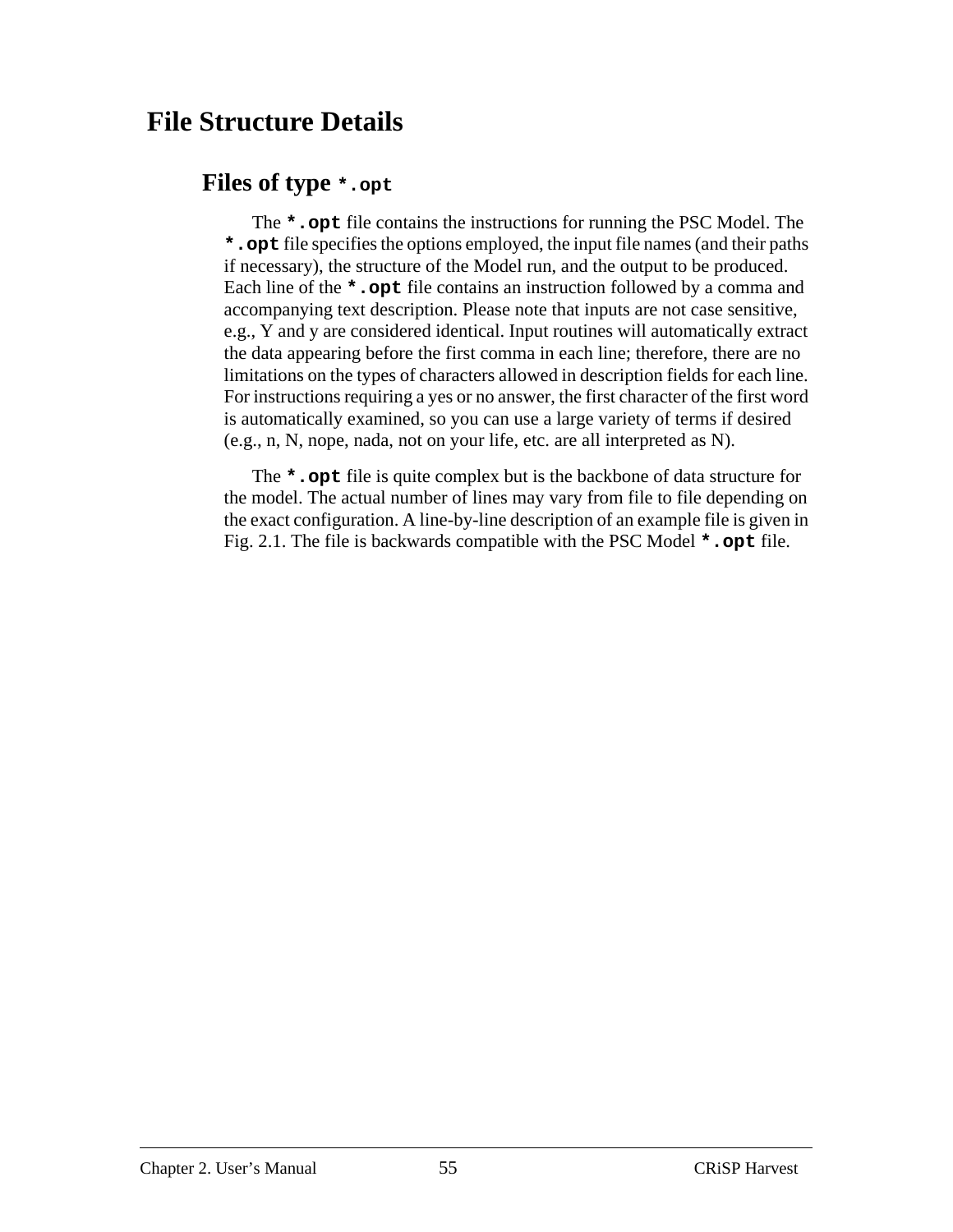<span id="page-55-0"></span>

| ⊺∏                                  | Example simulation run using the 9525 calibration. |                                                                                     |  |
|-------------------------------------|----------------------------------------------------|-------------------------------------------------------------------------------------|--|
|                                     | 1979,                                              | START YEAR FOR MODEL RUN                                                            |  |
| $\frac{2}{3}$<br>$\frac{3}{5}$<br>6 | 2017,                                              | NUMBER OF YEARS - 1 OR the final year                                               |  |
|                                     |                                                    | input/clb9401.bse, BASE DATA FILE NAME                                              |  |
|                                     | input/clb9401.stk, STOCK DATA FILE                 |                                                                                     |  |
|                                     | N<br>$\overline{ }$                                | A CALIBRATION RUN (Y OR N)                                                          |  |
| 6a                                  |                                                    | input/mat94.msc, Fixed maturation schedule                                          |  |
| 7                                   | $30 \rightarrow$                                   | NUMBER OF STOCKS WITH EXISTING EV SCALARS                                           |  |
| 7a                                  | input/9525.evo,                                    | Name of EV Scalar file                                                              |  |
| 8                                   | Y<br>$\overline{ }$                                | USE IDL FILE                                                                        |  |
| 8a                                  | input/clb9501.idl, File name for IDL               |                                                                                     |  |
| 9                                   | Y<br>$\mathbf{r}$                                  | SAVE STATISTICS IN DISK FILES                                                       |  |
| 9a                                  |                                                    | Prefix for save files (a good way to distinguish                                    |  |
|                                     | proto,                                             |                                                                                     |  |
| 9b                                  |                                                    | runs)                                                                               |  |
| 9c                                  | 1<br>$\mathbf{r}$                                  | Catch statistics (1=YES)                                                            |  |
|                                     | $1 \quad ,$                                        | Terminal run stats (1=YES)                                                          |  |
| 9d                                  | $1 \quad \blacksquare$<br>$\mathbf{r}$             | Escapement statistics (1=YES)                                                       |  |
| 9e                                  | $\mathbf{0}$<br>$\pmb{r}$                          | Ocn expl rate stats (0=No; 1=Total Mortality Method;                                |  |
|                                     |                                                    | 2=Cohort Method)                                                                    |  |
| 9f                                  | 0<br>$\pmb{r}$                                     | Total exploitation rate stats (0=No; 1=Total                                        |  |
|                                     |                                                    | Mortality Method; 2=Cohort Method)                                                  |  |
| 9g                                  | 0<br>$\mathbf{r}$                                  | Mortalities by stock $\&$ fishery (1=Yes)                                           |  |
| 9h                                  | $\mathbf{0}$<br>$\mathbf{r}$                       | Incidental mortality stats (1=Yes)                                                  |  |
| 9i                                  | $\mathbf{1}$<br>$\mathbf{r}$                       | ABUNDANCE INDICES (# fisheries; followed by fishery                                 |  |
|                                     |                                                    | #′s)                                                                                |  |
| 9i(1)                               | $\mathbf{1}$<br>$\mathbf{r}$                       | Southeast Alaska troll                                                              |  |
| 10                                  | header,                                            | REPORT GENERATION INSTRUCTIONS                                                      |  |
| 11                                  | N<br>$\mathbf{r}$                                  | Stock composition (Y/N)                                                             |  |
| <sup>12</sup>                       | Y<br>$\mathbf{r}$                                  | RT (Y/N)                                                                            |  |
| 13                                  | N<br>$\mathbf{r}$                                  | $\text{Catch}(\text{Y/N})$                                                          |  |
| 14                                  | $\mathbf{0}$<br>$\mathbf{r}$                       | Stock/Fishery (0=N; 1=Total; 2=Catch; 3=TIM)                                        |  |
| 15                                  | n<br>$\mathbf{r}$                                  | Incidental mortality loss $(Y/N)$                                                   |  |
| 16                                  | N<br>$\mathbf{r}$                                  | Terminal catch $(Y/N)$                                                              |  |
| 17                                  | N<br>$\mathbf{r}$                                  | Escapement (Y/N)                                                                    |  |
| 18                                  | n<br>$\mathbf{r}$                                  | Exploitation rate (N=No; C=Cohort Method; T=Total                                   |  |
|                                     |                                                    | Mortality Method)                                                                   |  |
| 19                                  | 0                                                  | Compare statistics to base year (1=YES)                                             |  |
| 20                                  | ,<br>N                                             | Document model setup (Y/N)                                                          |  |
| 21                                  | $\pmb{r}$<br>8                                     | NUMBER OF STOCKS WITH ENHANCEMENT CHANGES                                           |  |
| 21a                                 | ,<br>1                                             | Density Dependence (1=On)                                                           |  |
| 21 <sub>b</sub>                     |                                                    | input/clb9501.enh, File namedest Coast Vancouver Island                             |  |
| 23e                                 | input/ntrclb.pnv,                                  | PNV file name Northern BC Troll                                                     |  |
| 23f                                 |                                                    |                                                                                     |  |
| 24                                  |                                                    | input/gssclb.pnv, PNV file name Georgia Strait Sport<br>STOCK SPECIFIC FP FILE NAME |  |
| 25                                  | clb9501.fp,                                        |                                                                                     |  |
|                                     | 3                                                  | MINIMUM AGE FOR TERMINAL RUN STATS (3=Adults;                                       |  |
|                                     |                                                    | 2=Jacks)                                                                            |  |
| 26                                  | Y                                                  | CEILING STRATEGIES                                                                  |  |
| 26a                                 |                                                    | input/clb9501.cei, File name for ceiling strategy                                   |  |
| 27                                  | 1995,                                              | FIRST SIMULATION YEAR                                                               |  |
| 28                                  | Y<br>$\mathbf{r}$                                  | MONTE CARLO CONFIGURATION SPECIFIED                                                 |  |
| 28a                                 |                                                    | input/9525.monte, Monte Carlo configuration file                                    |  |
| 29                                  | N<br>$\mathbf{r}$                                  | SAVE STATISTICS FOR SLCMC                                                           |  |
| 30                                  | N<br>$\mathbf{r}$                                  | <b>IN-RIVER MANAGEMENT STRATEGIES</b>                                               |  |

**Fig. 2.1** Sample **\*.opt** file. The line numbers do NOT appear in the actual file.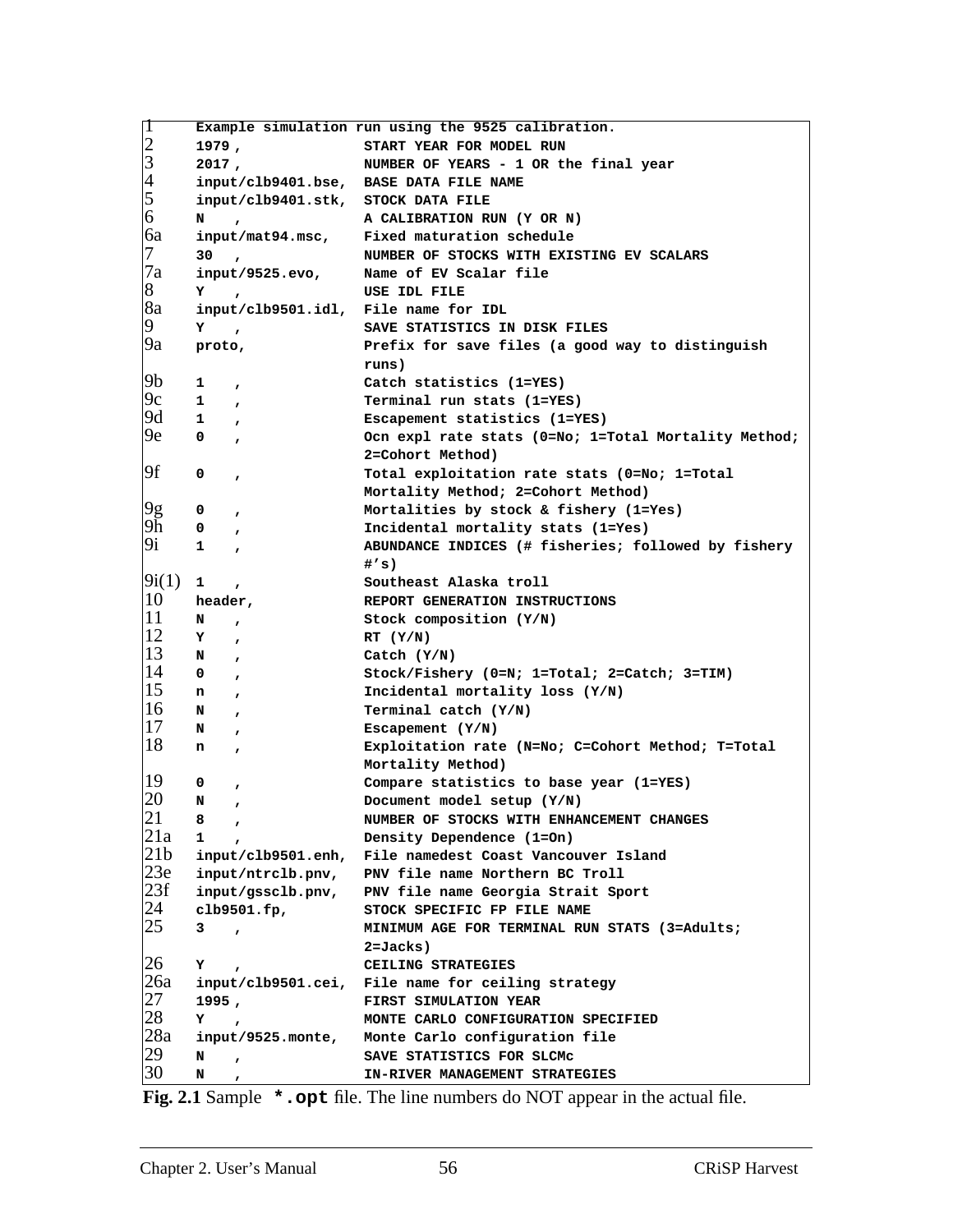The line specifications for the **\*.opt** file are given below. Unless otherwise noted, CRiSP Harvest requires the same formats and supports the same output options as the original PSC Chinook Model on which it is based.

- Line 1: Run Title (required). A run title provides a means to uniquely identify Model runs. The title can be up to 256 characters. There is no limitation on the types of characters that can be used.
- Line 2: Start Year (required). The start year must match the start year used for calibration, usually 1979.
- Line 3: Number of Years for Simulation (required). You can enter either: (a) the number of years (equal to the total number of years minus one since the model considers the first year to be zero; or (b) the last year for the simulation.
- Line 4: **\*.bse** File Name (required). The **\*.bse** file contains basic information regarding the numbers and names of stocks and fisheries. The same **\*.bse** file is normally used for all simulations once a model is calibrated. You enter only the name of this file. The file is prepared automatically when the model is calibrated and there is no further need to modify it.
- Line 5: **\*.stk** File Name (required). The **\*.stk** file contains data for individual stocks. The same **\*.stk** files is normally used for all simulations once a model is calibrated. Therefore, you enter only the name of this file. The file is prepared automatically when the model is calibrated and there is no need to modify it.
- Line 6: Calibration Run (required). This line specifies whether or not the instructions are for a calibration run or a simulation run. Most enduser runs are simulation runs not calibration runs. Enter N for simulation runs and include line 6a.
- Line 6a: **\*.msc** file name. This file must be specified for simulation runs. Results of annual exploitation rate analyses indicate that maturation schedules can vary substantially from year to year. This information can be incorporated into the Model through the use of an **\*.msc** file. The **\*.msc** file identifies stocks with annual estimates of yearspecific maturation schedules and provides the name of the file that actually contains the maturation data (**\*.mat**). The **\*.mat**, **\*.bse**, and **\*.stk** files must correspond to a particular Model calibration; you must insure that the same maturation schedules are used for both calibration and model runs so that results will be compatible. You should enter "NONE" if the model was calibrated with no annual variation in maturation schedules.
- Line 7: Number of Stocks With Existing EV Scalars (required). EV scalars are stock and year-specific survival factors of age 1 fish. For simulation runs, enter the number of stocks. All Model stocks should have EV scalars, so this number should be equal to the total number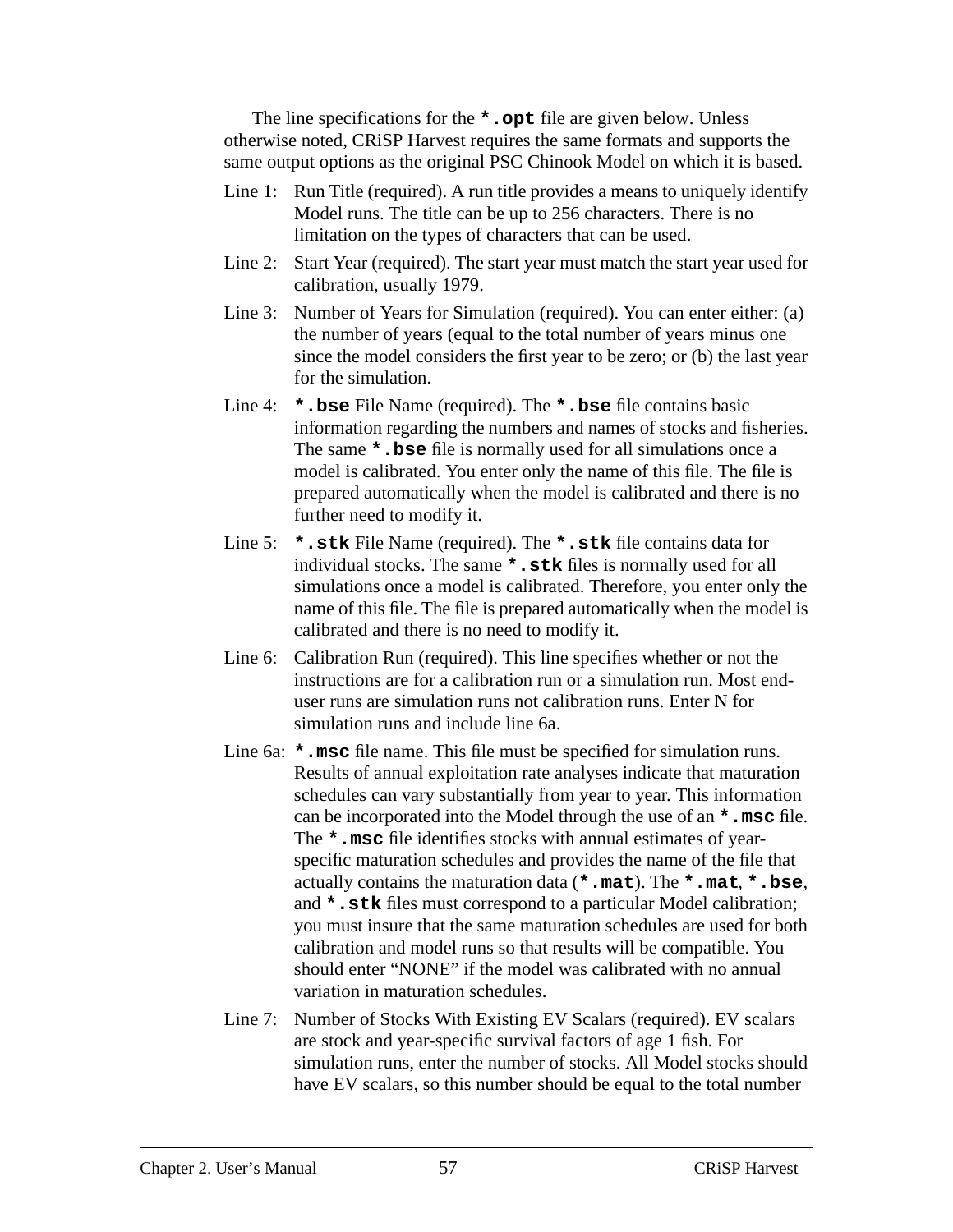of Model stocks (currently  $= 30$ ). If this entry  $> 0$  then include the following line in the **\*.opt** file.

- Line 7a: **\*.evo** File Name. This file must be specified if Line 7 > 0. This file is produced during calibration. The **\*.evo** file contains estimates of stock and brood specific productivity scalars up through the last year of available data (in 1995, up through the 1992 brood year), then uses estimates for all subsequent years. You can modify the EV's for years following the last estimated year using procedures described later. It is not necessary for the number of years of productivity scalars to be equal to the number of years of the simulation run as specified in the **\*.opt** file (extra years of data at either end of the years in the simulation will be discarded).
- Line 8: Use **\*.idl** File (required). Enter Y or N as the model instruction for this line. This line should always read Y if Columbia River stocks are included.
- Line 8a: **\*.idl** File Name. If Y is entered on Line 8, enter the name of the **\*.idl** file to use (see section 2.2.7 for format). If it reads N, this line should not be included in the **\*.opt** file.
- Line 9: Save Statistics (required). Enter Y or N as the model instruction for this line to control the generation of statistics in disk files. Disk files are useful for producing graphs or for computing differences in escapement or terminal run between model runs. If Line 9 reads Y, include the following lines in the **\*.opt** file:
- Line 9a: Prefix. Enter the prefix to be used to identify the disk files to be saved. The PSC Model will utilize up to 5 characters as the file identifier for each type of file specified in lines 9b through 9h. For example, if the prefix RUN92 is specified, then the **\*.prn** output files will be named RUN92???.prn. (The default prefix is "PROTO")
- Line 9b: Catch Statistics. Enter a 1 to save annual catch statistics for all fisheries on disk in file **prefixcat.prn**; enter 0 to skip generation of this disk file.
- Line 9c: True Terminal Run Statistics. Enter a 1 to save true terminal run size annual statistics (i.e., terminal run size minus ocean net catches of age 4 and above) for all stocks on disk in the file **prefixtrm.prn**; enter 0 to skip generation of this disk file.
- Line 9d: Escapement Statistics. Enter a 1 to save annual escapement statistics for each stock on disk (saved in file **prefixesc.prn**); enter 0 to skip generation of this disk file. Statistics in this file will contain the size of adult escapements. [NOTE: When CRiSP Harvest is run in Monte Carlo mode, the median escapements are printed in this file.]
- Line 9e: Ocean Exploitation Rate Statistics. This variable controls generation of annual adult equivalent exploitation rates by preterminal fisheries. Enter a 1 to save ocean exploitation rate statistics computed as a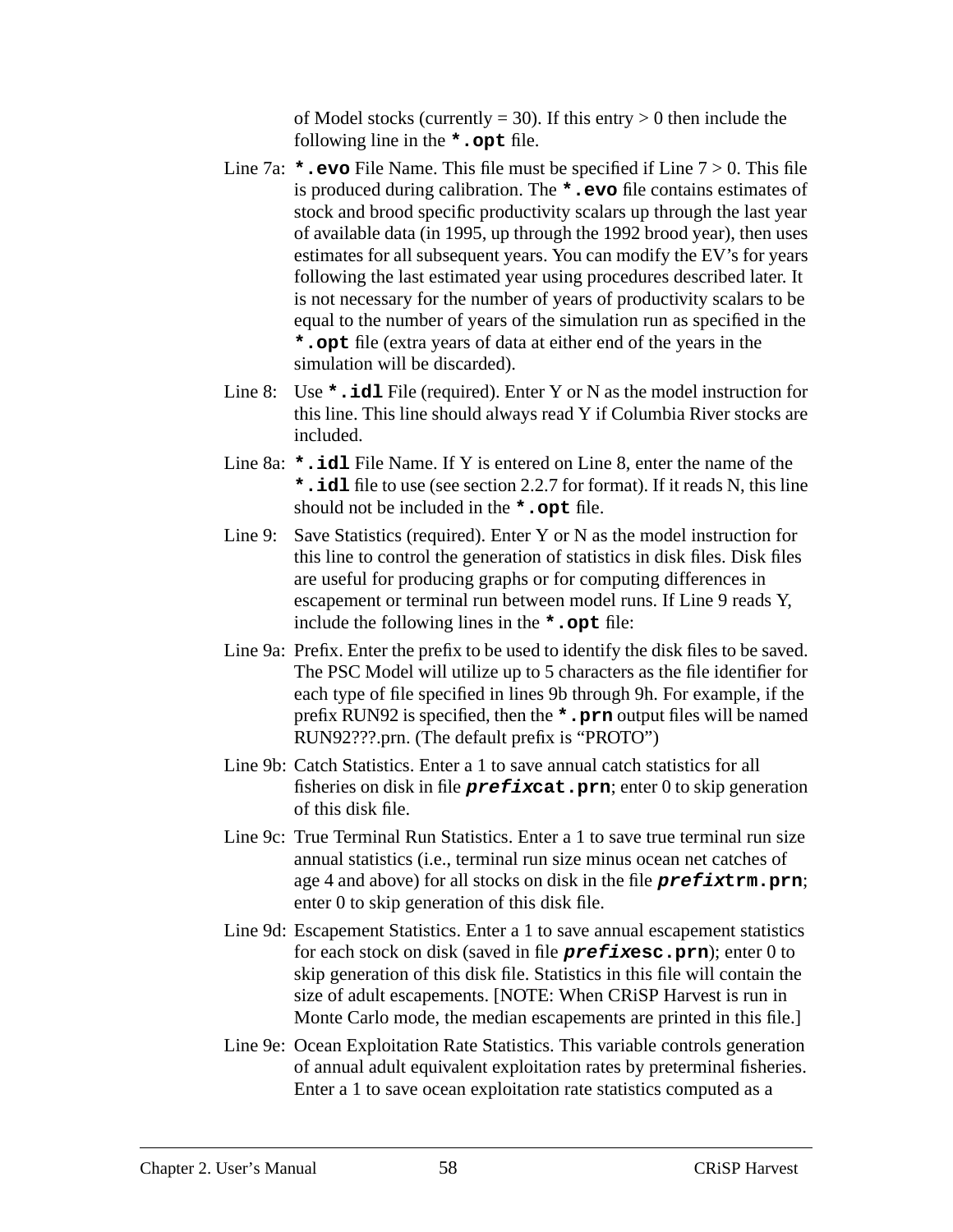proportion of catch plus escapement; enter a 2 to save ocean exploitation rates computed as a proportion of the total catch plus escapement plus incidental mortality loss; enter 0 to skip generation of this disk file. Statistics are generated for each stock and simulation year and saved in **prefixohr.prn**.

- Line 9f: Total Exploitation Rate Statistics. This variable controls generation of annual adult equivalent exploitation rates by all fisheries. Enter a 1 to save total exploitation rate statistics computed as a proportion of catch plus escapement; enter a 2 to save total exploitation rates computed as a proportion of the total catch plus escapement plus incidental mortality loss; enter 0 to skip generation of this disk file. Statistics are generated for each stock and simulation year and saved in **prefixthr.prn**.
- Line 9g: Mortalities By Stock and Fishery. This variable controls generation of annual stock-specific mortalities by fishery. Statistics are generated for each stock and simulation year and saved in a set of files named **prefix???.prn**, where ??? represents the stock abbreviation (in capital letters). Permitted values for this variables are:
	- $0 =$  Do not generate stock/fishery data files
	- $1 =$  Total mortality
	- $2 =$  Catch
	- $3 =$  Incidental mortality
	- $11 =$  Total mortality in adult equivalents
	- $12 =$  Catch in adult equivalents
	- $13 =$  Incidental mortality in adult equivalents

You can generate statistics for a specific list of stocks by listing the desired stock abbreviations after the code using blank spaces as delimiters in the list. For example:

#### **1 STL FRL (...) , (... comments)**

For a list of stocks and their abbreviations see ["Stock Abbreviations" on page](#page-84-0) [2.85](#page-84-0).

- Line 9h: Incidental Mortalities By Fishery. This variable controls generation of annual incidental mortality statistics by fishery. Enter a 1 to save incidental mortality statistics; enter 0 to skip generation of this disk file. Three files are generated containing incidental mortality statistics for each fishery and simulation year: (a) **prefixtim.prn** contains total incidental mortality statistics; (b) **prefixlim.prn** contains incidental mortality statistics for legal-sized fish; and (c) **prefixsim.prn** contains incidental mortality statistics for sublegal sized fish.
- Line 9i: Abundance Indices (required). Enter the number of fisheries for which abundance indices are to be generated. The Model will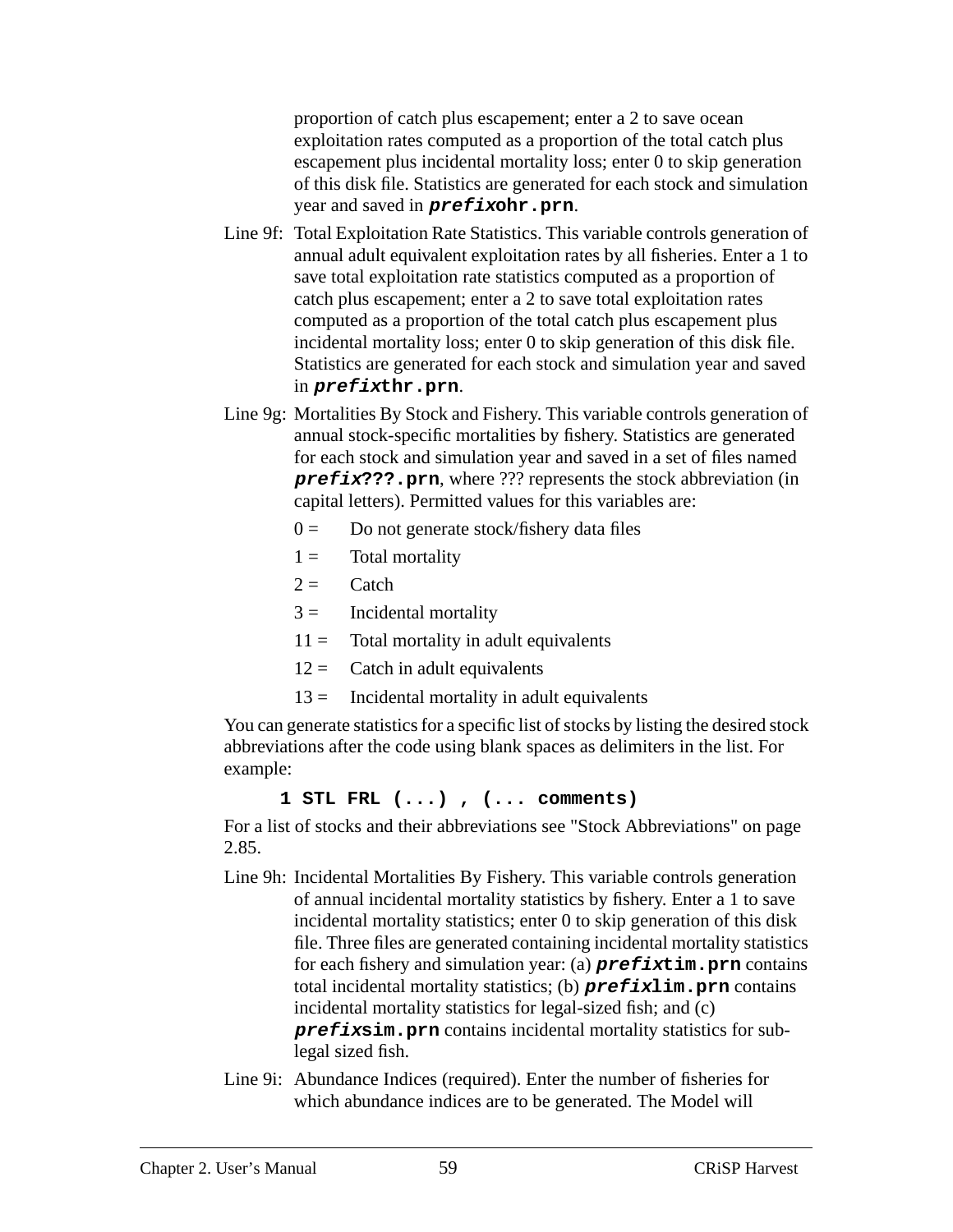compute an abundance index that represents the expected catch (given size limit regulations, cohort sizes of individual stocks and ages, and 1979-1982 base period average harvest rates). Total abundance indices for each fishery will be contained in disk file **prefixabd.prn**. Abundance by stock for each fishery requested will be in the file **prefixcoh.prn**. **[PSC Chinook Model only allowed 6 fisheries maximum per model run]**

- If Line  $9i > 0$ : Enter one line for each fishery for which an abundance index is to be computed. Each line consists of a fishery index number, followed by a comma and text description.
- Line 10: Header (required). This line is included in the **\*.opt** files just to increase readability by indicating the start of instructions for specifying formatted reports. All selected report types are combined into a single formatted report.
- Line 11: Stock Composition Report (required). Use "Y" or "N" to instruct the model whether or not to generate stock composition reports. The disk file **prefixPRP.prn** will contain the stock composition report. [**NOTE: CRiSP Harvest does not support this option. Always enter "N" for CRiSP Harvest runs.]**
- If Line 11 indicates "Y", then include the following lines in the **\*.opt** file.
- Line 11a:Number of fisheries for which stock composition estimates are to be generated (up to a maximum of 6).
- Line 11b:Enter one line for each fishery for which stock composition estimates are to be computed. Each line consists of a fishery index number, followed by a comma and text description.
- Line 12: RT factors (required). Enter "Y" or "N" to instruct the model whether or not to generate RT scalar reports. RT factors are computed for each fishery that is simulated to operate under a catch ceiling. RTs represent scalar values that are applied to base period fishery exploitation and harvest rates to generate catch ceilings (target catches) for all fisheries. The RT is calculated as the ratio (RT is an abbreviation for "ratio") of the catch ceiling to the catch you would obtain given base period harvest rates and specified FP factors (Line 25). If FPs are unchanged, then an RT value greater than 1 indicates a harvest rate that is above based period levels, while an RT value less than 1 indicates a harvest rate that is below base period levels.
- Line 13: Catch (required). Enter "Y" or "N" to instruct the model whether or not to generate reports on annual catches by fishery. [**NOTE: CRiSP Harvest does not support this option. Always enter "N" for CRiSP Harvest runs.]**
- Line 14: Stock/Fishery Reports (required). This variable controls generation of reports on the distribution of stock-specific mortalities. Permitted values for this variable are: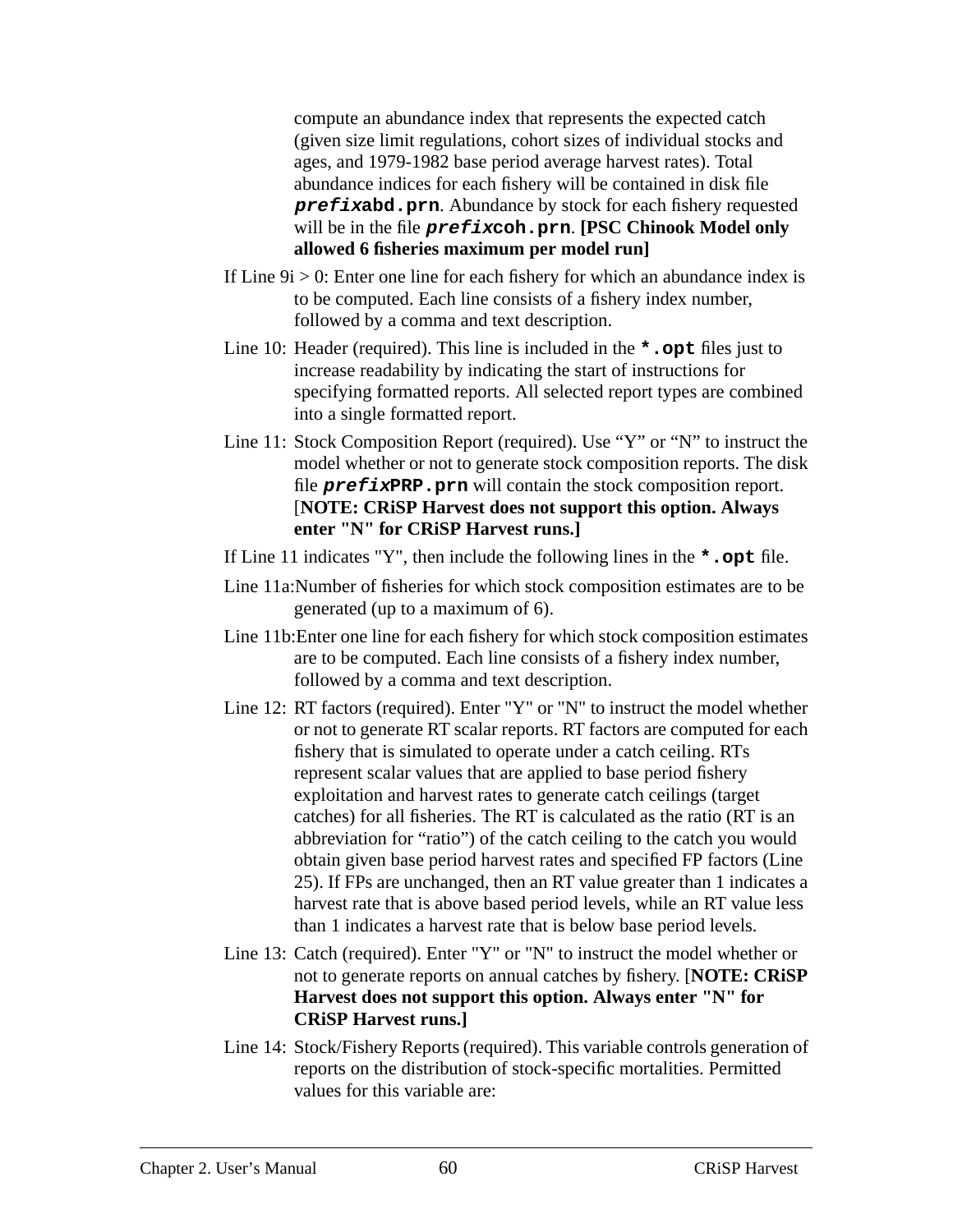- $0 = Do$  not generate stock/fishery reports
- $1 = \text{Total mortality}$
- $2 =$ Catch
- $3$  = Incidental mortality
- $11 = \text{Total mortality in adult equivalents}$
- $12 =$ Catch in adult equivalents
- $13$  = Incidental mortality in adult equivalents
- *Reminder:* If the variable in line 9g is not zero, it will override the value specified in this line to assure consistency in disk file and report data and to conserve memory.

At the end of the simulation run, if you specify an output device for the report, prompts will appear to allow selection of stocks for which these reports are to be generated. If you do not specify an output device (i.e., use the model default), these reports will not be generated. [**NOTE: CRiSP Harvest does not support this option. Always enter 0 for CRiSP Harvest runs.]**

- Line 15: Incidental Mortality Reports (required). Enter "Y" to instruct the model to generate reports on incidental mortality loss. Reports on total, legal, and sublegal mortalities will be generated if yes is specified. Enter "N" to skip generation of these reports. [**NOTE: CRiSP Harvest does not support this option. Always enter "N" for CRiSP Harvest runs.]**
- Line 16: Terminal Catch Report (required). Enter "Y" to instruct the model to generate reports on catches by terminal fisheries. Enter "N" to skip generation of this report. [**NOTE: CRiSP Harvest does not support this option. Always enter "N" for CRiSP Harvest runs.]**
- Line 17: Escapement Report (required). Enter "Y" to instruct the model to generate reports on adult spawning escapements by stock. Enter "N" to skip generation of this report. [**NOTE: CRiSP Harvest does not support this option. Always enter "N" for CRiSP Harvest runs.]**
- Line 18: Exploitation Rate Reports (required). Enter C(ohort) to select generation of adult equivalent exploitation rate reports based on catch plus escapement; enter T(otal) to select generation of adult equivalent exploitation rate statistics based on catch plus escapement plus incidental mortality; enter "N" to skip generation of these reports. If Cohort or Total is selected, reports on ocean and total exploitation rates will be generated by year and stock. [**NOTE: CRiSP Harvest does not support this option. Always enter "N" for CRiSP Harvest runs.]**
- Line 19: Compare to Base Year (required). This allows you to compare statistics to a single base year. If the line reads "Y", then a line must be added below to specify which year to use for the comparison. This option is seldom used; generally, you should specify "N". [**NOTE:**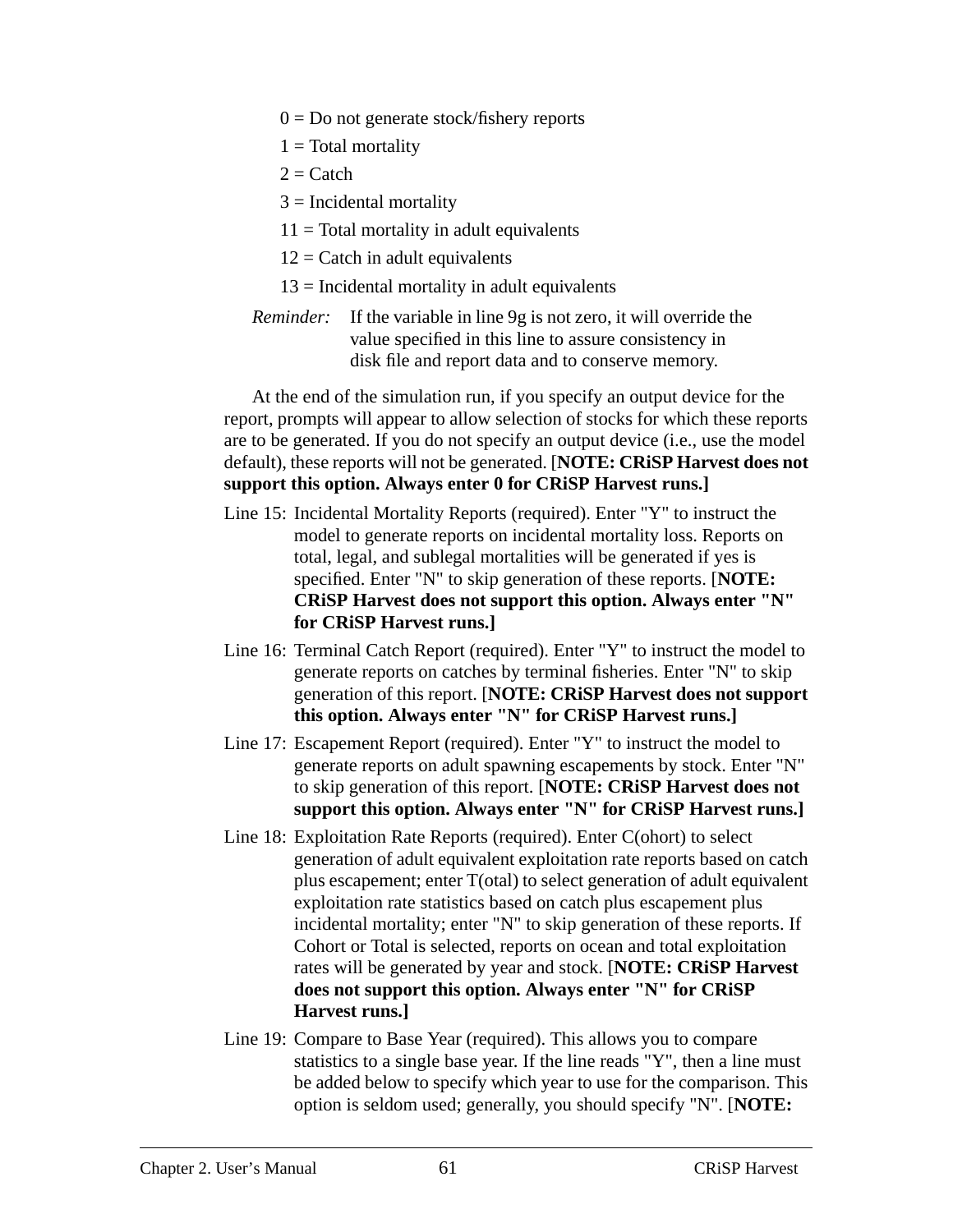#### **CRiSP Harvest does not support this option. Always enter N for CRiSP Harvest runs.]**

- Line 19a: If line 19 indicates "Y", then include the year to use as the base, followed by a comma and a descriptor.
- Line 20: Model Setup (required). This line should always read "Y". This will ensure that the output report includes a section that specifies all of the files and setup parameters for the Model run. [**NOTE: CRiSP Harvest does not support this option. Always enter N for CRiSP Harvest runs.]**
- Line 21: Number of Enhanced Stocks (required). This line specifies the number of stocks with enhancement. If >0, then include the following lines:
	- Line 21a:Density Dependence. Enter 1 to indicate that production is considered to be density dependent for natural stocks that are supplemented by hatchery releases. Under most circumstances, this line will read 1.
	- Line 21b:.ENH File Name. Enter the name of the **\*.enh** file containing specifications for enhancement.
- Line 22: Number of CNR Fisheries (required). Enter the number of fisheries that have chinook non retention (CNR) regulations to be evaluated. If the number of CNR fisheries is  $> 0$ , then include the following line in the **\*.opt** file:
	- Line 22a:.CNR File Name. Enter the name of the **\*.cnr** file containing specifications for CNR fisheries.
- Line 23: Number of Fisheries With Size Limit Changes (required). Enter the number of fisheries that have size limit changes. If this number  $> 0$ , then include the following:

Line 23a:enter one line for each fishery which has size limit changes.

- Line 24: Fishery Policy File Name. Enter the name of the **\*.fp** (fishery policy) file name containing stock, year, and fishery scalars that are to be applied to base period harvest rates. The **\*.fp** file is a random access file created with the program **creatfp3.bas**. These scalars are used to model harvest rate management strategies and shaping options that disproportionately impact different stocks.
- Line 25: Minimum Age for Terminal Run Stats. This line specifies the minimum ocean age of fish to be included in terminal run statistics. This line usually reads 3 (adults) as opposed to 2 (jacks).
- Line 26: Ceiling Strategies. Enter "Y" or "N" to indicate whether or not catch ceilings are to be evaluated. If "Y", then add the following line to the **\*.opt** file: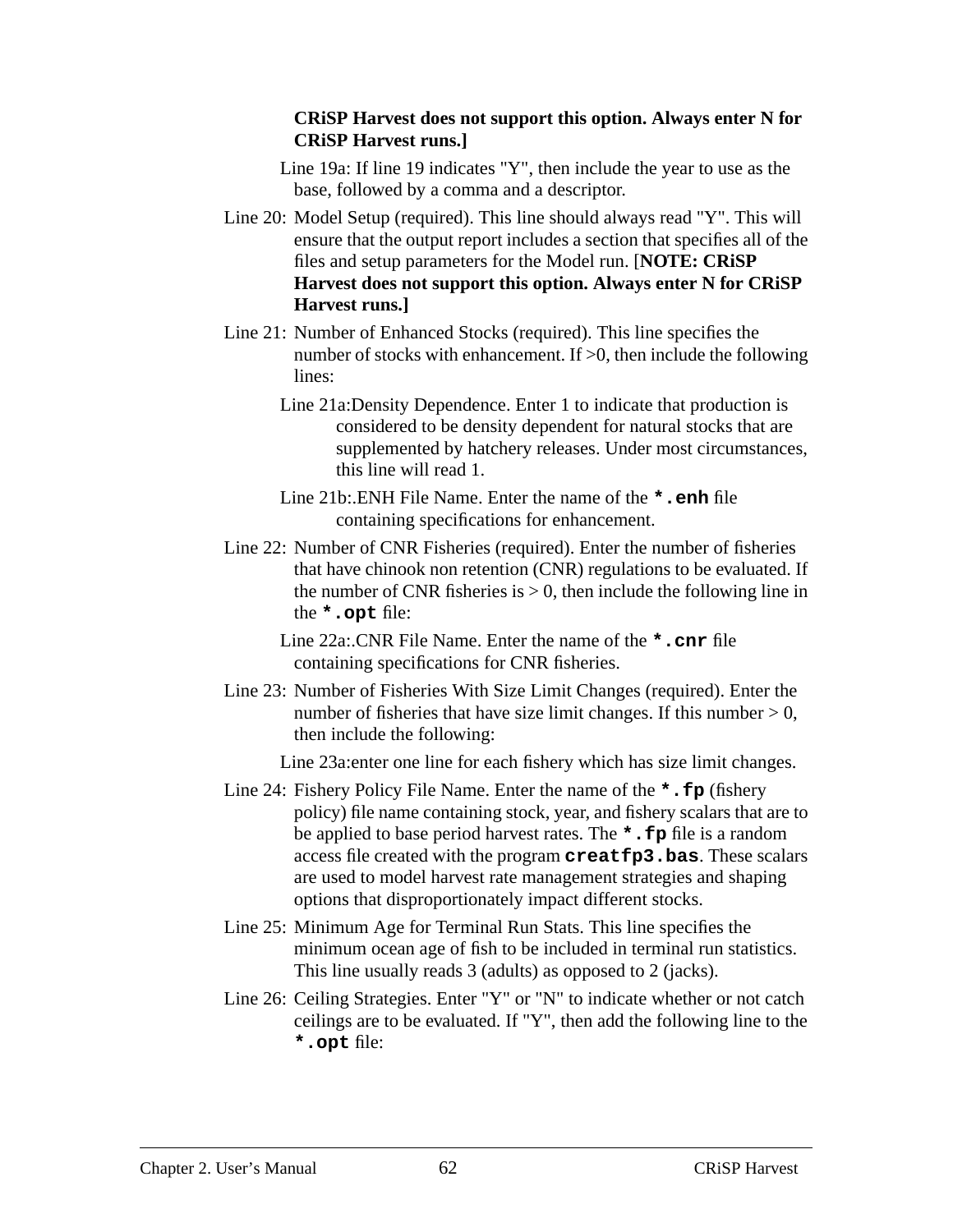Line 26a: File Name for Ceiling Strategy. Enter the name of the file that contains the specifications for catch ceilings. Section 2.2.2 describes the format of the **\*.cei** file.

**Note:** The following are options for running CRiSP Harvest. The PSC Chinook Model does not support the options described below. Leave the following lines blank when running the PSC Chinook (QuickBasic) model.

- Line 27: First simulation year (FirstSimYr). This year is used to deactivate sliders during the calibration period. EV Scalars are deactivated for 1979 through FirstSimYr -3; harvest rate, PNV, and catch ceiling sliders are deactivated for 1979 through FirstSimYr - 1.
- Line 28: Monte Carlo configuration specifications. Enter "Y" or "N" to indicate whether or not Monte Carlo runs are to be conducted. If "Y", then add the following line to the **\*.opt** file:

Line 28a: File Name for the **\*.monte** file. Enter the name of the file that contains the specifications for the Monte Carlo setup.

- Line 29: SLCMc Statistics. Enter "Y" or "N" to indicate whether or not SLCMc statistics are to be saved. These statistics track catches of individual cohorts for selected stocks to simulate CWT recovery data. These data can then be used to estimate parameters required by the SLCMc model. See Section 2.6 for more details. [**NOTE: CRiSP Harvest does not support this option. Always enter N for CRiSP Harvest runs.]** If "Y", then add the following line to the **\*.opt** file:
	- Line 29a: File Name for SLCMc statistics. Enter the name of the file that contains the specifications for SLCMc output.
- Line 30: In-River Management. Enter "Y" or "N" to indicate whether or not in-river management strategies are to be included. These strategies include fixed escapement goals using strong, weak, or combined stock management and fixed combined harvest rate goals. If "Y", then add the following line to the **\*.opt** file:
	- Line 30a: File Name for **\*.riv** file. Enter the name of the file that contains the specifications for in-river management.

## **Files of type \*.bse**

The **\*.bse** file ([Fig. 2.2](#page-63-0).) contains basic information regarding the numbers and names of stocks and fisheries and essential parameters from the calibration. The same **\*.bse** file is normally used for all simulations once a model is calibrated. You enter only the name of this file. The file is prepared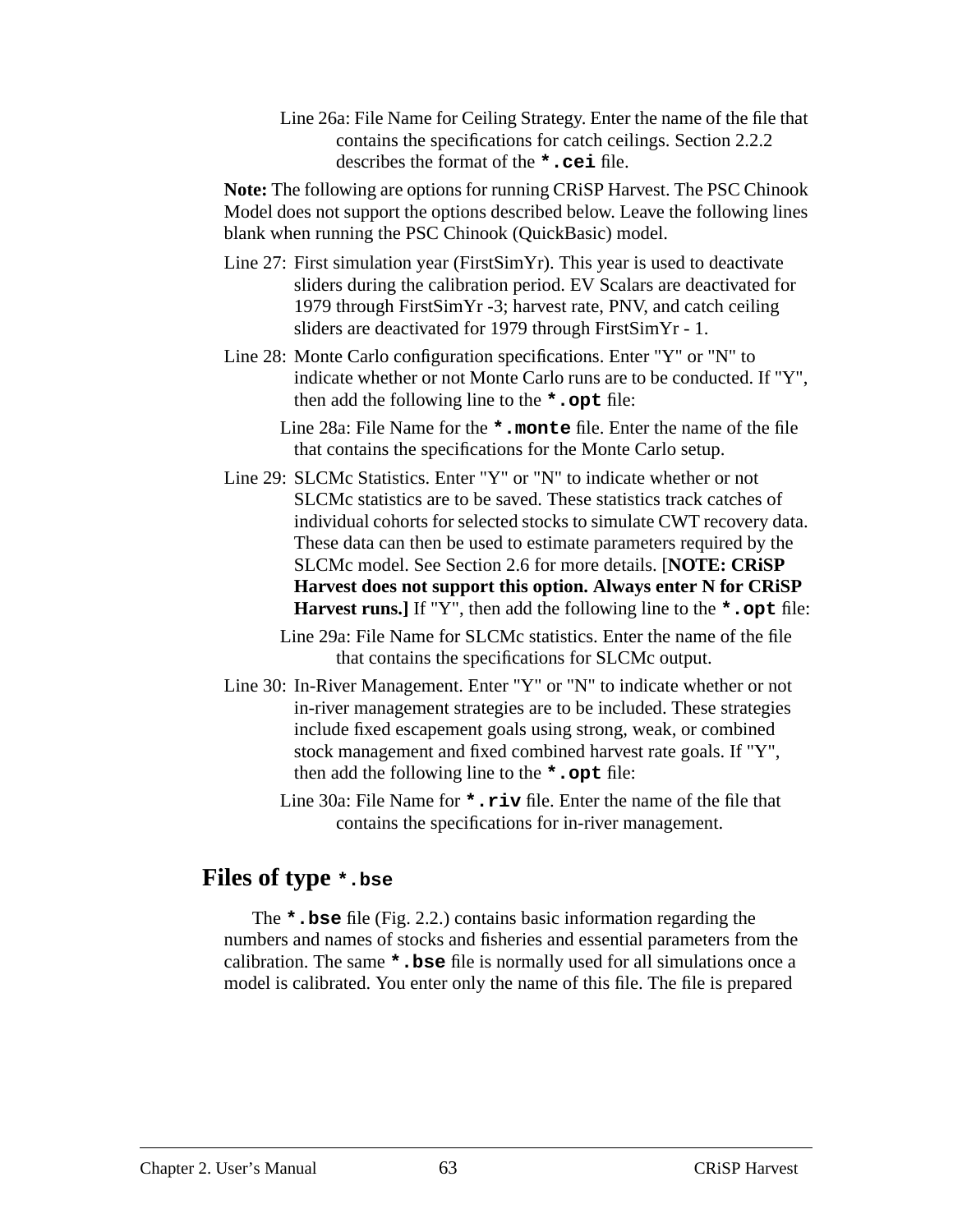<span id="page-63-0"></span>

automatically when the model is calibrated and there should be no further need to modify it.

**Fig. 2.2** Sample **\*.bse** file.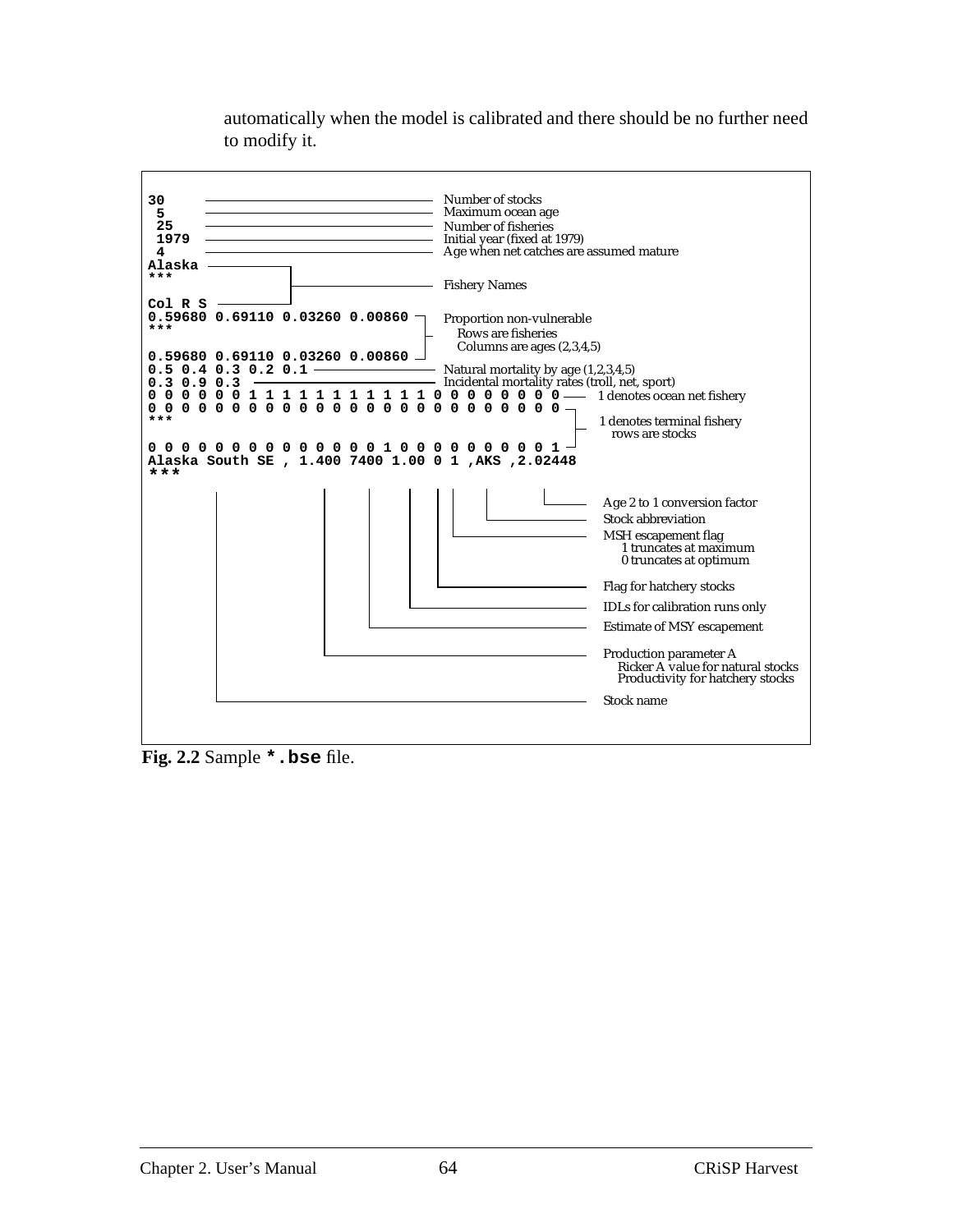## **Files of type \*.stk**

The **\*.stk** file contains data for individual stocks (Fig. 2.3). This file is generally the same for all simulations after calibration. The elements of the **\*.stk** file are shown in [Fig. 2.2](#page-63-0). A line-by-line description follows.

```
Line
1 AKS
2 0.16082775E+05 0.88410469E+04 0.42651133E+04 0.72223273E+03
3 0.53398825E-01 0.14530915E+00 0.69034618E+00 0.10000001E+01
4 0.58872306E+00 0.80788922E+00 0.96903467E+00 0.10000001E+01
5a 0.00000000E+00 0.41631317E+00 0.24833483E+00 0.25773025E+00
         ***
5y 0.00000000E+00 0.00000000E+00 0.00000000E+00 0.00000000E+00
         *** Repeat For Each Stock ***
```
**Fig. 2.3** Sample **\*.stk** file.

Line 1: Stock designator.

Line 2: Initial cohort abundance (age 2, 3, 4, and 5)

Line 3: Maturation rates (age 2, 3, 4, and 5)

Line 4: Adult equivalent factors (age 2, 3, 4, and 5)

Lines 5+:Fishery exploitation rates. Columns are ages (2, 3, 4, and 5) and rows are fisheries. These are the values that are viewed in the Base Period Harvest Rates dialog box.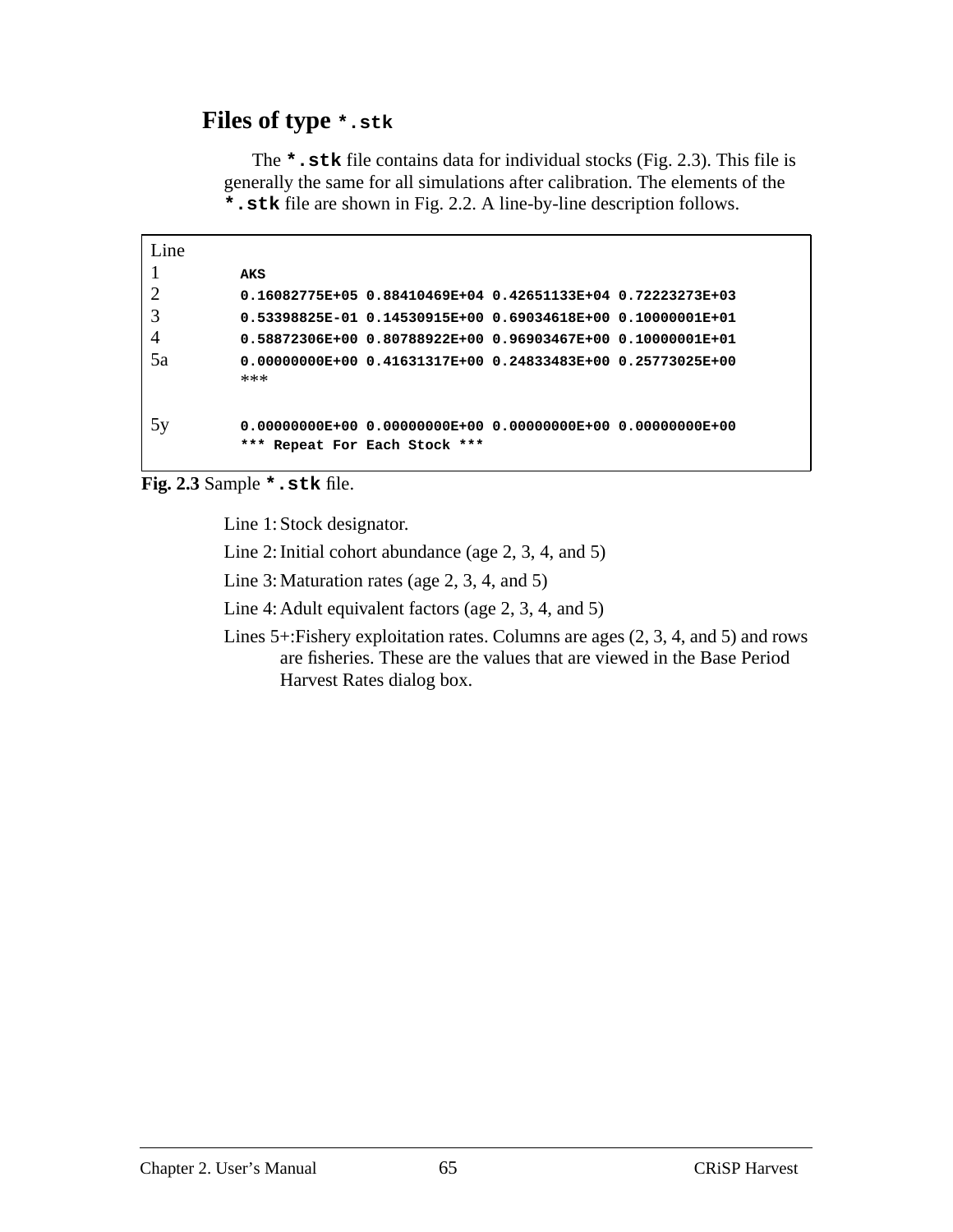## **Files of type \*.msc**

This file must be specified for simulation runs. Results of annual exploitation rate analyses indicate that maturation schedules can vary substantially from year to year. This information can be incorporated into CRiSP Harvest through the use of an **\*.msc** file (Fig. 2.4). The **\*.msc** file identifies stocks with annual estimates of year-specific maturation schedules and provides the name of the file that actually contains the maturation data (.MAT). The **\*.mat**, **\*.bse**, and **\*.stk** files must correspond to a particular Model calibration; you must insure that the same maturation schedules are used for both calibration and model runs so that results will be compatible. You should enter "NONE" if the model was calibrated with no annual variation in maturation schedules.

```
hanford.mat , Name of maturation data file
AKS, Alaska Spring
BON, Bonneville
CWF, Cowlitz Fall
GSH, Georgia Strait Hatchery
LRW, Lewis River Wild
ORC, Oregon Coastal
RBH, Robertson Creek Hatchery
RBT, WCVI Wild
SPR, Spring Creek
URB, Columbia River Upriver Bright
WSH, Willamette Spring
```
**Fig. 2.4** Sample **\*.msc** file.

Line 1: Name of file containing annual maturity schedules, Descriptor

Lines 2.3.4,...: One line for each stock

Item 1: Stock abbreviation (see Introduction for list) Item 2: Descriptor

## **Files of type \*.mat**

The **\*.mat** file is used in conjunction with the **\*.msc** file. See "**\*.msc** File Structure" above. The information appears in blocks in the file [\(Fig. 2.5](#page-66-0)). Each block corresponds to a year and begins with the year in the first column followed by rows corresponding to each stock. Subsequent values on each row are the maturation rates and adult equivalents for the stock.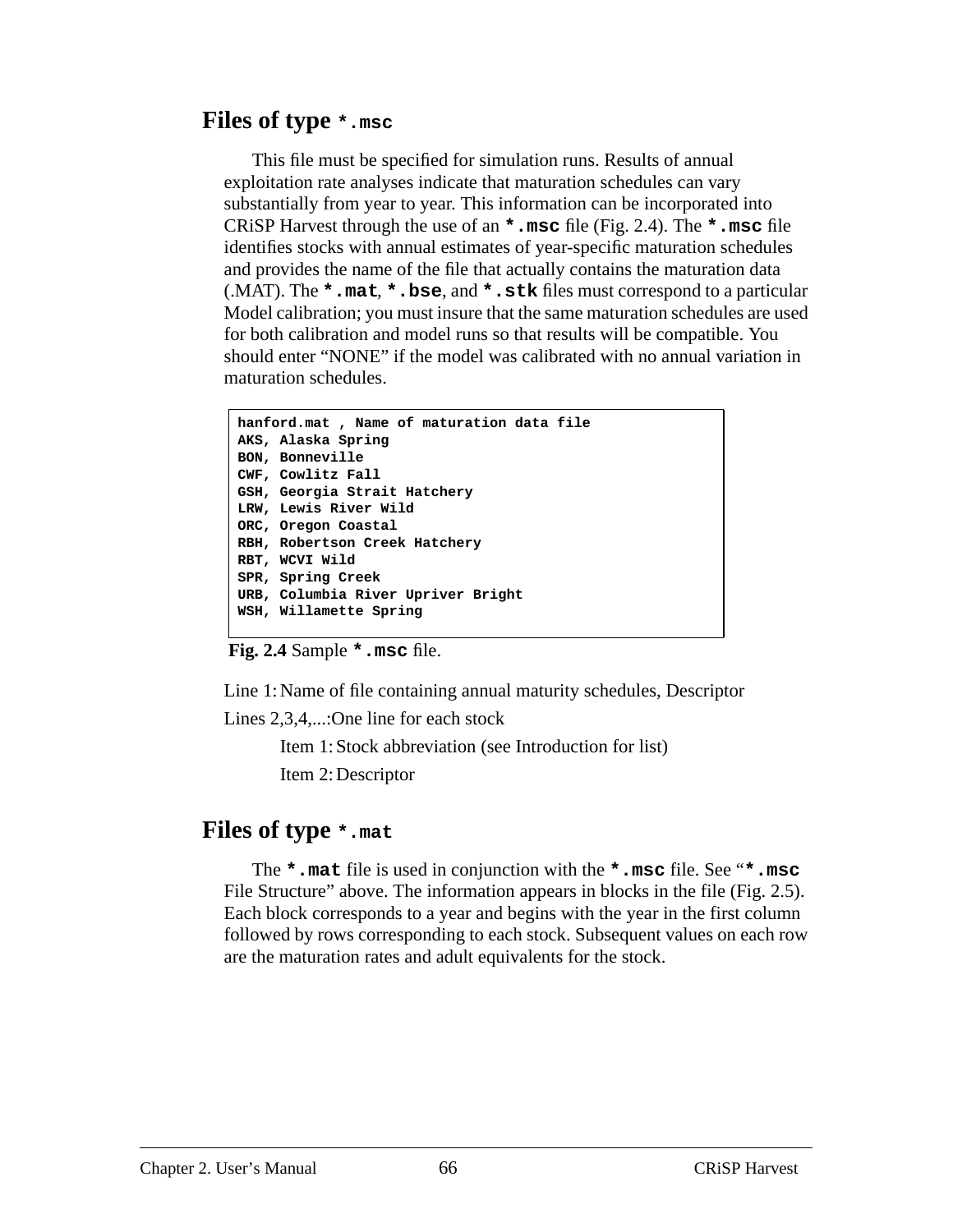```
1979
   AKS, 0.0534 0.1453 0.6903 0.5887 0.8079 0.9690
   BON, 0.0000 0.2404 0.9877 0.5626 0.8418 0.9988
   CWF, 0.0011 0.1295 0.8170 0.5665 0.8132 0.9817
   GSH, 0.0340 0.3559 0.9533 0.6032 0.8690 0.9953
   LRW, 0.0515 0.1139 0.6604 0.5799 0.7987 0.9660
   ORC, 0.2627 0.1792 0.4807 0.6819 0.8017 0.9481
  RBH, 0.0914 0.1444 0.6035 0.5999 0.8096 0.9604
  RBT, 0.0914 0.1444 0.6035 0.5999 0.8096 0.9604
   SPR, 0.0171 0.4362 0.9635 0.6567 0.8845 0.9963
   URB, 0.0376 0.0508 0.4887 0.5886 0.7670 0.9489
  WSH, 0.0081 0.6895 0.9351 0.6395 0.9308 0.9935
1980
etc. for remaining years
```
**Fig. 2.5** Sample **\*.mat** file.

Col 1: Stock abbreviation.

Cols 2, 4, 6:Maturation rates (ages 2, 3, and 4)

Cols 3, 5, 7:Adult equivalent factors (ages 2, 3, and 4).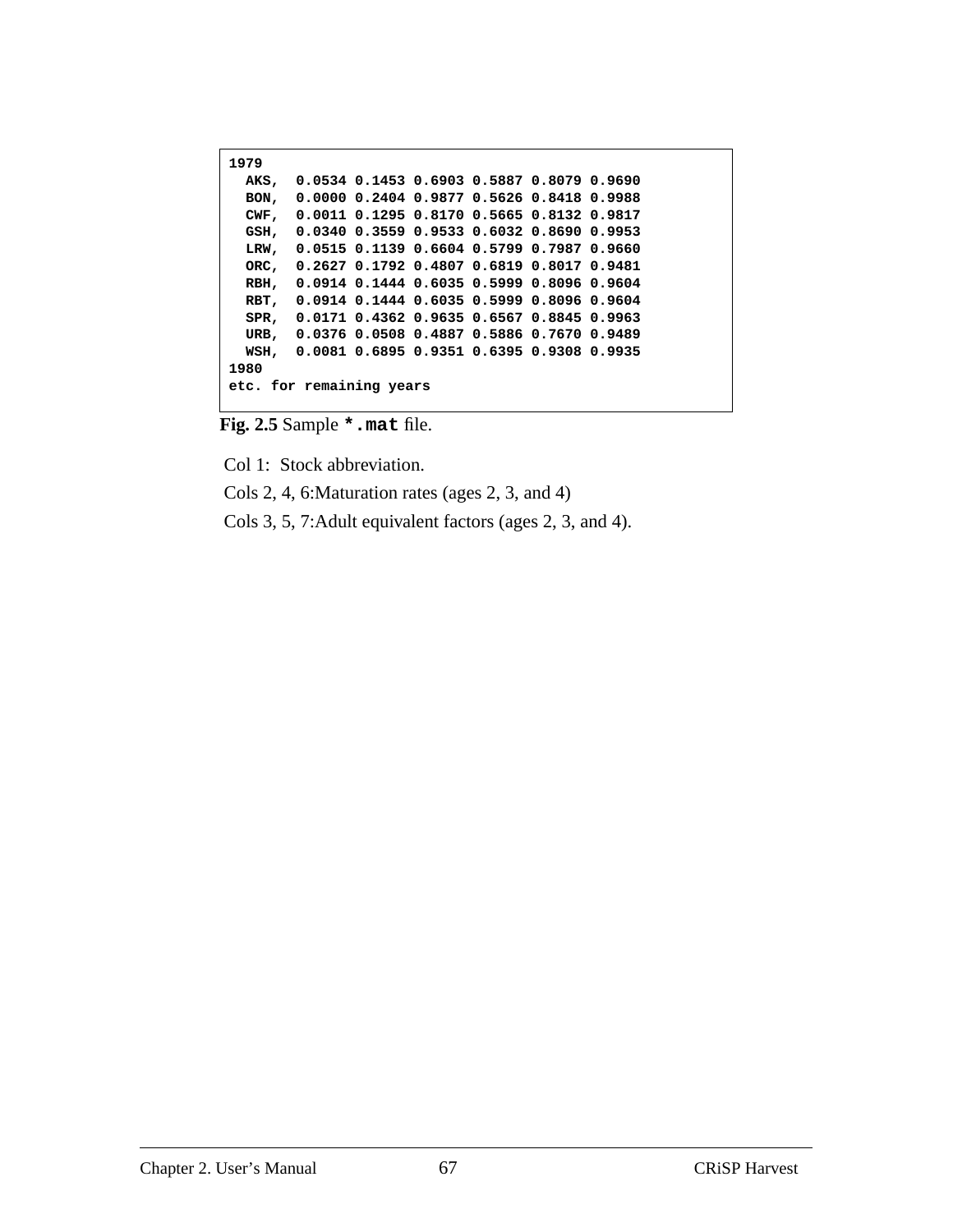## **Files of type \*.evo**

The **\*.evo** files (Fig. 2.6) contain estimates of stock and brood specific productivity scalars (EV scalars) up through the last year of available data and then uses averages for all subsequent years. You can modify the EV's for years following the last estimated year using the dialog boxes (see ["Dialog Boxes" on](#page-30-0) [page 2.31\)](#page-30-0) opened from the drop-down menus (see ["Drop-Down Menus" on](#page-23-0) [page 2.24\)](#page-23-0) or by modifying the **\*.evo** file with a text editor.

EV values are approximately log-normally distributed and future versions of the model will incorporate this feature which will be useful for running the model in Monte Carlo mode when the model has to select a value for the EV for each stock for each year. The standard method is to "Bootstrap" the value from the historical values.



**Fig. 2.6** Sample **\*.evo** file.

Line 1: First brood year for EV scalars

Line 2: Last brood year for EV scalars

Line 3: EV scalars

Item 1: Stock number

Item 2,3,4,...: EV scalars (one for each year)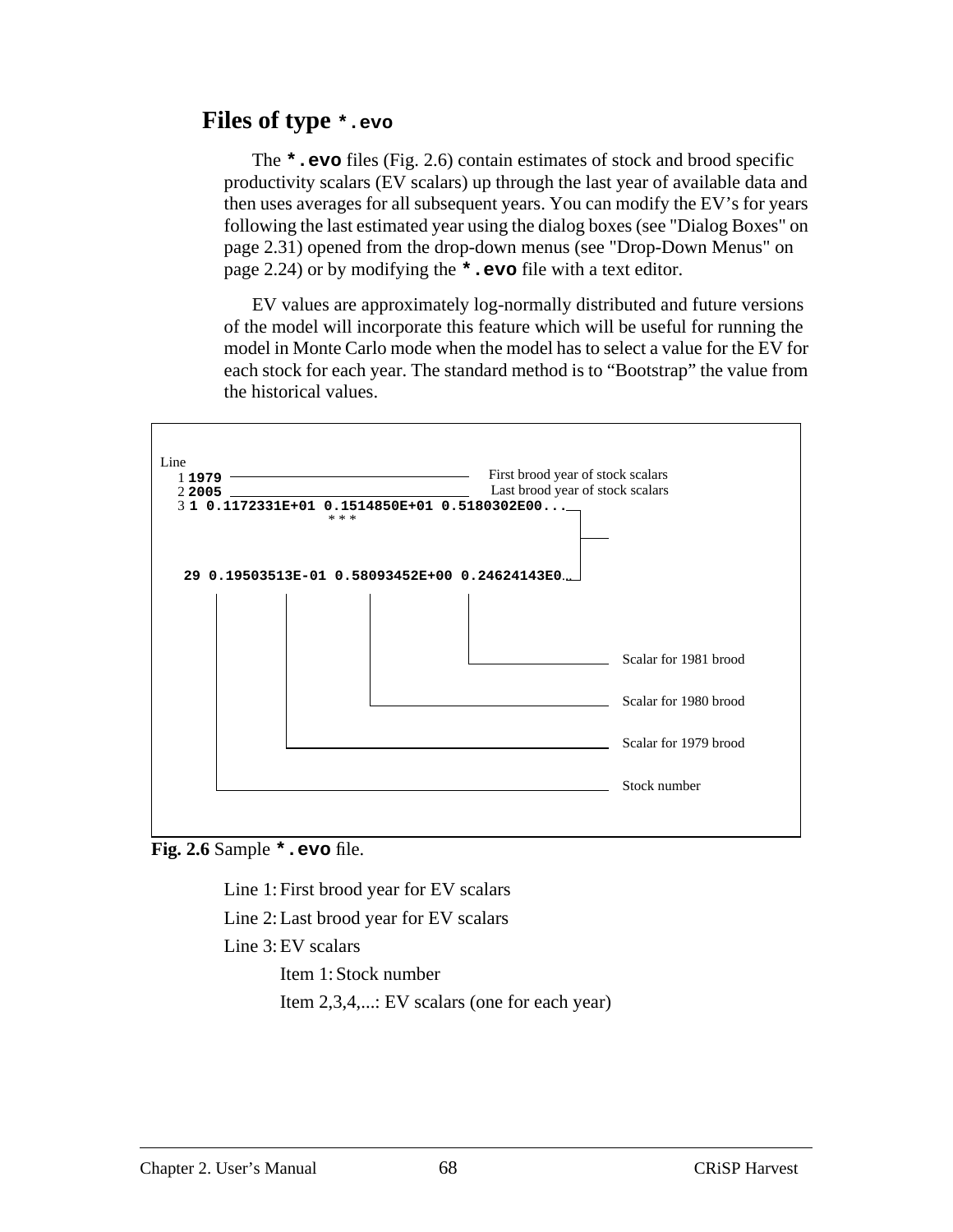## **Files of type \*.idl**

Effects of post-fishery, pre-spawning mortality can be examined through use of **\*.idl** files. Currently, this file (see Fig. 2.7) only includes estimates of inter-dam loss for Columbia River stocks. Since most inter-dam loss occurs after all fisheries, inter-dam loss is essentially treated as escapement when calculating ocean and terminal area harvest rates. Changes in estimates of interdam loss rates can be assessed by modifying this file. It should be noted, however, that the numbers in the **\*.idl** files are actually estimates of total adult *survival* past all Columbia River dams. Estimated IDL values are used through the present year, then an average of all estimated values is used for future years.

```
3
URB
1973
1994
0.993,1.036,0.613,1.194,1.279,0.930,0.923,0.535,0.475,0.501,0.804,0.8
79,0.943,0.952,0.867,0.922,0.856,0.790,0.733,0.874,0.815,0.809
SPR
1973
1994
0.550,0.550,0.743,0.362,0.488,0.402,0.518,0.859,0.626,1.002,0.666,0.5
45,0.355,1.003,1.020,1.026,0.981,0.975,0.636,0.655,0.853,0.969
LYF
1973
1994
0.519,0.545,0.202,0.286,0.702,1.419,0.626,0.319,0.222,0.286,0.390,0.9
10,0.507,0.308,0.331,0.273,0.336,0.339,0.209,0.466,0.603,0.750
```
**Fig. 2.7** Sample **\*.idl** file.

Line 1: Number of stocks with IDL factor.

For each stock, sets of 4 data lines:

Line 2: Three character identifier for stock (defined in **\*.bse** file)

Line 3: First year for start of IDL scalars

Line 4: Last year for IDL scalars

Line 5: Post-fishery, prespawning survival, one entry per year

## **Files of type \*.enh**

The **\*.enh** file (see [Fig. 2.8\)](#page-69-0) has information on changes in enhancement schedules for hatchery and natural supplementation programs. Modifications of the **\*.enh** file can be made either: (1) to incorporate actual changes in the enhancement schedule; (2) to assess possible changes in enhancement. All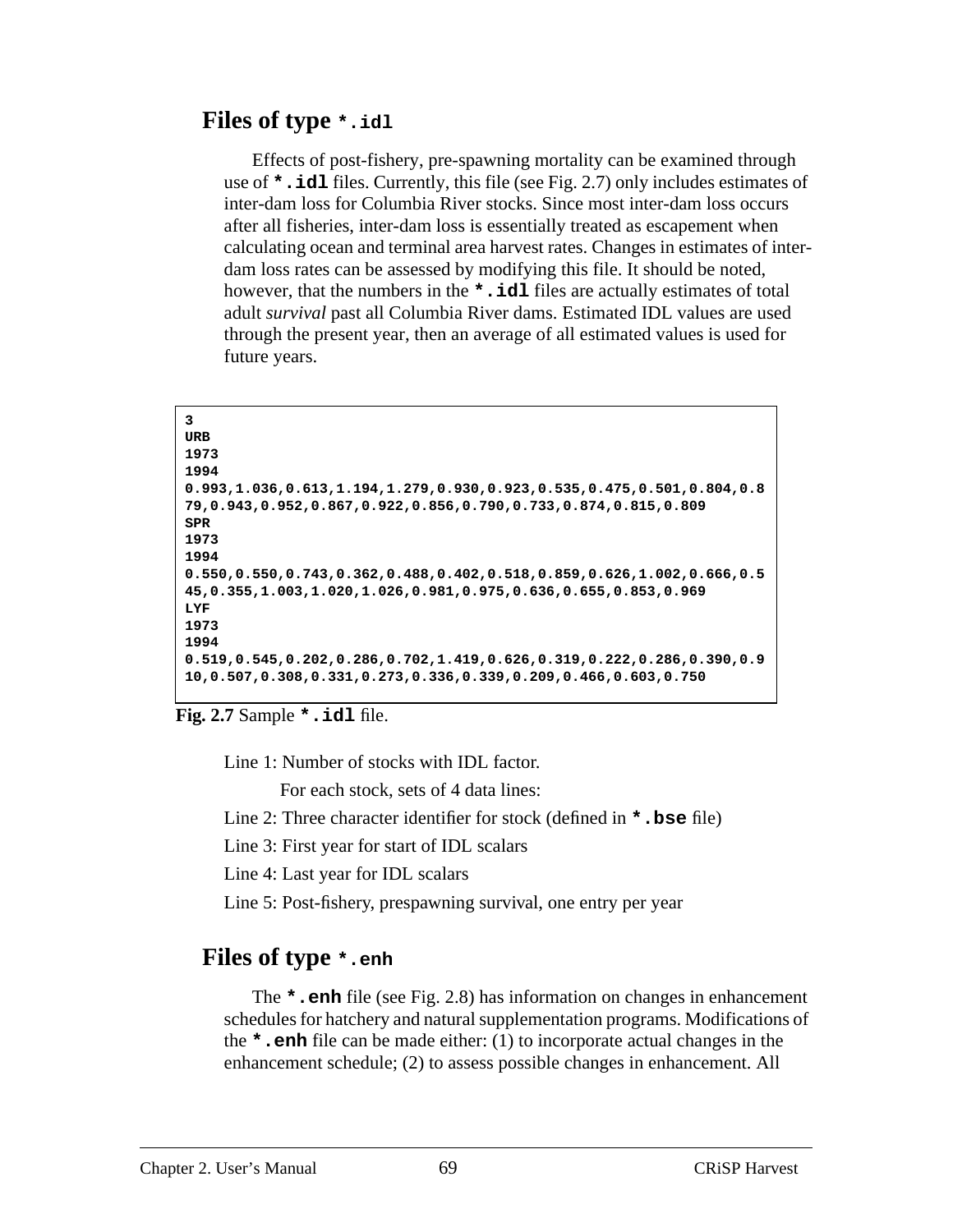enhancement changes are relative to average levels during the 1979-1981 base period.

<span id="page-69-0"></span>

**Fig. 2.8** Sample **\*.enh** file

Line 1: First year for enhancement changes, Descriptor

Line 2: Last year for enhancement changes, Descriptor

Line 3: For each stock with enhancement changes, include 2-line sets of data

Item 1: Stock number

- Item 2: 'A' value for enhancement productivity, simulated using  $exponential function (e<sup>a</sup>)$
- Item 3: Smolt to age 1 survival
- Item 4: Maximum proportion of spawners that can be used for broodstock (used for supplementation).
- Line 4: This line must contain one data element for each year in the period indicated by lines 1 and 2. Data entry values represent smolt production changes from the base period by brood year (measured as yearly releases minus average base period releases).

# **Files of type \*.cnr**

Management agencies have implemented non-retention restrictions to prevent the catch in a fishery from exceeding an established ceiling. These chinook non-retention (CNR) fisheries result in incidental mortality losses of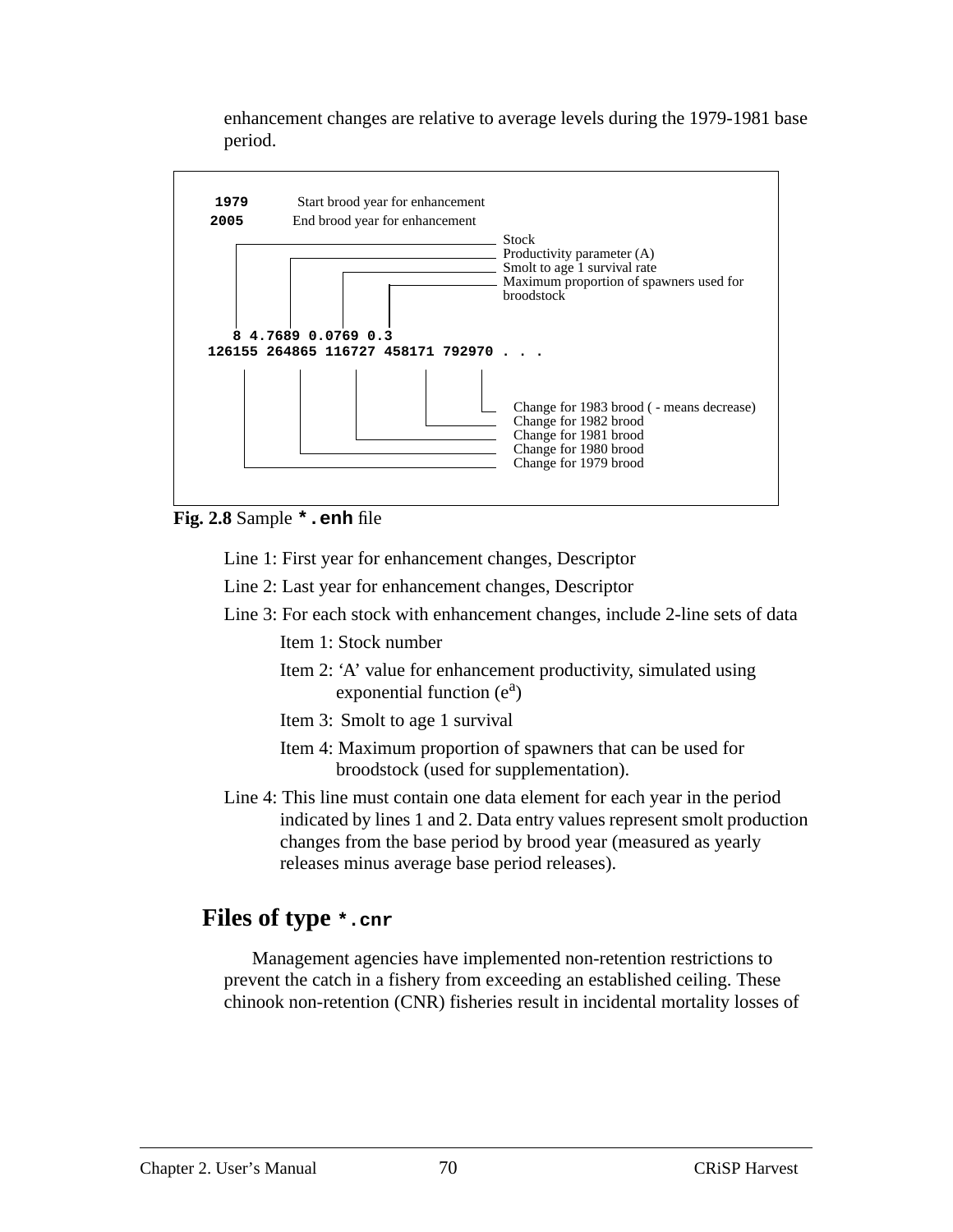adults and juveniles. The format of the **\*.cnr** file (see Fig. 2.9) is described below.

```
Line
```

```
1 1979 , Start year
2 2005 , end year
3 1 , Fishery index
4 0.34 , 1, Legal Sublegal Selectivity
5a 0 , NO CNR encounters / year = 1979
5b 0 , NO CNR encounters / year = 1980
5c 1 , 2, 18225, 18578, 248800 ... = 1981
 ...
3 2 , Fishery Index
4 0.2 , 1, Legal Sublegal Selectivity
5a ...
```
**Fig. 2.9** Sample **\*.cnr** file

Line 1: First year for CNR data, Descriptor

Line 2: Last year for CNR data, Descriptor

Sets of data for each CNR fishery

Line 3: Number of fishery with CNR regulations, Descriptor

Line 4: Legal selectivity scalar, Sublegal selectivity scalar, Descriptor

Selectivity scalars are used to compensate for changes in fleet behavior during CNR restrictions. Scalar values are all relative to 1.0 (no change). Values in the example above indicate a 66% reduction in impacts on legal-sized chinook retention.

Line 5: Specifications for CNR fisheries, one for each year

Currently, there are three different methods that can be used to calculate CNR mortality. Each method requires different types of data. The section that follows details how to describe this data in the **\*.cnr** files.

## *Methods for determining CNR mortality*

Method 0 ("RT Method") estimates CNR mortality through ratio (RT) factors generated by the Model. RT factors represent the ratio between harvest rates associated with a catch ceiling and base period rates. Consequently, RTs can be considered as surrogate indicators for season length. If the RT method is selected, the Model estimates CNR mortality of legals and sublegals by multiplying mortalities associated with the catch ceiling by the selectivity scalars and mortality rates appropriate for the gear involved. This method is generally applied when no other data are available or when projecting regimes into the future. If this method is used, Line 5 will have the following format:

Item 1: Flag for CNR fishery ( $0 = no$  CNR fishery;  $1 = CNR$  fishery)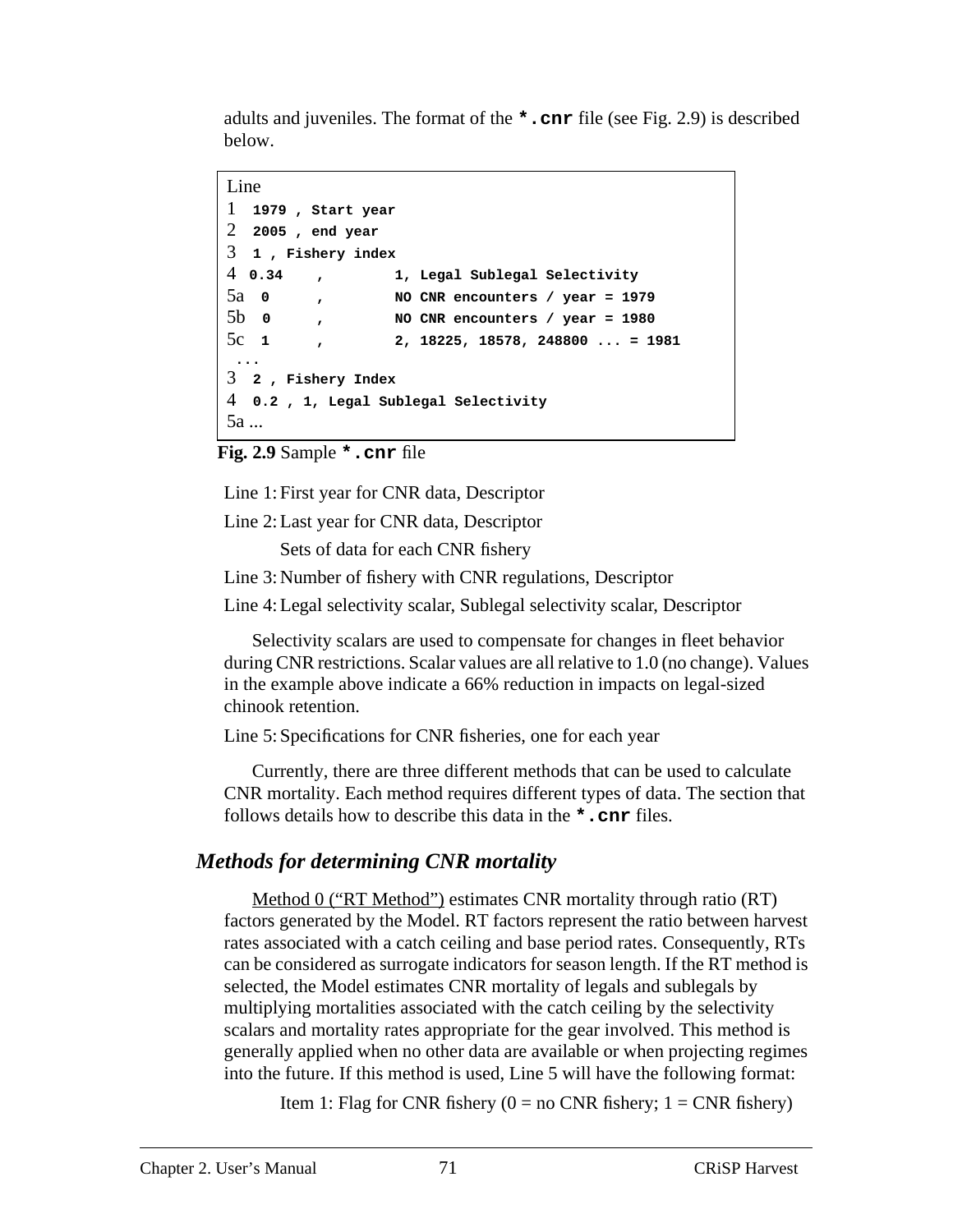Item 2: CNR method ( $0 = RT$  method; 1 = Season length; 2 = encounters) Item 3: Descriptor

e.g. **1, 0, CNR RT 1990**

Different CNR mortality methods can be used to determine how mortalities are calculated during the calibration period. during the simulation period, however, the current version of CRiSP Harvest uses the "RT Method" exclusively.

Method 1 ("Season Length Method") can be used to model past seasons when only information about season length is available. This method uses the ratio of regular season length to the CNR season length.

Item 1: Flag for CNR fishery  $(0 = no \text{ CNR} \text{ fisherv}; 1 = \text{CNR} \text{ fisherv})$ 

Item 2: CNR method ( $0 = RT$  method;  $1 =$  Season length;  $2 =$ encounters)

Item 3: Season length (days)

Item 4: CNR Season length (days)

Item 5: Descriptor

e.g. **1, 1, 60, 9, Season length/legal season/ CNR days for 1990**

Method 2 ("Encounter Rate Method") is used when specific data on encounter rates are available. To use this method, you must enter the following data.

Item 1: Flag for CNR fishery ( $0 =$  no CNR fishery;  $1 =$  CNR fishery)

Item 2: CNR method ( $0 = RT$  method;  $1 =$  Season length;  $2 =$ encounters)

Item 3: Encounters of legal sized fish during CNR fishery

Item 4: Encounters of sublegal sized fish during CNR fishery

Item 5: Total landed catch in fishery

Item 6: Descriptor

e.g. **1, 2, 18225, 18578, 248000, Enc./Est of CNR enc/year = 1990**

### **Files of type \*.pnv**

A separate **\*.pnv** file (see [Fig. 2.10](#page-72-0)) is created for each fishery in which one or more changes in the minimum size limit have occurred since the base period. The proportions in a **\*.pnv** file replace those proportions in the **\*.bse** file for each fishery specified by a **\*.pnv** file.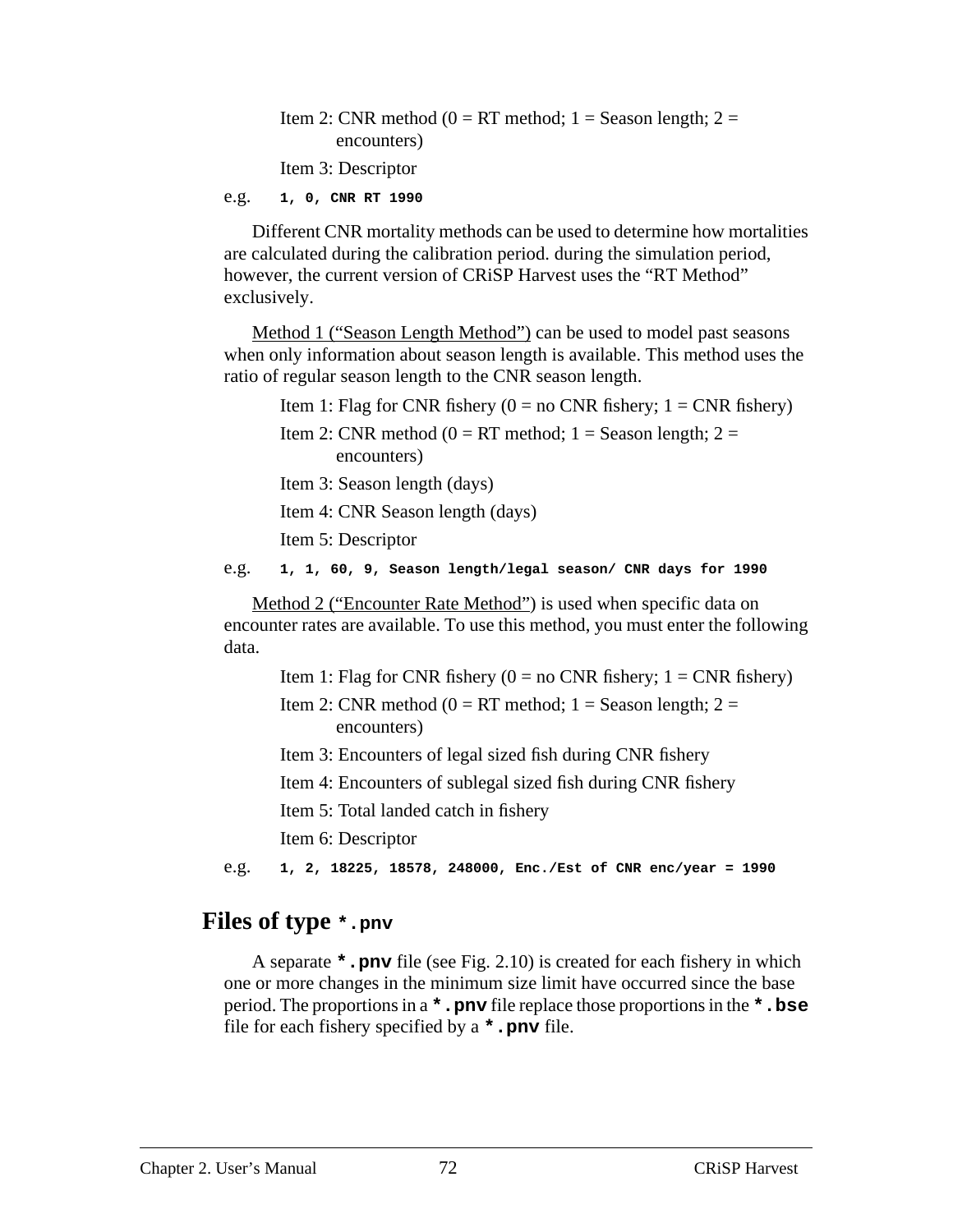

**Fig. 2.10** Sample**\*.pnv** file

#### **Files of type \*.fp**

The **\*.fp** files are used for detailed Fishery Policy (Harvest Rate) scalars that alter the impact of a given fishery on the stocks on a year-by-year basis. The format is to place all of the FP values in a block for a year. Each year has a separate block. Within each block the 30 rows are for the 30 stocks and each of the 25 columns is one of the fisheries. There are no other flags, values or tokens in this file.

#### **Files of type \*.cei**

The **\*.cei** files (see Fig. 2.11) is used to set catch ceilings which are the primary means selected by the PSC to reduce stock exploitation rates. The **\*.cei** file is used: (1) to specify fisheries with ceilings; (2) to set ceiling levels (catch levels); and (3) to allow you to force Model catches to equal the ceiling.

| 1979                          | $\mathbf{r}$ | Start of base period                                     |  |  |
|-------------------------------|--------------|----------------------------------------------------------|--|--|
| 1984                          | $\mathbf{r}$ | End of base period                                       |  |  |
| 1985                          | $\mathbf{r}$ | First year of ceiling management                         |  |  |
| 1998                          | $\mathbf{r}$ | Last year for ceiling management                         |  |  |
| 11                            | $\mathbf{r}$ | Number of fisheries with ceilings                        |  |  |
| 7                             | $\mathbf{r}$ | Number of ceiling level changes                          |  |  |
|                               |              | 1986 1987 1988 1990 1991 1992 , years to change ceilings |  |  |
|                               |              | $\cdots$ S.E. Alaska Troll (excluding hatchery add-ON)   |  |  |
|                               | $\mathbf{r}$ | 1st Fishery Number                                       |  |  |
|                               |              | 338000 , 1979, catch                                     |  |  |
|                               |              | continue for each year                                   |  |  |
|                               |              | 230712, 1990, catch                                      |  |  |
|                               |              | 162995 , 1992, THROUGH LAST YEAR OF CLG MGMT             |  |  |
|                               | 8            | Number of years to force ceilings                        |  |  |
|                               |              | 1985 1986 1987 1988 1989 1990 1991 1992, years to force  |  |  |
| (etc for remaining Fisheries) |              |                                                          |  |  |
|                               |              |                                                          |  |  |

**Fig. 2.11** Sample **\*.cei** file.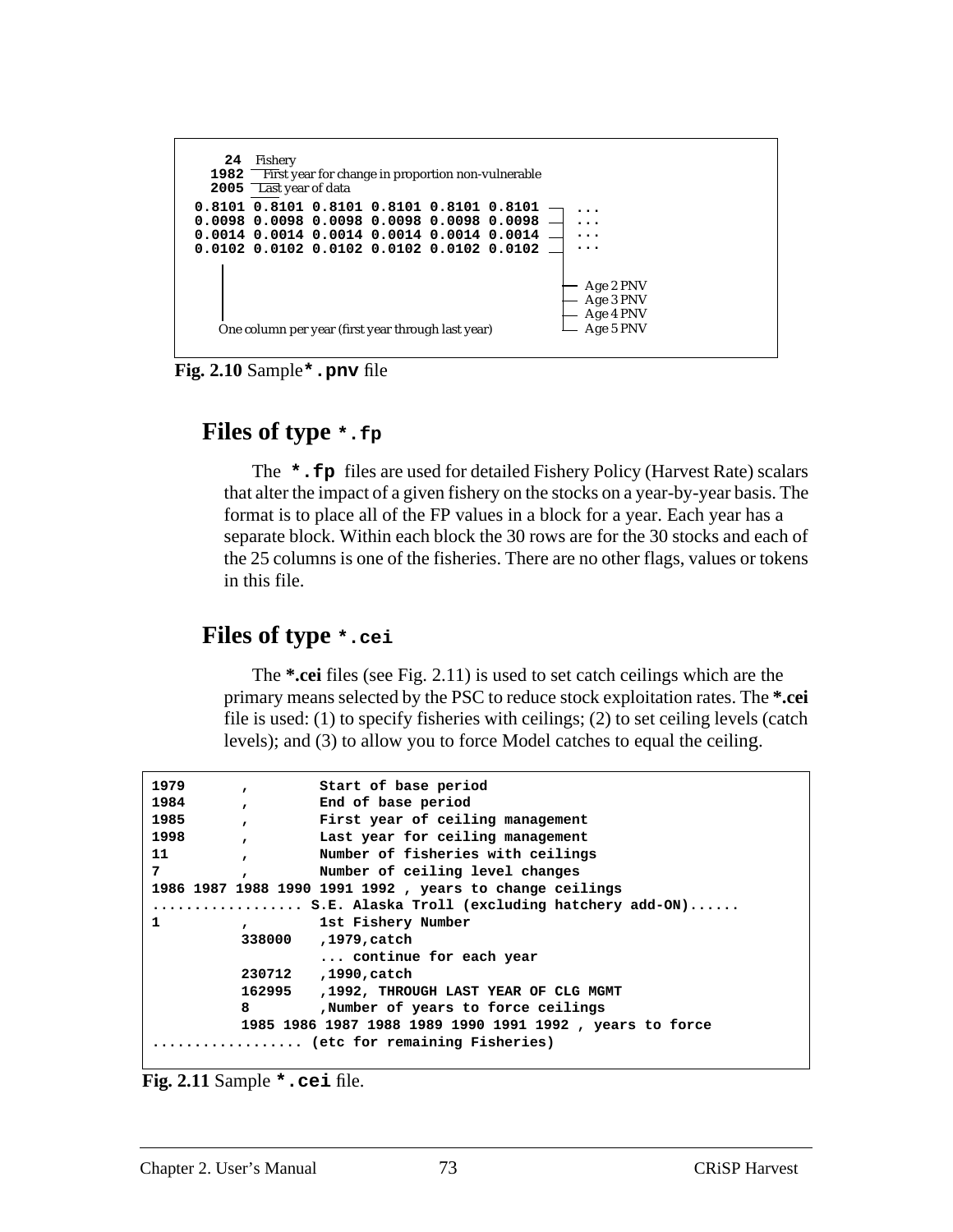- Line 1: Start of base period. The Model computes average catches during a user-specified based period and then compares subsequent ceiling levels with these averages.
- Line 2: End of base period.
- Line 3: First year for ceiling management to be applied.
- Line 4: Last year for ceiling management to be applied. After the last year, the Model will use RT factors associated with the last ceiling level to constrain fishery exploitation/harvest rates.
- Line 5: Number of fisheries with ceilings.
- Line 6: Number of changes in ceiling levels.
- Line 7: Years in which ceiling levels are changed.
- Lines 8a through 8r: One set per ceilinged fishery.
	- Line 8a:Header to improve readability. Contents are ignored by the Model.
	- Line 8b:Number of Ceilinged Fishery, descriptor.
	- Lines 8c-8p: Ceiling level (Catches), year, descriptor.
	- Line 8q:Number of years to treat ceilings as quotas ("forcing"). When a ceiling is not treated as a quota, the harvest rate in a fishery will be held at or below base period levels as modified by the **\*.fp** file. Under conditions of low abundance, catches will be less than the ceiling level if base period harvest rates are maintained. If the ceiling is forced, then the harvest rate in the fishery is allowed to increase so that the ceiling is reached. In most circumstances, all ceilings are forced all years.

Line 8r:Years to treat ceiling as quotas, followed by descriptor.

#### **Files of type \*.monte**

The **\*.monte** file (see Fig. 2.12) uses a token based structure and hence the specific keywords are expected by the file parser. The **\*.monte** file is used to configure the model for Monte Carlo simulations. See ["Running the](#page-38-0) [model in Monte Carlo mode" on page 2.39.](#page-38-0)

```
monte Log Normal Indep
 seed 14297
 games 250
 start_year 1993
 track escapement
 output_config_file log.config
end monte
```
**Fig. 2.12** Sample \*.MONTE file.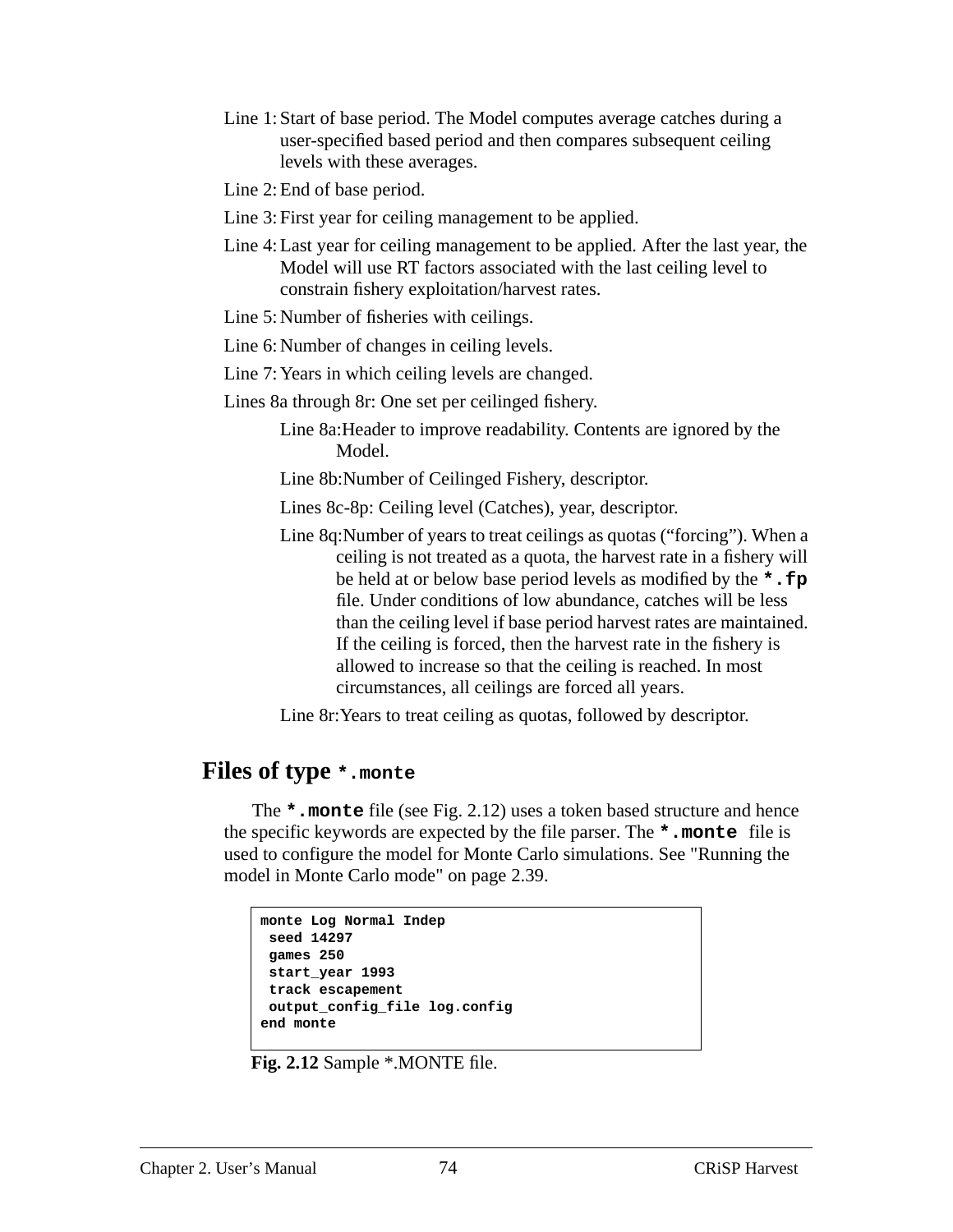Line 1: Keyword "monte" followed by a second keyword ("Bootstrap" or "Log Normal Indep.") describing the type of sampling method to use for EV scalars.

If the "Bootstrap" method is used, then for each year during the simulation period (i.e., future years) this method randomly selects a year from the calibration period (e.g. 1979-1991), with each calibration year having equal probability of being selected. For each stock, the program then sets the EV Scalar for the simulation year equal to the EV Scalar value for that stock in the selected calibration year. For example, if the simulation year is 2002 and the calibration period is 1979-1991, the program randomly selects a year between 1979 and 1991, say 1983. For each stock, the program then sets the EV Scalar in year 2002 to the same value used in year 1983. The basic idea of this method is to allow for correlations between stocks. Instead of letting the EV Scalars vary independently, this methods says "lets make future year 2002 look just like year 1983 for all stocks."

If the "Log Normal Indep." method is used, then for each year during the simulation period (i.e., future years), the model randomly selects EV Scalars for each stock from a log normal distribution unique to that stock. The two parameters defining each stock's log normal distribution are included in the **\*.evo** file and typically are estimated from the calibration period EV Scalars computed during the calibration process. This method allows the EV Scalars for each stock to vary independently.

- Line 2: Keyword "seed" followed by a random number seed value (an integer)
- Line 3: Keyword "games" followed by the number of "games" or simulations to be "played" (run).
- Line 4: Keyword "start\_year" followed by the first year in which the random EV scalars are to be used. The EV Scalars (brood year survival rates) can only be estimated after all the age classes from a given brood year have returned to the spawning grounds (five year lag). For example, once the data for 1996 have been gathered it is possible to estimate the EV Scalars for the brood year 1991, but not for brood years 1992-1995. In this example, the "start\_year" should be set to 1992.
- Line 5: Keyword "track" followed by the type of output to be tracked. Currently, only "escapement" can be tracked during monte carlo runs so this line must read "track escapement".
- Line 6: Keyword "output\_config\_file" followed by a filename in which the data will be stored.

Line 7: Keyword "end monte".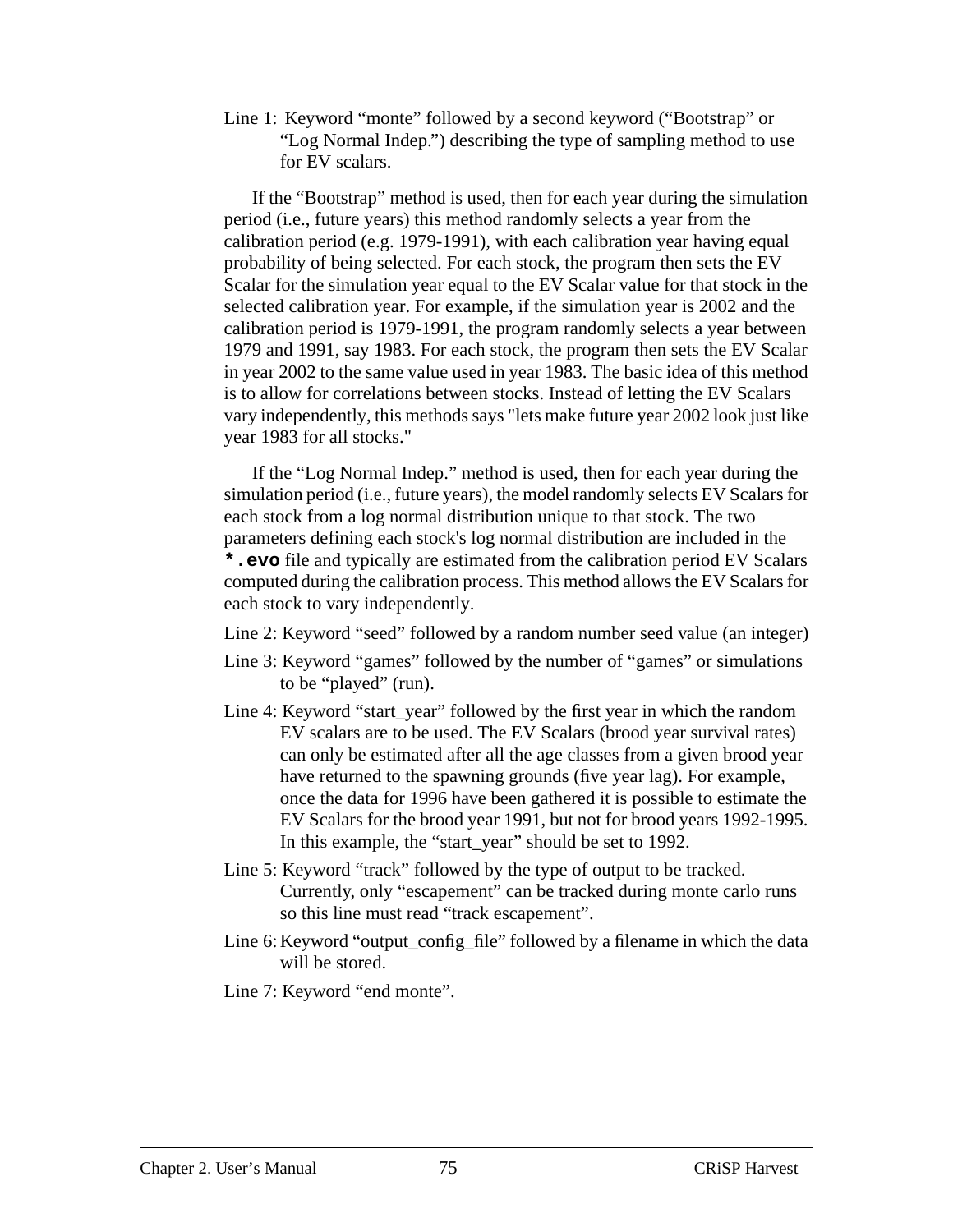#### **Files of type \*.config**

The **\*.config** file (see Fig. 2.13) is used to configure output from Monte Carlo runs.

```
config
 output escapement
  stocks 1 LYF
 years 2 1998 2017
  end output
 output escapement_quantiles
 stocks 1 LYF
 end output
end config
```
**Fig. 2.13** Sample \*.CONFIG file.

Line 1: Keyword "config".

- Line 2: Keyword "output" followed by keyword "escapement". This tells the program to store the escapement data for all games for the stocks and years given in lines 3 and 4 below.
- Line 3: Keyword "stocks" followed by the number of stocks to store outputs for and a list of the stock abbreviations (e.g., LYF, URB). The stock abbreviations must be the same as the ones used in the \*.BSE file.
- Line 4: Keyword "years" followed by the number of years to store outputs for and a list of the years.
- Line 5: Keywords "end output".
- Line 6: Keyword "output" followed by keyword "escapement\_quantiles". This tells the program to compute and store the median and 75th and 95th quantiles of the escapements from all games for the stocks listed in line 7 below.
- Line 7: Keyword "stocks" followed by the number of stocks to store outputs for and a list of the stock abbreviations (e.g., LYF, URB). The stock abbreviations must be the same as the ones used in the **\*.bse** file.
- Line 8: Keywords "end output".
- Line 9: Keywords "end config".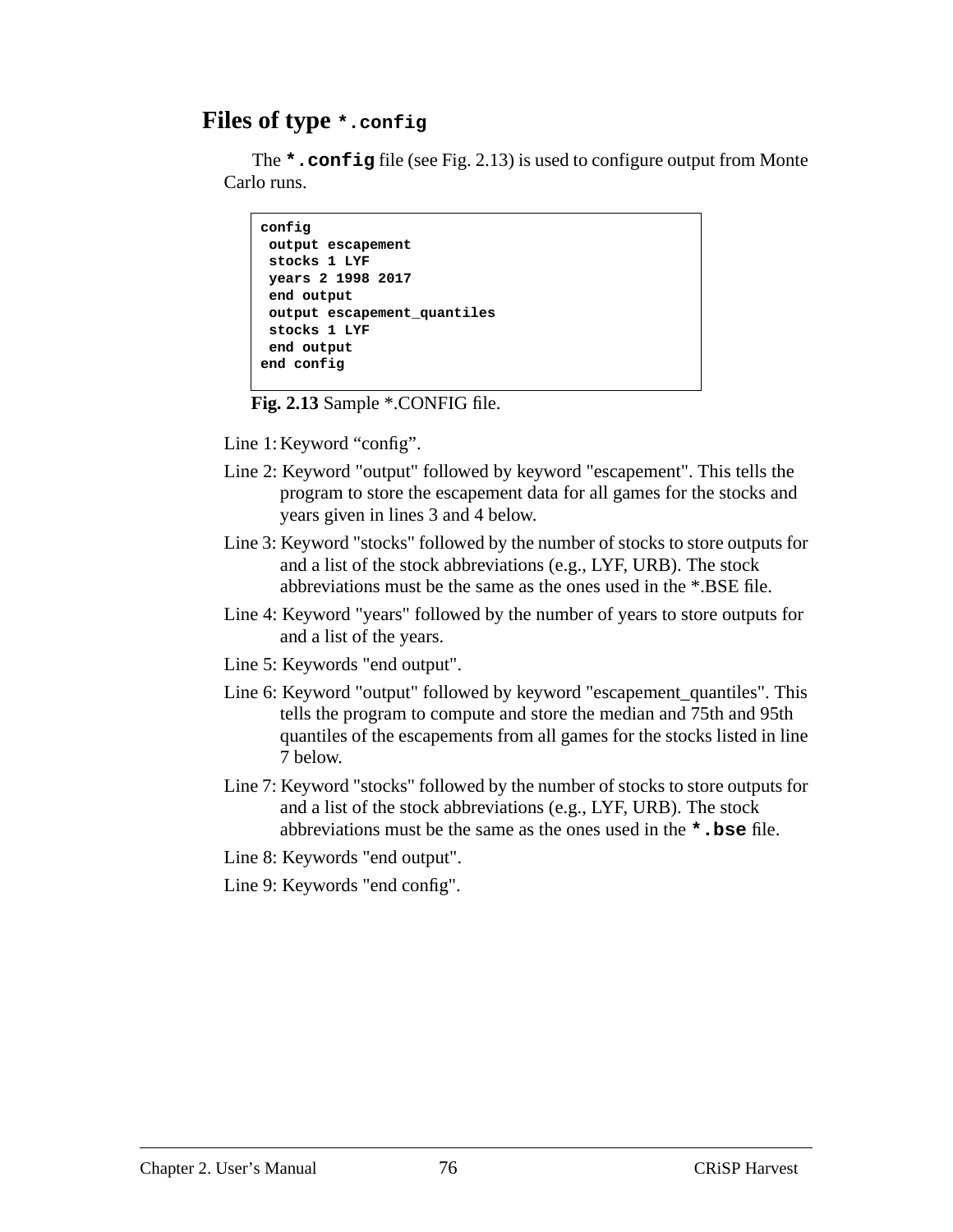#### **Files of type \*.riv**

 The **\*.riv** file (see Fig. 2.14, [Fig. 2.15](#page-77-0) and [Fig. 2.16\)](#page-77-0) uses a token based structure and hence the specific keywords are expected by the file parser. The **\*.riv** files are used to specify the management parameters controlling in-river harvest.

 *Fixed Escapements, Weak Stock Management*

```
policy fixed_escapement
 river Columbia
          fishery Col R N
          mgmt_type weak
          mgmt_years 1995 1996 1997 1998 1999
          forced_years 1995 1996 1997 1998 1999
          stock URB
            mgmt_idls 0.815 0.815 0.815 0.815 0.815
            escapements 45000 45000 45000 45000 45000
          end (stock)
          stock LYF
            mgmt_idls 0.815 0.815 0.815 0.815 0.815
            escapements 1500 1500 1500 1500 1500
          end (stock)
 end (river)
end (policy)
```
**Fig. 2.14** Sample **\*.riv** file for fixed escapement, weak stock management.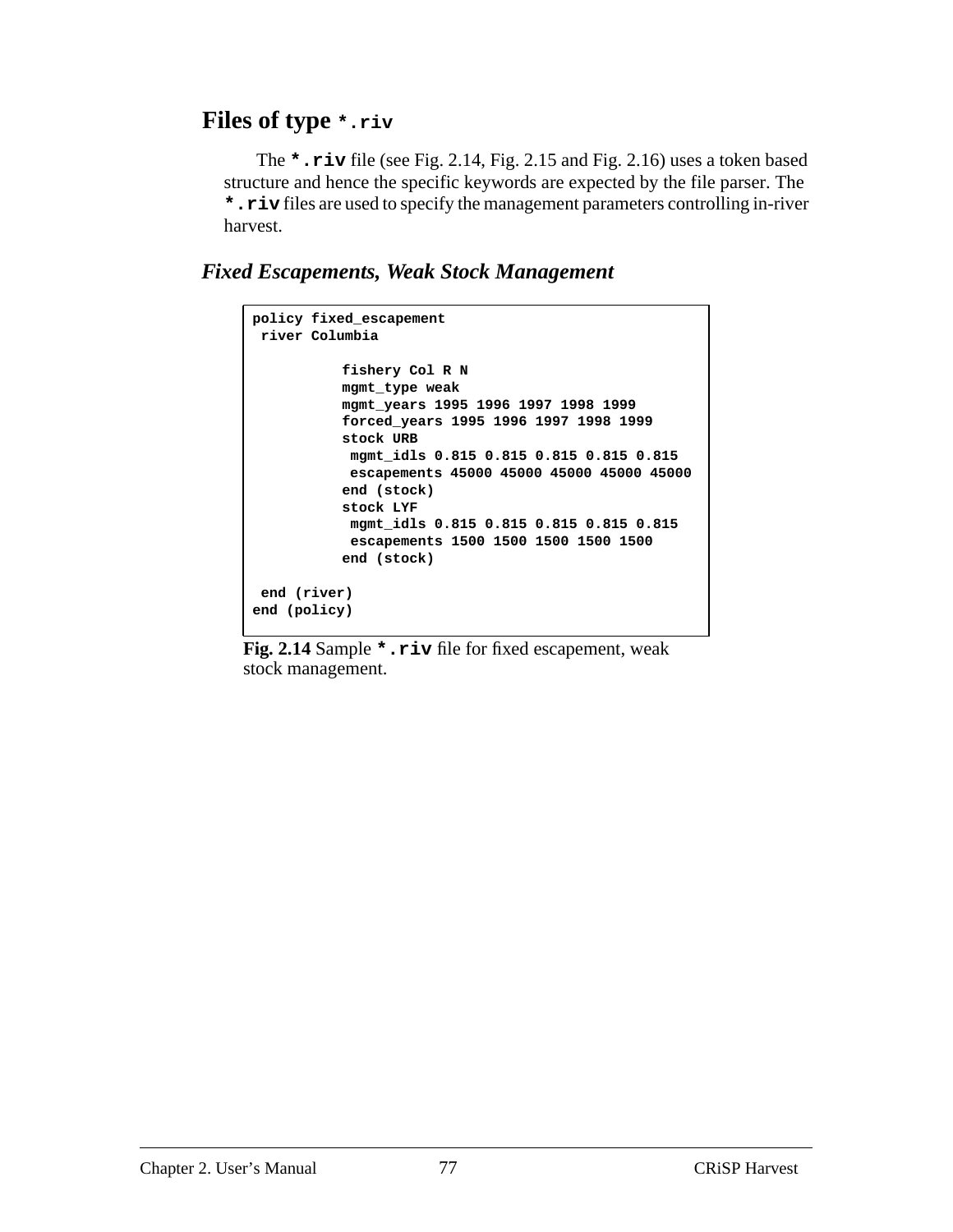#### <span id="page-77-0"></span>*Fixed Escapements, Combined Stock Management*

```
policy fixed_escapement
  river Columbia
          fishery Col R N
          mgmt_type combined
          mgmt_years 1995 1996 1997 1998 1999
           forced_years 1995 1996 1997 1998 1999
           escapements 45000 45000 45000 45000 45000
           stock URB
            mgmt_idls 0.815 0.815 0.815 0.815 0.815
           end (stock)
           stock LYF
            mgmt_idls 0.815 0.815 0.815 0.815 0.815
           end (stock)
  end (river)
end (policy)
```
**Fig. 2.15** Sample **\*.riv** file for fixed escapement, combined stock management.

*Fixed Escapements, Fixed Harvest Rate Management*

```
policy combined_harvest_rate
 river Columbia
          fishery Col R N
          mgmt_years 1995 1996 1997 1998 1999
          forced_years 1995 1996 1997 1998 1999
          harvest_rates 0.15 0.15 0.15 0.15 0.15
          stock URB
            mgmt_idls 0.815 0.815 0.815 0.815 0.815
          end (stock)
          stock LYF
            mgmt_idls 0.603 0.603 0.603 0.603 0.603
          end (stock)
 end (river)
end (policy)
```
**Fig. 2.16** Sample **\*.riv** file using combined fixed harvest rate management.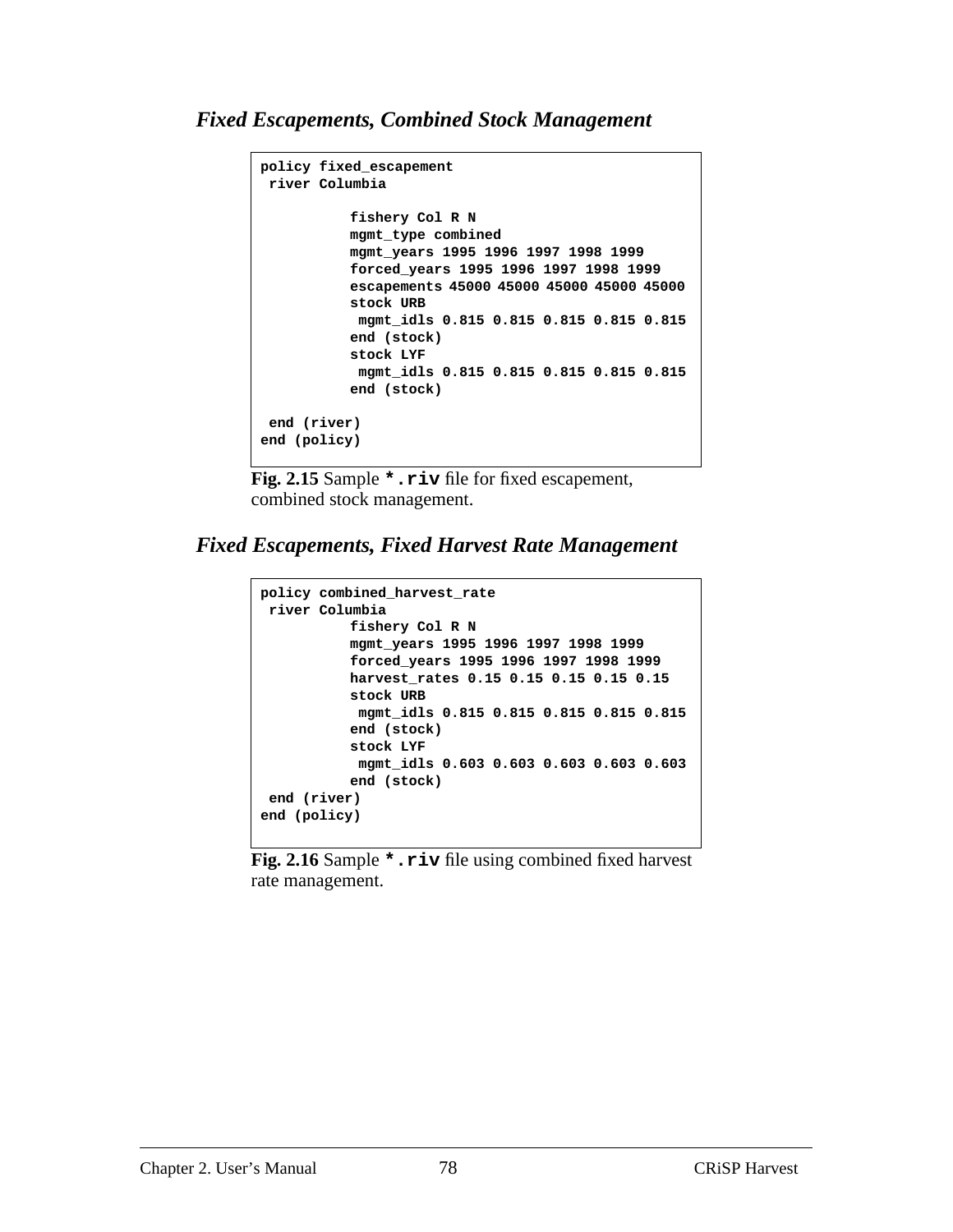# **Appendix: 2.2 - CRiSP Harvest Output Files**

Depending on the configuration of the model as specified by the **\*.opt** file. One or more of the following files may be produced.

| $prefix$ ???. $prn$      | Stock specific mortality by year (rows) and fishery (columns)                                                                                                                                                                    |  |
|--------------------------|----------------------------------------------------------------------------------------------------------------------------------------------------------------------------------------------------------------------------------|--|
| prefixabd.prn            | Abundance indices in blocks for each fishery by years for the<br>fisheries specified for abundance generation in the *.opt file<br>$(lines 9i+)$                                                                                 |  |
| prefixcat.prn            | Catch by year (rows) and fishery (columns)                                                                                                                                                                                       |  |
| $prefixcoh.\texttt{prn}$ | Abundance indices in blocks for the fisheries specified for<br>abundance generation in the *. opt file (lines $9i+$ ) by year (rows)<br>and stock (columns).                                                                     |  |
| <i>prefixesc.prn</i>     | Spawning escapement by year (rows) and stock (columns)                                                                                                                                                                           |  |
| $prefix$ lim.prn         | Incidental mortality estimates of legal sized chinook by year (rows)<br>and fishery (columns).                                                                                                                                   |  |
| prefixohr.prn            | Adult equivalent total exploitation rates by year (rows) and stock<br>(columns). Notes: this does not include shaker losses. The values in<br>this file are affected by the selection of method in line 9f of the<br>*.opt file. |  |
| <i>prefixsim.prn</i>     | Incidental mortality estimates for sub-legal sized chinook by year<br>(rows) and fishery (columns).                                                                                                                              |  |
| <i>prefixthr.prn</i>     | Adult equivalent total exploitation rates by stock and year. See<br>notes for <i>prefix</i> <b>ohr</b> .prn.                                                                                                                     |  |
| prefixtim.prn            | Total incidental mortalities by year (rows) and fishery (column)                                                                                                                                                                 |  |
| prefixtrm.prn            | Terminal run by year (row) and stock (column) This is affected by<br>the choice of "minimum age for terminal run stats" in the *.opt<br>file.                                                                                    |  |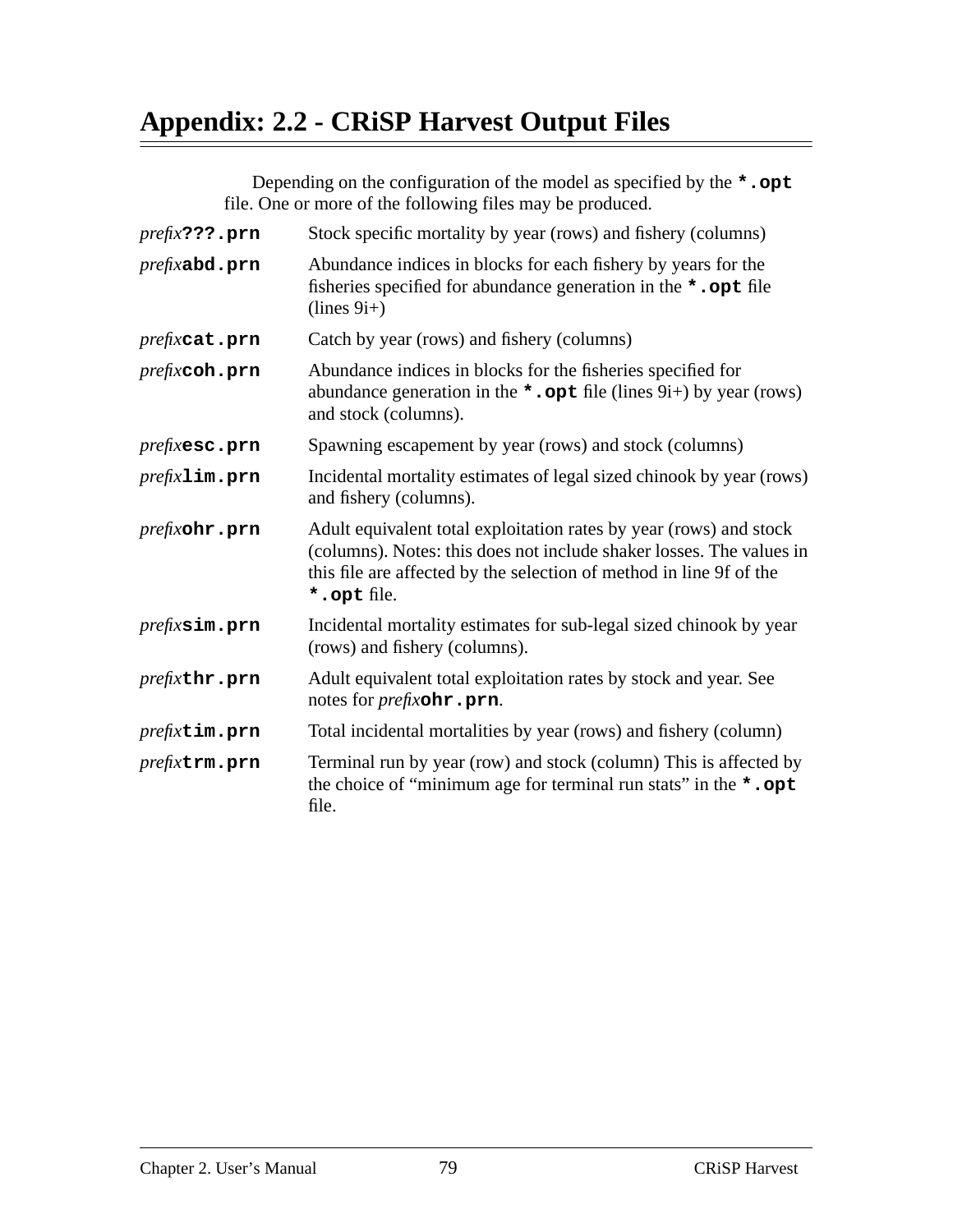# **Appendix: 2.3 - Editing CRiSP Harvest Files**

It is important to retain the file extensions for the CRiSP Harvest parameter files. The extensions identify the type of file to the executable. Unfortunately, Windows NT and Windows 95 try to associate an application with each type of file. The best editor for looking at and editing these ASCII files is called WordPad but it is not the default application for any of the files. Currently, the filename extensions used for various CRiSP Harvest files help identify the type of file and allow cross-platform compatibility between PC and Unix versions of the model.

To use WordPad to look at or edit the CRiSP Harvest ASCII files you do one of the following:

#### *Launch WordPad and then open the file*

- 1. From the Windows Start menu select "Programs".
- 2. Select "Accessories".
- 3. Select "WordPad".
- 4. Open CRiSP Harvest ASCII files using the Open command on the File menu.

#### *Attempt to associate individual file types with an application*

Note: not all files with various extensions used by CRiSP Harvest can be mapped to a specific application. Some of these extensions are reserved.

- 1. Highlight the file from an Explorer window.
- 2. Select "Options..." from the "View" menu.
- 3. Select the "File Types" tab.
- 4. Click "New Type..."
- 5. Follow dialog box instructions.
- 6. Be sure to add "Open" to the Actions list and choose "**c:\program files\accessories\wordpad.exe**" as the application.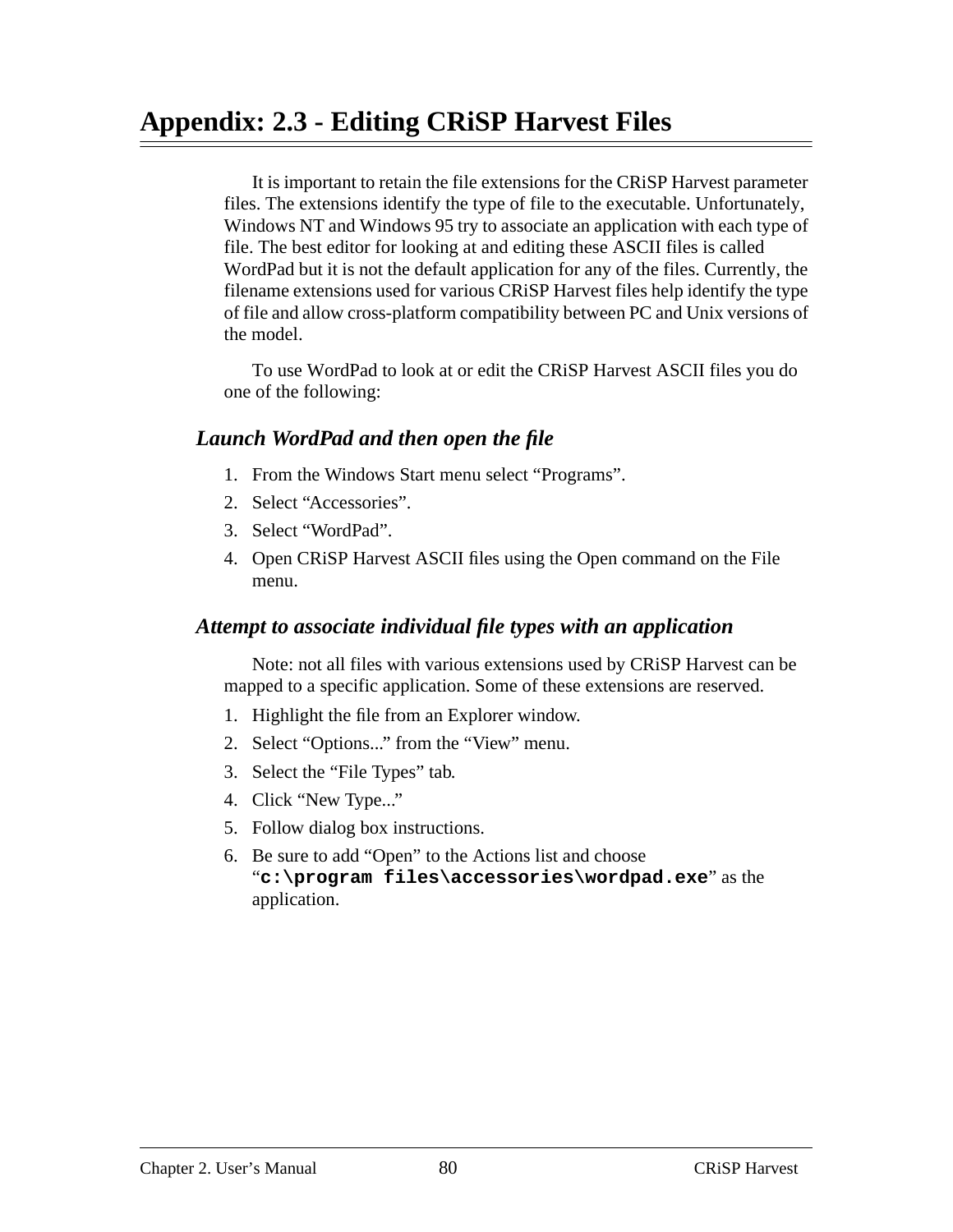# **Appendix: 2.4 - Glossary**

| <b>Term</b>                             | <b>Definition</b>                                                                                                                                                                                                                                                                                                                                                                                                                                                                                                                                                                                                                                          |  |
|-----------------------------------------|------------------------------------------------------------------------------------------------------------------------------------------------------------------------------------------------------------------------------------------------------------------------------------------------------------------------------------------------------------------------------------------------------------------------------------------------------------------------------------------------------------------------------------------------------------------------------------------------------------------------------------------------------------|--|
| Abundance Index                         | The expected catch given the current year size limits and<br>cohort sizes but the base period (1979-1981) harvest rates.                                                                                                                                                                                                                                                                                                                                                                                                                                                                                                                                   |  |
| <b>Adult Equivalence Factors</b>        | Used to adjust fishery catches to a common impact on the<br>spawning stock. For example, on average a three year old<br>fish harvested by an ocean fishery has less impact on the<br>spawning stock than a five year old fish harvested by a river<br>fishery, because some three year old fish would normally<br>die of natural causes before they had an opportunity to<br>spawn. Thus, one three year old fish eliminated from the<br>ocean catch will result in less than one additional fish in the<br>spawning stock, whereas one five year old fish eliminated<br>from the river catch will result in one additional fish in the<br>spawning stock. |  |
| <b>Adult Escapement</b>                 | Terminal Run fish that survive the terminal fisheries and<br>pre-spawning mortality. Age two fish returning to the river<br>are not considered reproductively viable and are not<br>included in the adult escapement for each stock.                                                                                                                                                                                                                                                                                                                                                                                                                       |  |
| <b>Base Period Harvest Rate</b>         | Average stock, age, and fishery specific harvest rate<br>between 1979-1982. Harvest Rate scalars are relative to this<br>rate.                                                                                                                                                                                                                                                                                                                                                                                                                                                                                                                             |  |
| <b>Brood Year</b>                       | The year in which a fish was propogated or spawned (i.e.,<br>the year in which the eggs were fertilized). Chinook salmon<br>typically migrate downstream the following year (most Fall<br>chinook), or the year after (most Spring chinook).                                                                                                                                                                                                                                                                                                                                                                                                               |  |
| <b>Catch Ceilings</b>                   | Maximum catch (numbers of fish) for a fishery or group of<br>fisheries for a specified time period. These are not<br>established for specific stocks. This is the Pacific Salmon<br>Commission's primary management tool.                                                                                                                                                                                                                                                                                                                                                                                                                                  |  |
| Chinook<br>Non-Retention<br>Mortalities | Mortalities of legal and sub-legal chinook that are caught<br>and brought up to the boat in coho fisheries at times when it<br>is not legal to land and sell any chinook.                                                                                                                                                                                                                                                                                                                                                                                                                                                                                  |  |
| CNR (mortalities)                       | See Chinook Non-Retention Mortalities.                                                                                                                                                                                                                                                                                                                                                                                                                                                                                                                                                                                                                     |  |

#### **Table 2.4** Some terms used in CRiSP Harvest.

 $\overline{\phantom{0}}$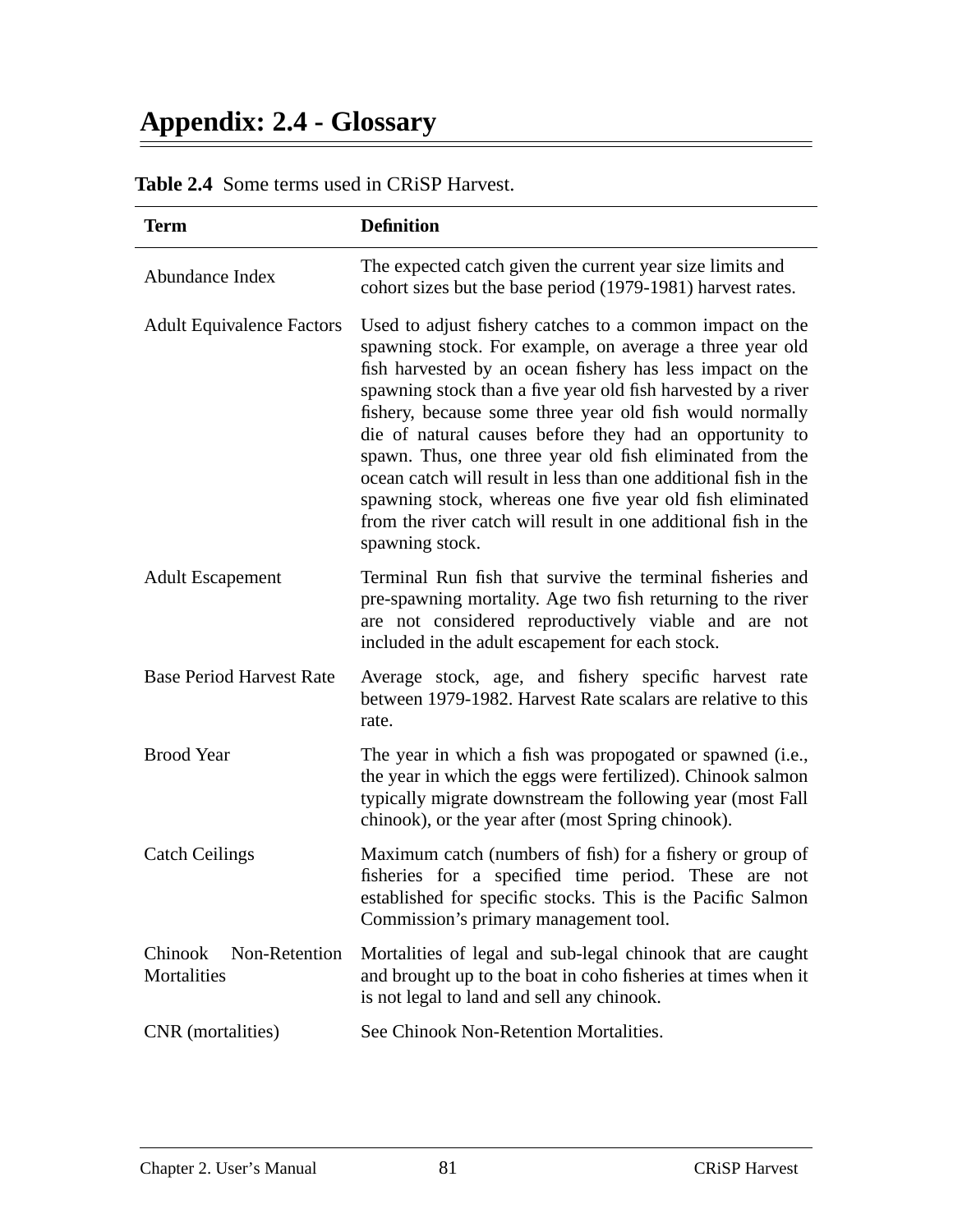| <b>Term</b>                 | <b>Definition</b>                                                                                                                                                                                                                                                                                                                                                           |
|-----------------------------|-----------------------------------------------------------------------------------------------------------------------------------------------------------------------------------------------------------------------------------------------------------------------------------------------------------------------------------------------------------------------------|
| Coded-Wire-Tag (CWT)        | Tiny wire tags $(1.0 \times 0.25 \text{ mm})$ inserted in the nose cartilage<br>of salmon fingerlings or fry, typically in the hatchery, to<br>identify the origin of an individual fish. Each tagged fish has<br>the adipose fin clipped to indicate that it has a CWT in its<br>snout. Scientists use CWT recoveries to estimate harvest<br>rates and migration patterns. |
| Cohort                      | A group of fish that have the same demographic<br>characteristics, such as belonging to the same age class of a<br>given stock.                                                                                                                                                                                                                                             |
| <b>Cohort Analysis</b>      | Same as Virtual Population Analysis.                                                                                                                                                                                                                                                                                                                                        |
| Enhancement                 | Production of fish at facilities such as hatcheries.                                                                                                                                                                                                                                                                                                                        |
| Escapement                  | Fish that are not caught by any fisheries (i.e, they "escape"<br>the fisheries).                                                                                                                                                                                                                                                                                            |
| <b>EV</b> Scalar            | Scalars used to adjust the average production of age one fish<br>by a spawning stock to account for inter-annual<br>Environmental Variability (EV).                                                                                                                                                                                                                         |
| Gillnet                     | A harvest method in which fish are trapped in a net<br>stretched across their migration path. The net may either be<br>set from a drifting boat (drift gillnetting) or from a fixed<br>position (set gillnetting). The fish become entangled by<br>their gill plates or jaws, and can neither back out nor move<br>forward.                                                 |
| <b>Harvest Rate Scalars</b> | Scalars used to adjust the harvest rate during a given year<br>compared to the Base Period.                                                                                                                                                                                                                                                                                 |
| IDL (rate)                  | See Inter-Dam Loss rate.                                                                                                                                                                                                                                                                                                                                                    |
| Inter-Dam Loss rate         | These are actually <i>survival</i> rates between the last fishery<br>and the spawning grounds. Also called the Pre-spawning<br>mortality. IDLs are stock specific, but are not age (or size)<br>specific. This mortality is applied to Columbia River stocks<br>that spawn upriver from dams and is assessed after fishing<br>mortality to account for losses between dams. |
| Legal (size)                | Above a certain size criteria.                                                                                                                                                                                                                                                                                                                                              |

**Table 2.4** Some terms used in CRiSP Harvest.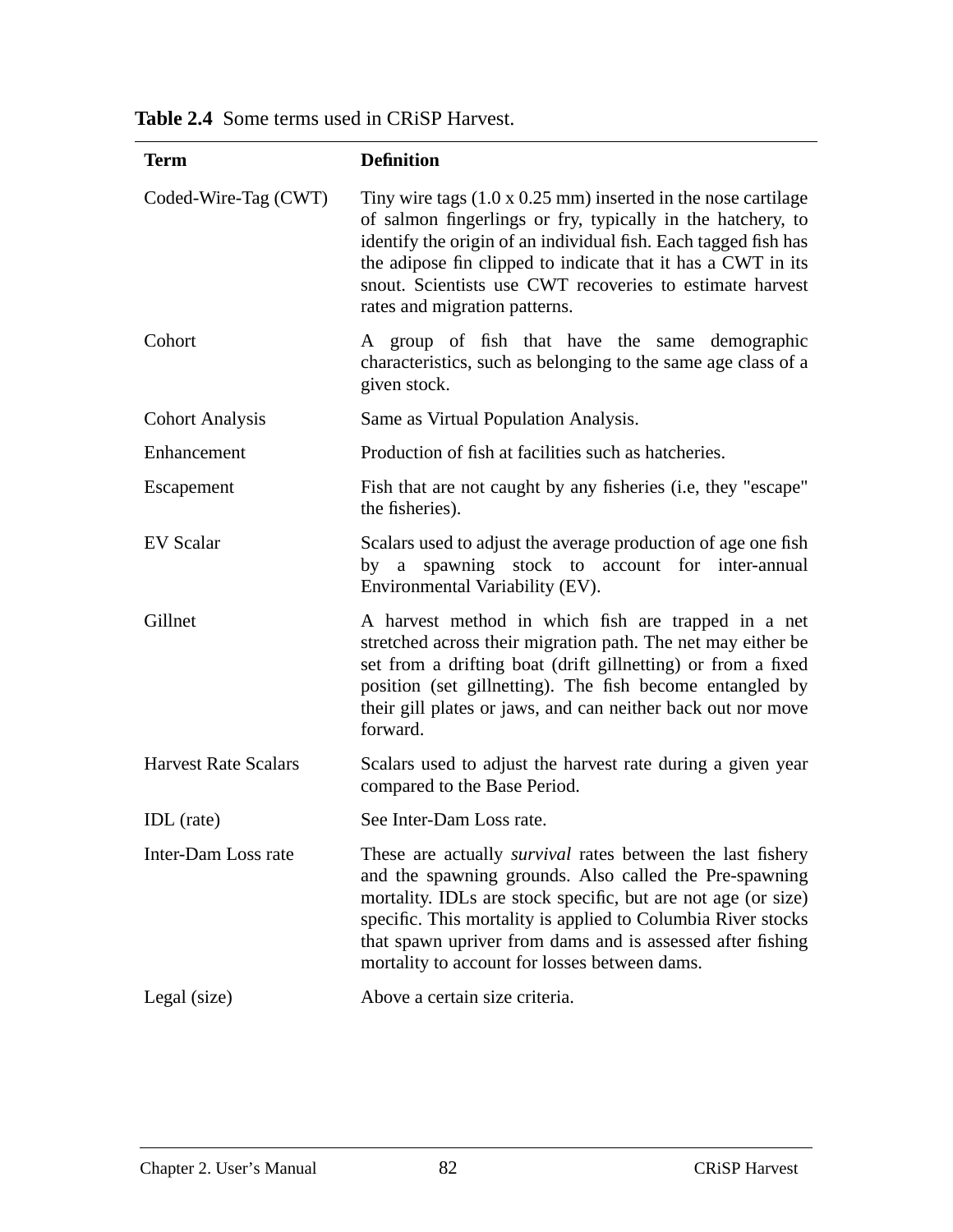| Term                            | <b>Definition</b>                                                                                                                                                                                                                                                                                                             |  |  |
|---------------------------------|-------------------------------------------------------------------------------------------------------------------------------------------------------------------------------------------------------------------------------------------------------------------------------------------------------------------------------|--|--|
| <b>Maturation Rates</b>         | The proportion of a stock that is mature and ready to return<br>to the spawning ground. These are age and stock specific<br>and can vary across years as well. However the model does<br>not allow for age 6 fish so the MR for age 5 fish should<br>always be 1. The stock that is mature is considered the<br>terminal run. |  |  |
| <b>Natural Ocean Mortality</b>  | Non-fishing mortality assessed at the beginning of each year<br>in the model. This mortality is age specific, but not stock<br>specific.                                                                                                                                                                                      |  |  |
| Net Fisheries                   | In CRiSP Harvest, this refers to fisheries using gillnet and<br>purse seine gears.                                                                                                                                                                                                                                            |  |  |
| Pacific<br>Salmon<br>Commission | International regulatory agency created by the 1985 Pacific<br>Salmon Treaty between the United States and Canada with<br>responsibility for management of North American salmon<br>stocks and fisheries.                                                                                                                     |  |  |
| Percent Non-Vulnerable          | Fraction of a cohort that is below the legal size limit. PNVs<br>vary by year, age, and fishery, but not by stock.                                                                                                                                                                                                            |  |  |
| <b>PNV</b>                      | See Percent Non-Vulnerable.                                                                                                                                                                                                                                                                                                   |  |  |
| <b>Pre-Spawning Mortality</b>   | See Inter-Dam Loss.                                                                                                                                                                                                                                                                                                           |  |  |
| Preterminal (catch)             | Catch that occurs before the mature segment of a cohort<br>begins migrating back to the spawning grounds. Thus,<br>preterminal catches are primarily ocean catches.                                                                                                                                                           |  |  |
| <b>PSC</b>                      | See Pacific Salmon Commission.                                                                                                                                                                                                                                                                                                |  |  |
| <b>Purse Seine</b>              | A commercial fishing system in which a school of fish are<br>encircled by a vertically hanging net and then are trapped by<br>closing the bottom of the net (pursing).                                                                                                                                                        |  |  |
| Recruitment                     | Fish from a given stock that become available (i.e., recruit)<br>to a fishery.                                                                                                                                                                                                                                                |  |  |
| <b>Recruitment Age</b>          | The age at which fish from a given stock become available<br>to a fishery.                                                                                                                                                                                                                                                    |  |  |
| <b>Ricker Function</b>          | A popular type of Spawner/Recruit Relationship (named<br>after Dr. William Ricker) in which the number of recruits<br>per spawner declines exponentially. The resulting curve has<br>a desending right hand limb (i.e., too many spawners<br>produce fewer recruits).                                                         |  |  |

#### **Table 2.4** Some terms used in CRiSP Harvest.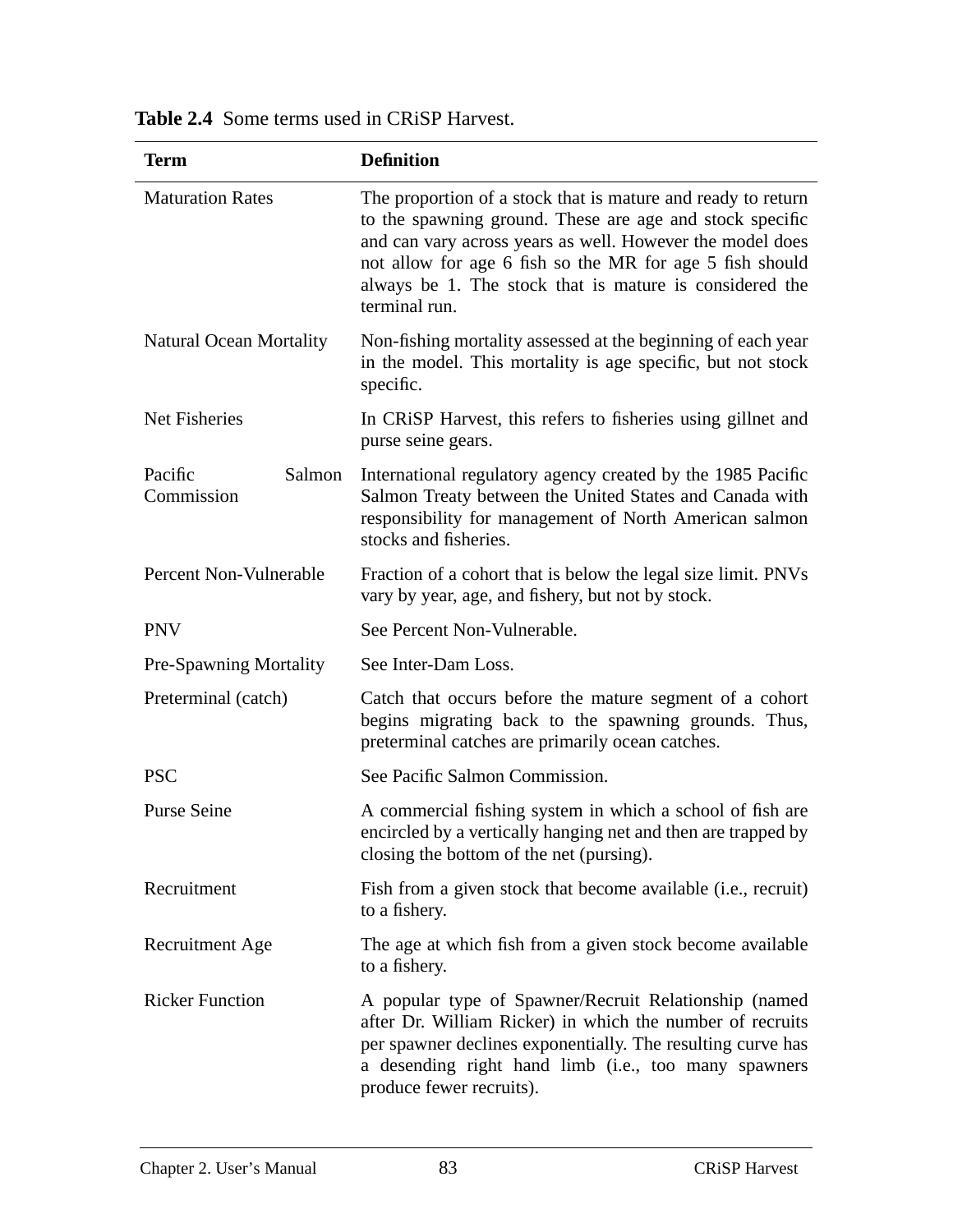| <b>Term</b>                       | <b>Definition</b>                                                                                                                                                                                                                                                                                                                         |  |
|-----------------------------------|-------------------------------------------------------------------------------------------------------------------------------------------------------------------------------------------------------------------------------------------------------------------------------------------------------------------------------------------|--|
| <b>Shakers</b>                    | Sublegal chinook that are caught (i.e., hooked and brought<br>up to the boat) and released (i.e., "shaken" off the gear)<br>during directed chinook fisheries.                                                                                                                                                                            |  |
| Spawner/Recruit<br>Relationship   | A mathematical relationship between the number of<br>spawners in a given year and the resulting number of<br>progeny that become available (i.e., recruit) to the fisheries<br>in some future year. Usually estimated from historical data<br>and used in simulation models to predict future recruitment<br>from a given spawning stock. |  |
| Sub-legal (size)                  | Below a certain size criteria.                                                                                                                                                                                                                                                                                                            |  |
| Supplementation                   | Artificial propogation intended to reestablish or increase the<br>abundance of natural populations.                                                                                                                                                                                                                                       |  |
| <b>Terminal Catch</b>             | Catch of the mature segment of a cohort as it migrates back<br>to the spawning grounds. Some ocean net catches that occur<br>in nearshore waters are considered terminal catches.                                                                                                                                                         |  |
| <b>Terminal Run</b>               | Mature fish leaving the open ocean and returning to the<br>spawning grounds. Compare to True Terminal Run.                                                                                                                                                                                                                                |  |
| <b>Total Catch</b>                | Sum of the Preterminal and Terminal catches.                                                                                                                                                                                                                                                                                              |  |
| Troll                             | A commercial harvest method for chinook and coho<br>salmon, usually in the open ocean, that captures individual<br>fish on lures or baited hooks being slowly pulled through<br>the water.                                                                                                                                                |  |
| <b>True Terminal Run</b>          | The Terminal Run minus nearshore ocean net catches. Thus,<br>it is the number of fish entering the natal river (as opposed<br>to the number of mature fish leaving the ocean feeding<br>areas). Compare to Terminal Run.                                                                                                                  |  |
| Virtual<br>Population<br>Analysis | A technique (sometime referred to as VPA) for<br>reconstructing the history of a cohort of fish. By counting<br>the number of spawners and the catches and making<br>estimates of the natural mortalities it is possible to<br>reconstruct the history of a cohort.                                                                       |  |

|  | <b>Table 2.4</b> Some terms used in CRiSP Harvest. |  |  |  |
|--|----------------------------------------------------|--|--|--|
|--|----------------------------------------------------|--|--|--|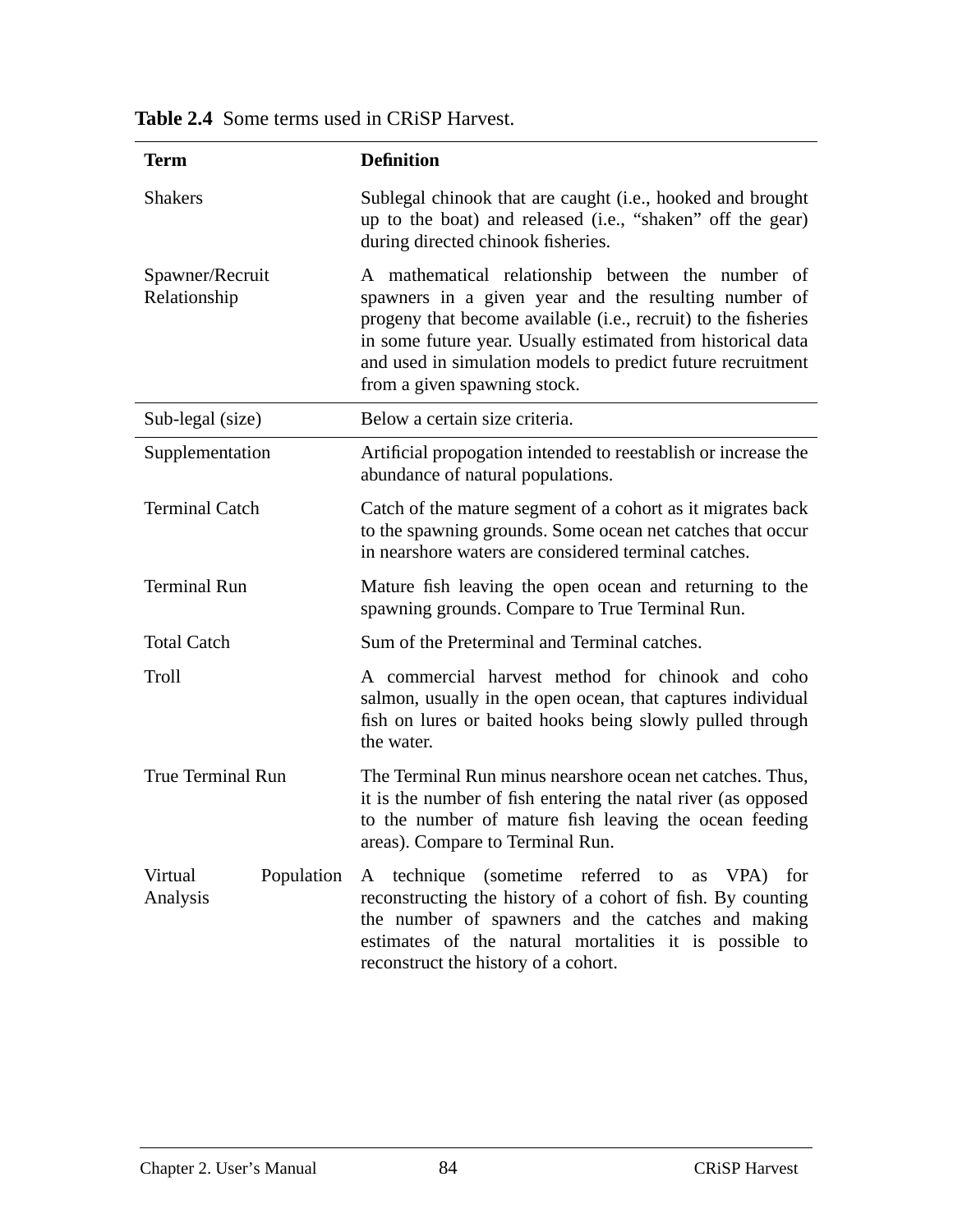## **Appendix: 2.5 - Stock Abbreviations**

The stocks are listed alphabetically by their three letter code and crossreferenced to their number and name. The numbers are used in place of the abbreviations in some of the parameter files. The stocks appear in numerical order in the drop-down menu of stocks on the CRiSP Harvest toolbar.

| <b>Abbreviation</b> | <b>Number</b>  | <b>Stock Name</b>                              |  |
|---------------------|----------------|------------------------------------------------|--|
| <b>AKS</b>          | $\mathbf{1}$   | Alaska South SE                                |  |
| <b>BON</b>          | 21             | Lower Bonneville Hatchery                      |  |
| <b>CWF</b>          | 22             | <b>Fall Cowlitz Hatchery</b>                   |  |
| <b>CWS</b>          | 25             | <b>Spring Cowlitz Hatchery</b>                 |  |
| <b>FRE</b>          | 3              | <b>Fraser Early</b>                            |  |
| <b>FRL</b>          | $\overline{4}$ | <b>Fraser Late</b>                             |  |
| <b>GSH</b>          | 9              | <b>Upper Straight of Georgia Hatchery</b>      |  |
| GSQ                 | 7              | <b>Upper Straight of Georgia</b>               |  |
| <b>GST</b>          | 8              | <b>Upper Straight of Georgia Natural</b>       |  |
| <b>LRW</b>          | 23             | Lewis River Wild                               |  |
| <b>LYF</b>          | 29             | <b>Lyons Ferry</b>                             |  |
| <b>MCB</b>          | 30             | Mid-Columbia River Brights                     |  |
| <b>NKF</b>          | 10             | Nooksack Fall                                  |  |
| <b>NKS</b>          | 14             | <b>Nooksack Spring</b>                         |  |
| <b>NTH</b>          | 2              | North/ Central BC                              |  |
| <b>ORC</b>          | 27             | Oregon Coast                                   |  |
| <b>PSF</b>          | 11             | <b>Puget Sound Fingerling</b>                  |  |
| <b>PSN</b>          | 12             | Puget Sound Natural F.                         |  |
| <b>PSY</b>          | 13             | <b>Puget Sound Yearling</b>                    |  |
| <b>RBH</b>          | 5              | West Coast Vancouver Island (WCVI)<br>Hatchery |  |
| <b>RBT</b>          | 6              | West Coast Vancouver Island (WCVI)<br>Natural  |  |
| <b>SKG</b>          | 15             | Skagit Wild                                    |  |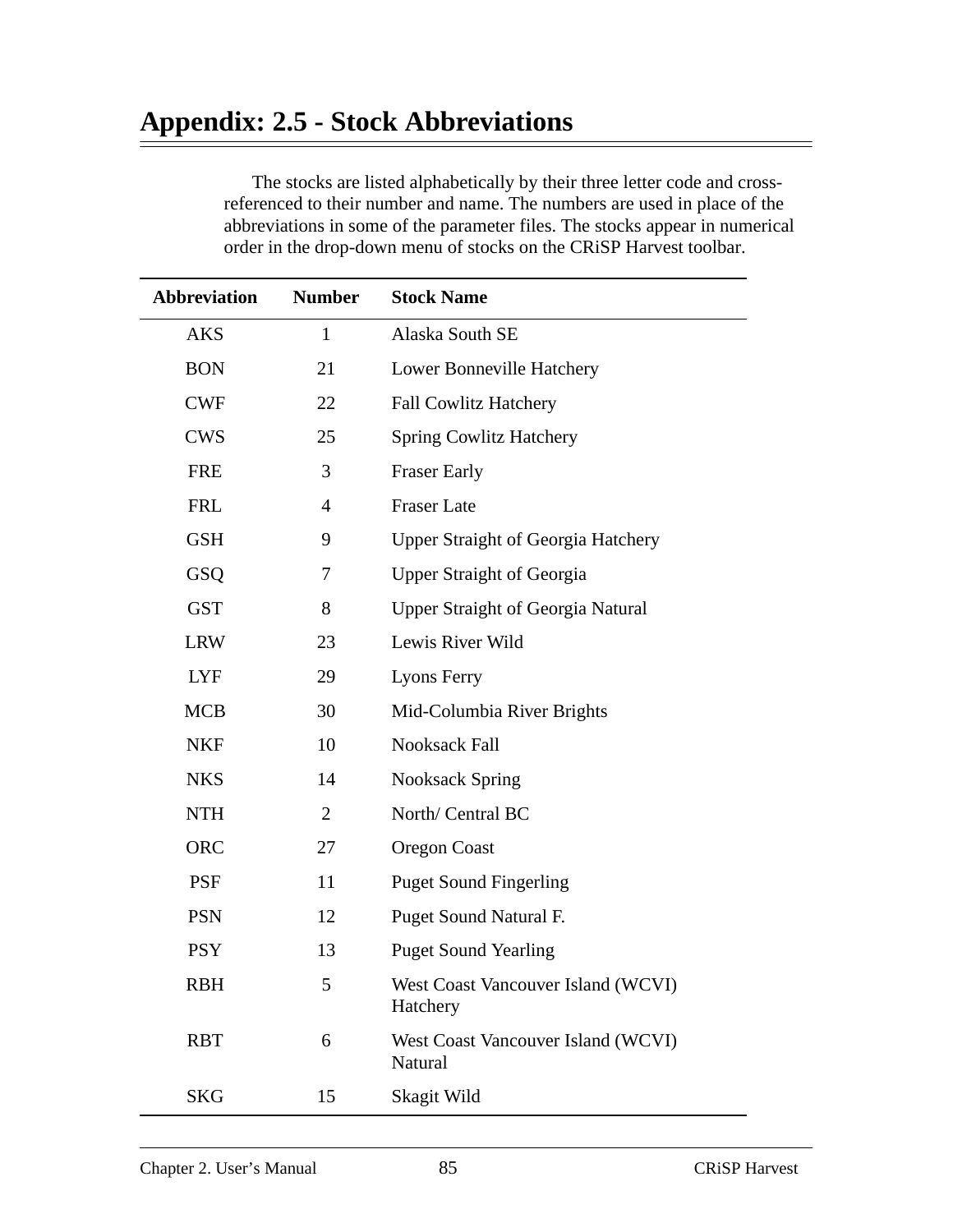| <b>Abbreviation</b> | <b>Number</b> | <b>Stock Name</b>                  |
|---------------------|---------------|------------------------------------|
| <b>SNO</b>          | 17            | Snohomish Wild                     |
| <b>SPR</b>          | 20            | <b>Spring Creek Hatchery</b>       |
| <b>STL</b>          | 16            | Stillaguamish Wild                 |
| <b>SUM</b>          | 26            | Columbia River Summers             |
| <b>URB</b>          | 19            | Columbia Upriver Brights           |
| <b>WCH</b>          | 18            | <b>Washington Coastal Hatchery</b> |
| <b>WCN</b>          | 28            | <b>Washington Coastal Wild</b>     |
| WSH                 | 24            | Willamette River                   |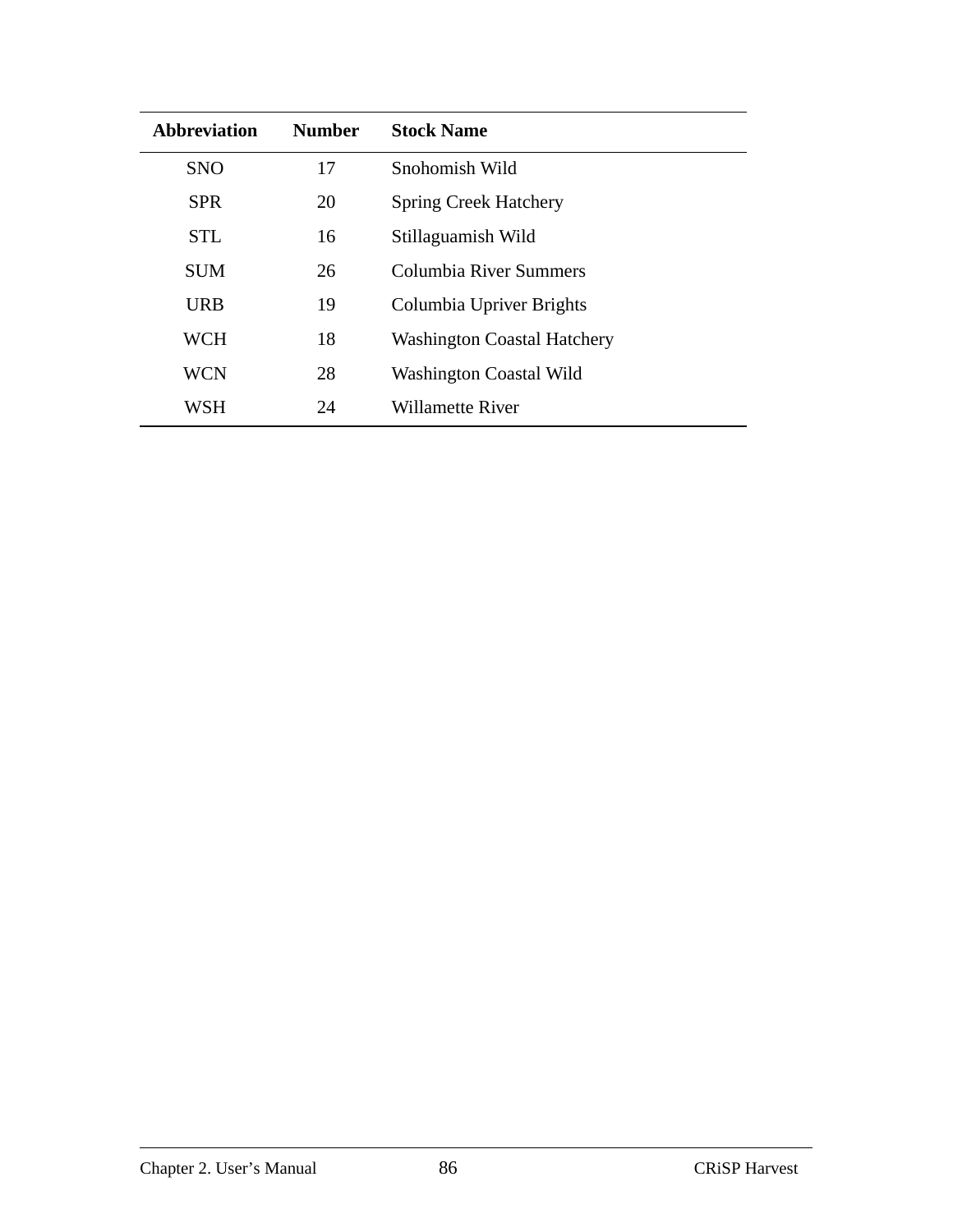# **Chapter 3. Sample Lessons**

# **Table of Contents**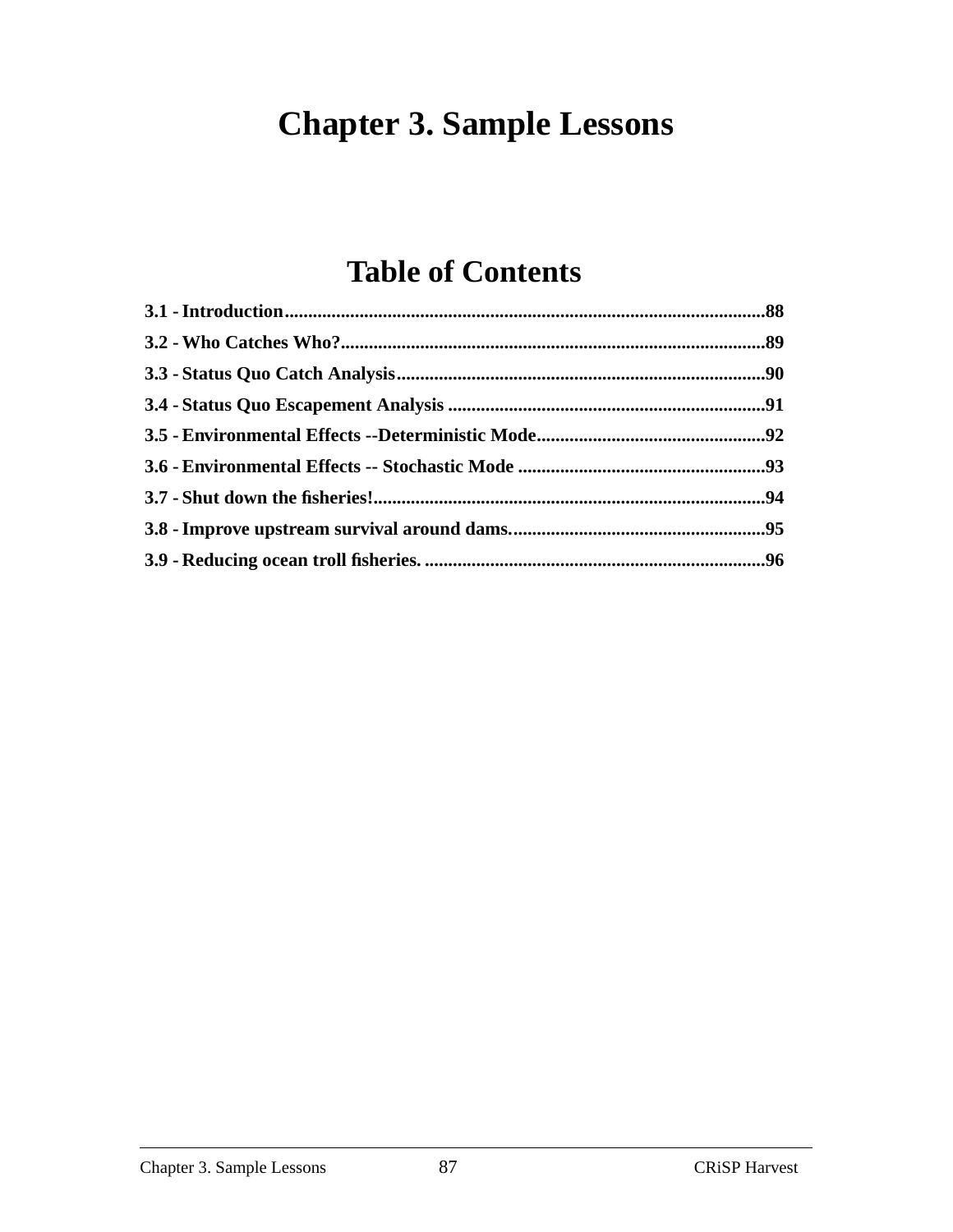#### **Sample Lessons**

This chapter contains a few sample lessons, or tutorials, to learn more about the model behavior. Each sample lesson includes four sections: **Motivating Question**, **Analysis Approach**, **How To Do It**, and **Discussion Questions**. More lessons will be posted on the Columbia Basin Research web site:

http://www.cqs.washington.edu/crisp/model.html.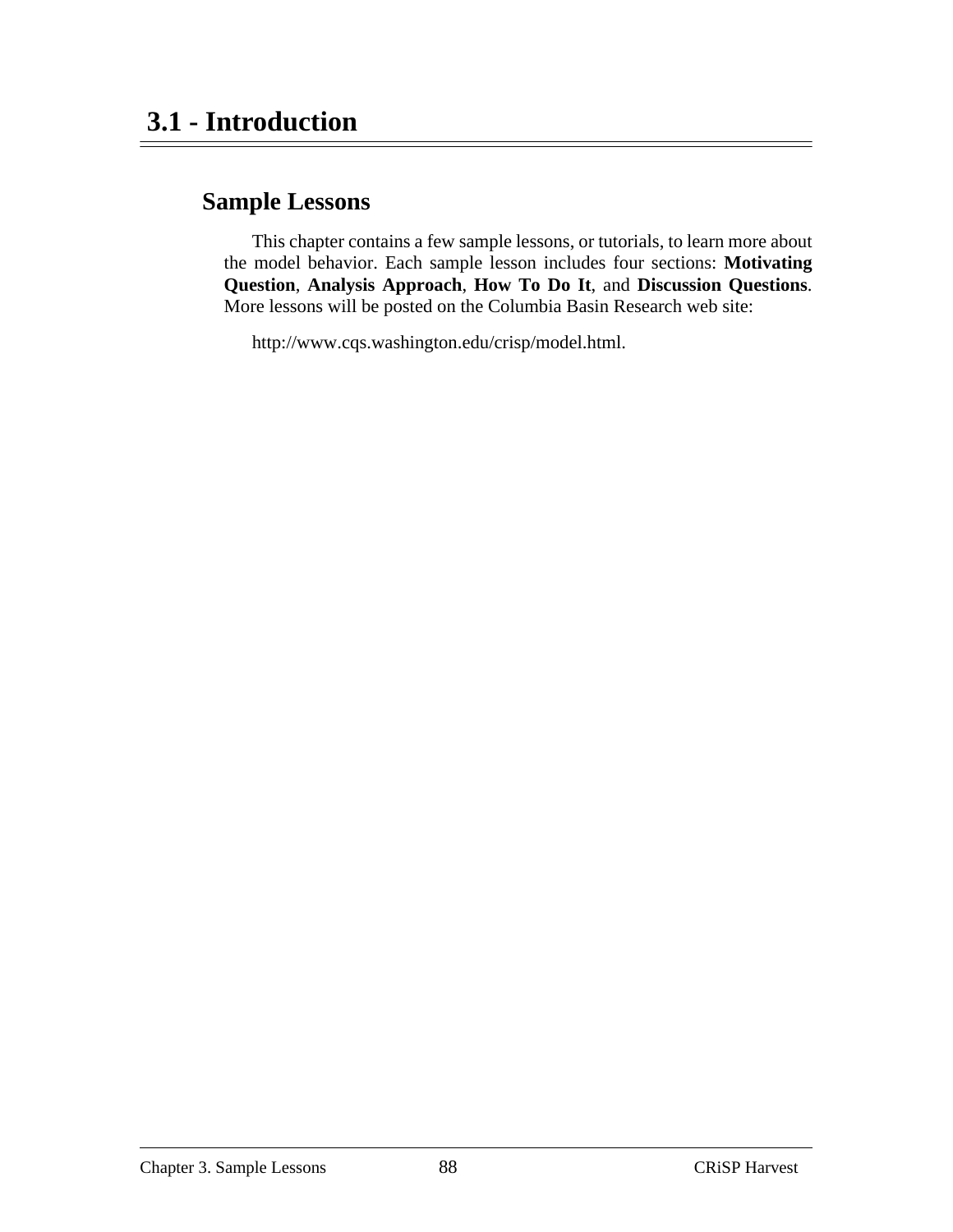Salmon are known for extensive migrations. What stocks are harvested by each fishery?

## **Analysis Approach**

Use the Map Icons to determine which stocks are harvested by each fishery.

#### **How To Do It**

- 1. Launch and run the model.
- 2. Make sure the Fishery Circles and Stock Circles buttons on the tool bar are activated.
- 3. Click on a Fishery Icon. This will draw circles around all stocks harvested by that fishery (the name of the fishery will be displayed in the lower left corner of the map). The relative size of the circle indicates the approximate relative harvest rates on each stock.
- 4. Repeat step 3 for other fisheries of interest.
- 5. Click on the map background to clear the circles.
- 6. Click on a Stock Icon. This will draw circles around all fisheries that harvest that stock (the name of the stock will be displayed in the lower left corner of the map). Again, the relative size of the circle indicates the approximate relative harvest rates in each fishery.
- 7. Repeat step 6 for other stocks of interest.

- 1. Do you see any trends in the number of stocks harvested by different fisheries?
- 2. Which fisheries harvest the greatest number of stocks?
- 3. Which fisheries harvest the fewest number of stocks?
- 4. What American stocks are harvested in Canadian fisheries?
- 5. What Canadian stocks are harvested in American fisheries?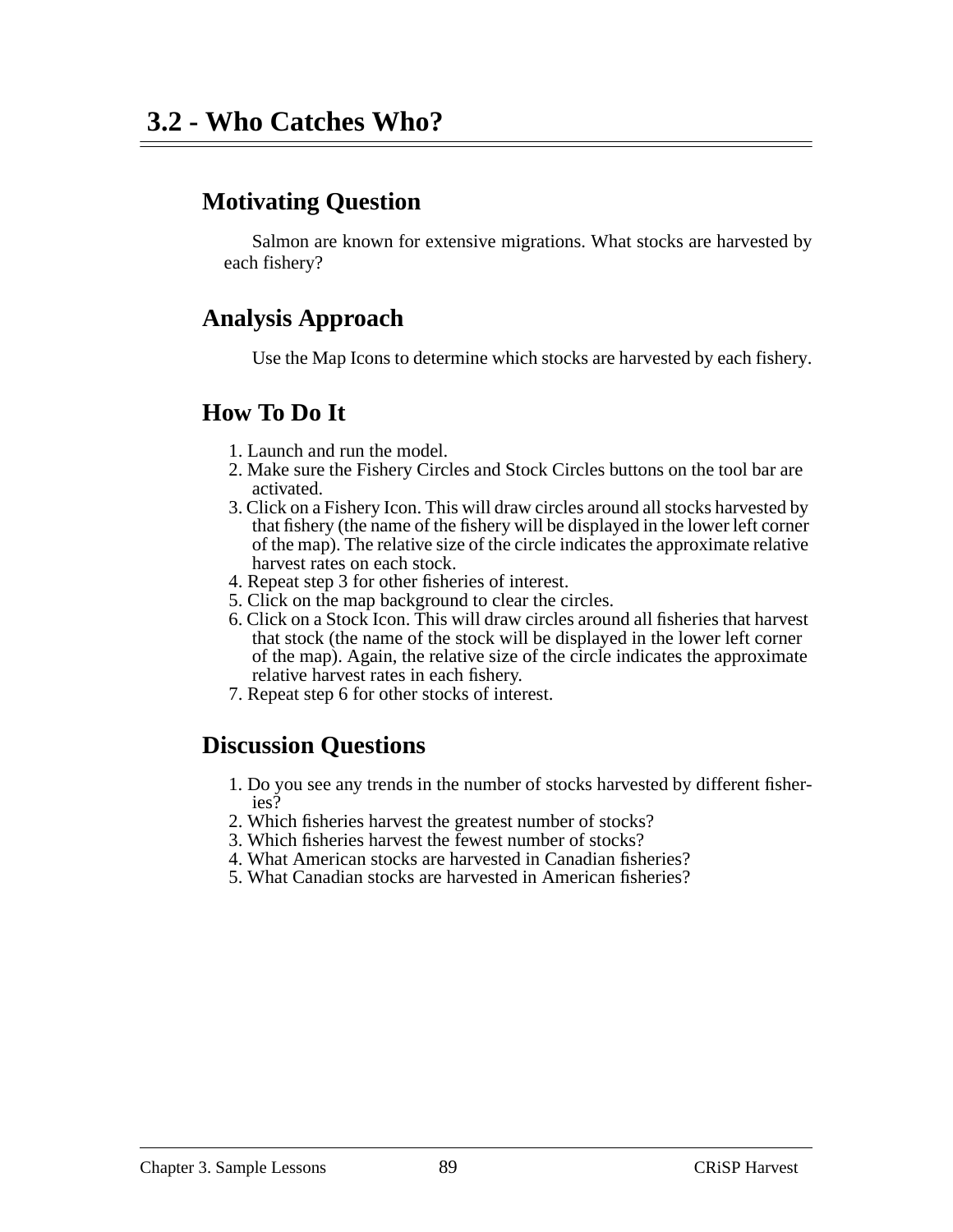The default long-term management strategy is to make some catch reductions during 1995-1997 and then beyond 1998 keep catches and harvest rates at about the average 1991-1994 level. How will this strategy impact fishery catches?

#### **Analysis Approach**

Run the model under the default long-term management strategy and record the catch trends for each fishery.

### **How To Do It**

- 1. Create a table with three columns for recording the data. Column one is for the fishery name, column two is for the trend (increasing, decreasing, stable), and column three is for the approximate value in year 2017.
- 2. Launch and run the model.
- 3. Click the Fishery Menu.
- 4. Click Fishery Graphs.
- 5. Click Catches.
- 6. Click Total.
- 7. Resize the resulting Total Catch Graph so it fits in the upper right portion of the screen and lets you see the map icons.
- 8. Click the "wand" button at the top of the graph.
- 9. Move the mouse pointer over a fishery icon (boat icon) to show the catch trend for that fishery (the fishery name will be at the top of the graph window).
- 10. Record the trend of the catch during the simulation period.
- 11. Move the mouse pointer onto the graph window (be careful not to move the pointer over another fishery icon or it will change the graph) and determine the approximate catch in year 2017. Record the catch in the table.
- 12. Repeat steps 9-11 until data for all fisheries has been recorded.

- 1. How many fisheries have increasing, decreasing, or stable catch trends?
- 2. Is there any correlation between catch trends and fishery type (troll, net, sport)?
- 3. Why do some catch ceiling fisheries have perfectly stable catches while other ceiling fisheries have increasing or decreasing catches?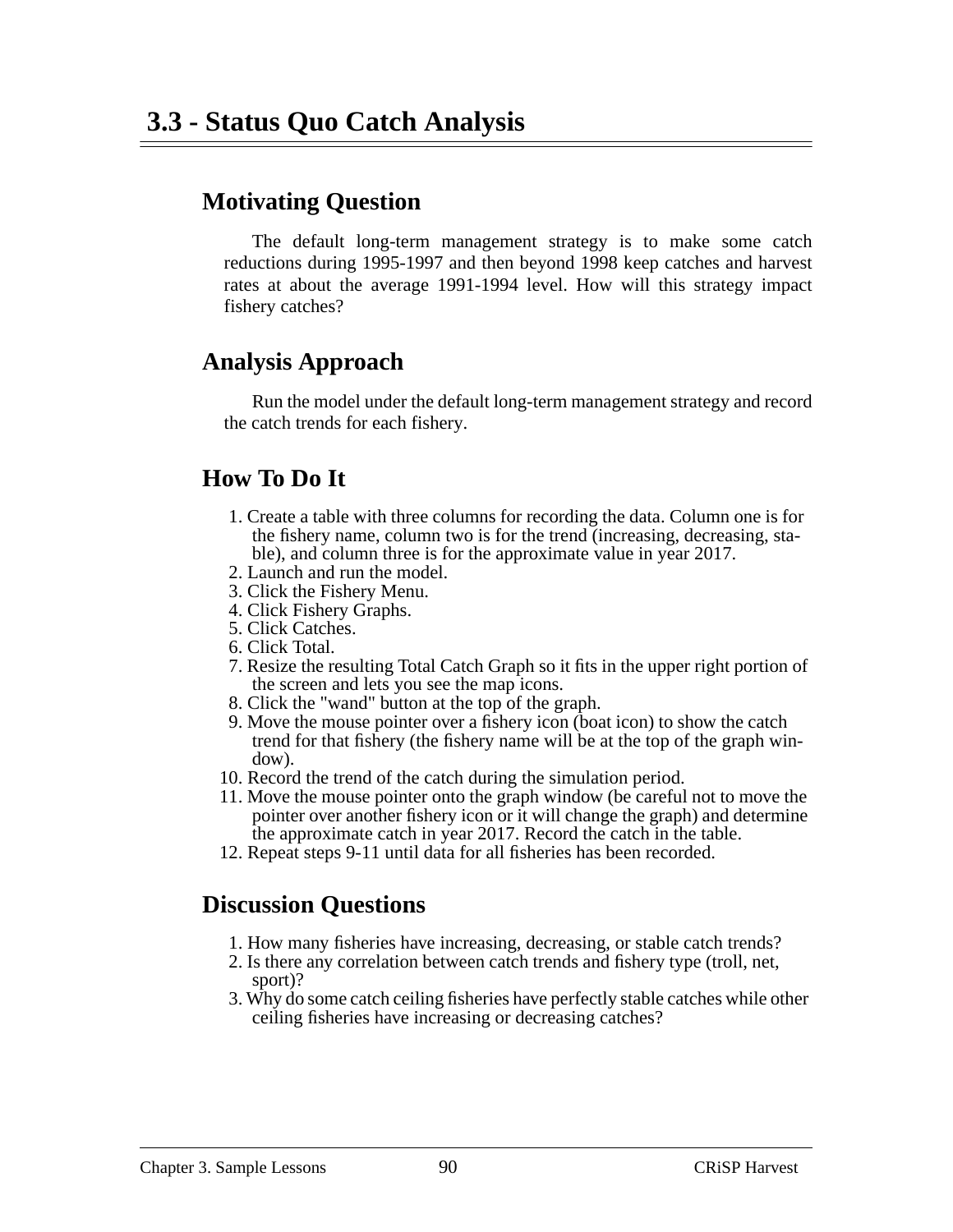The default long-term management strategy is to make some catch reductions during 1995-1997 and then beyond 1998 keep catches and harvest rates at about the average 1991-1994 level. How will this strategy impact spawning escapements? (The term "escapement" refers to the fish that "escape" all fisheries and return to the spawning grounds.)

### **Analysis Approach**

Run the model under the default long-term management strategy and record the escapement trends for each stock.

### **How To Do It**

- 1. Create a table with three columns for recording the data. Column one is for the stock name, column two is for the trend (increasing, decreasing, stable), and column three is for the approximate value in year 2017.
- 2. Launch and run the model.
- 3. Click the Stock Menu.
- 4. Click Stock Graphs.
- 5. Click Escapements.
- 6. Resize the resulting Total Escapement Graph so it fits in the upper right portion of the screen and lets you see the map icons.
- 7. Click the "wand" button at the top of the graph.
- 8. Move the mouse pointer over a stock icon (fish icon) to show the escapement trend for that stock (the stock name will be at the top of the graph window).
- 9. Record the trend of the escapement during the simulation period.
- 10. Move the mouse pointer onto the graph window (be careful not to move the pointer over another fishery icon or it will change the graph) and determine the approximate escapement in year 2017. Record the escapement in the table.
- 11. Repeat steps 9-11 until data for all stocks has been recorded.

- 1. How many stocks have increasing, decreasing, or stable escapement trends?
- 2. What factors not in the model might affect escapement trends?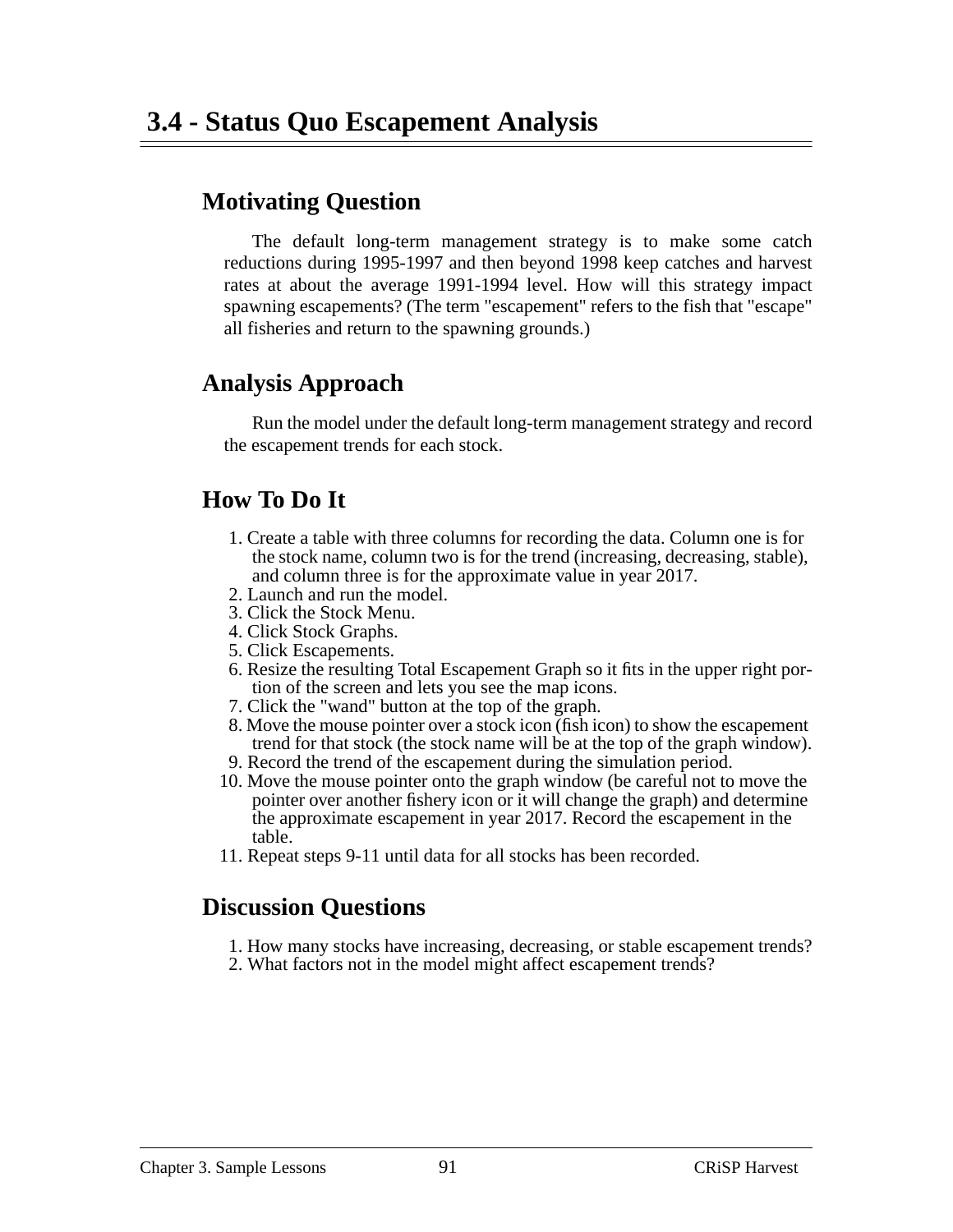Fishery biologists know that salmon survival during the first year of life is highly variable from year to year. This is called the "brood year survival rate" and is represented in model by the EV (Environmental Variability) Scalars. What happens to the model predictions if future survival rates don't match what the scientists predict?

### **Analysis Approach**

Select a stock of interest and run the model in deterministic mode using different values for the future EV Scalars for each run of the model. In this case we will choose the Snake River Fall Chinook stock because it is listed under the Endangered Species Act.

### **How To Do It**

- 1. Launch and run the model.
- 2. Set the Default Stock to Lyons Ferry.
- 3. Click the Stock Menu.
- 4. Click Stock Graphs.
- 5. Click Escapements.
- 6. Record the trend and value in year 2017.
- 7. Close the Escapement Graph.
- 8. Click the Stock/EV Scalars button.
- 9. Click the tab with year 2000.
- 10. Record the EV Scalar value used during the simulation period.
- 11. Click the "Y Box" at the top of the EV Scalar window.
- 12. Set the EV Scalar for year 2000 to 3.0 (note that this changes all the simulation years to 3.0, also).
- 13. Click apply and OK.
- 14. Close the EV Scalar window.
- 15. Click the run button on the tool bar.
- 16. Repeat steps 3 through 16 using EV Scalar values of 1.0 through 6.0.

- 1. What EV Scalar value for the Lyons Ferry stock gives a stable escapement trend?
- 2. What do you think would happen if the EV Scalar value changed every year instead of remaining constant?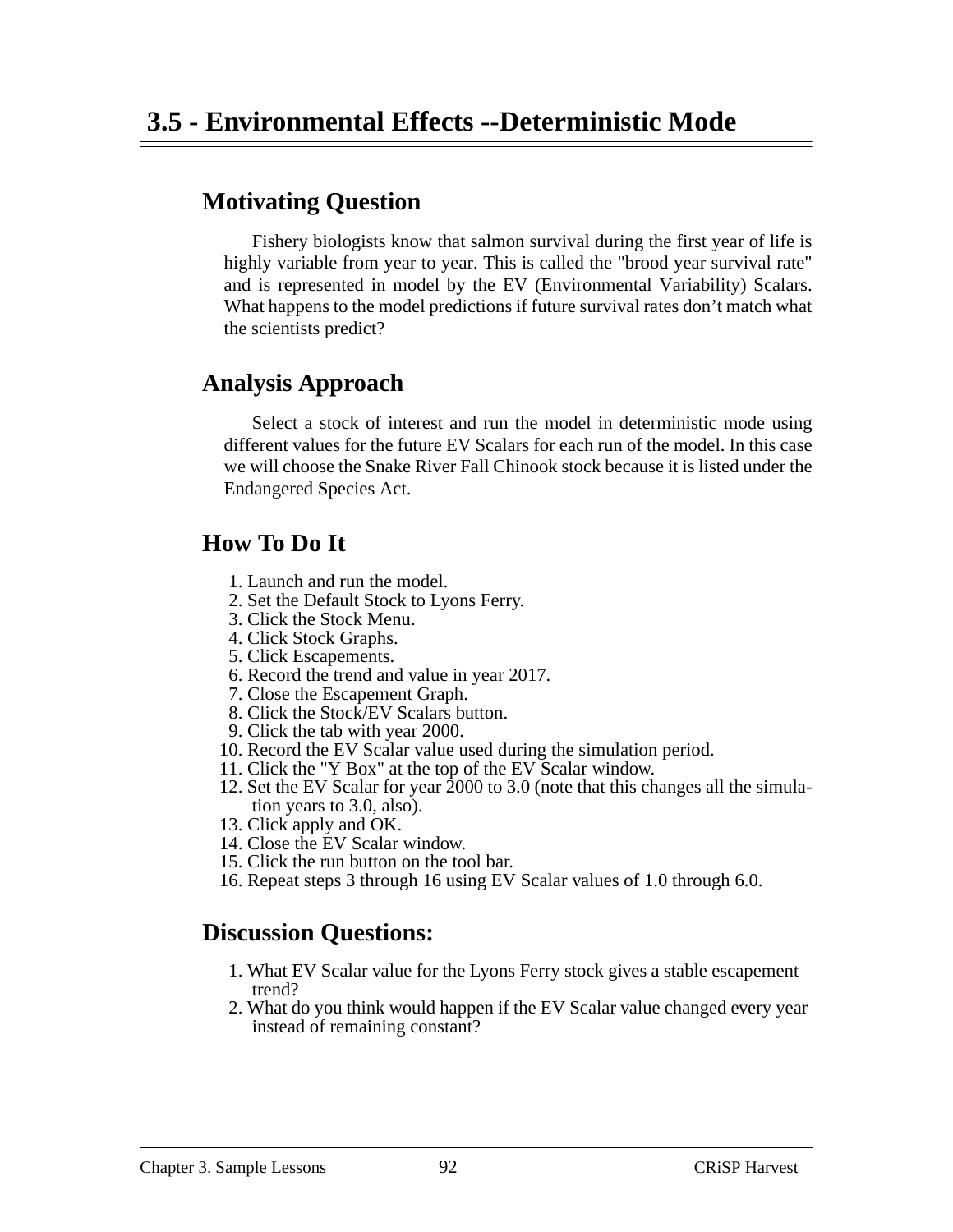Fishery biologists know that salmon survival during the first year of life is highly variable from year to year. This is called the "brood year survival rate" and is represented in model by the EV (Environmental Variability) Scalars. What happens to the model predictions if future survival rates don't match what the scientists predict?

### **Analysis Approach**

Select a stock of interest and run the model in stochastic mode, allowing the EV Scalars to vary randomly from year to year during a given run of the model.

#### **How To Do It**

- 1. Launch and run the model.
- 2. Click the Run Menu.
- 3. Click Monte Carlo.
- 4. Set the number of games to 1.
- 5. Click Run Monte. When the run is completed, an escapement graph for the selected default fishery appears.
- 6. Click the Stock Menu.
- 7. Click Stock Graphs.
- 8. Click Escapements and notice that the escapement for the selected stock varies considerably from year to year.
- 9. Resize and move the Escapement Graph so the map icons are visible.
- 10. Click the Stock/EV Scalars button.
- 11. Click the tabs for years beyond 1995 to examine the EV Scalar values that were used during this Monte Carlo run.
- 12. Pick out the year with the highest EV Scalar value and notice that the resulting high escapement occurs several years later when the fish are mature.
- 13. Close the EV Scalar window.
- 14. Click the Wand button at the upper left of the Escapement Graph window.
- 15. Move the mouse pointer over other stock icons to produce Escapement Graphs for other stocks and observe their variable escapement.
- 16. Examine EV Scalars for other stocks also.

- 1. What fresh water environmental factors affect brood year survival rates?
- 2. What marine environmental factors affect brood year survival rates?
- 3. What types of human activities affect brood year survival rates?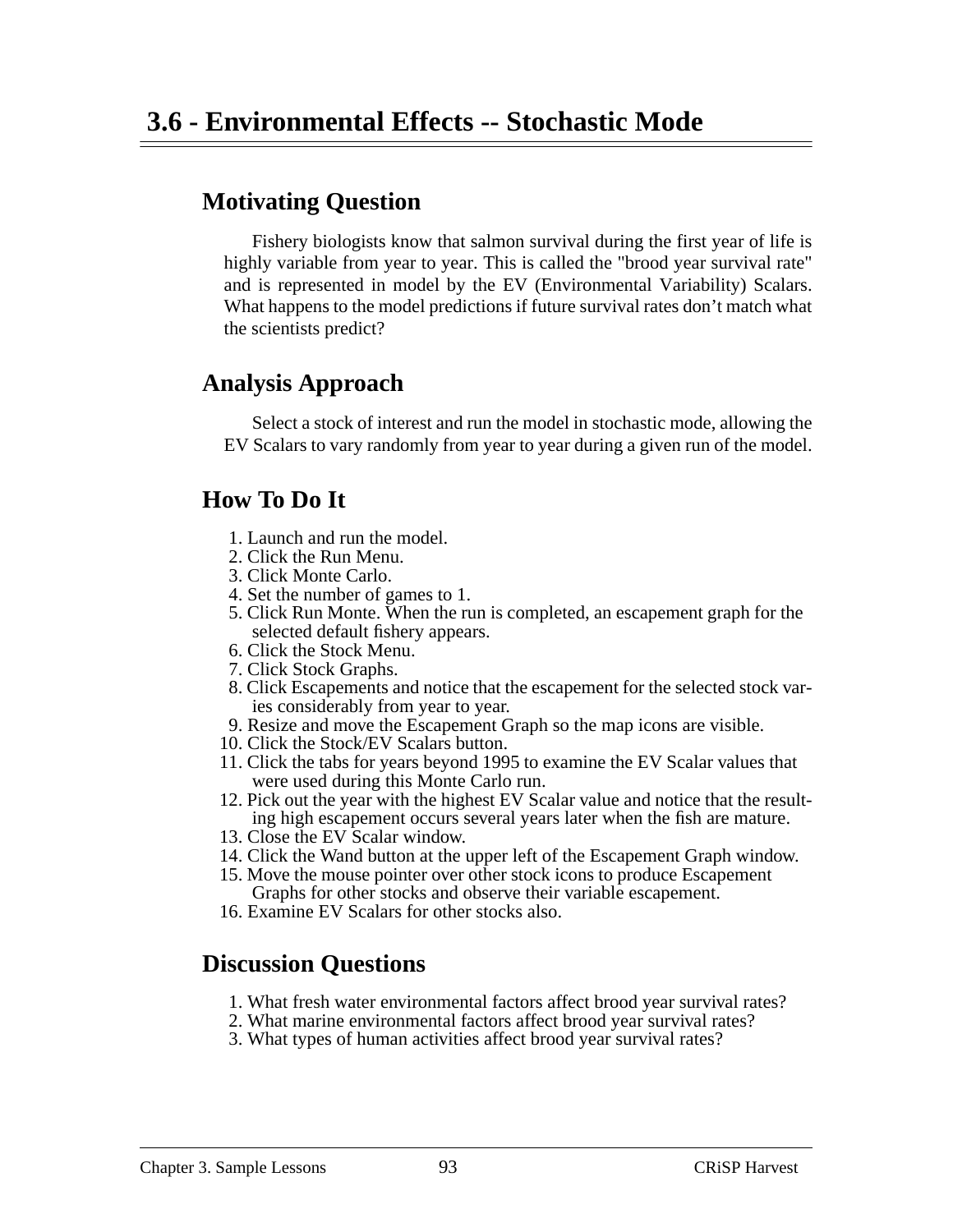How quickly will weak stocks recover if all harvesting is stopped?

#### **Analysis Approach**

Use the meta-slider function to set all Harvest Rate Scalars (for each stock, fishery, year combination) to near zero (setting these scalars to zero might cause a program crash because it may create a "divide by zero" error). This will effectively eliminate all harvests.

## **How To Do It**

- 1. Launch and run the model.
- 2. Click the Harvest Menu.
- 3. Click Harvest Rate Scalars.
- 4. Click the tab including year 2000.
- 5. Click the "Y Box", the "F Box", and the "S Box" at the top of the slider window.
- 6. For the year 2000, type in a Harvest Rate Scalar of 0.05 (do not use the sliders; they don't work properly). You may have to wait up to a minute for all the parameters to be changed.
- 7. Click apply and OK.
- 8. Click the Run button on the tool bar.
- 9. When the run is complete, set the Default Stock to Lyons Ferry (or another stock that had a declining escapement trend under the default management strategy).
- 10. Click the Stocks Menu.
- 11. Click Stock Graphs.
- 12. Click Escapements and observe the escapement trend.
- 13. Resize and move the Escapement Graph so the map icons are visible.
- 14. Click the Wand button at the upper left portion of the graph window.
- 15. Move the mouse pointer over other stock icons to observe escapement trends for other stocks.

- 1. How many stocks reach an equilibrium condition (i.e., a constant escapement trend) by year 2017?
- 2. Are there any stocks that do not increase when all fishing is eliminated?
- 3. How many years of a "no fishing" strategy would be needed to bring all stocks up to an acceptable escapement level?
- 4. How much lost revenue would the fishing fleets suffer under a "no fishing" strategy?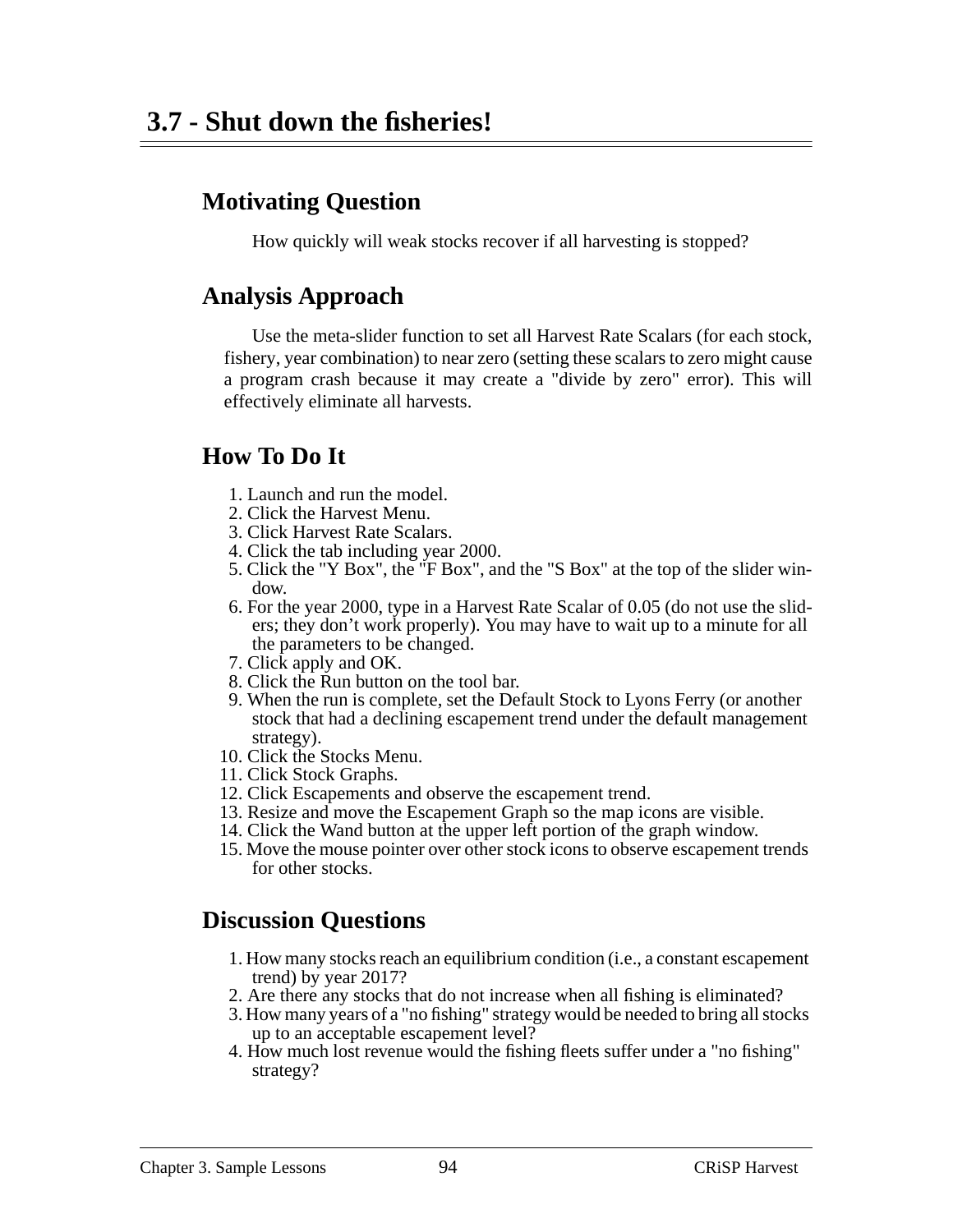Returning adult salmon on the Columbia River must pass over several large hydroelectric dams on their way to the spawning grounds. Even though all dams have fish ladders to help salmon over the dams, some mortalities still occur. How much does improving upstream survival of adults increase spawning escapements?

### **Analysis Approach**

Prespawning mortalities are simulated in CRiSP Harvest by the IDL (interdam loss) parameters. The analysis approach is to record escapements for the Lyons Ferry stock under the default management strategy, change the future Lyons Ferry IDL parameters to simulate improved survival, re-run the model, and record the new escapement trend.

### **How To Do It**

- 1. Launch and run the model.
- 2. Set the Default Stock to Lyons Ferry.
- 3. Click the Stocks Menu.
- 4. Click Stocks Graph.
- 5. Click Escapements.
- 6. Record the trend and value in year 2017 (or print the graph).
- 7. Close the Escapement Graph.
- 8. Click the Stock/Inter Dam Loss button.
- 9. Select the tab with year 2000.
- 10. Click the "Y Box" at the top of the window.
- 11. Set the IDL value for year 2000 to .900. This will increase the prespawning survival rate for the Lyons Ferry stock to 90% for all simulation years.
- 12. Click apply and OK.
- 13. Click the Run button on the tool bar.
- 14. Repeat steps 3 through 6 to observe the new escapements.

## **Discussion Questions**

1. Do you think it is more effective to improve survival near the end of a fishes life (e.g., prespawning survival rates) or at the beginning (e.g., brood year survival rates)?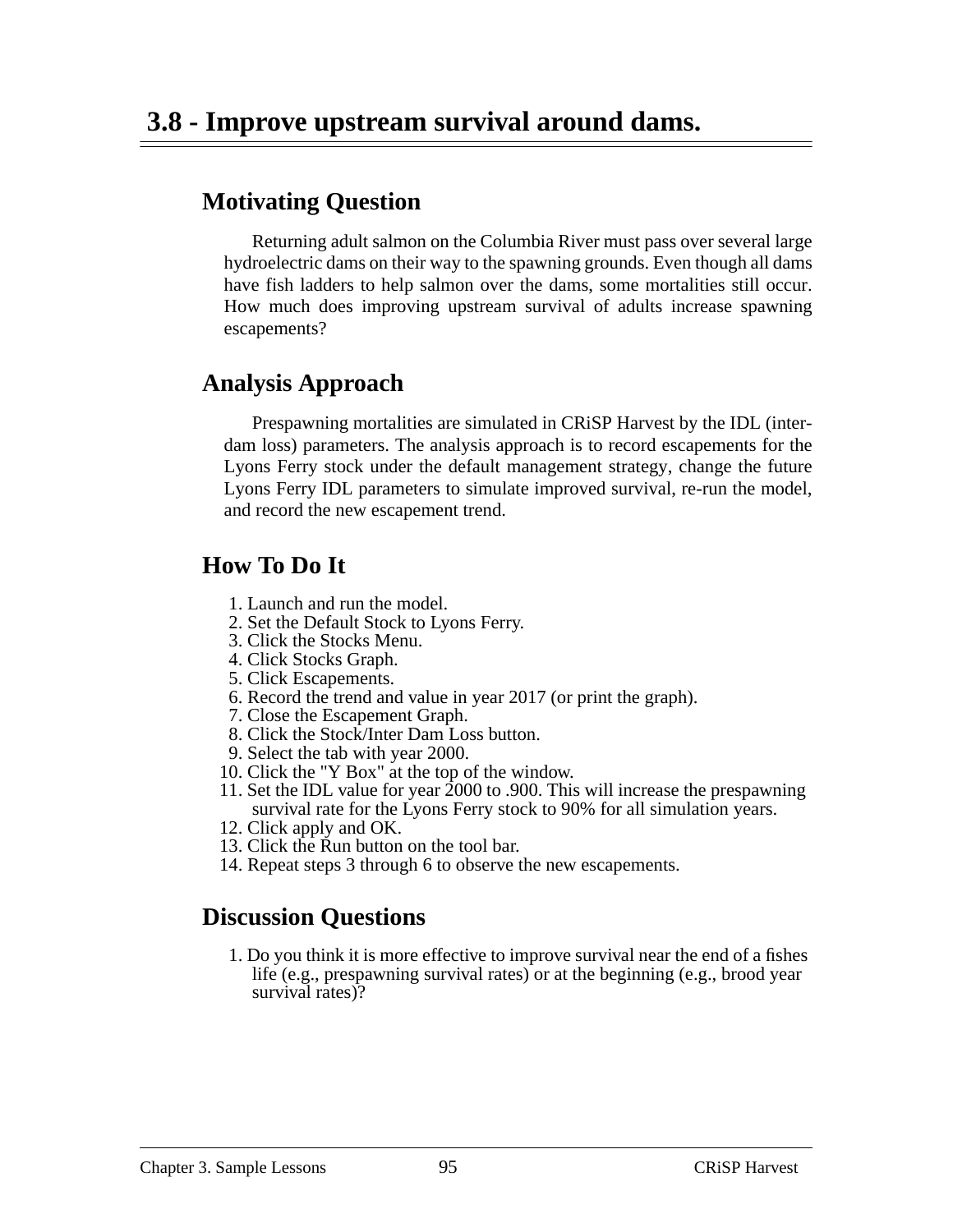Ocean fisheries are generally the least selective fisheries. That is, they tend to harvest the greatest number of stocks. How much will reducing ocean troll fisheries improve escapements of weak stocks?

#### **Analysis Approach**

We will drastically reduce the Alaska and West Coast of Vancouver Island troll fisheries and observe the effect on the Lyons Ferry stock and the Columbia River Net fishery.

### **How To Do It**

- 1. Launch and run the model.
- 2. Set the Default Stock to Lyons Ferry.
- 3. Click the Stocks Menu.
- 4. Click Stocks Graph.
- 5. Click Escapements.
- 6. Record the Lyons Ferry Escapement in year 1998.
- 7. Close the Escapement Graph.
- 8. Repeat steps 2 through 7 to record the Upriver Brights escapement in year 1998.
- 9. Set the Default Fishery to Alaska Troll.
- 10. Click the Fishery Menu.
- 11. Click Fishery Graphs/Catches/Total.
- 12. Record the Alaska Troll catch for year 1998.
- 13. Close the catch graphs.
- 14. Repeat steps 9 through 13 to record the catches for the WCVI Troll and Columbia River Net fisheries in 1998.
- 15. Click Fishery/Catch Ceilings.
- 16. Select the Alaska Troll fishery.
- 17. Click the tab that contains year 1998.
- 18. Set the 1998 Alaska Troll Catch Ceiling to 50,000 and click apply.
- 19. Repeat steps 16 through 18 to set the 1998 WCVI Catch Ceiling at 50,000.
- 20. Click run the model.
- 21. Repeat steps 2 through 14 to record the 1998 escapements for the Lyons Ferry stock and the 1998 catches in the Alaska Troll, WCVI Troll, and the Columbia River Net fisheries.

- 1. How much did the Lyons Ferry escapement go up in 1998?
- 2. What happened to the Columbia River Net fishery catch in 1998? Why?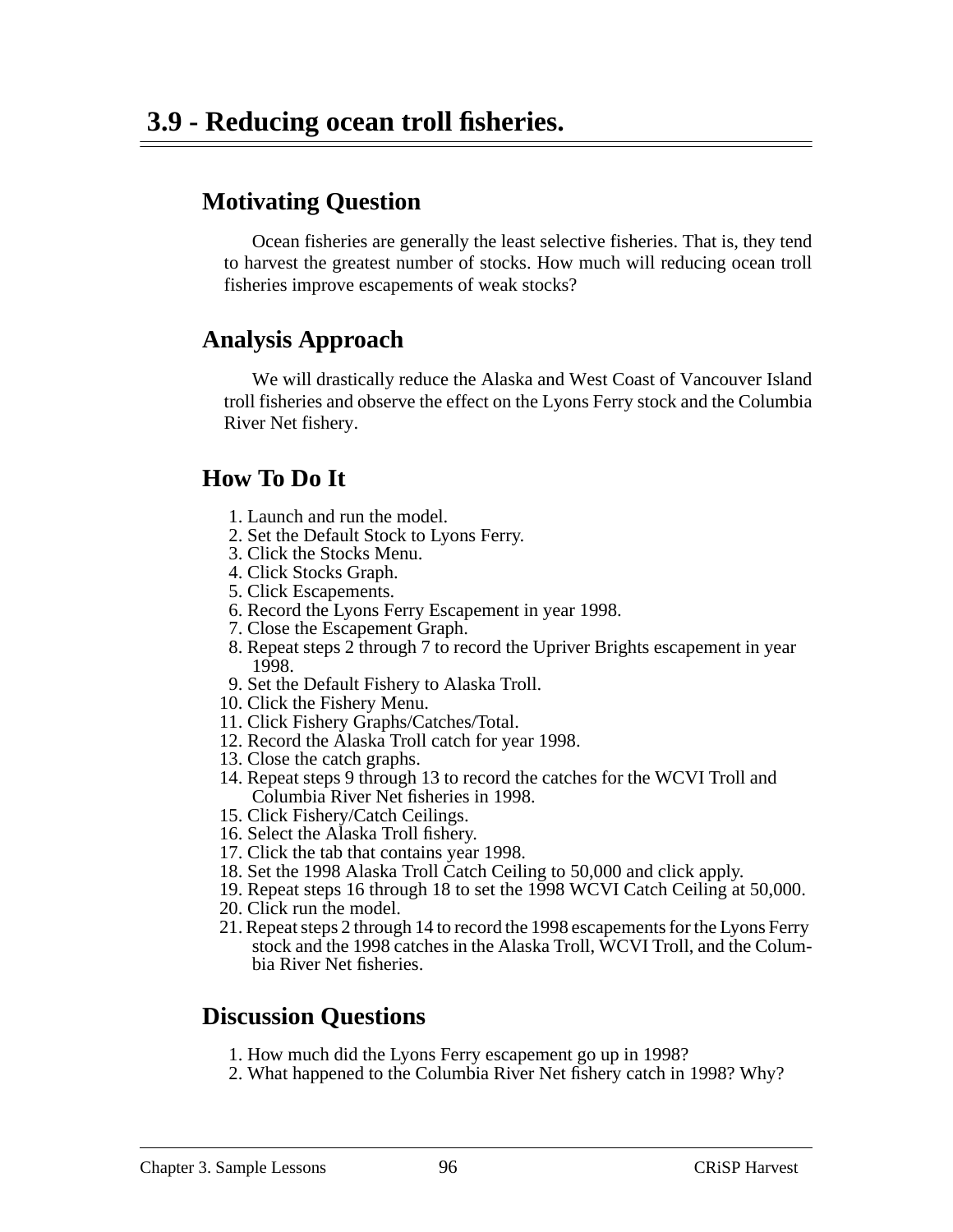# **Chapter 4. Theory**

# **Table of Contents**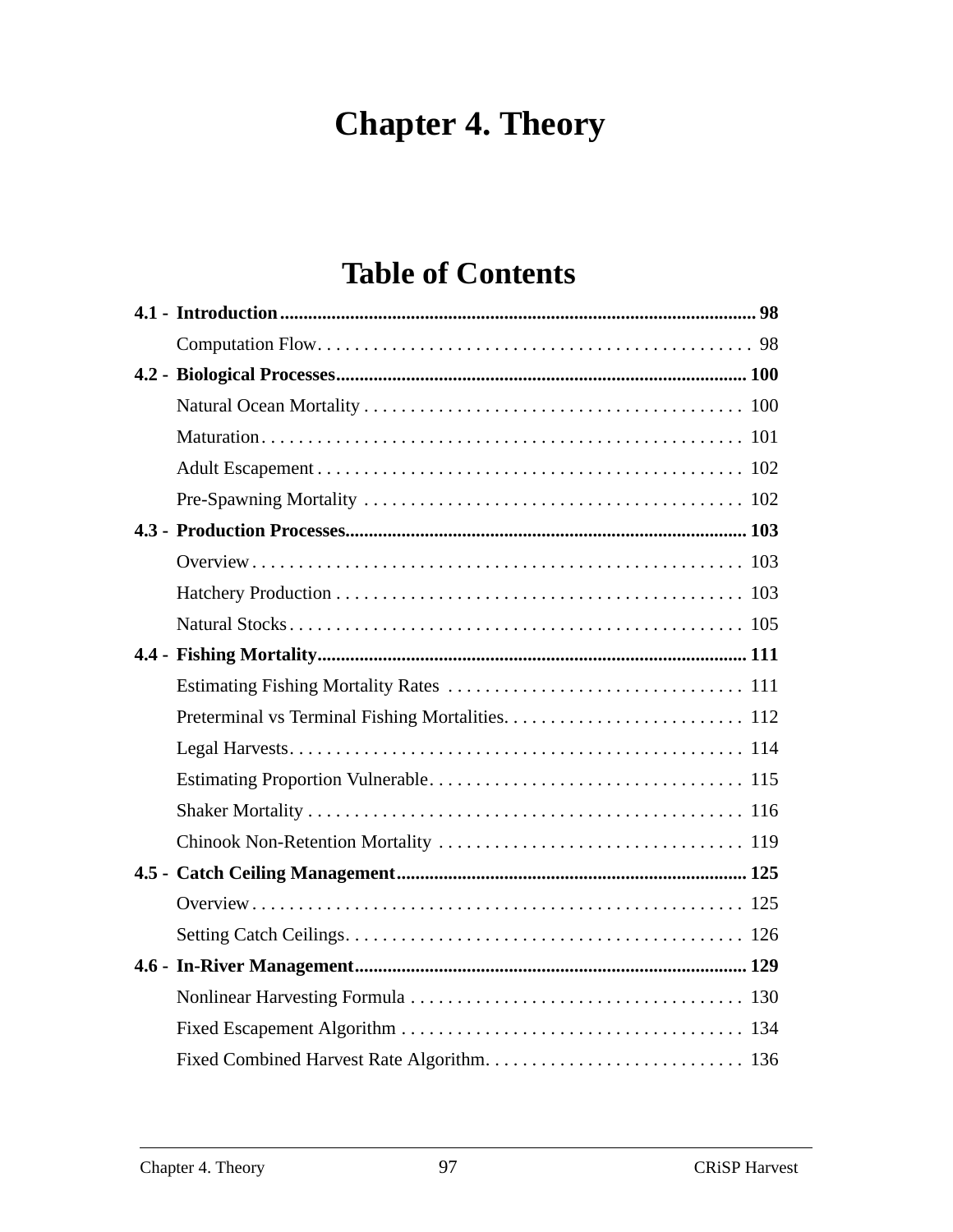# **Computation Flow**

Life cycle computations in CRiSP Harvest are performed on an annual basis. The sequence of computations reverses the procedures employed in the cohort analysis used to generate the stock-specific input data. The annual computational sequence is illustrated in [Fig. 4.1](#page-98-0) and outlined below:

- Population ageing
- Natural ocean mortality
- Preterminal (ocean) fishing mortality
	- **-** Legal harvest
	- **-** Incidental mortality (shakers and CNRs)
- Maturation
- Terminal fishing mortality
	- **-** Legal harvest
	- **-** Incidental mortality (shakers and CNRs)
- Adult escapement (ages 3, 4, and 5)
- Pre-spawning mortality (inter-dam losses) for some stocks
- Spawning escapement
- Production of progeny in the next year.

Incidental fishing mortalities include "shakers" (sub-legal sized fish caught and released during chinook fisheries) and "CNRs" (legal and sub-legal sized fish caught and released during "chinook non-retention" fisheries directed at other species (e.g., coho).

The remaining five sections of this chapter describe the functional relationships of the model. Natural survival processes are described first, followed by production processes, fishing processes, catch ceiling management, and in-river management.

Although many of the parameters are year specific, year indices have been deleted to make the equations easier to interpret. Brief descriptions of all variables follow each equation.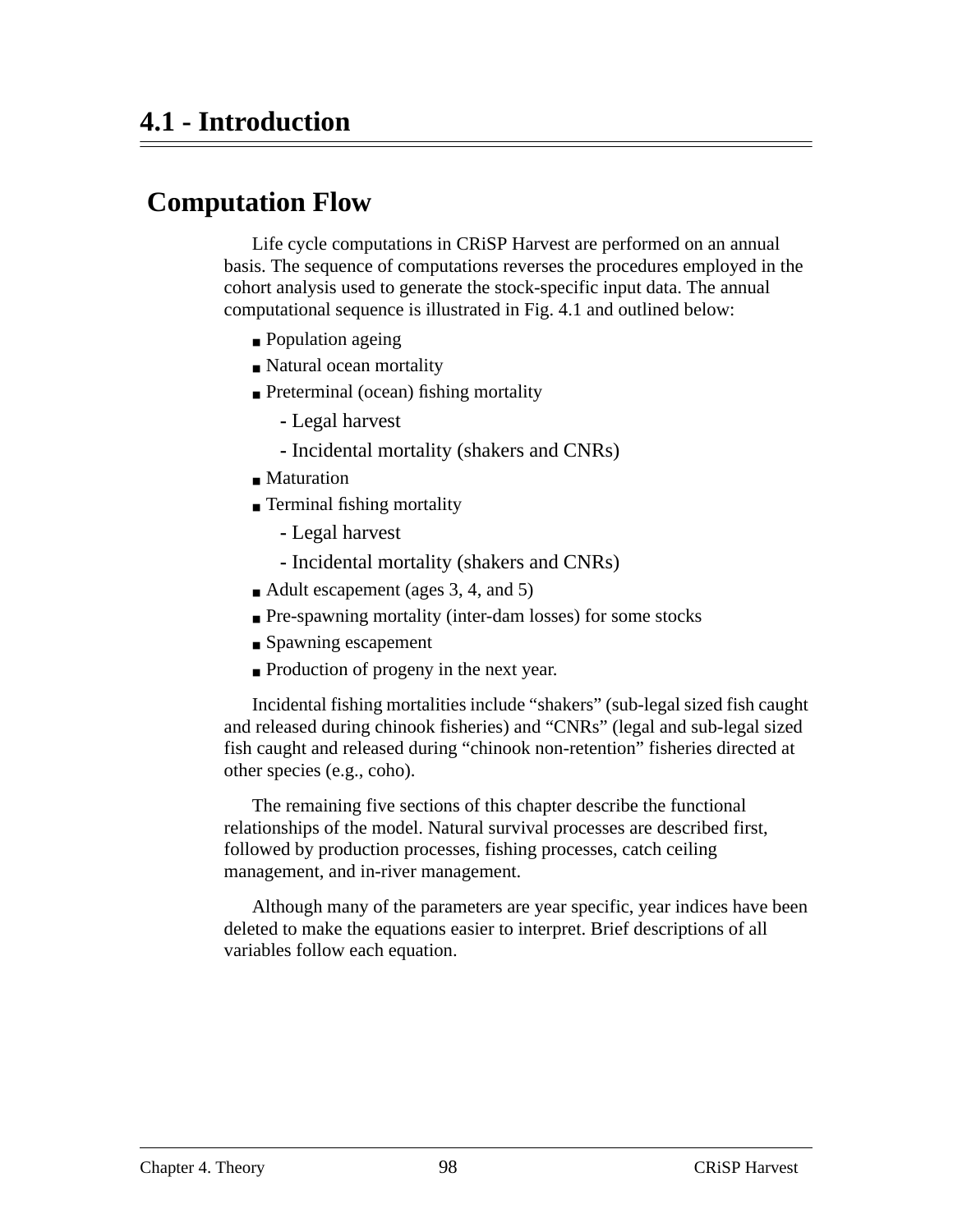<span id="page-98-0"></span>

**Fig. 4.1** Illustration of the annual computation cycle in CRiSP Harvest.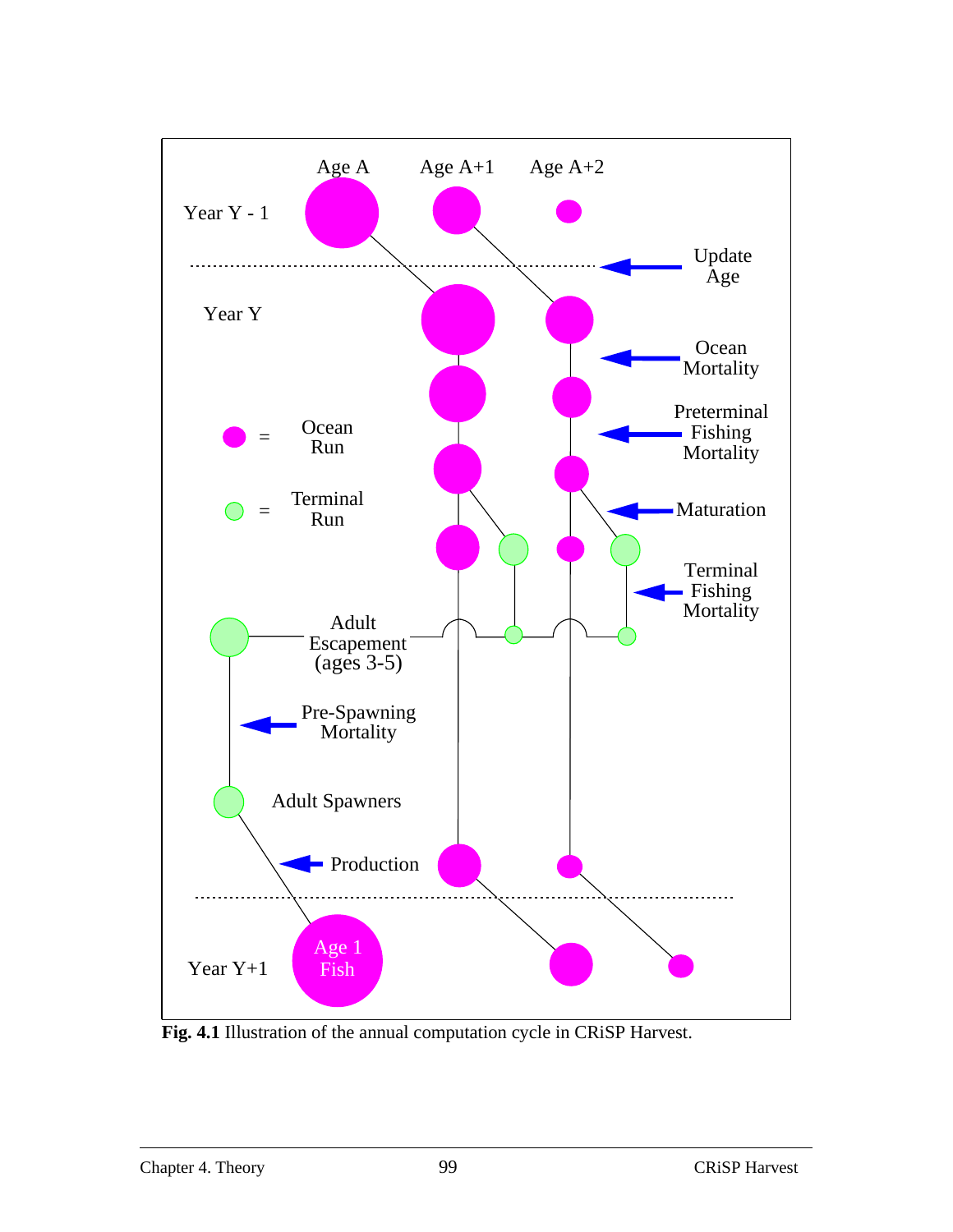# **Natural Ocean Mortality**

Non-fishing and fishing mortalities occur independently and at different times of the year. For most stocks, non-fishing mortality is composed entirely of natural ocean mortality and is assessed at the beginning of each year. For Columbia River stocks that spawn upriver from dams, additional non-fishing mortality (called pre-spawning mortality or inter-dam losses) is assessed after fishing mortality to account for losses between dams (Fig. 4.2).



**Fig. 4.2** Assessment of mortalities during one year.

Natural ocean mortalities are age specific, but not stock specific. For example, age two fish from all stocks have the same natural ocean mortality, or survival, rate. Thus, at the start of each year, ocean run sizes for each cohort are updated as follows:

$$
OcnRun(s, a) = Cohort(s, a) OcnSurvRt(a)
$$
\n(4.1)

where

- $\blacksquare$  *OcnRun(s,a)* = ocean run size of stock *s*, age *a*
- $\bullet$  *Cohort(s,a)* = cohort size of stock *s*, age *a* at the start of the year
- $\bullet$  *OcnSurvRt(a)* = natural ocean survival rate for age *a*.

The following description of natural mortality estimation procedures is taken from CTC (1988). Direct estimates of natural (non-catch) mortality for chinook salmon are lacking. The numbers used in the cohort analysis were chosen to conform to the numbers used in the Georgia strait virtual population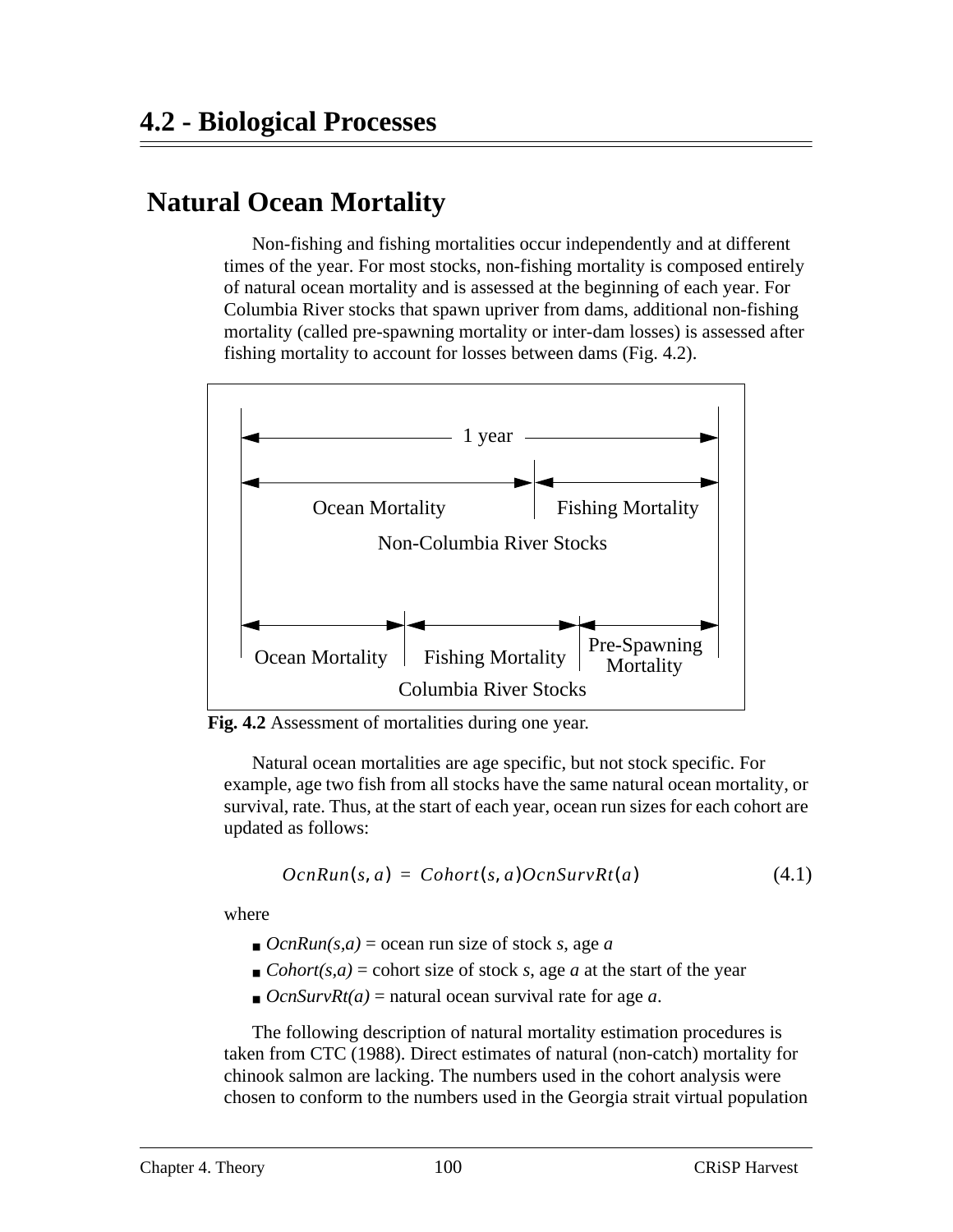analysis (Argue et al., 1982--spreadsheet version). Specifically, the argue paper used a natural mortality of 1.5% per month for ages three to five and 3% per month for age two. These values calculate to 31% and 17% per year for age two and ages three through five, respectively.

In 1982, when these cohort analysis procedures were begun (undocumented), it was decided to use stepped values of mortality by age. The values chosen are given in Table 4.1 The mean of the values used for ages three through five is 20% (similar to the 17% used in the Argue paper). The 40% continues the stepped progression.

| Age $(a)$ | OcnMortRt(a) | OcnSurvRt(a) |
|-----------|--------------|--------------|
|           |              |              |
|           | .4           | .6           |
| 3         | .3           | .7           |
|           | .2           | .8           |
|           |              |              |

**Table 4.1**Natural ocean mortality and survival rates for ages 1-5.

## **Maturation**

Stocks mature at ages two through five and begin their return migration to the spawning grounds. Maturation rates are stock and age specific. The mature fish in each cohort are called the terminal run.

(4.2)  $TermRun(s, a) = (OcnRun(s, a) - PreTermMort(s, a))Math(s, a)$ 

where

- $\blacksquare$  *TermRun(s,a)* = terminal run for stock *s*, age *a*
- $\blacksquare$  *PreTermMort(s,a)* = preterminal fishing mortalities for stock *s*, age *a* (over all fisheries)
- $M \geq M \leq R$  *MatRt(s,a)* = maturation rate for stock *s*, age *a*.

Recent analyses indicate that age specific maturation rates can vary substantially from year to year for some stocks. When annual maturation rate estimates are available, they are allowed to vary each year in the model.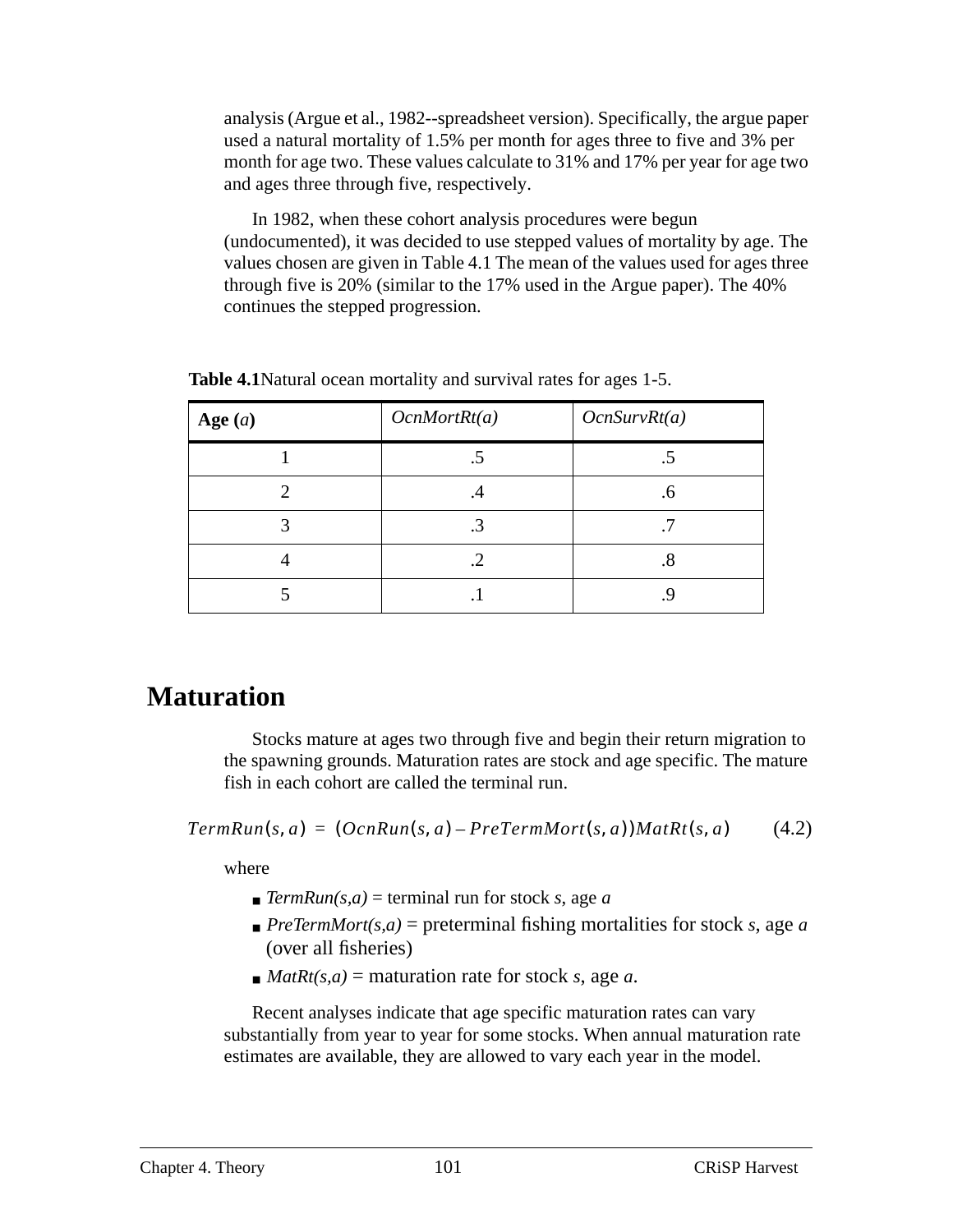## **Adult Escapement**

Terminal run fish must pass two obstacles before reaching the spawning grounds: (1) terminal fisheries; and (2) river obstructions, such as dams. Fish passing all terminal fisheries are called the adult escapement. The age two fish returning to the river are not considered reproductively viable, and are not included in the adult escapement for each stock.

$$
AdltEsc(s) = \sum_{a=3}^{5} (TermRun(s, a) - TermMort(s, a))
$$
 (4.3)

where

- $\blacksquare$  *AdltEsc(s)* = adult escapement for stock *s*
- $\blacksquare$  *TermMort(s,a)* = terminal fishing mortalities for stock *s*, age *a* (over all fisheries).

# **Pre-Spawning Mortality**

Three stocks, all from the Columbia River system (Upriver Brights, Spring Creek, and Lyons Ferry), are assessed pre-spawning mortality (also called "Inter-Dam Losses"). All other stocks have 100% survival between the terminal fishing area and the spawning grounds. Pre-spawning mortality is applied to the total adult escapement as follows:

$$
Spawners(s) = AdltEsc(s)PreSpSurvRt(s)
$$
\n(4.4)

where

- $\blacksquare$  *Spawners(s)* = number of spawners for stock *s*
- $\blacksquare$  *PreSpSurvRt(s)* = pre-spawner survival rate for stock *s*.

Note that all age classes in the adult escapement are assessed the same mortality rate. Thus, the model assumes that age and size have no influence on the upstream survival rate.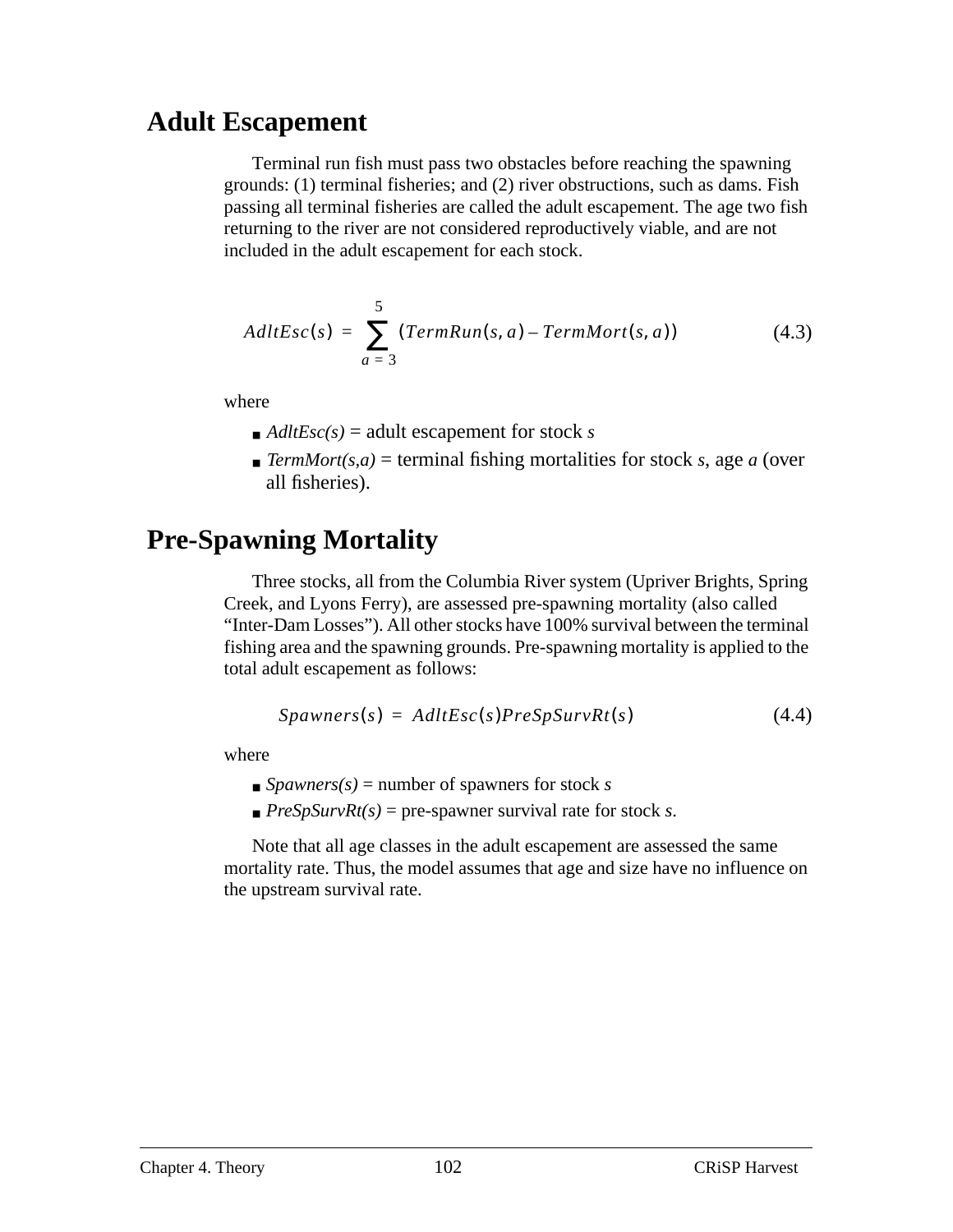# <span id="page-102-0"></span> **Overview**

For each stock, the relationship between *Spawners* in year *y* and progeny (termed *AgeOneFish*) in year *y +* 1 is perhaps the most critical component of the model. It is through this relationship that time dynamics are incorporated into the analysis of alternative stock rebuilding strategies.

Stocks in the PSC Chinook Model are divided into two categories based on their production type: hatchery or natural. In general, hatchery production is modeled as a simple linear relationship between *Spawners* and *AgeOneFish* while natural production is modeled by a truncated Ricker curve relating spawners to adult recruitment, which is then corrected to *AgeOneFish* through a procedure outlined in detail later.

 For both types of stocks, *AgeOneFish* are adjusted to make allowances for recruitment variability by incorporating "Environmental Variability" (EV) scalars. EV scalars can be thought of as pre-recruitment (i.e., prior to age one) survival scalars that compensate for both environmental variation and any bias in the original production parameter estimates. EV scalars for the calibration period are determined during calibration, while EV scalars for the simulation period are specified by the user. Model results are known to be very sensitive to the choice of EV scalars during the simulation period.

## **Hatchery Production**

A simple linear model is used to relate hatchery spawners in year *y* to *AgeOneFish* in year *y +* 1. When the number of spawners does not exceed hatchery capacity, we have

$$
AgeOneFish(s, y+1) = Spawners(s, y) \cdot e^{HatchProd(s)}
$$
\n(4.5)

where

- $\blacksquare$  *AgeOneFish(s,y+1)* = number of progeny for stock *s* in year *y* + 1.
- $\Box$  *Spawners(s,y)* = number of spawners for stock *s* in year *y*.
- $\blacksquare$  *HatchProd(s)* = base period hatchery production efficiency for stock *s*.

The *HatchProd(s)* parameter is given in exponential form because the analogous productivity term in the Ricker function for natural stocks is represented in exponential form. If  $Spawners(s,y) > S_{opt}$  (= average hatchery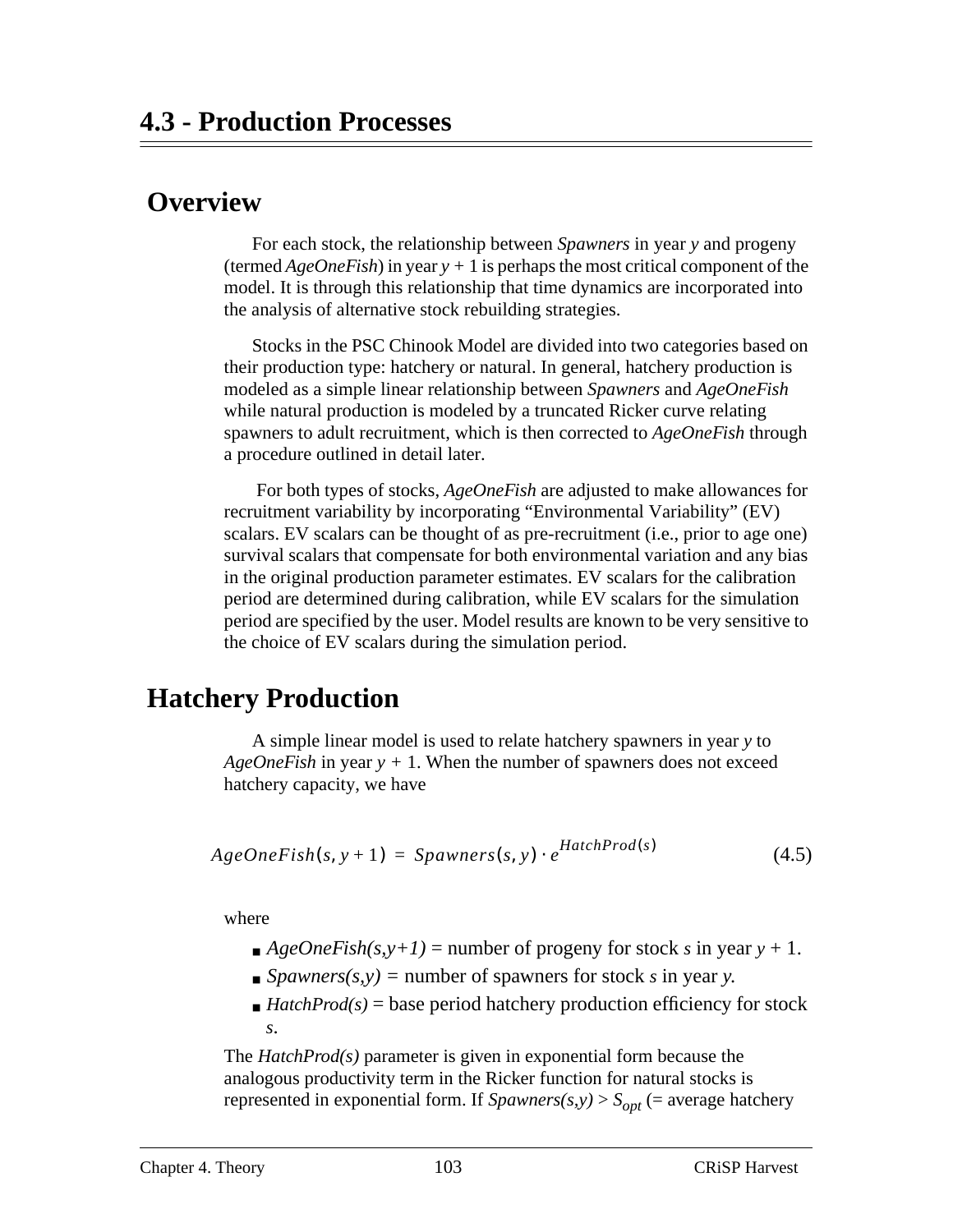production during the base period 1979-1981), the excess spawners are transferred into terminal catch.

The model assumes that hatchery production is maintained at the average 1979-1981 level unless instructed otherwise. In such cases, the first step in modeling changes in enhancement activities (which are input as changes in smolt production) is to compute the increased (or decreased) number of spawners required to meet the new smolt production goal:

$$
EnhSpawners(s) = \frac{Smolts(s) \cdot SmoltSurvRt(s)}{e^{EnhProd(s)}} \tag{4.6}
$$

where

- $\blacksquare$  *Smolts(s)* = change in smolt production for stock *s*
- $\blacksquare$  *EnhSpawners(s)* = number of required to produce *Smolts(s)*
- $\blacksquare$  *SmoltSurvRt(s)* = smolt to age on survival rate for stock *s*
- $\blacksquare$  *EnhProd(s)* = enhancement production efficiency for stock *s*.

*EnhProd(s)* is generally smaller than *HatchProd(s)*, reflecting the decrease in efficiency when producing more smolts.

If production is decreased, [eq \(4.5\)](#page-102-0) is used to compute *AgeOneFish,* but the hatchery spawning goal is reduced to  $S_{opt}$  - *EnhSpawners*. Again, excess spawners are transferred to terminal catch.

If production is increased, additional *AgeOneFish* are computed using [eq](#page-102-0) [\(4.5\),](#page-102-0) with *EnhProd* replacing *HatchProd* to reflect the lower production efficiency. If the number of spawners exceeds the number required for both base and enhanced production, the excess spawners are added to the terminal catch, with the exception of one stock --Georgia Strait Hatchery (GSH). In this case, the additional spawners (up to a maximum of 5,000) are assumed to be returned to the river and are modeled as natural spawners using the truncated Ricker curve (described in the next section). Additional excess spawners are transferred to terminal catch. [Fig. 4.3](#page-104-0) illustrates all hatchery production functions.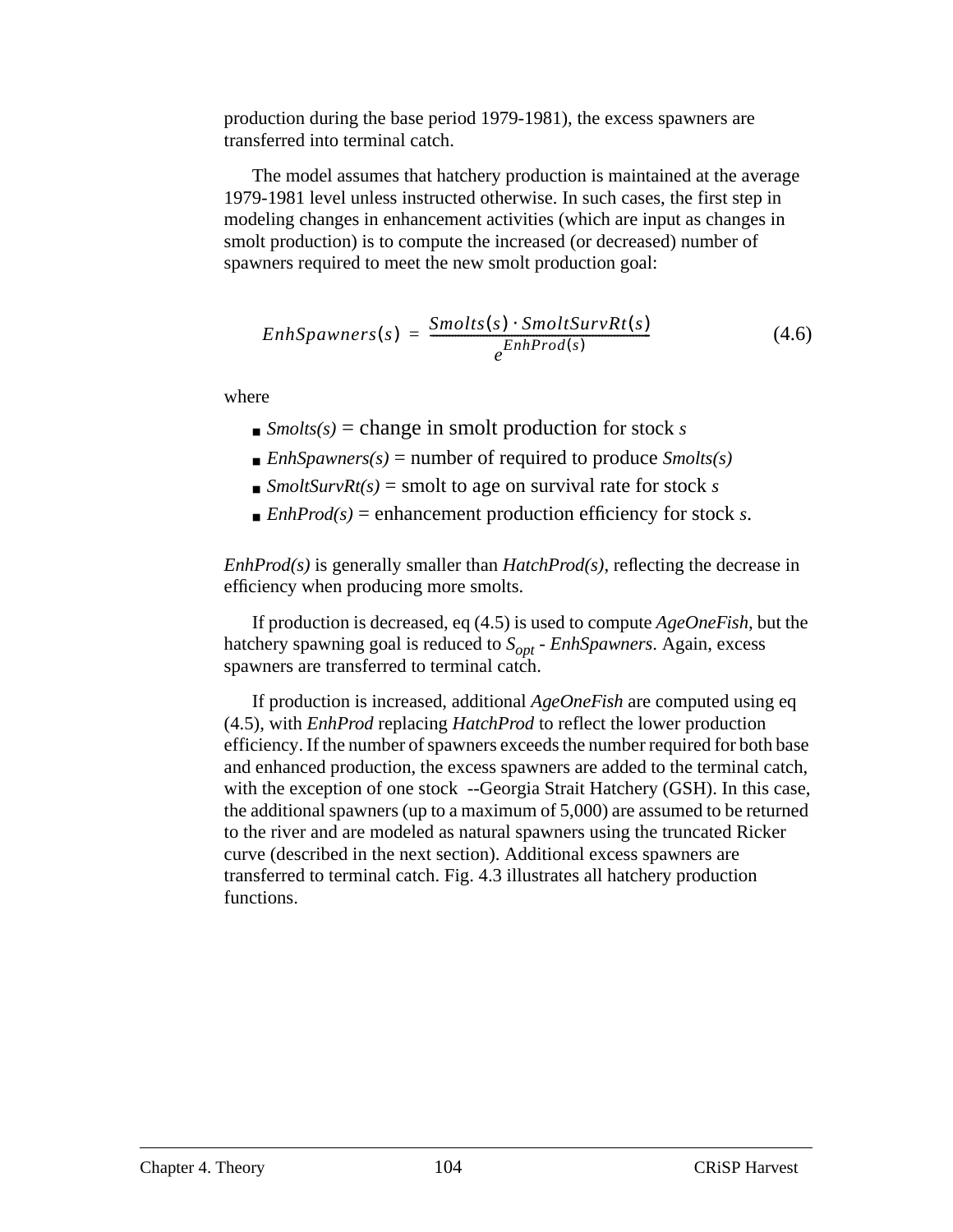<span id="page-104-0"></span>

**Fig. 4.3** Hatchery production functions, with and without enhancement. The term ∆*S* equals *EnhSpawners* (i.e., the change in the number of spawners required to meet the changed smolt production goal).

## **Natural Stocks**

All natural stocks incorporate a truncated Ricker Spawner/Recruit Relationship (SRR) relating spawners to adult equivalent recruitment. The general form of the Ricker SRR is:

$$
Recruits = (Spawners)e^{\alpha \left(1 - \frac{Spawners}{\beta}\right)} \tag{4.7}
$$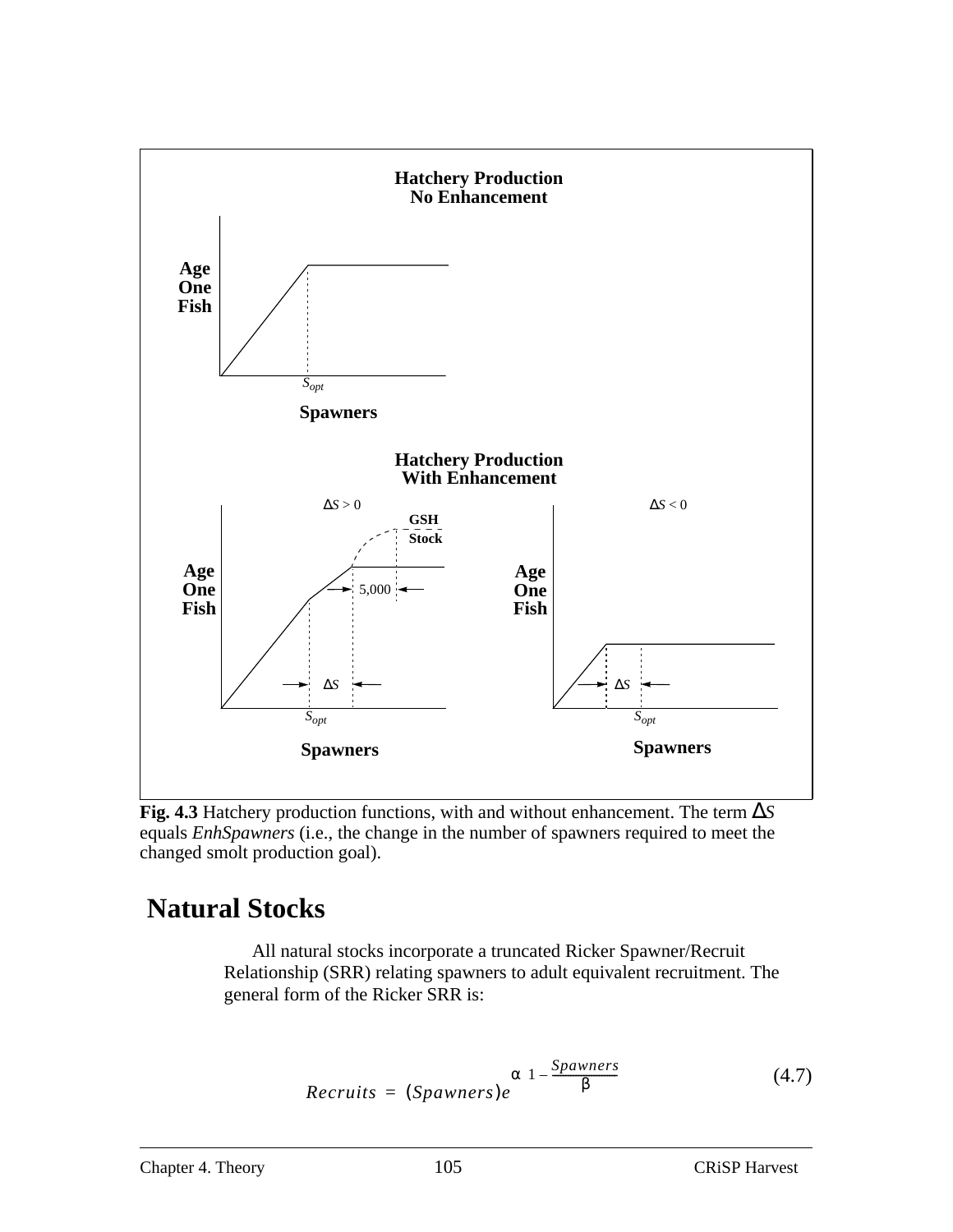where

- *Spawners* = number of adult spawners on the spawning grounds
- $\blacksquare$  *Recruits* = number of adults recruiting to the fishery
- $\alpha$  = productivity parameter
- $\beta$  = capacity parameter.

The general form of the Ricker SRR is illustrated in Fig. 4.4. The slope of the curve at the origin is  $e^{\alpha}$  and  $\beta$  is the spawning level at the point where the SRR intersects the exact replacement line (in most cases, this is equivalent to the equilibrium condition in the absence of harvesting).



**Fig. 4.4** Typical Ricker spawner-recruit relationship.  $S_{opt}$  is the spawning level that produces maximum sustainable harvest (i.e., maximum difference between recruitment and exact replacement line),  $S_{max}$  produces the maximum number of recruits, and β is the equilibrium spawning level in the absence of harvest.

For each stock, the input data files provide  $\alpha$ , but not β. Instead the model inputs the estimated optimum number of spawners  $(S<sub>out</sub>)$ , as determined from historical data and field observations. The Ricker  $\beta$  parameter is then computed from *S<sub>opt</sub>* and α using the approximation given by Hilborn (1985):

$$
\beta = \frac{S_{opt}}{0.5 - 0.07\alpha} \tag{4.8}
$$

Maximum production  $(S_{max})$  is given by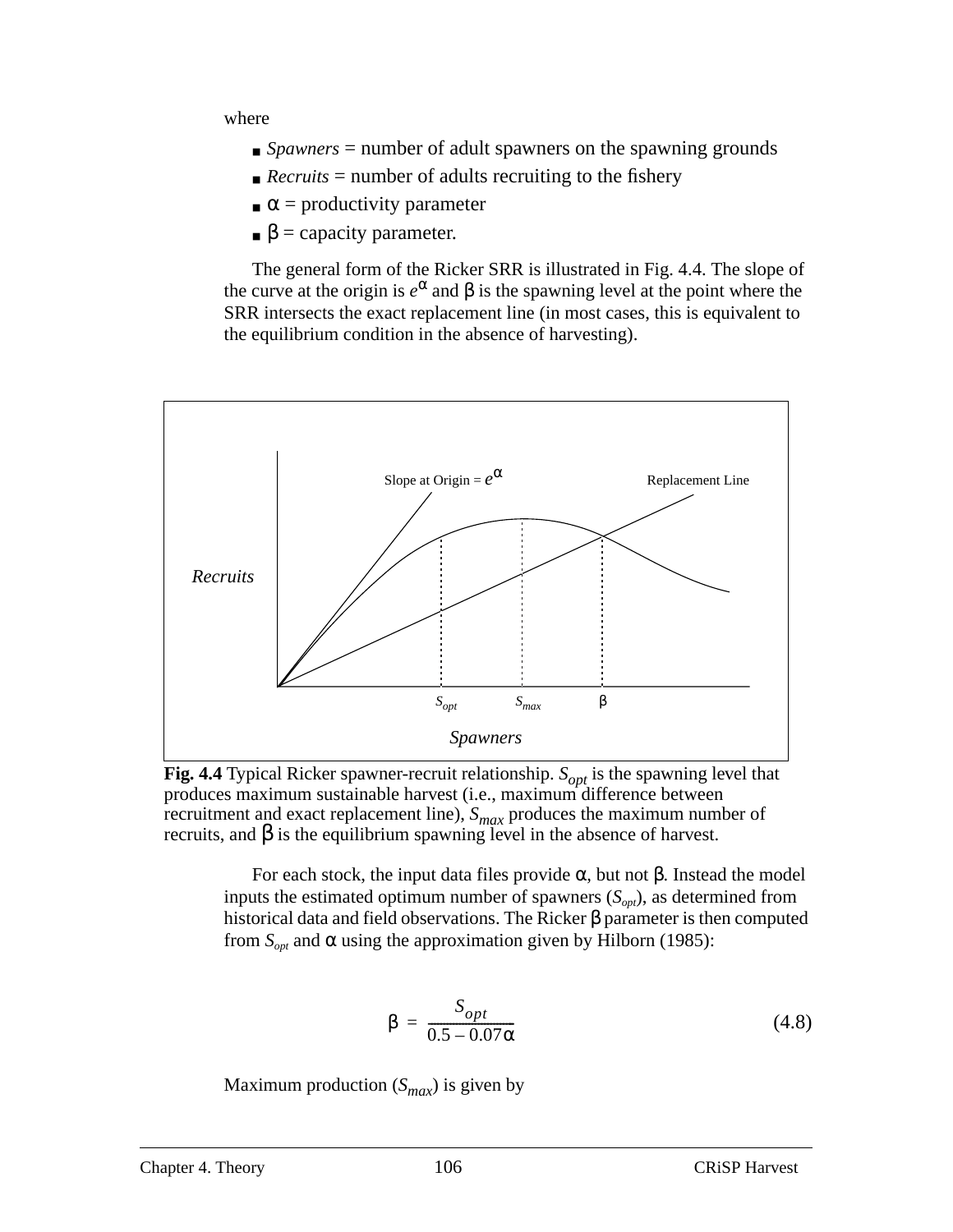$$
S_{max} = \frac{P}{\alpha} \tag{4.9}
$$

<span id="page-106-0"></span>Note that *Recruits* in [eq \(4.7\)](#page-104-0) includes ages two through five. For modeling purposes, it is necessary to simulate the production of *AgeOneFish*, not the mature fish recruiting to the fishery. For chinook salmon stocks, several year classes may contribute to the spawning stock. In the equilibrium condition with no fishing, the age distribution is stationary and there is a constant linear relationship between adult recruitment and *AgeOneFish* (Fig. 4.5).



**Fig. 4.5** Illustration of abundance and recruitment when there is no fishing mortality and the age distribution is stationary.

For ages three, four and five, the abundance at the start of each year and the number of mature fish returning to spawn are given by

$$
N(s, a) = N(s, a-1)SurvRt(s, a-1)(1 - MatRt(s, a-1))
$$
\n(4.10)

$$
Recruits(s, a) = N(s, a)SurvRt(s, a)MatRt(s, a)
$$
\n
$$
(4.11)
$$

The model relates spawners to *AgeOneFish* by computing a constant scaling factor called *RecAtAge1*. This value is computed by setting *N(s,1)* equal to one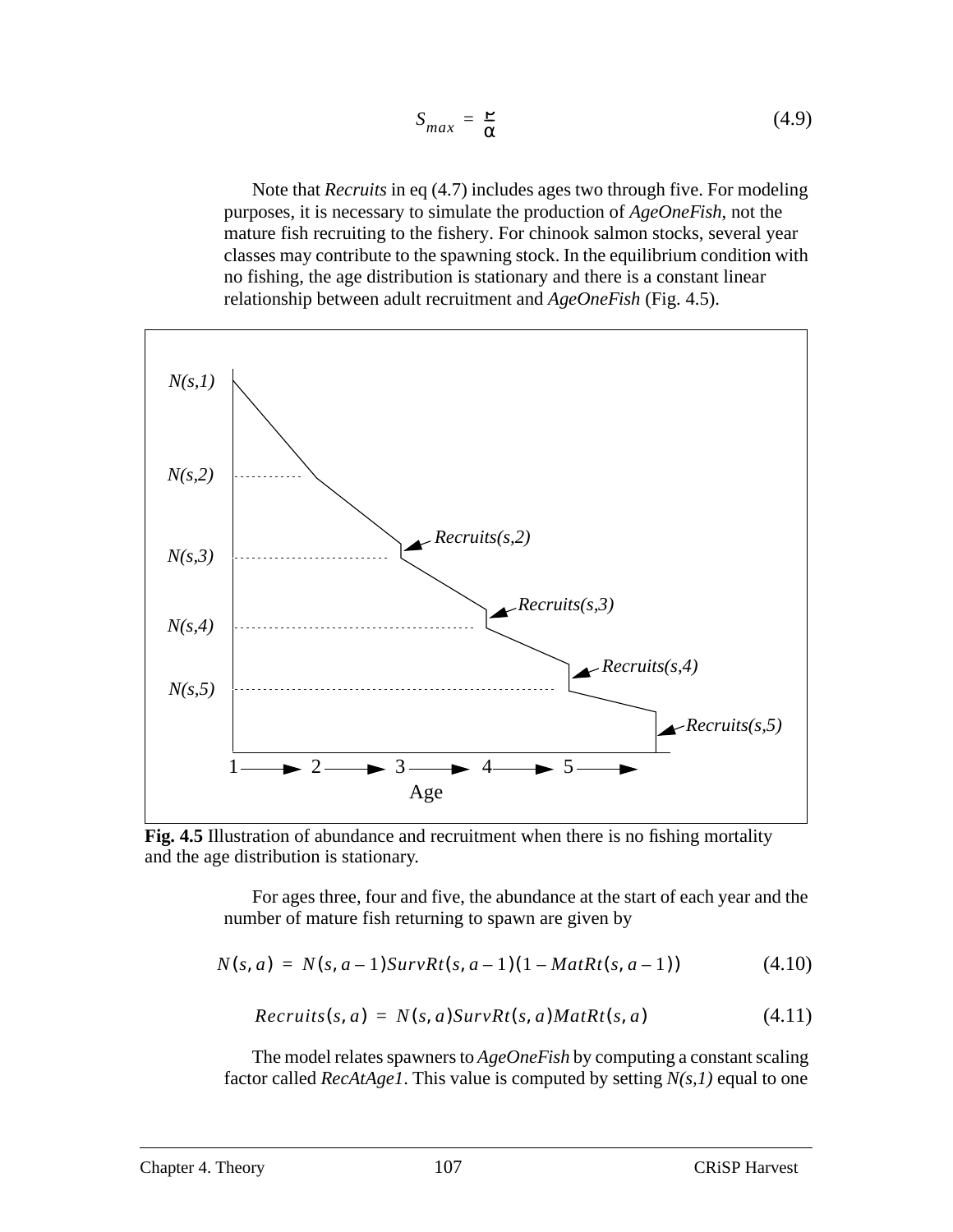and recursively computing *N(s,a)* using [eq \(4.10\)](#page-106-0) and summing *Recruits(s,a)* for ages two through five:

$$
RectAtAge1(s) = \sum_{a=2}^{5} Recruits(s, a)
$$
 (4.12)

When maturation rates are permitted to vary by year, new *RectAtAge1* parameters are computed each year. The number of AgeOneFish is computed by:

$$
AgeOneFish(s) = \frac{Recruits(s, a)}{RectAtAge1(s)}
$$
(4.13)

For natural stocks without supplementation, the Ricker SRR is truncated at either  $S_{opt}$  or  $S_{max}$  (Fig. 4.6).





#### *Supplementation*

The model allows for enhancement of natural stocks (also called supplementation) in which a portion of the natural spawners are removed for hatchery production. The number of spawners removed may not exceed a maximum allowable percentage of the adult spawners.

$$
MaxProof(s) = EnhProp(s) \cdot Spawners(s)
$$
 (4.14)

where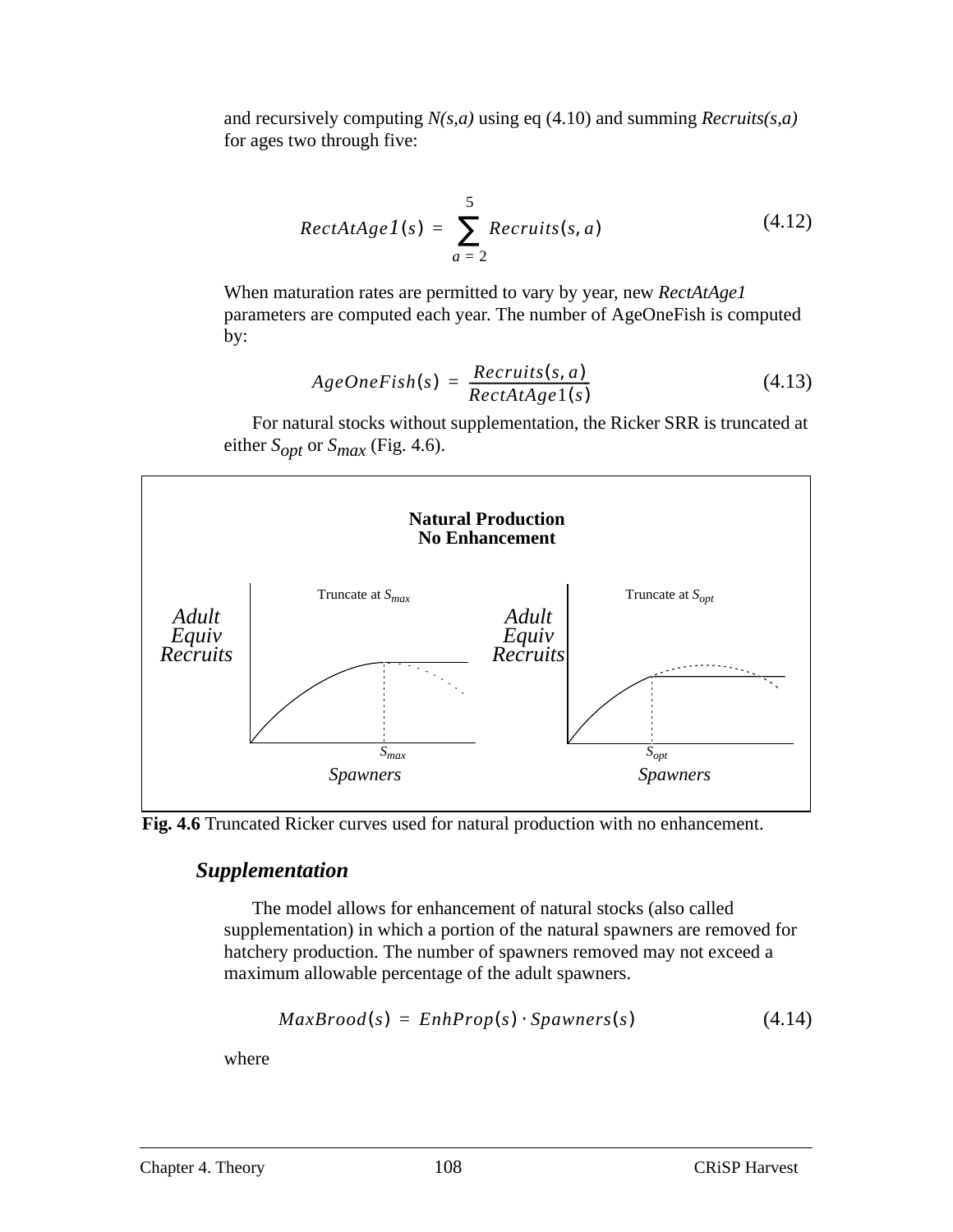- $\blacksquare$  *MaxBrood(s)* = maximum number of spawners that can be removed for supplementation for stock *s*.
- $\blacksquare$  *EnhProp(s)* = maximum enhancement proportion for stock *s*.

Smolts from hatchery production are returned back to the river of origin, and therefore may compete with the naturally produced smolts. This competition may be modeled as either density dependent or density independent. In either case, the number of spawners required to meet the smolt production goal (*EnhSpawners*) is computed using [eq \(4.6\),](#page-103-0) just as for hatchery stocks, truncating to *MaxBrood*, if necessary.

When density independence is assumed, natural and hatchery production are computed independently and added together. The naturally produced portion of *AgeOneFish* is computed from the remaining natural spawners (i.e., *Spawners(s)* - *EnhSpawn(s)*) using the appropriate truncated Ricker curve [\(Fig.](#page-107-0) [4.6](#page-107-0)). Hatchery produced portion of *AgeOneFish* is computed as follows:

$$
AgeOneFish(s, y+1) = EnhSpawners(s, y) \cdot e^{EnhProd(s)}
$$
\n(4.15)

When density dependence is assumed, *AgeOneFish* is computed using a truncated Ricker curve ([Fig. 4.6](#page-107-0)), but the "effective" size of the spawning stock is increased to reflect the fact that eggs from some of the spawners are reared in a hatchery. The enhancement efficiency of the hatchery is given by

$$
EnhEff(s) = \frac{e^{HatchProd(s)}}{e^{\alpha(s)}} \tag{4.16}
$$

In general, *HatchProd(s)* is greater than  $\alpha(s)$  so *EnhEff(s)* is usually greater than one. The effective number of spawners is given by

$$
EffSpawners = EnhSpawn \frac{EnhEff}{\alpha} + (AdtEsc - EnhSpawn) \qquad (4.17)
$$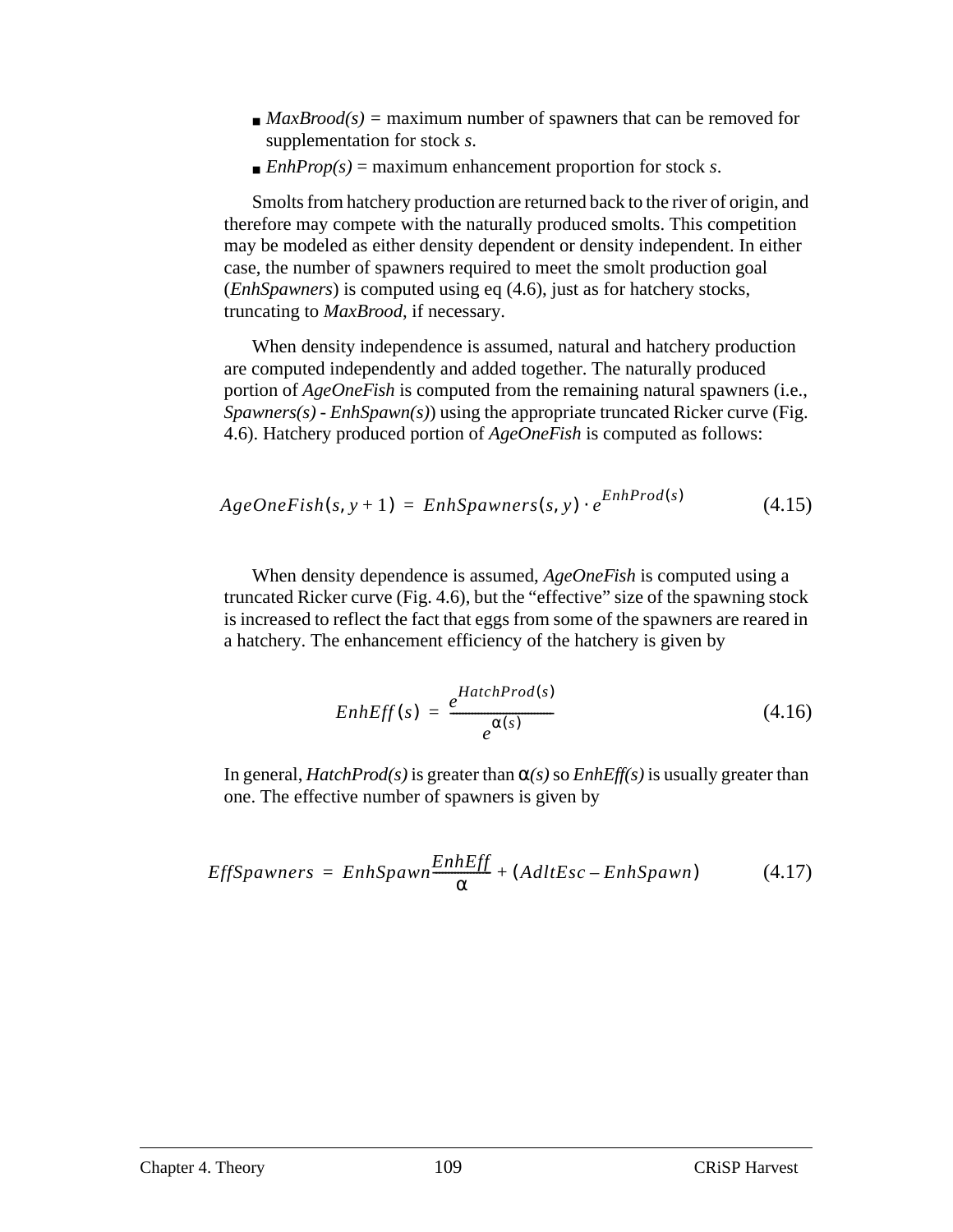

**Fig. 4.7** Production functions for natural stocks with enhancement. Ricker curves truncated at  $S_{max}$  are shown. Other stocks may have the Ricker curve truncated at  $S_{opt}$ .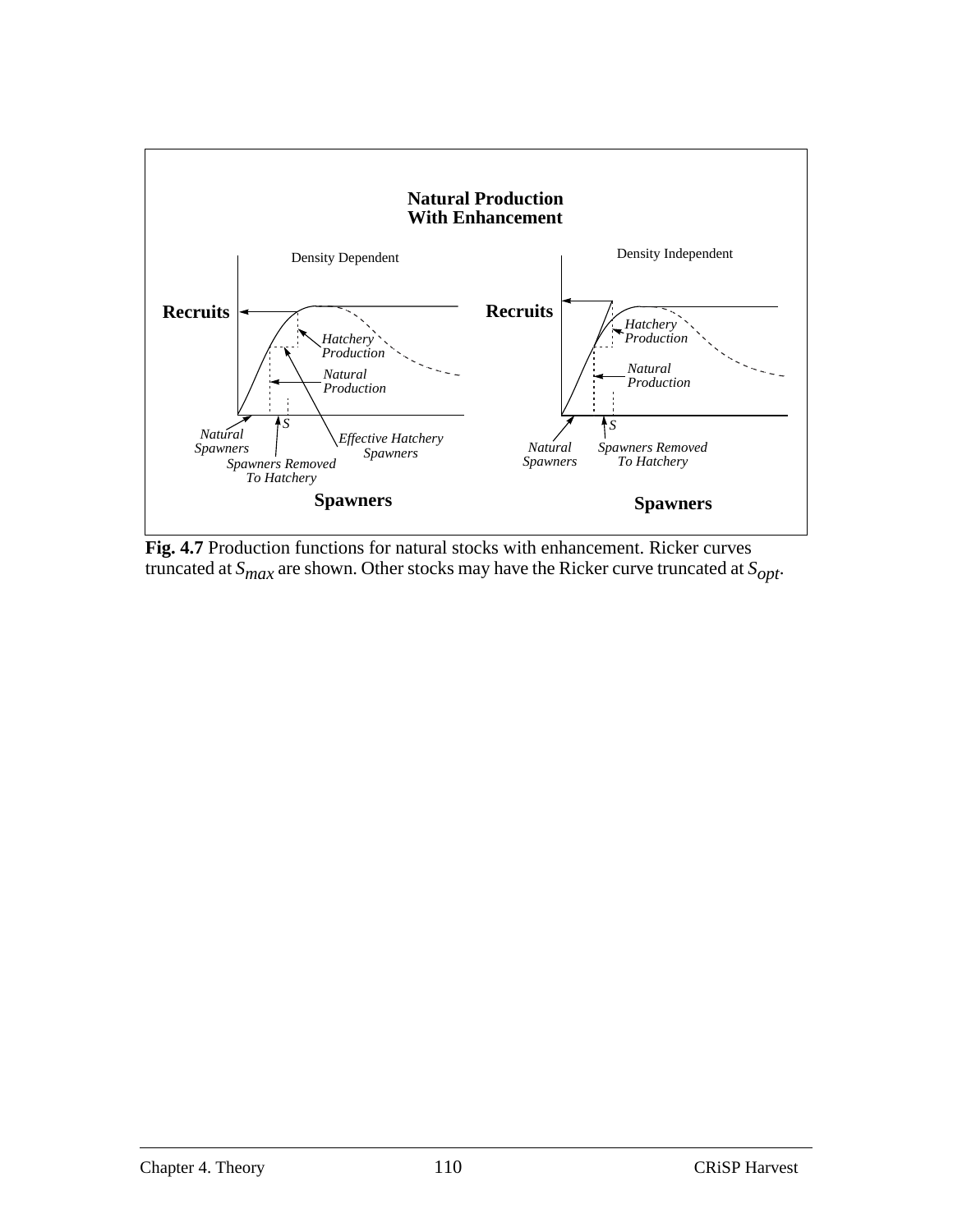# **4.4 - Fishing Mortality**

Three types of fisheries are modeled in CRiSP Harvest: troll, net, and sport. Troll and net fisheries are commercial fisheries. The net category includes both purse seine and gillnet fisheries.

Fishing mortality rates are estimated using cohort analysis based on codedwire-tag (CWT) recoveries and are stock, age, and fishery specific. The estimation procedure is explained in more detail in the next section.

 Two types of fishing mortality rates are distinguished. "Exploitation Rates" are expressed in terms of total coastwide abundances, not regional abundances. Thus, an exploitation rate of 0.10 for a given stock, age, and fishery means that 10% of the coastwide abundance of that stock/age cohort is harvested in the given fishery. "Harvest Rates" refer to fishing mortality rates in terminal areas where the regional abundance (i.e., true terminal run) of the stock is known.

Mortalities associated with fishing activities are assessed in two phases preterminal and terminal—corresponding to the two primary life history phases of each cohort—immature and mature. Within each phase there are legal harvests and incidental mortalities. Incidental mortalities are caused by (1) the inadvertent capture of sublegal sized fish during fisheries targeting on chinook salmon (called shaker mortalities) and (2) the inadvertent capture of sublegaland legal-sized chinook salmon during fisheries targeting on other salmon species (called chinook non-retention, or CNR, mortalities).

# **Estimating Fishing Mortality Rates**

Parameters are estimated by a technique known as "cohort analysis" or "virtual population analysis". A cohort, in this context, is the total production which results from the escapement of a single year class from a particular group of fish. This type of analysis involves the reconstruction of an annual series of abundance estimates using the following data:

- Catch at age data from fisheries of interest
- Assumptions regarding incidental mortality rates and losses associated with these catches
- Escapements at age data
- Expansion of escapements to account for straying and pre-spawning mortality rates for some stocks
- Assumed rates of natural mortality
- Assumptions regarding the maturity of fish in the catch (i.e., differentiating between terminal and preterminal fisheries).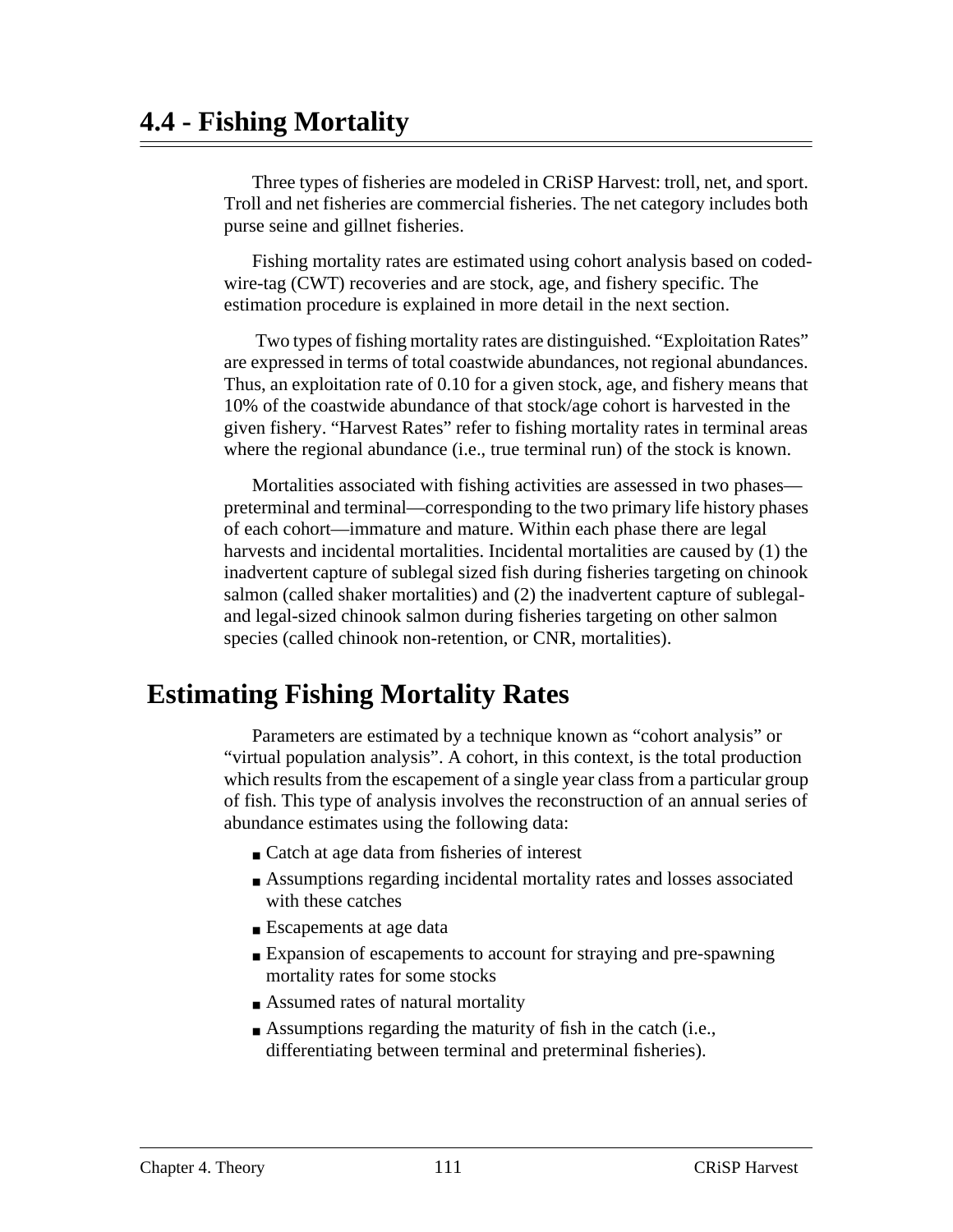Data from CWT experiments are employed to produce a profile of harvest and escapement for the entire production of a stock. Data are analyzed through a backwards-stepping procedure, beginning with the oldest age class (assumed to be age five). Escapement, an estimate of pre-spawning mortality (when appropriate) and the terminal catch (including associated incidental mortality) are added to produce a mature run size for that age class. The ocean catches of that age class, associated incidental mortalities, and the cohort size of the next older age class are added to compute the size of the population immediately prior to fishing. This sum is then divided by the survival rate (1 - natural mortality) to give the cohort size for that age class. These calculations are summarized in Fig. 4.8.

```
Escapement (a)
    + Pre-Spawning Mortality (a)
    + Terminal Catch (a)
    + Incidental Terminal Mortality (a)
= Mature Run Size (a)
    + Preterminal Catch (a)
    + Incidental Preterminal Mortality (a)
    + Cohort Abundance (a + 1)
= Abundance of age a fish immediately prior to ocean fishery
```


Once each cohort has been reconstructed, the following parameters can be estimated:

- Cohort size for each age class at the beginning of each year
- Age specific harvest rates for each preterminal and terminal fishery
- Maturity schedule for all ages
- Estimates of incidental fishing mortalities.

At this stage of development, CRiSP Harvest is a forecasting model and does not estimate parameters. It relies completely on parameters estimated by the PSC Chinook Technical Committee.

## **Preterminal vs Terminal Fishing Mortalities**

All fishing mortalities are computed at the stock/age/fishery level, and thus the model must keep track of which stock/age/fishery mortalities are to be considered preterminal and which terminal. The preterminal/terminal designations are determined by three variables entered at startup and do not change throughout the simulation time period.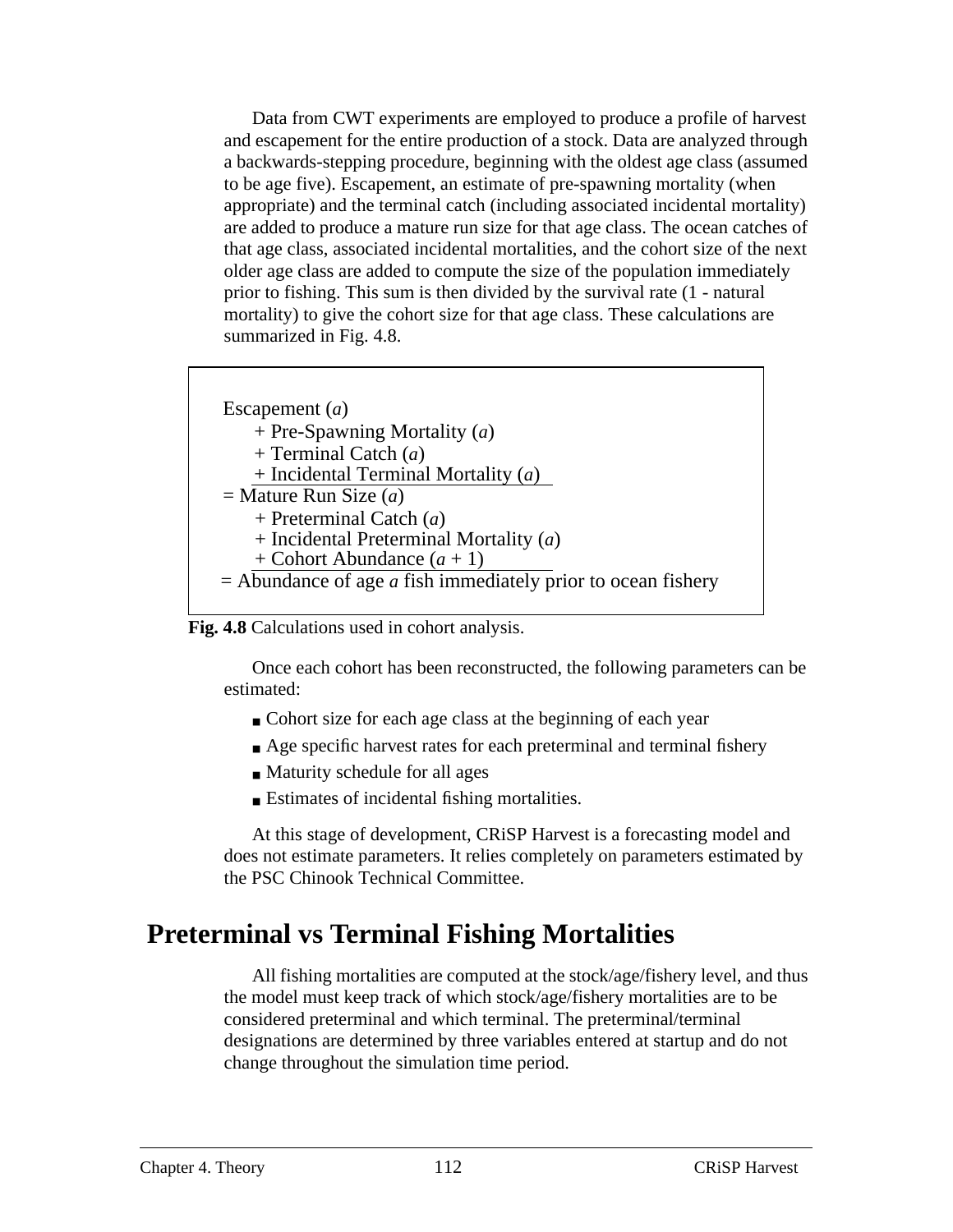Fisheries that harvest only mature individuals from certain stocks are designated "terminal" for those stocks. For example, the Columbia River net fishery is considered terminal for all ages of all stocks of Columbia River origin. Some fisheries are terminal for some stocks and preterminal for others. For example, the Columbia River sport fishery is considered terminal for Columbia River stocks, but preterminal for the Oregon coastal stocks, which it also harvests.

On startup, the model reads in a two dimensional array of boolean characters, called *TermPt(s,f)* for "Terminal Pointer", to identify stock/fishery combinations for which all ages are to be considered terminal. Terminal fisheries and the stocks they harvest by geographic region are listed in [Table](#page-113-0) [4.2.](#page-113-0)

All troll fisheries are considered preterminal for all ages of all stocks they harvest. Net fisheries are more complicated. Some ocean net fisheries harvest both immature and mature ages from the same stock. For example, the nearshore ocean waters where some net fisheries operate are habitat for immature ages and for mature ages returning to spawn. At startup, the model sets the age at which all harvests by net fisheries are to be considered mature. The variable is called the *TermNetAge* and is usually set at age four.

In summary, the model uses three variables to determine whether a stock/ age/fishery harvest is preterminal or terminal: *TermPt*, *OcnNetFlg*, and *TermNetAge*. [Table 4.3](#page-113-0) summarizes the relationship between these variables for a given stock/fishery combination.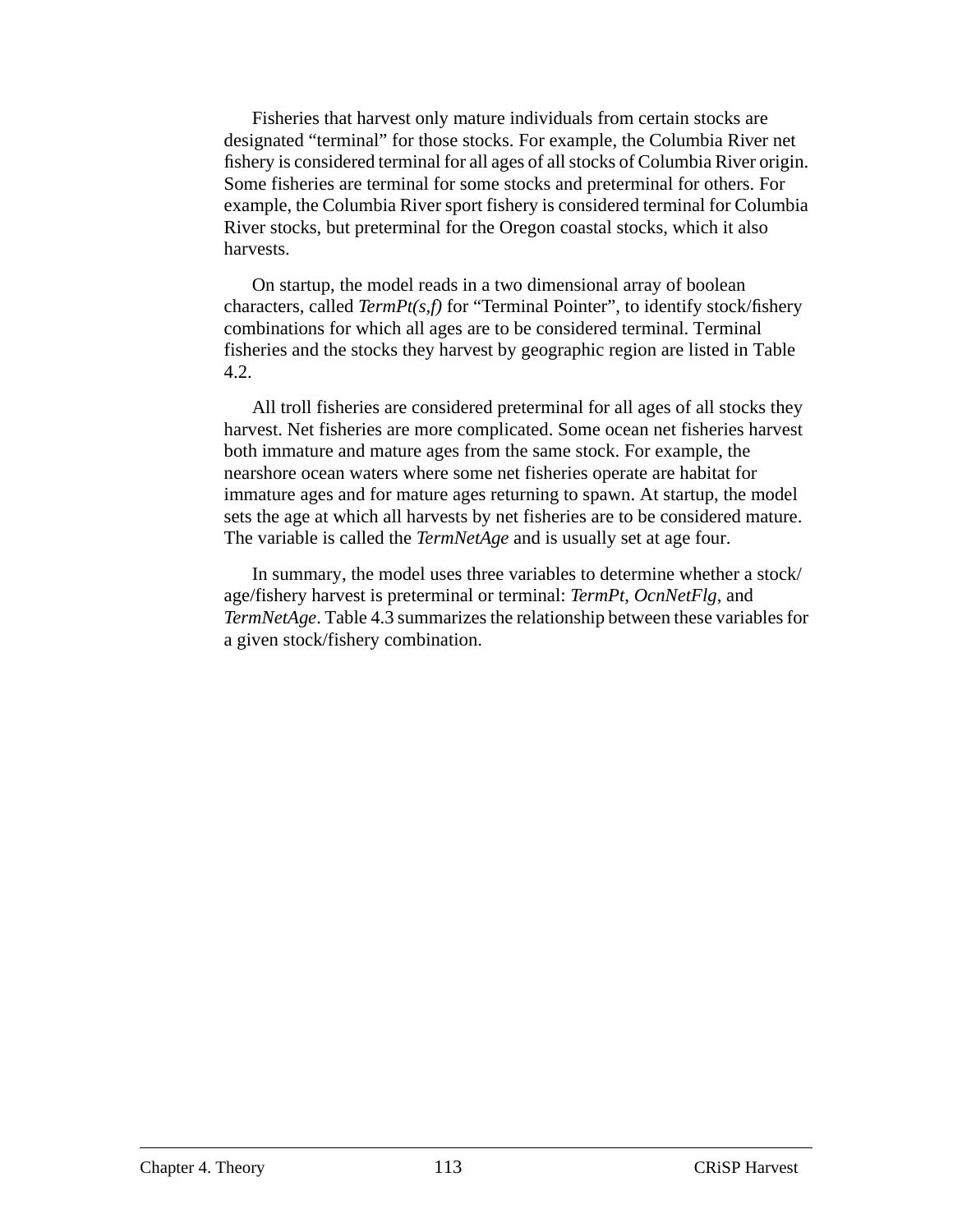| <b>Region</b>               | <b>Terminal Fisheries</b>                                    | <b>Stocks</b>                                                                                                                                                                                                                                |
|-----------------------------|--------------------------------------------------------------|----------------------------------------------------------------------------------------------------------------------------------------------------------------------------------------------------------------------------------------------|
| <b>Fraser River</b>         | <b>Fraser Net</b>                                            | <b>Fraser River Early</b><br><b>Fraser River Late</b>                                                                                                                                                                                        |
| West Coast Vancouver Island | <b>WCVI Net</b><br><b>WCVI</b> Sport                         | <b>WCVI Hatchery</b><br><b>WCVI Natural</b>                                                                                                                                                                                                  |
| <b>Puget Sound</b>          | <b>Puget Sound North Net</b><br><b>Puget Sound South Net</b> | <b>Nooksack Fall</b><br><b>Puget Sound Fingerling</b><br><b>Puget Sound Natural</b><br><b>Puget Sound Yearling</b><br><b>Nooksack Spring</b><br>Skagit Wild<br>Stillaguamish Wild<br>Snohomish Wild                                          |
| <b>Washington Coast</b>     | <b>Washington Coast Net</b>                                  | <b>Wash Coastal Hatchery</b><br>Wash Coastal Wild                                                                                                                                                                                            |
| Columbia River              | Columbia River Net<br>Columbia River Sport                   | <b>Upriver Brights</b><br><b>Spring Creek Hatchery</b><br>Lower Bonneville Hatchery<br><b>Fall Cowlitz Hatchery</b><br>Lewis River Wild<br><b>Willamette River</b><br><b>Spring Cowlitz Hatchery</b><br>Columbia River Spring<br>Lyons Ferry |

<span id="page-113-0"></span>

| Table 4.2Stock/fishery interactions considered terminal for all ages. |  |  |
|-----------------------------------------------------------------------|--|--|
|                                                                       |  |  |

.

**Table 4.3**Preterminal/terminal harvest criteria.

|                                   | $OcnNetFlag = FALSE$ | $OcnNetFlag = \textbf{TRUE}$                                                |
|-----------------------------------|----------------------|-----------------------------------------------------------------------------|
| $TermPT = FALSE$<br>(Preterminal) | All ages preterminal | $Ages < TermNetAge are prefer minimal$<br>Ages $>=$ TermNetAge are terminal |
| $TermPT = TRUE$<br>(Terminal)     | All ages terminal    | All ages terminal                                                           |

# **Legal Harvests**

Harvests of legal sized fish are computed as follows: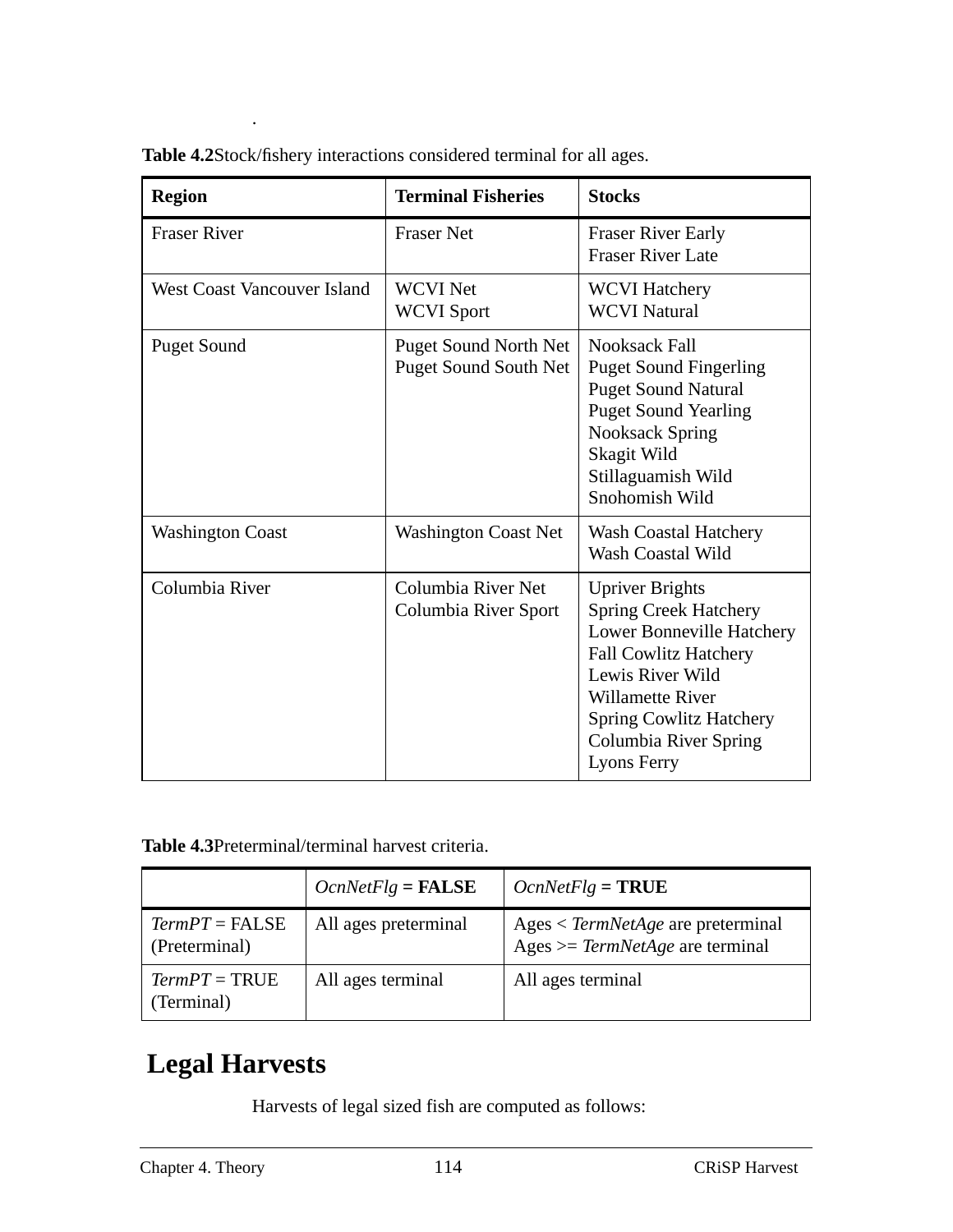where

- $\blacksquare$  *MDLCohortCat(s,a,f)* = preterminal or terminal catch of stock *s*, age *a*, in fishery *f*
- $\blacksquare$  *Run(s,a)* = coastwide ocean abundance, *OcnRun(s,a)*, or coastwide terminal run, *TermRun(s,a),* for stock *s*, age *a*
- $H R(s, a, f) =$  harvest rate for stock *s*, age *a*, in fishery *f*
- $\blacksquare$  *FP(s,f)* = fishery policy scalar for stock *s* in fishery *f*
- $\blacksquare$  *PV(a,f)* = proportion vulnerable for age *a* in fishery *f* (i.e., proportion of age *a* fish that are recruited to the gear and are above the legal size limit in fishery *f*).

Note that when preterminal harvests are computed, the stock/age/fishery specific exploitation rates are applied to the coastwide ocean abundance of the cohort, not the regional abundance. When terminal harvests are computed, the stock/age/fishery specific harvest rates are applied to the coastwide terminal run of the cohort. Terminal runs are computed by subtracting preterminal legal catches and incidental mortalities from the coastwide ocean abundance and then multiplying times the maturation rate.

Note that the *PV*s are age and fishery specific, but not stock specific. The *FPs* are fishery policy scalars and are unique to each stock, fishery, and year. They are used to simulate the effects of changes in fishery policies that disproportionately impact different stocks relative to the base period (e.g., changing the timing of the fishing period may impact stocks differently). For example, a value of  $FP(2,3) = 0.5$  indicates that the harvest rates for all ages of stock 2 in fishery 3 are 50% of the corresponding base period harvest rates. Other stocks harvested by fishery 3 may be impacted differently.

# **Estimating Proportion Vulnerable**

The following description is taken from CTC (1988).

The calculation of incidental mortalities associated with size limit restrictions depends critically upon the estimation of the proportion of each stock that is vulnerable (PV) in a particular fishery by age. Available data are not sufficient to permit estimation of stock-specific PVs. Therefore, age-size distributions for large fishing areas were calculated from available data. CWT recoveries turned out to be the best source of this type of age-length data. This is because these data belong to a large (and easily available) data set that can be identified accurately as to age and catch location. A description of the procedure used to estimate the proportion vulnerable by age follows.

Due to the absence of sufficient, direct observational data on the size distribution of fish encountered by a particular fishery, age-length data from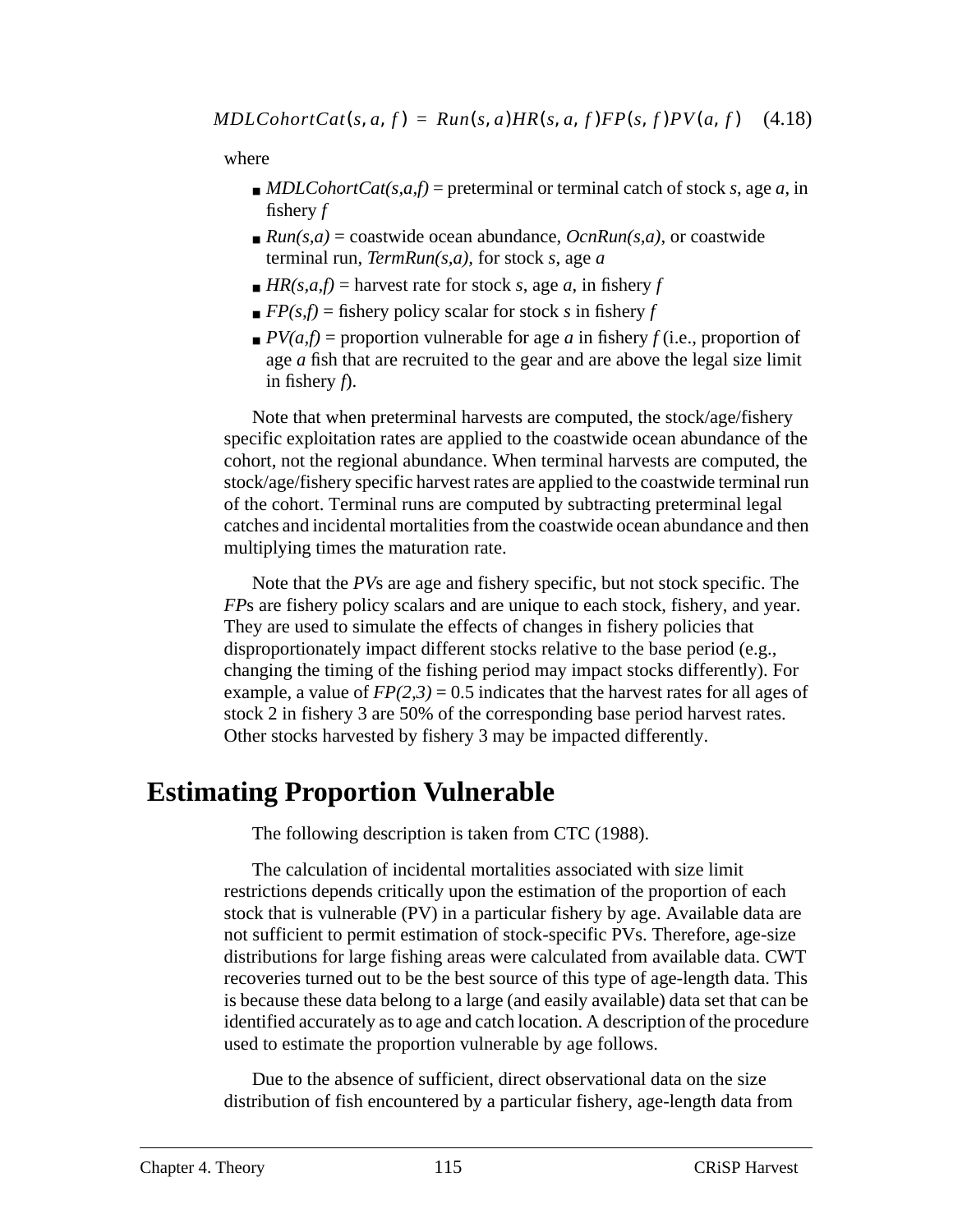CWT tag recoveries were examined from troll and seine fisheries from Canada and some U.S. fisheries. Seine data were preferred because they are potentially the least size-selective of the fisheries. Troll CWT data were also examined. Canadian sport recoveries were not useful since most returns are from voluntary sources without sampling and consistent measuring procedures. Year-to-year variability seemed to be less than area-to-area variability; data across years were combined as well as some minor areas to produce specific age-size distributions. Seine data from Canadian fisheries appeared to lacking representative fish in the larger size classes while the troll data lacked fish in the smaller size classes (due to size limits). The two data sets were pooled to give large combined data sets for each region (e.g., West Coast Vancouver Island). Only the Alaska seine data were used to estimate the size distribution of chinook salmon encountered by the alaska troll fishery.

The estimated PVs were then adjusted using the PSC Chinook Model to estimate the encounter rates (non-retained/retained) for particular fisheries. These were then compared to field data collected in those fisheries (where available). The PVs were adjusted iteratively until they corresponded as closely as possible to the observed data.

The estimated PVs from the PSC model (by fishery) were then sorted by calendar year (and age) and became input data into the cohort analysis procedure. Size limit changes are represented by changes in the proportion vulnerable at age in the appropriate year.

## **Shaker Mortality**

Many chinook salmon fisheries have size limits. Any captured chinook salmon whose length is below the size limit must be released, or "shaken" off the gear, hence the term "shakers." Some of the shakers survive, but others die due to the stress of being captured and released. The shaker mortality rate (i.e., the fraction of shakers that die) is gear dependent. Troll and sport gears cause relatively low shaker mortality, since the fish are captured individually and in many cases can be released without serious injury. Net fisheries cause higher shaker mortalities, because the capture process is more stressful.

Modeling stock/age/fishery specific shaker mortalities involves two estimation problems: (1) estimating the number fish from each stock/age cohort that are shaken in a given fishery, and (2) estimating the mortality rate for shaken fish. Since there are no landing records for shaken fish, both problems are difficult.

There are no estimates for age specific shaker mortality rates for chinook salmon, although the subject is currently being studied. Until improved estimates become available, the model sets the shaker mortality rates for troll and sport fisheries at 0.30 and for net fisheries at 0.90. These values are in the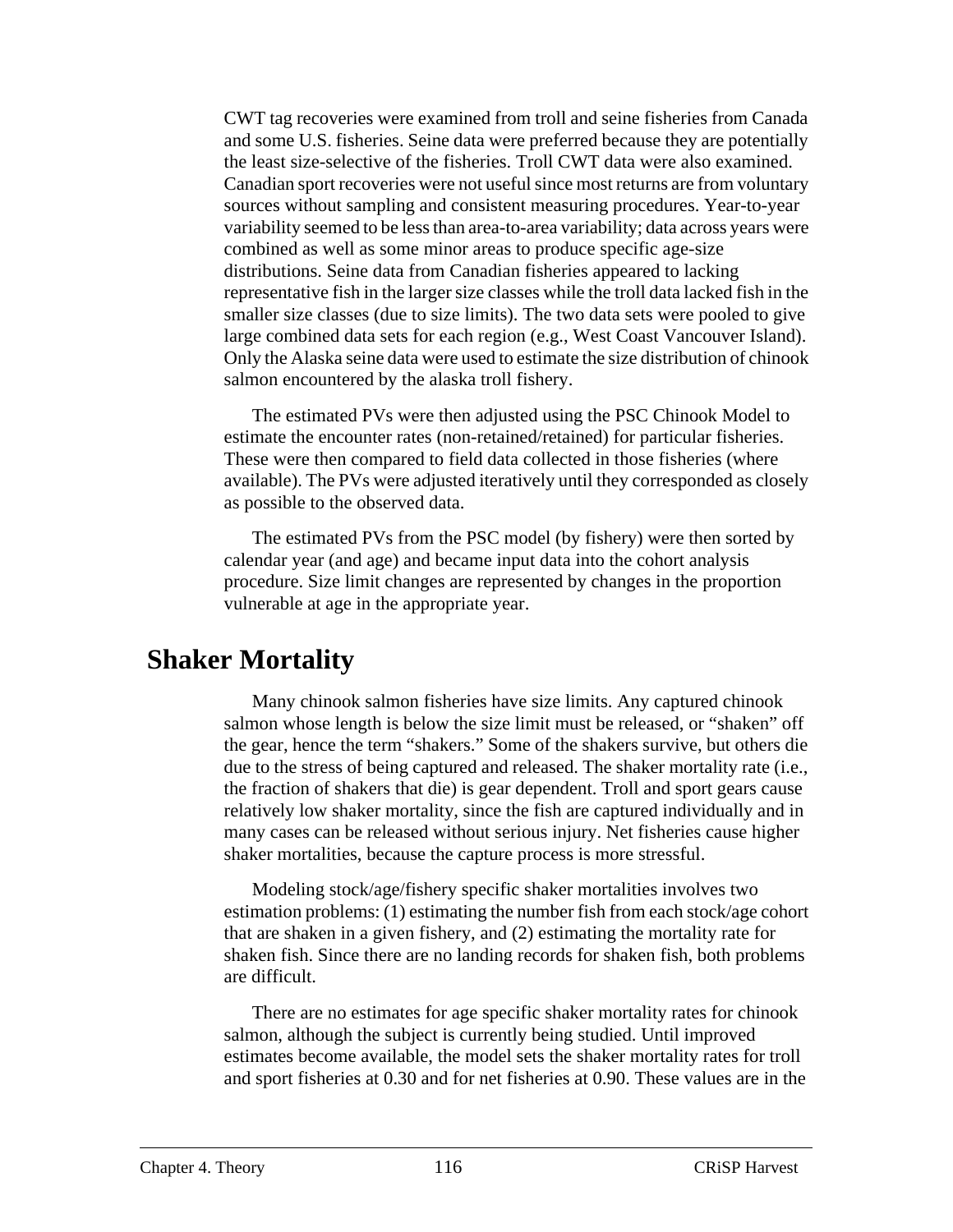range of accepted values agreed to by the full Chinook Technical Committee in 1986. Note that these rates are not age specific, and thus affect all ages equally.

### **Shaker Calculations**

Calculating shaker mortalities consists of six steps. The procedure is identical for calculating both preterminal and terminal shaker mortalities. The steps are outlined below and further illustrated in [Table 4.4.](#page-118-0)

#### *Step 1*

Compute the relative contribution of each stock in each fishery*,* called *StkWgt(s,f)*, as follows:

$$
StkWgt(s, f) = \frac{FP(s, f) \sum_{a} MDLColorCat(s, a, f)}{\sum_{s} FP(s, f) \sum_{a} MDLColorCat(s, a, f)}
$$
(4.19)

Note that the numerator is the catch of stock *s* by fishery *f* and the denominator is the total catch by fishery *f*. Note also that if all catches by fishery *f* are multiplied by a common scaling factor, call it *R*, the *StkWgt(s,f)* term is unchanged. This fact is useful in examining catch ceiling and fixed escapement management algorithms which require adjusting all catches by a fishery to meet management objectives.

#### *Step 2*

Compute *TotPNV(f)* and *TotPV(f)* for each fishery, as follows:

$$
TotPNV(f) = \sum_{s} \sum_{a} N(s, a)PNV(a, f)StkWgt(s, f)
$$
\n(4.20)

$$
TotPV(f) = \sum_{s} \sum_{a} N(s, a) PV(a, f) StkWgt(s, f)
$$
\n(4.21)

Note that these variables represent the total number of sublegal *(TotPNV(f)*) and legal *(TotPV(f)*) fish recruited to the gear in fishery *f*.

#### *Step 3*

Compute the encounter rate *EncRte(f)* for each fishery.

$$
EncRte(f) = \frac{TotPNV(f)}{TotPV(f)}
$$
(4.22)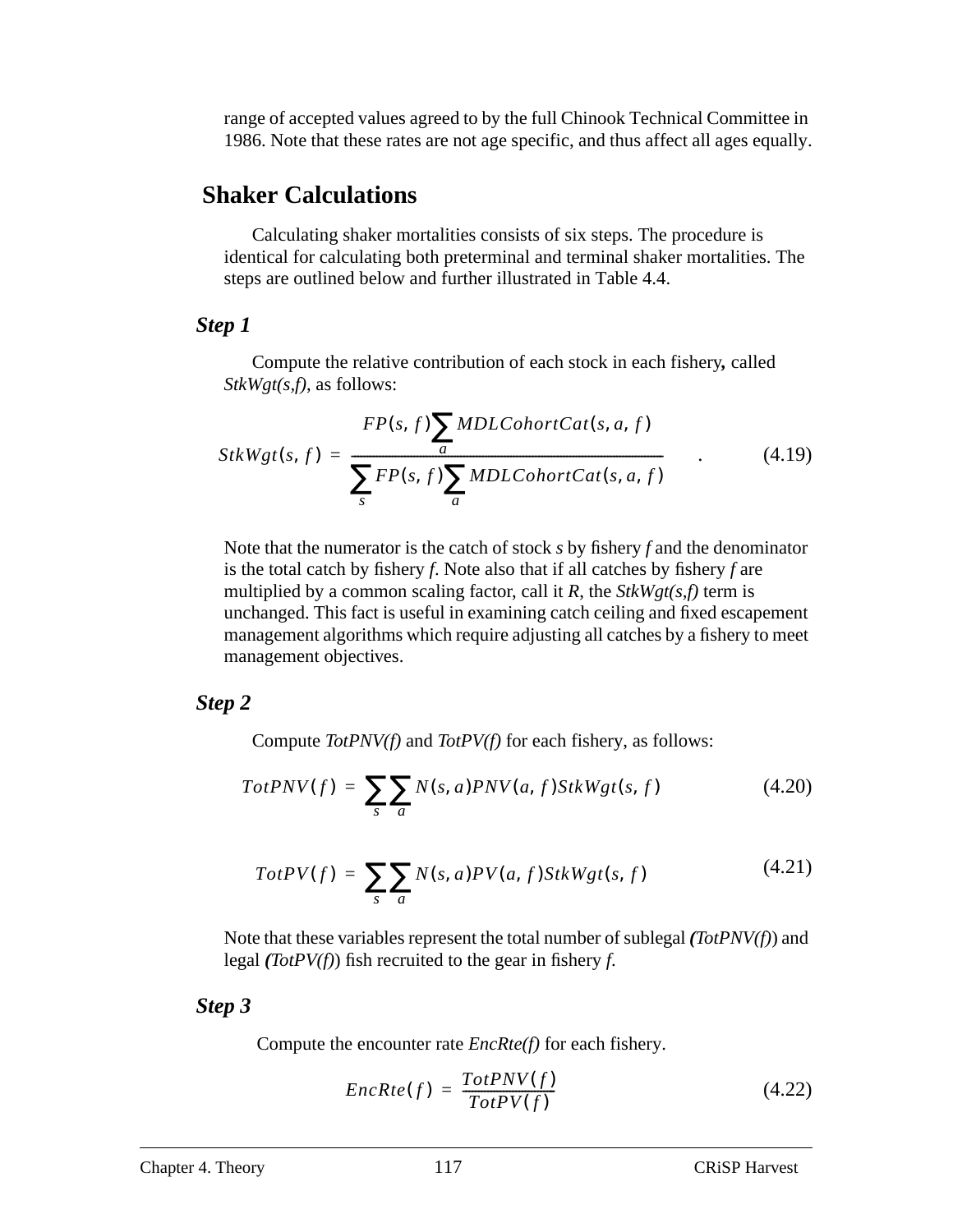### *Step 4*

Compute *FracNV(s,a,f)* for each stock, age, and fishery.

$$
FracNV(s, a, f) = \frac{StkWgt(s, f)N(s, a)PNV(a, f)}{TotPNV(f)}
$$
(4.23)

### *Step 5*

Compute the total shakers *TotShak(f)* for each fishery. Total shakers in fishery *f* is the product of the total catch by fishery *f* (the summation terms in the equation below) times the encounter rate times the shaker mortality rate.

$$
TotShak(f) =
$$

$$
ShakMortRte(f)EncRte(f) \sum_{s} FP(s, f) \sum_{a} MDLCohortCat(s, a, f)
$$
 (4.24)

Note that if all the catches in a given fishery are multiplied by a common scaling factor, *TotShak(f)* is also multiplied by that factor.

### *Step 6*

Compute shaker mortalities *Shakers(s,a,f)* for all stocks, ages, and fisheries by distributing total shakers across all cohorts.

$$
Shakers(s, a, f) = FracNV(s, a, f)TotShak(f)
$$
\n(4.25)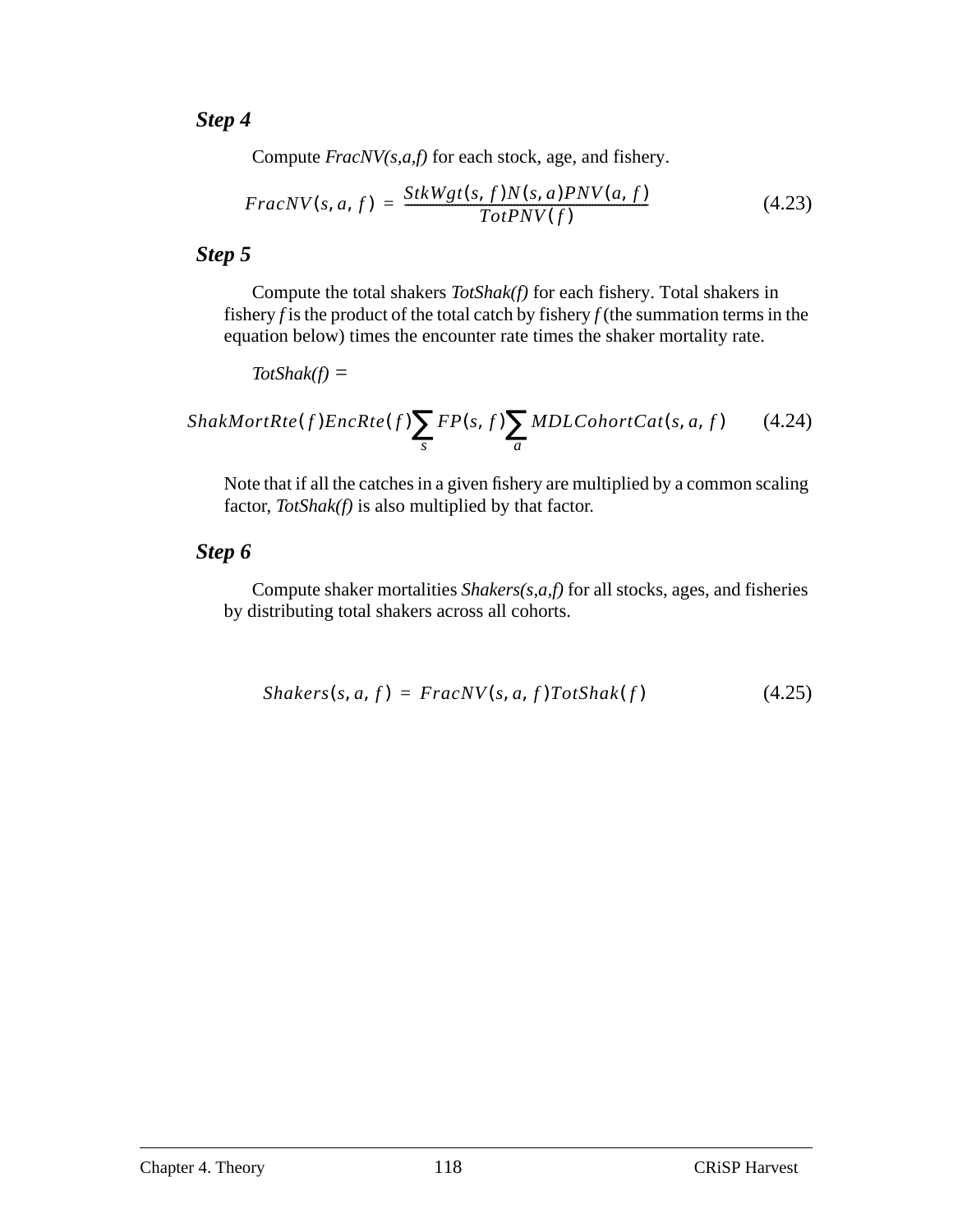| <b>Stk</b>     | Age                                     | Run   | HR                        | <b>PNV</b> | Catch | <b>StkWgt</b><br>*Run                     | <b>TotPV</b>                         | <b>TotPNV</b> |       | FracNV Shakers   |
|----------------|-----------------------------------------|-------|---------------------------|------------|-------|-------------------------------------------|--------------------------------------|---------------|-------|------------------|
| 1              | $\overline{c}$                          | 20000 | 0.01                      | 0.95       | 10    | 6233                                      | 312                                  | 5921          | 0.371 | 584              |
| 1              | 3                                       | 10000 | 0.06                      | 0.50       | 300   | 3116                                      | 1558                                 | 1558          | 0.098 | 154              |
| 1              | 4                                       | 5000  | 0.10                      | 0.10       | 450   | 1558                                      | 1402                                 | 156           | 0.010 | 15               |
| 1              | 5                                       | 1000  | 0.20                      | 0.00       | 200   | 312                                       | 312                                  | $\mathbf 0$   | 0.000 | $\mathbf 0$      |
|                |                                         |       |                           | Total      | 960   |                                           |                                      |               |       |                  |
|                |                                         |       | $StkWgt(1) = 960/3081 =$  |            | 0.312 |                                           |                                      |               |       |                  |
| $\overline{c}$ | $\overline{c}$                          | 12000 | 0.10                      | 0.95       | 60    | 4784                                      | 239                                  | 4544          | 0.284 | 448              |
| $\overline{c}$ | 3                                       | 8000  | 0.05                      | 0.50       | 200   | 3189                                      | 1595                                 | 1595          | 0.100 | 157              |
| $\overline{c}$ | 4                                       | 4000  | 0.13                      | 0.10       | 468   | 1595                                      | 1435                                 | 159           | 0.010 | 16               |
| $\overline{c}$ | 5                                       | 2000  | 0.25                      | 0.00       | 500   | 797                                       | 797                                  | $\mathbf 0$   | 0.000 | $\mathbf 0$      |
|                |                                         |       |                           | Total      | 1228  |                                           |                                      |               |       |                  |
|                |                                         |       | StkWgt(2) = $1228/3081$ = |            | 0.399 |                                           |                                      |               |       |                  |
| 3              | 2                                       | 5000  | 0.15                      | 0.95       | 38    | 1449                                      | 72                                   | 1376          | 0.086 | 136              |
| 3              | 3                                       | 4000  | 0.12                      | 0.50       | 240   | 1159                                      | 579                                  | 579           | 0.036 | 57               |
| 3              | 4                                       | 3000  | 0.15                      | 0.10       | 405   | 869                                       | 782                                  | 87            | 0.005 | $\boldsymbol{9}$ |
| 3              | 5                                       | 1000  | 0.21                      | 0.00       | 210   | 290                                       | 290                                  | $\mathbf 0$   | 0.000 | $\mathbf 0$      |
|                |                                         |       |                           | Total      | 893   |                                           |                                      |               |       |                  |
|                |                                         |       | $StkWgt(3) = 893/3081 =$  |            | 0.290 |                                           |                                      |               |       |                  |
|                |                                         |       | Total over all stocks     |            | 3081  |                                           | 9374                                 | 15976         | 1.000 | 1575             |
|                |                                         |       |                           |            |       |                                           | Encounter Rate = $15976/9374 = 1.70$ |               |       |                  |
|                | Sample FracNV(1,2) = 5921/15976 = 0.371 |       |                           |            |       |                                           |                                      |               |       |                  |
|                | Total Encounters = $3081*1.70 = 5250$   |       |                           |            |       |                                           |                                      |               |       |                  |
|                | Total Shakers = $5250*0.30 = 1575$      |       |                           |            |       |                                           |                                      |               |       |                  |
|                |                                         |       |                           |            |       | Sample Shakers $(1,2) = 1575*0.371 = 584$ |                                      |               |       |                  |

<span id="page-118-0"></span>**Table 4.4**Spreadsheet illustration of sample shaker calculations for a hypothetical fishery harvesting three stocks.

# **Chinook Non-Retention Mortality**

Several of the model fisheries that are subject to chinook catch ceilings, or quotas, also catch other species of salmon (coho, sockeye, pink, and chum). As chinook abundances increase or catch ceilings are reduced, the time required to catch the ceiling would be expected to be shortened. In order to provide continued access to other species, it is assumed that managers would permit the fishery to continue, but retention of chinook salmon would be prohibited. Such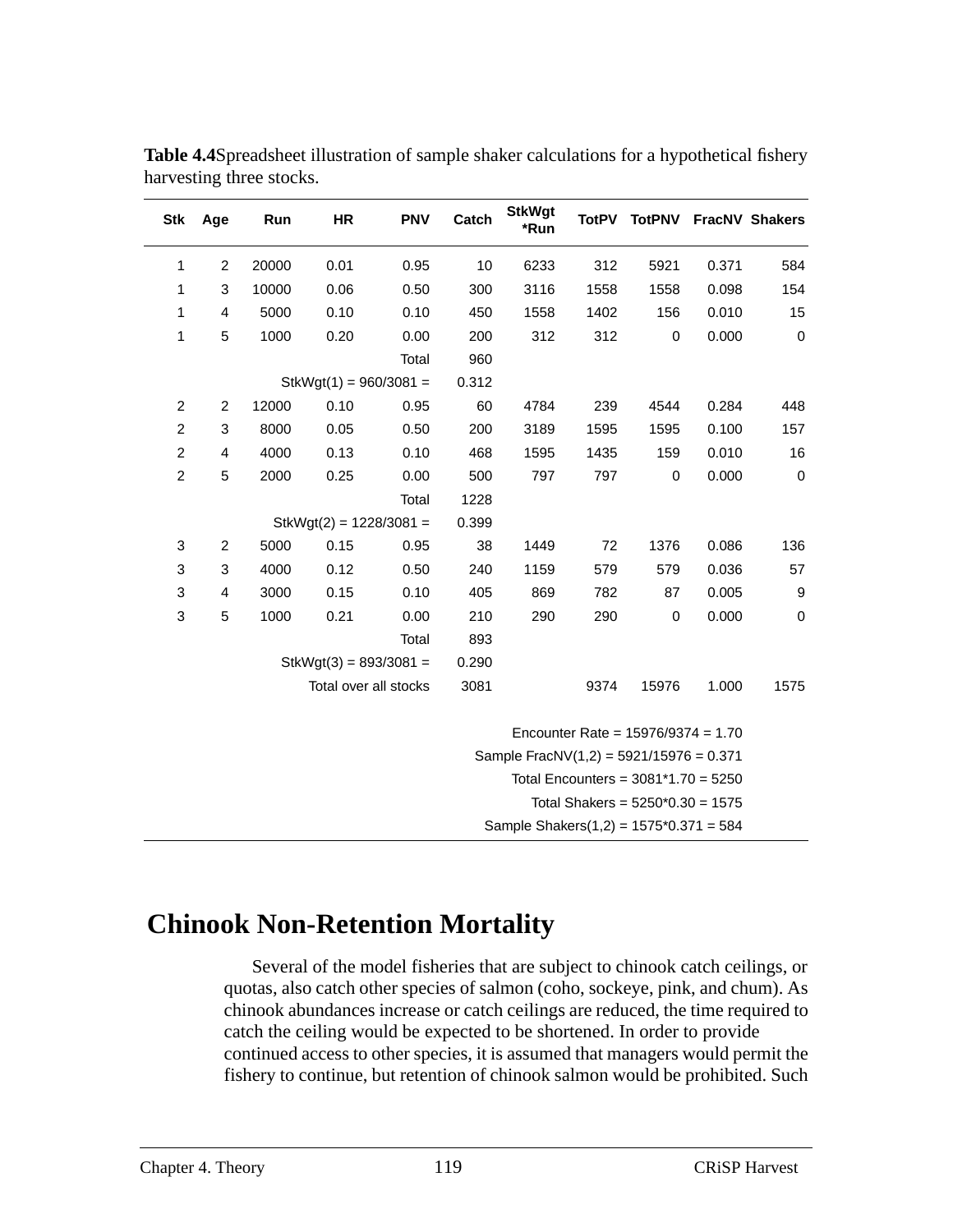fisheries are called chinook non-retention, or CNR, fisheries, and are listed below:

- Alaska troll
- Northern BC troll
- Central BC troll
- West Coast Vancouver Island troll
- Strait of Georgia troll
- Alaska net
- Strait of Georgia sport.

In each CNR fishery, the selectivity of the fishing gear for legal and sublegal size chinook salmon may decrease in response to changes in fleet behavior. These selectivities never approach zero however, and some of the chinook salmon caught and released would die, resulting in CNR mortalities. The model assumes that the shaker mortality rate in the legal fishery also applies to the CNR fishery. Note that since chinook of all sizes must be released in CNR fisheries, there are both legal and sublegal CNR mortalities. Thus, an important model assumption is that within each CNR fishery, all chinook have the same shaker mortality rate, regardless of size.

The model provides three alternative methods of computing CNR mortalities. The following sections describes the computations in detail.

### **CNR Mortality Computation Overview**

The amount of fishing time during which chinook retention is prohibited depends on the abundance of other species. At this time, the model does not incorporate abundances and management regimes for other salmon species. However, it does use data from CNR fisheries to estimate CNR mortalities when available.

During the calibration period, the model estimates CNR mortalities by using either (1) direct observations of legal and sublegal chinook encounter rates in CNR fisheries or (2) season lengths for directed and CNR fisheries. When forecasting beyond the calibration period, the model uses relative harvest rates compared to base period harvest rates (during which there were no, or relatively few, CNR mortalities) to estimate CNR mortalities.

Although there are some observations on chinook encounters in CNR fisheries, there are no data on how those encounters are distributed among stock/age cohorts. In the absence of such data, each CNR method assumes that the ratios between the CNR mortalities (legal and sublegal) and mortalities in the legal fisheries (legal and sublegal) are equal for all stock/age cohorts in a fishery, as follows: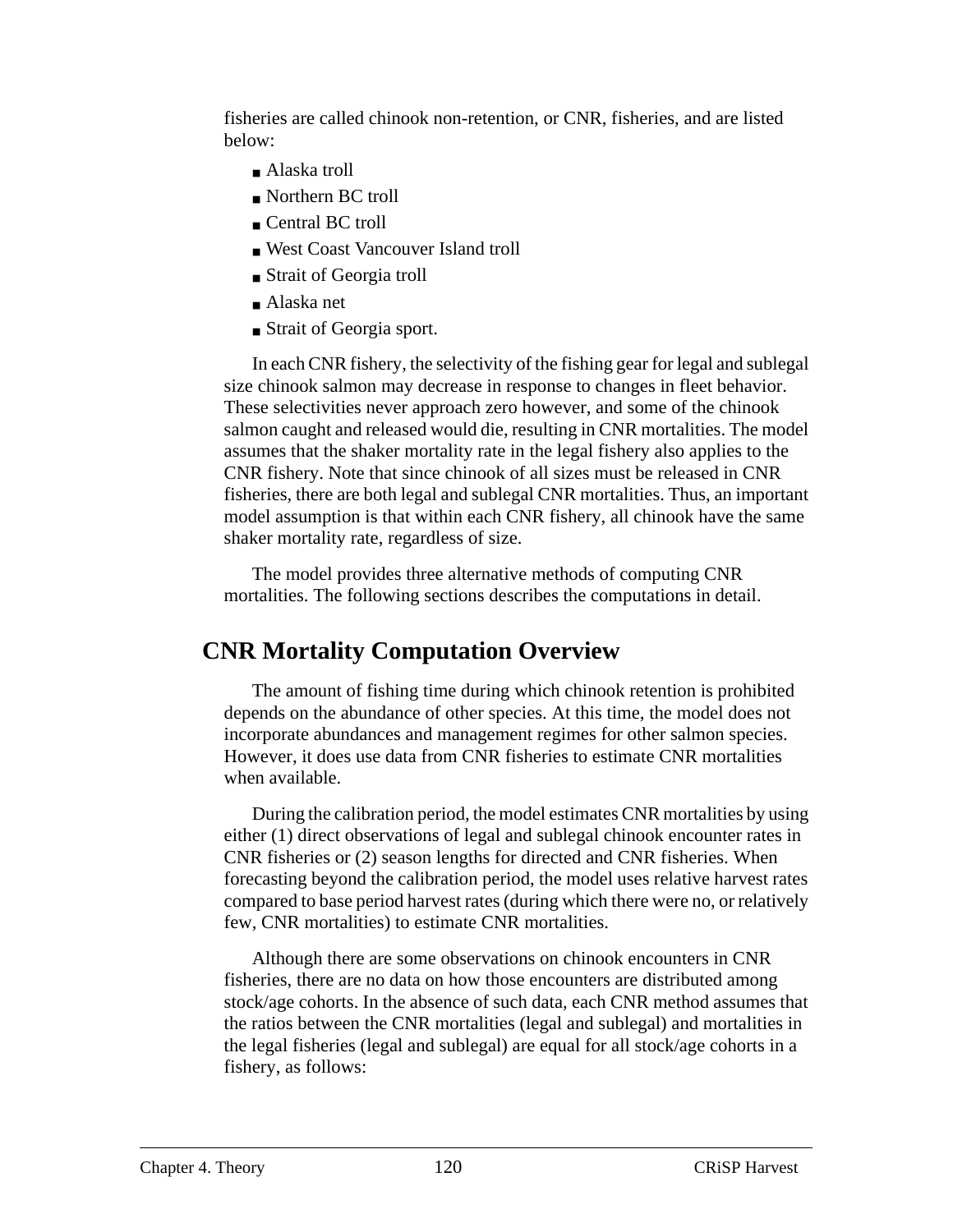$$
\frac{CNRSublegalCat(s, a, f)}{Shakers(s, a, f)} = CNRSublegalRatio(f)
$$
\n(4.26)

$$
\frac{CNRLegendt(s, a, f)}{MDLCohortCat(s, a, f)} = CNRLegendt(s, a, f) \qquad (4.27)
$$

where

- *CNRSublegalCat(s,a,f)* = sublegal CNR mortalities for stock *s*, age *a*, in fishery *f*
- $\blacksquare$  *Shakers(s,a,f)* = shaker mortalities for stock *s*, age *a*, in fishery *f* computed by the model
- *CNRLegalCat(s,a,f)* = legal CNR mortalities for stock *s*, age *a*, in fishery *f*
- $\blacksquare$  *MDLCohortCat(s,a,f)* = legal preterminal or terminal catch of stock *s*, age *a*, in fishery *f* computed by the model, depending on whether preterminal or terminal CNR mortalities are being computed.

Once the ratios are determined, the sublegal ratio is multiplied by the shakers to get the sublegal CNR mortalities and the legal ratio is multiplied by the legal catch and the shaker mortality rate to get the legal CNR mortalities (remember, the *Shakers()*s already have the shaker mortality rate applied whereas the *MDLCohortCat()*s do not). Again, note the assumption that the shaker mortality rate applies to all sizes. Rearranging terms, we have:

```
CNRSublegalCat(s, a, f) =(4.28)
    CNRSuble galRatio(f) Shakespeare(s, a, f)
```
 $CNRLegalCat(s, a, f) =$ 

(4.29)  $CNRLegalRatio (f) MDLCohortCat(s, a, f) ShakMortRte (f)$ 

Each method uses a different technique for computing the legal and sublegal ratios. [Fig. 4.9](#page-121-0) illustrates the types of data used by each CNR computation method.

The *RelHR*s in [Fig. 4.9](#page-121-0) are generated by the model, as described in the Ceiling Management section. They are the ratios that adjust the catches in ceilinged fisheries to match the specified catch ceilings (remember that all CNR fisheries are ceilinged fisheries).

Equations (4.30) and [\(4.31\)](#page-121-0) show the assumed relationships on which the actual calculations are based.

$$
\frac{1 - RelHR}{RelHR} = \frac{LegalSeasonLen}{CNRSeasonLen} = \frac{RPTSublegalEnc}{(EncRte)(RptCatch)}
$$
(4.30)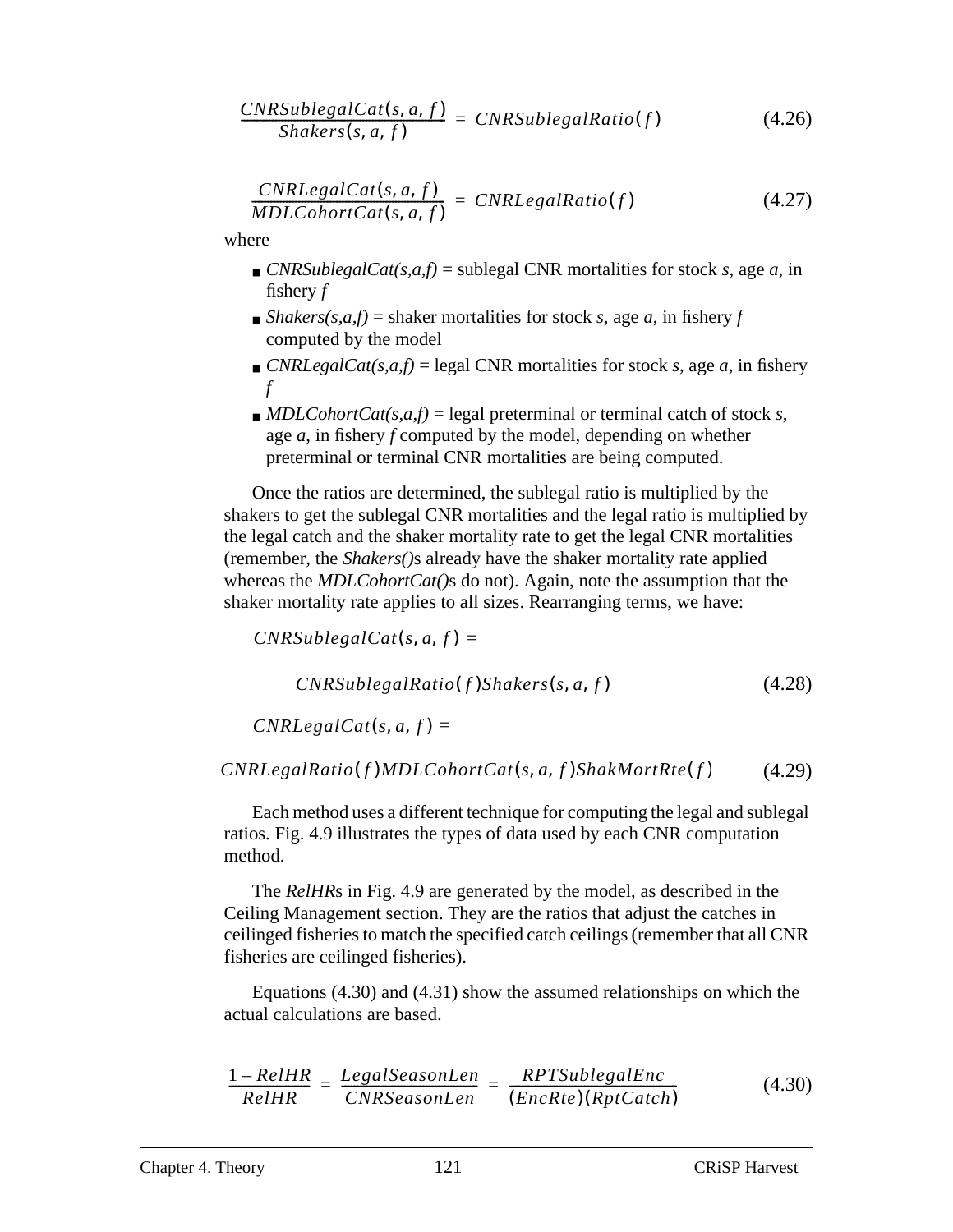$$
\frac{1 - RelHR}{RelHR} = \frac{LegalSeasonLen}{CNRSeasonLen} = \frac{RPTLegalEnc}{RptCatch}
$$
(4.31)

<span id="page-121-0"></span>

**Fig. 4.9** Variables and data sources used in calculating CNR mortalities.

### **Harvest Ratio Method**

This method estimates CNR mortality through *RelHR(f)* factors generated by the model for each ceilinged fishery *f*. These factors represent the ratio between harvest rates associated with a catch ceiling and base period rates. Consequently, *RelHR(f)*s can be considered as surrogate indicators for season length in fishery *f*. If the harvest ratio method is selected, the model estimates CNR mortality of legals and sublegals by multiplying mortalities associated with the catch ceiling by the selectivity scalars and mortality rates appropriate for the gear involved. This method is generally applied when no other data are available or when projecting regimes into the future. Ratios are calculated as follows: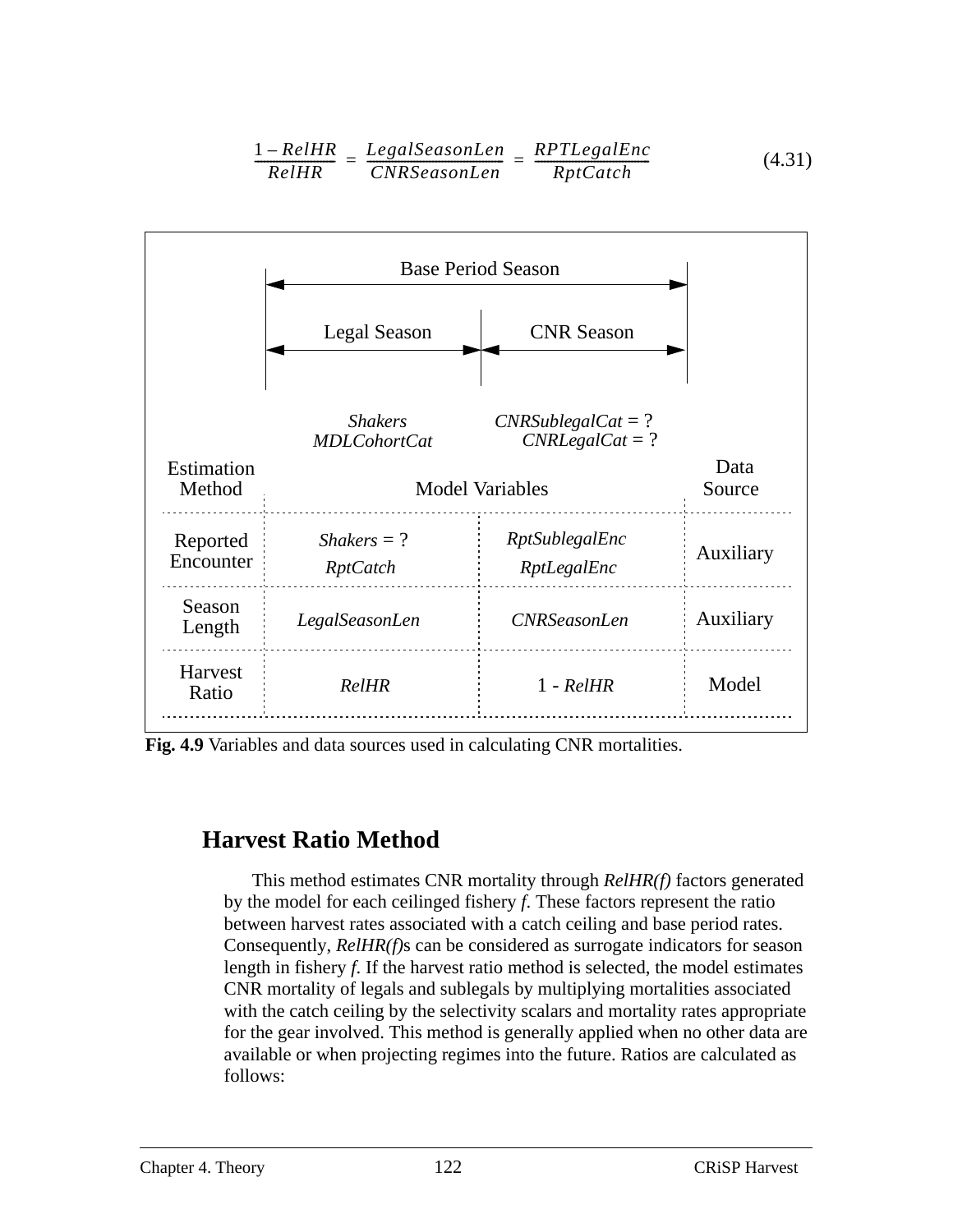$$
CNRSuble galRatio(f) = CNRSuble galSel(f) \frac{1-RelHR(f)}{RelHR(f)}
$$
(4.32)

$$
CNRLegalRatio(f) = CNRLegalSel(f) \frac{1-RelHR(f)}{RelHR(f)}
$$
(4.33)

The *CNRSublegalSel(f)*s and *CNRLegalSel(f)*s are selectivity scalars used to compensate for changes in fleet behavior during CNR restrictions. Scalar values are all relative to 1.0 (no change). For example, setting *CNRLegalSel(f)* = 0.34 indicates a 66% reduction in impacts on legal-sized chinook during CNR fisheries compared to fisheries allowing chinook retention.

### **Season Length Method**

This method uses the ratio of the regular season length to the CNR season length to estimate CNR mortalities.

$$
CNRSublegalRatio(f) = CNRSublegalSel(f) \frac{CNRSeasonLen(f)}{LegalSeasonLen(f)}
$$
(4.34)

$$
CNRLegalRatio(f) = CNRLegalSel(f) \frac{CNRSeasonLen(f)}{LegalSeasonLen(f)}
$$
(4.35)

where

- $\blacksquare$  *CNRSeasonLen(f)* = length of the CNR fishery season (in days) for fishery *f*
- *LegalSeasonLen(f)* = length of the legal fishery season (in days) for fishery *f*.

### **Reported Encounter Method**

This method requires direct observations of encounters of legal and sublegal (shaker) chinook during CNR fisheries and knowledge of the chinook catch during the directed fishery. From these observations one can compute the ratios of legal chinook encountered during CNR fisheries to the catch during the directed fishery. Same for the sublegal ratio. The predicted directed chinook catch from the model is then multiplied by these ratios to get predicted legal and sublegal CNR mortalities.

$$
CNRSublegalRatio(f) = \frac{RptSublegalEnc(f)}{EncRet(f)RptCatch(f)}
$$
(4.36)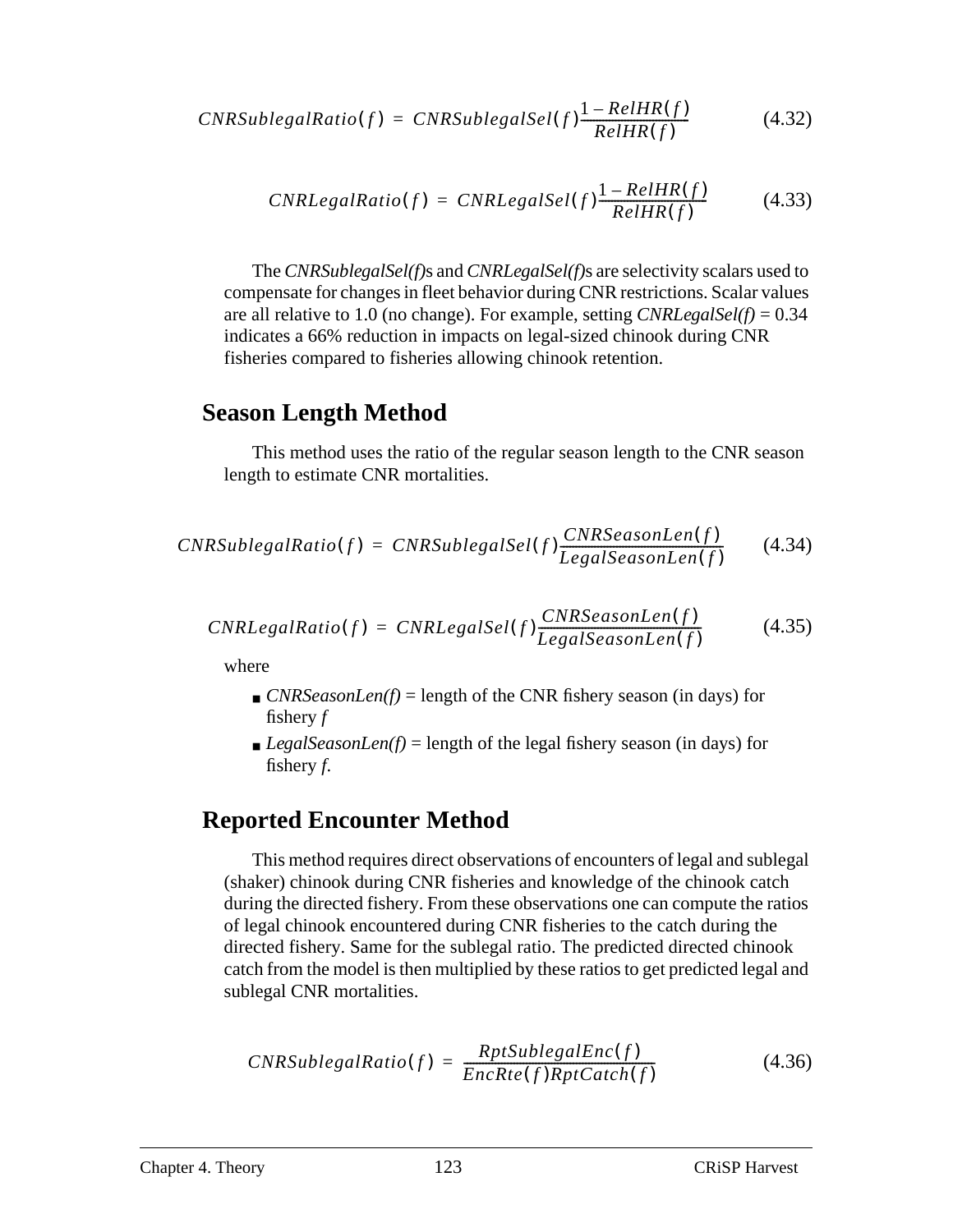$$
CNRLegalRatio(f) = \frac{RptLegalEnc(f)}{Rpt Catch(f)}
$$
\n(4.37)

where

- $\blacksquare$  *RptSublegalEnc(f)* = reported encounters of sublegal-sized chinook (numbers of fish) in fishery  $f$  when it is illegal to retain chinook
- $\blacksquare$  *RptLegalEnc(f)* = reported encounters of legal-sized chinook (numbers of fish) in fishery *f* when it is illegal to retain chinook.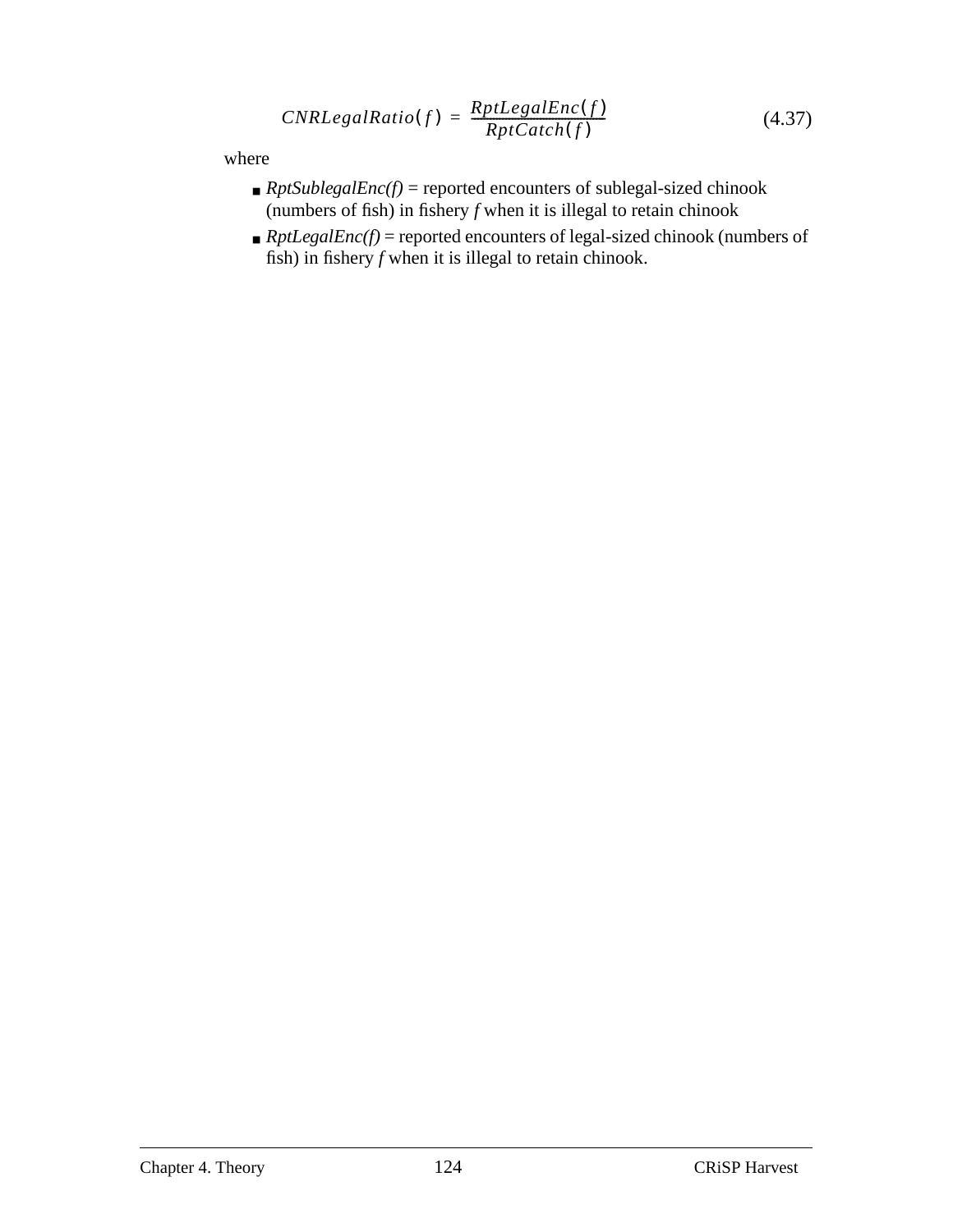# **Overview**

The primary management tool of the Pacific Salmon Commission is the use of catch ceilings. A catch ceiling consists of an upper limit on the numerical catch for a fishery, or group of fisheries, for a specified time period. For example, the 1991 catch ceiling (upper limit) for the combined Southeast Alaska troll, net, and sport fisheries was 273,000 chinook. Note the following:

- catch ceilings are not established for individual stocks
- catch ceilings may include fisheries that are considered preterminal for some stocks but terminal for other stocks.

The PSC Chinook Model only allows catch ceilings to be applied to individual fisheries. Fisheries that have ceiling management are identified during data input (Table 4.5).

| <b>Fishery</b>                 | <b>Harvest Types</b>            |
|--------------------------------|---------------------------------|
| Alaska Troll                   | Preterminal                     |
| Northern B.C. Troll            | Preterminal                     |
| Central B.C. Troll             | Preterminal                     |
| <b>WCVI Troll</b>              | Preterminal                     |
| Washington/Oregon Troll        | Preterminal                     |
| <b>Strait of Georgia Troll</b> | Preterminal                     |
| Alaska Net                     | <b>Preterminal and Terminal</b> |
| Northern B.C. Net              | Preterminal and Terminal        |
| Central B.C. Net               | Preterminal and Terminal        |
| Alaska Sport                   | Preterminal                     |
| North/Central B.C. Sport       | Preterminal                     |
| <b>Washington Ocean Sport</b>  | Preterminal                     |
| <b>Strait of Georgia Sport</b> | Preterminal                     |

**Table 4.5**Fisheries with ceiling management.

For each ceilinged fishery, ceilings are specified for each year of the simulation. During each simulation year, if the sum of the computed individual stock catches using input harvest rates (as modified by any fishery policy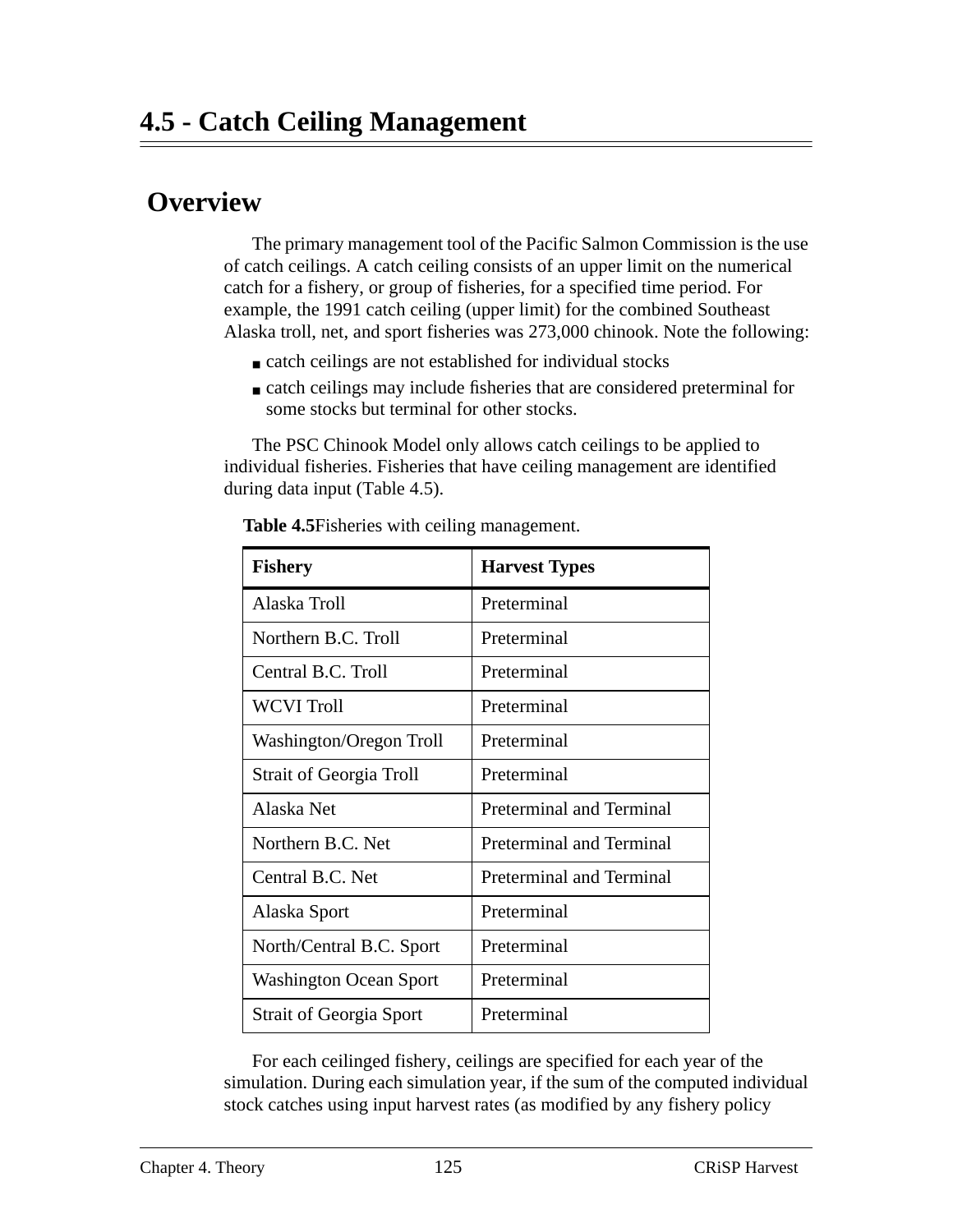factors) does not exceed the ceiling amount, the ceiling has no effect (i.e., the stock abundance is such that the ceiling will not be reached given the specified stock exploitation rates). The model also allows ceilings to be "forced," or modeled as a fixed catch. A forced ceiling is called a "quota" and is taken every year regardless of the stock abundance. Most catch ceilings are modeled as quotas.

CRiSP Harvest uses a slightly different algorithm from the PSC model, but the net effect is the same. The CRiSP Harvest algorithm is described here, with significant differences from the PSC version noted.

## **Setting Catch Ceilings**

For catch ceiling management, the simulation period is divided into two time segments. The base period includes the years 1979 to 1984 (i.e., years prior to enactment of the PST). The simulation period includes year 1985 and beyond.

Catch ceilings are established in two steps. During data entry, base period (1979-1984) catches for each fishery (from the \*.CEI file) are summed and averaged. Catches for the remaining years are divided by the average to get scalar values relating observed catches to average base period catches. During model execution, preterminal and terminal catches for each fishery are summed and averaged. At the end of the base period, the scalars computed during data entry are multiplied by the average preterminal and terminal model catches to get the catch ceilings for the remainder of the simulation period. Thus, the model catches during the ceiling management period are not equal to the catches given in the \*.CEI file, but have the same relative value compared to the base period catches. Table 4.6 illustrates how the catch ceilings are computed.

| <b>Table 4.6</b> Computation of catch ceilings. For example, in 1985 the ceiling scalar $=$ |
|---------------------------------------------------------------------------------------------|
| $212,827/272,500$ ; the model preterm ceiling = 216,667*.781; the model terminal            |
| ceiling = $64,833*.781.$                                                                    |

| Year | <b>Observed</b><br>Catch<br>$(*.CEI]$<br>file) | <b>Model</b><br><b>PreTerm</b><br>Catch | <b>Model</b><br><b>Terminal</b><br>Catch | <b>Model</b><br><b>Total</b><br>Catch |
|------|------------------------------------------------|-----------------------------------------|------------------------------------------|---------------------------------------|
| 1979 | 338,000                                        | 250,000                                 | 75,000                                   | 325,000                               |
| 1980 | 300,000                                        | 235,000                                 | 70,000                                   | 305,000                               |
| 1981 | 248,000                                        | 198,000                                 | 65,000                                   | 263,000                               |
| 1982 | 242,000                                        | 202,000                                 | 64,000                                   | 266,000                               |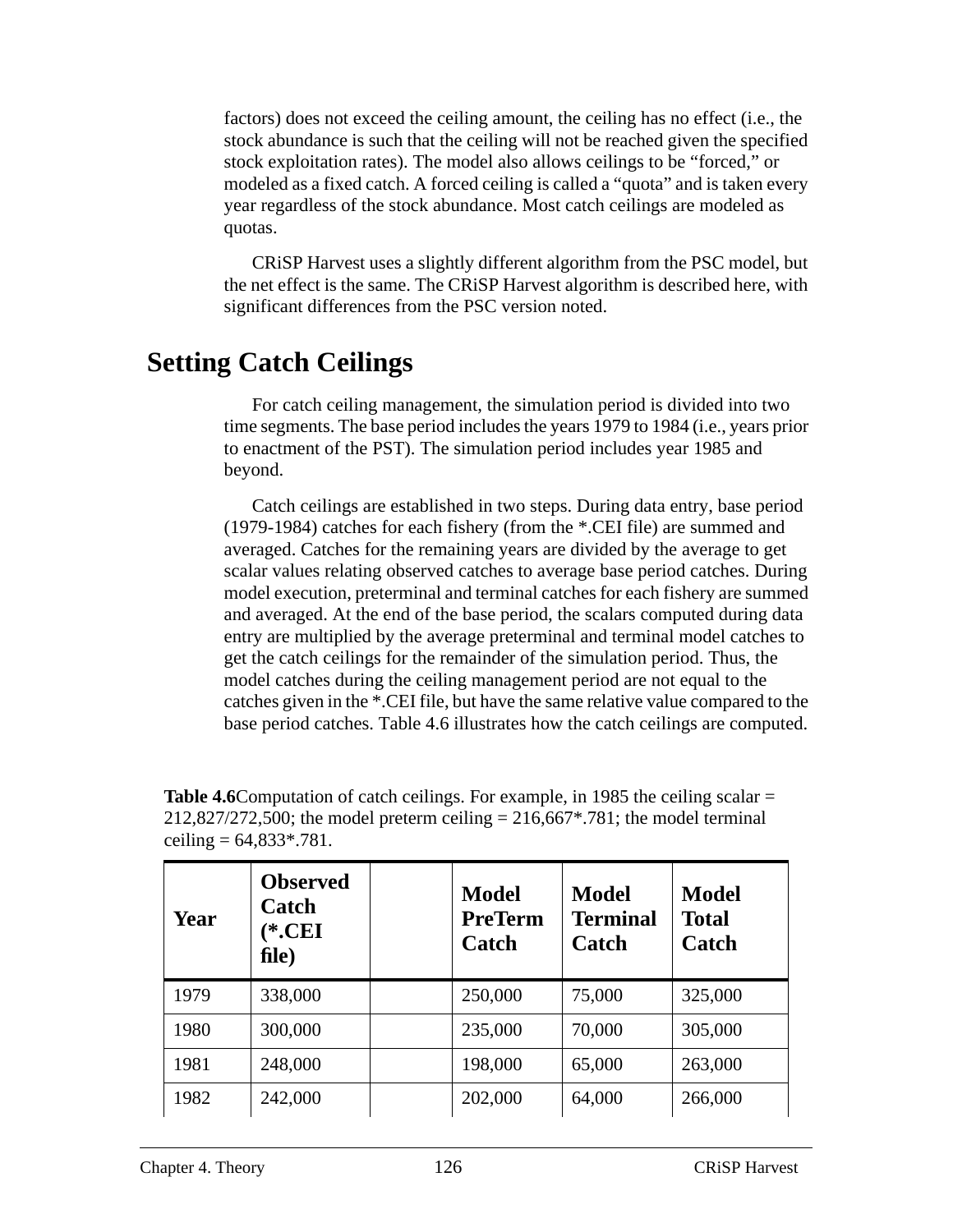Table 4.6Computation of catch ceilings. For example, in 1985 the ceiling scalar = 212,827/272,500; the model preterm ceiling  $= 216,667^*$ .781; the model terminal ceiling  $= 64,833,8781$ .

| <b>Year</b>               | <b>Observed</b><br>Catch<br>$(*.CEI$<br>file) |                           | <b>Model</b><br><b>PreTerm</b><br>Catch | <b>Model</b><br><b>Terminal</b><br>Catch | <b>Model</b><br><b>Total</b><br>Catch |
|---------------------------|-----------------------------------------------|---------------------------|-----------------------------------------|------------------------------------------|---------------------------------------|
| 1983                      | 271,000                                       |                           | 235,000                                 | 55,000                                   | 290,000                               |
| 1984                      | 236,000                                       |                           | 180,000                                 | 60,000                                   | 240,000                               |
| Average<br>Base<br>Period | 272,500                                       |                           | 216,667                                 | 64,833                                   | 281,500                               |
| Year                      | Observed<br>Catch                             | Ceiling<br><b>Scalars</b> | Model<br>PreTerm<br>Ceiling             | Model<br>Terminal<br>Ceiling             | Model<br>Total<br>Ceiling             |
| 1985                      | 212,827                                       | .781                      | 169,217                                 | 50,635                                   | 219,852                               |
| 1986                      | 229,980                                       | .844                      | 182,867                                 | 54,719                                   | 237,586                               |
| 1987                      | 230,901                                       | .847                      | 183,517                                 | 54,915                                   | 238,432                               |
| 1988                      | 216,427                                       | .794                      | 172,034                                 | 51,477                                   | 223,511                               |
| 1989                      | 220,966                                       | .811                      | 175,717                                 | 52,580                                   | 228,297                               |

The algorithm used to keep model catches for each fishery below ceilings (or equal to quotas, if forcing is specified) depends on whether or not any ceilinged fisheries have both preterminal and terminal harvests. If a fishery has only preterminal harvests, the model simulates the effects of ceiling management policies by calculating catches in two passes. The first pass calculates catch as if no ceiling were present. The ratio of the ceiling divided by the total catch of all stocks in the fishery is then calculated. This ratio is the basis for adjustment during the second pass. If the ratio is less than one (i.e., the ceiling is less than the computed catch), the catch is reduced by multiplying the age-specific catch of each stock by the ratio. If the ratio is greater than one and the user specifies quota management, the catch is increased to meet the quota; if the ratio is greater than one and ceiling management is specified, no adjustment to catch is made.

Fisheries that are "terminal" for one or more stocks must use an iterative procedure to compute the appropriate adjustment ratios. This is because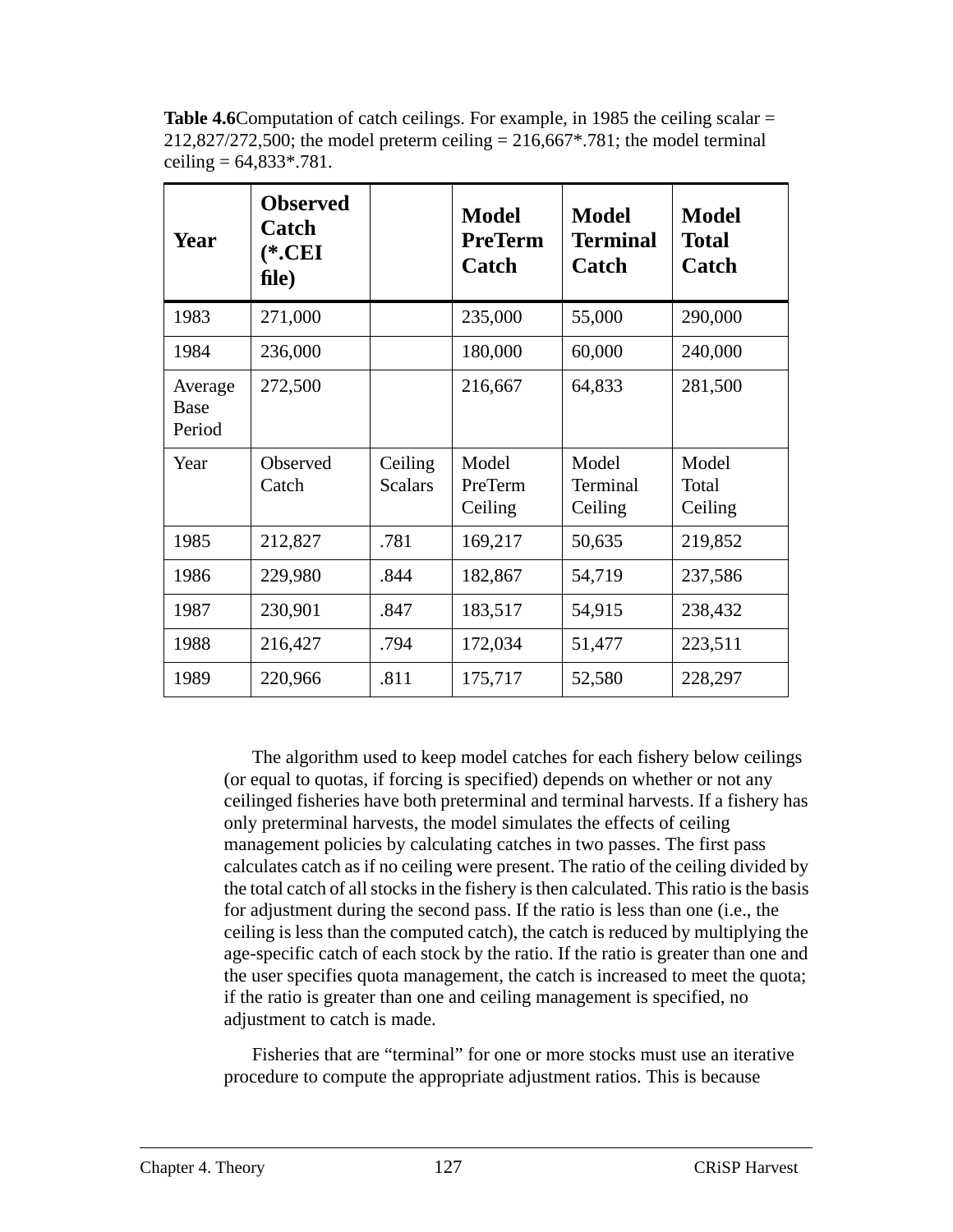preterminal catches are computed prior to the calculation of mature run sizes and terminal catches. For each fishery, the procedure is as follows:

- Compute ocean catches and mature run sizes
- Compute terminal catches by age and stock, using any specified fishery policies
- Compute a cumulative ratio as the previous ratio  $(= 1 \text{ on the first})$ iteration) multiplied by the ratio between the ceiling and the total catch for all stocks
- Process the ceiling according to the same procedure described for ocean fisheries
- Repeat the procedure until the computed catch using the cumulative ratio factor is within .999 of the specified ceiling level.

In instances where a fishery is (1) terminal for a particular stock and (2) the terminal run size after fishing exceeds the specified spawning escapement goal, any catch ceilings specified for that fishery will not include the harvest of fish in excess of the spawning escapement goal.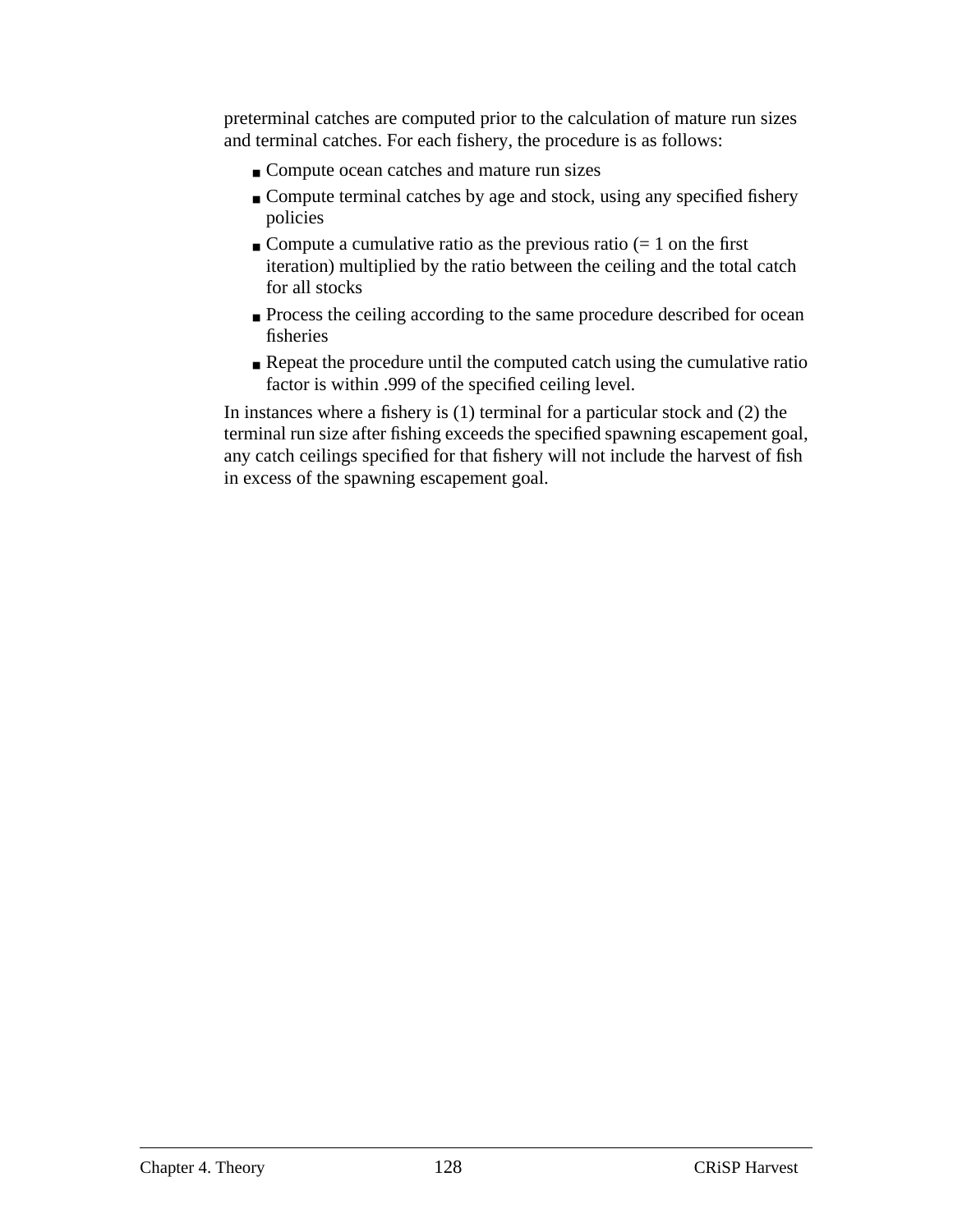As described in the previous section, the primary management tool of the Pacific Salmon Commission is the establishment of catch ceilings for fisheries harvesting stocks originating from both the US and Canada. These fisheries are mostly preterminal fisheries, and thus are first in line in the long gauntlet of fisheries harvesting each stock. The total harvest on a stock is fine-tuned via inriver management of the last fisheries to harvest each stock.

The most common strategy for in-river management is fixed escapement. An escapement goal is established for one or more stocks and catches are adjusted to meet the escapement goal. The original PSC Chinook Model did not include this type of management option. It was added to the CRiSP Harvest model to better simulate management of Columbia River fisheries which are governed by the court ordered Columbia River Fish Management Plan (*US vs Oregon*).

For fall chinook salmon, the Columbia River Fish Management Plan (FMP) established the following spawning escapement goals: "40,000 naturally spawning Columbia River upriver bright (URB) adults above McNary Dam. The goal for the developing Snake River fall chinook program shall be addressed in the Snake River (mainstem) Subbasin plan. Bonneville Pool hatchery (BPH) brood stock necessary to meet hatchery program production requirements." The present goal is a combined escapement of 45,000 fall chinook salmon above McNary dam.

The PSC Chinook Model has two fisheries that target Columbia River stocks—Col R Sport and Col R Net. The Col R Sport fishery operates primarily at the river mouth and harvests significant numbers of fish from stocks outside the Columbia River, including Georgia Strait stocks. The Col R Net fishery harvests no fish that spawn outside the Columbia River basin. Both fisheries were originally modeled as fixed harvest rate fisheries in which stock/age/ fishery specific harvest rates are fixed within each year, but can be modified from year to year by changing the stock/fishery specific fishery policy (FP) scalars. Under this method, escapements vary from year to year. The problem with this approach is that there is no dynamic mechanism for adjusting harvest rates to meet a fixed escapement goal.

A more realistic modeling approach would establish escapement goals for each year and adjust catches to meet those goals. The net affect is that the harvest rates on each stock will change dynamically from year to year as relative stock abundances change. This is especially important for analyzing recovery options for the listed Snake River Fall Chinook stock, as simulated by the LYF stock. Both the Col R Sport and Net fisheries harvest both the URB and LYF stocks. Thus, if the URB stock increases over time and a fixed escapement policy is implemented, the harvest rate on the weaker LYF stock will increase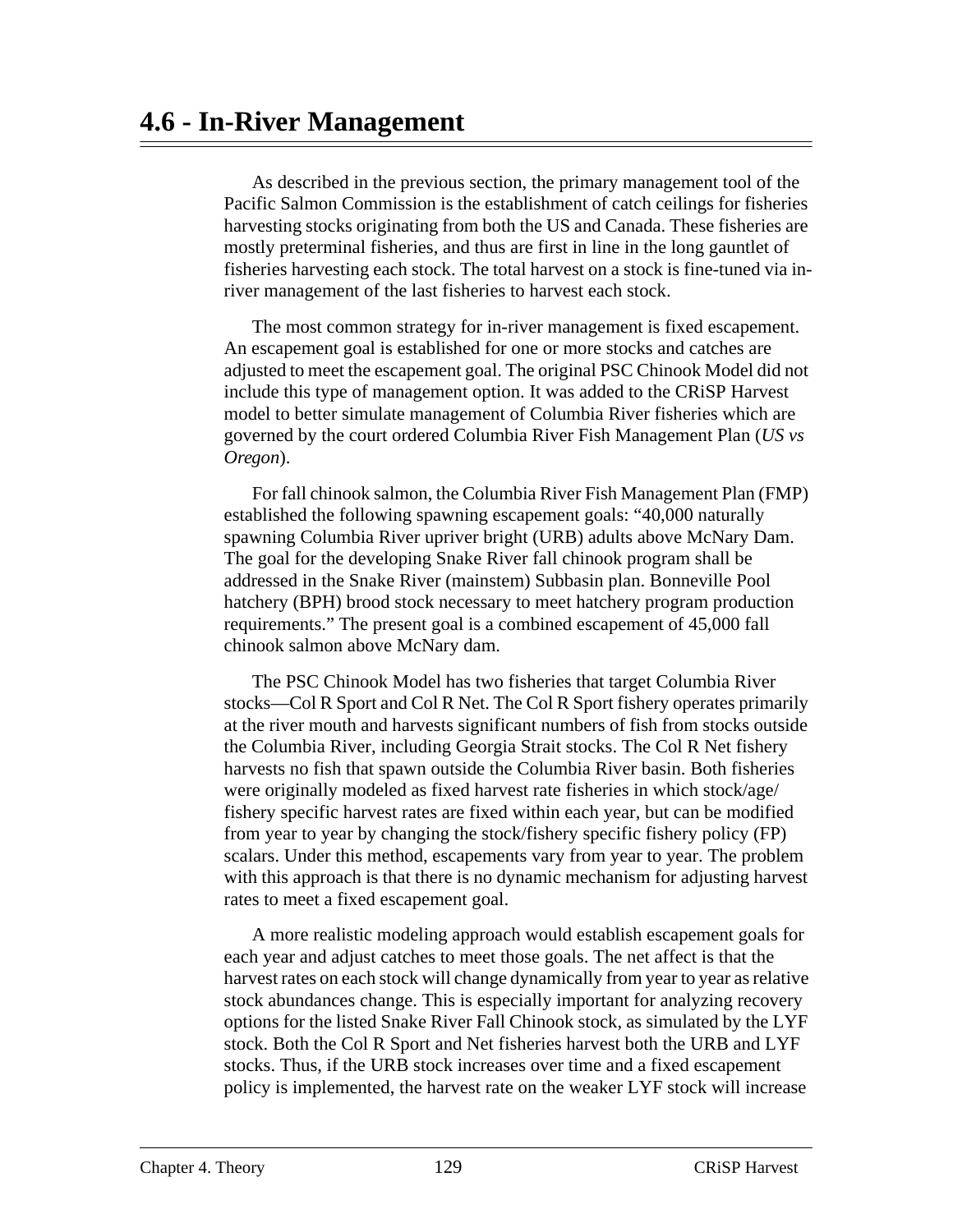over time. This type of dynamic behavior cannot be modeled with a stock/ fishery specific fixed harvest rate policy.

A second type of in-river management is combined fixed harvest rate strategy. Under this type of policy, a constant fraction of the combined cohorts (from one or more stocks) entering the river are harvested each year. Under this type of policy, the harvest rate on each cohort changes each year as the relative abundance of the cohorts changes. In terms of the computation algorithms, this type of policy is nearly identical to that of fixed escapement. Once one knows the total number of fish available for in-river harvest and the desired combined harvest rate, one also knows the desired combined fixed escapement level.

In CRiSP Harvest, fisheries managed under a fixed escapement and fixed harvest rate policies are treated as a special type of terminal fishery called a river fishery. A control statement in the \*.OPT file indicates if any fisheries are to be designated river fisheries and provides the name of a \*.RIV file that gives specific information about the desired policies.

## **Nonlinear Harvesting Formula**

Our overall goal was to modify the original PSC Chinook Model such that during the simulation period, the harvest rates in the Columbia River Sport and Net fisheries were adjusted dynamically to meet an escapement goal at McNary Dam. We also wanted to preserve the concept that in-river harvest rates would be applied to the terminal runs, just as other terminal catches are. That is, we did not want the harvest rates to be applied to the "true terminal run" returning just to the river (i.e., terminal run minus ocean terminal catches). And to the extent possible, we wanted to maintain the shaping options defined by the harvest rates, FP scalars, and the PNVs contained in the input files.

These goals proved to be impossible because scaling all river catches (by stock, age, and fishery) up or down by an equal factor often resulted in catches exceeding the fish available. For example, a strong terminal run (i.e., much larger than the escapement goal) might require a two- or three-fold increase in the input harvest rate to meet the escapement goal. Such a large increase in the catch of a weak stock often resulted in a harvest rate greater than 1.0, which is impossible. Thus, we were forced to use a non-linear harvesting function that prevented harvests from exceeding the available fish.

Recall that in non-river fisheries the preterminal and terminal legal harvests are computed as follows:

$$
Catch_{s, a, f} = Run_{s, a} \cdot HR_{s, a, f} \cdot FP_{s, f} \cdot PV_{a, f}
$$
\n
$$
(4.38)
$$

where

 $\blacksquare$  *Catch*<sub>s,a,f</sub> = preterminal or terminal catch of stock *s*, age *a*, in fishery *f*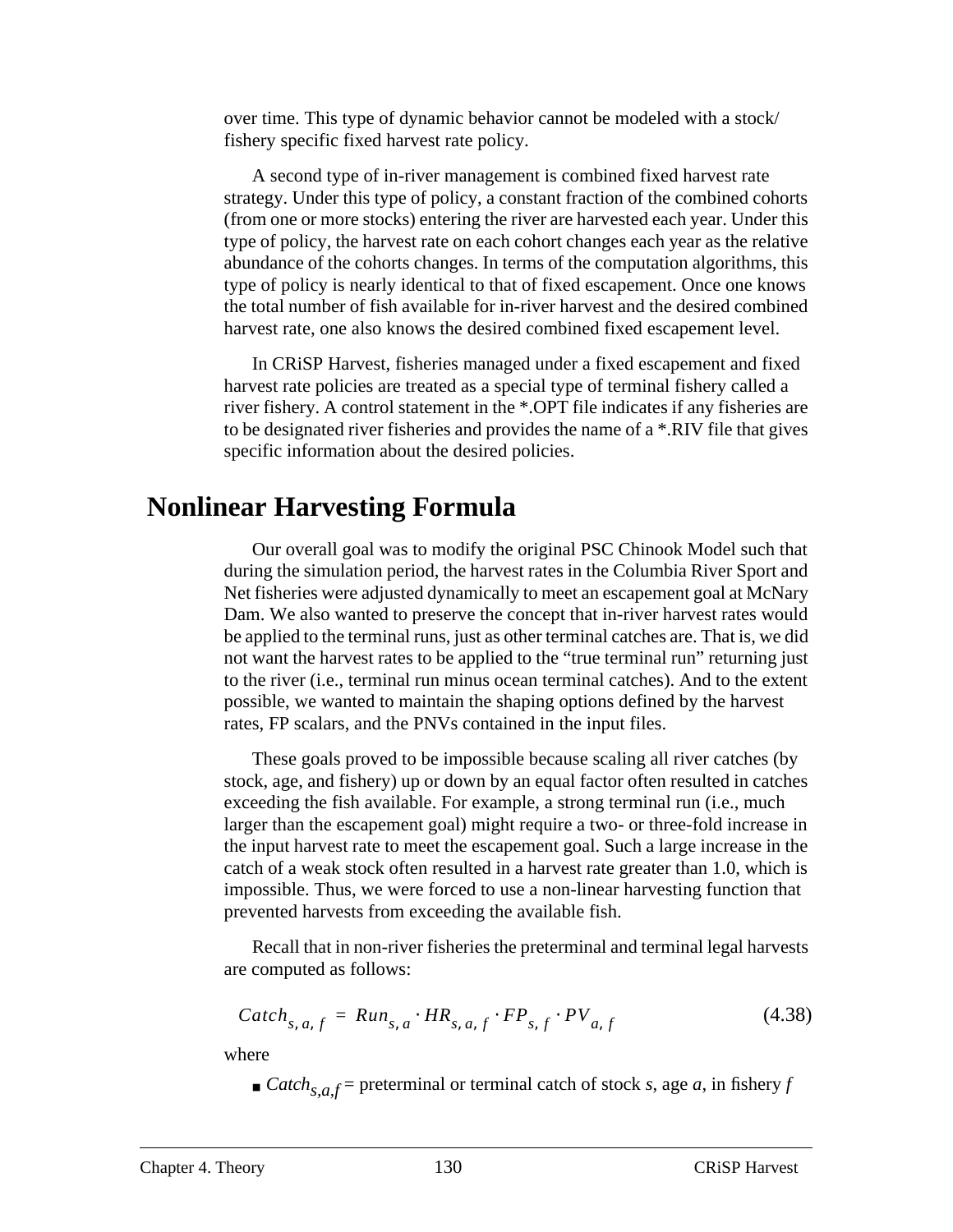- <span id="page-130-0"></span> $\blacksquare$  *Run<sub>s, a</sub>* = coastwide ocean abundance or coastwide terminal run for stock *s*, age *a*
- $H R_{s,a,f}$  = harvest rate for stock *s*, age *a*, in fishery *f*
- $\mathbb{P}F_{s,f}$  = fishery policy scalar for stock *s* in fishery *f*
- $P_{a,f}$  = proportion vulnerable for age *a* in fishery *f* (i.e., proportion of age *a* fish that are recruited to the gear and are above the legal size limit in fishery *f*).

Note that this type of catch equation is a simple linear relationship of the form:

$$
Cartch = Run \cdot P \tag{4.39}
$$

where P is the proportion of the run that is harvested.

A more realistic type of catch equation is the following:

$$
Cartch = Run \cdot (1 - e^{-q \cdot E}) \tag{4.40}
$$

where *q* is called the "Poisson Catchability Coefficient" and *E* is the amount of fishing effort (Robson and Skalski 1993). In this formulation, catch can never exceed the run size. Note that if we have an estimate of *P* for some level of effort (e.g., input values for *HR*, *FP*, and *PV*), we can solve for the product *qE*.

$$
q \cdot E = -\ln(1 - P) \tag{4.41}
$$

If we want to simulate the effects of adjusting effort, we simply replace *qE* with *qERatio*, where *Ratio* is the relative increase or decrease in effort.

[Fig. 4.10](#page-131-0) illustrates the differences between eq (4.39) and eq (4.40). For low harvest rates and relative efforts less than one, the equations are very similar. However, for larger harvest rates and as relative effort is increased, the nonlinear representation provides a more realistic simulation of increased harvesting because it does not permit the entire stock to be harvested.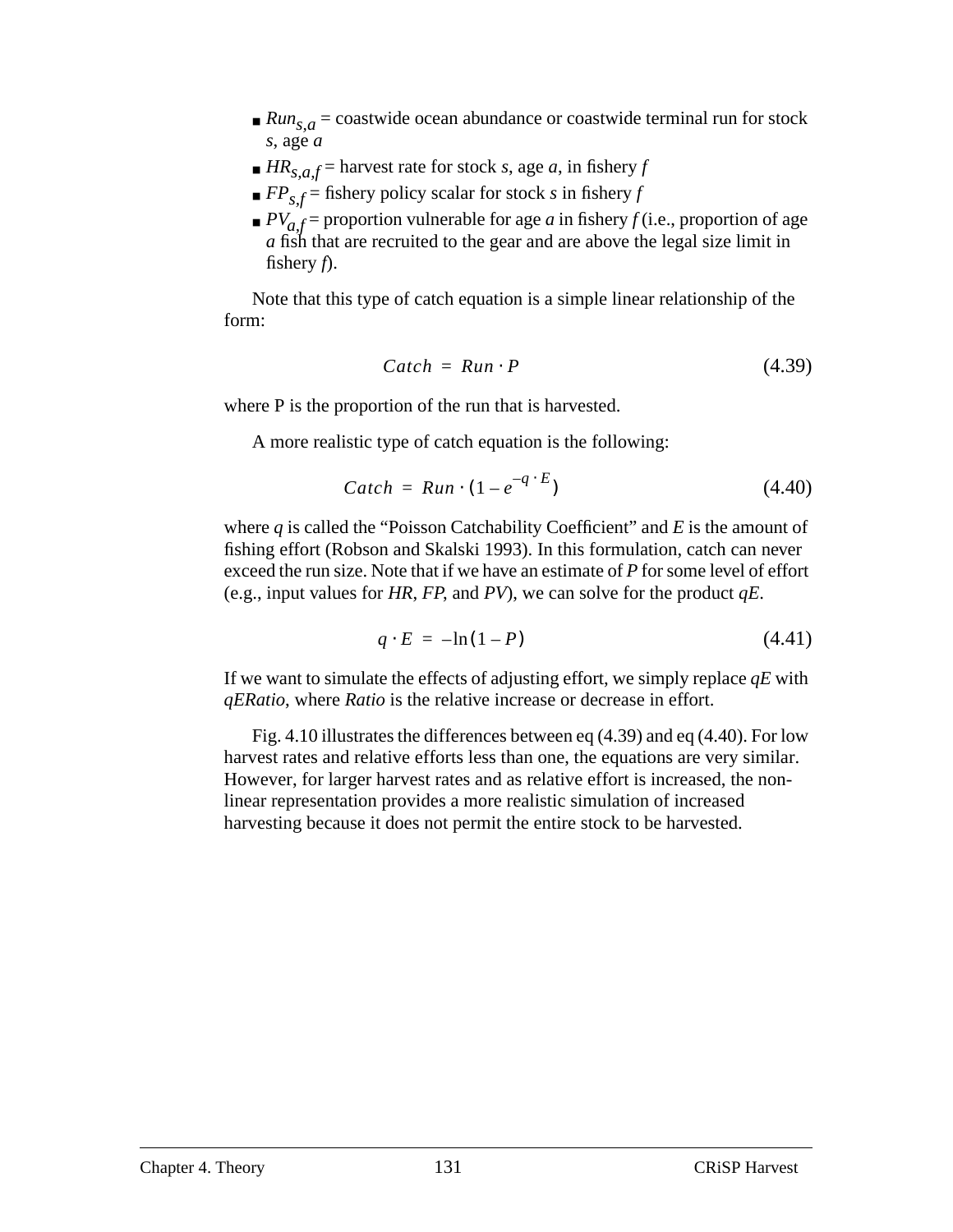<span id="page-131-0"></span>

**Fig. 4.10** Illustration of the relationship between relative fishing effort level compared to the base period (E) and the fraction of the stock harvested (p) for two cohorts with base period harvest rates of 10% and 50%. Straight and curved lines represent harvesting using [eq \(4.39\)](#page-130-0) and [eq \(4.40\),](#page-130-0) respectively. Note that when the effort level is increased more than two-fold, the linear harvesting equation results in a harvest fraction greater than one for one stock.

Before the fixed escapement and fixed harvest rate algorithms are implemented, a four step procedure is utilized to translate the harvesting equations into non-linear form by computing the input Poisson catchability coefficients.

First, we compute the maximum fraction of the terminal run for each cohort that can be taken by the river fisheries. The fish available for the river fisheries is just the terminal run minus the terminal mortalities (legal harvests plus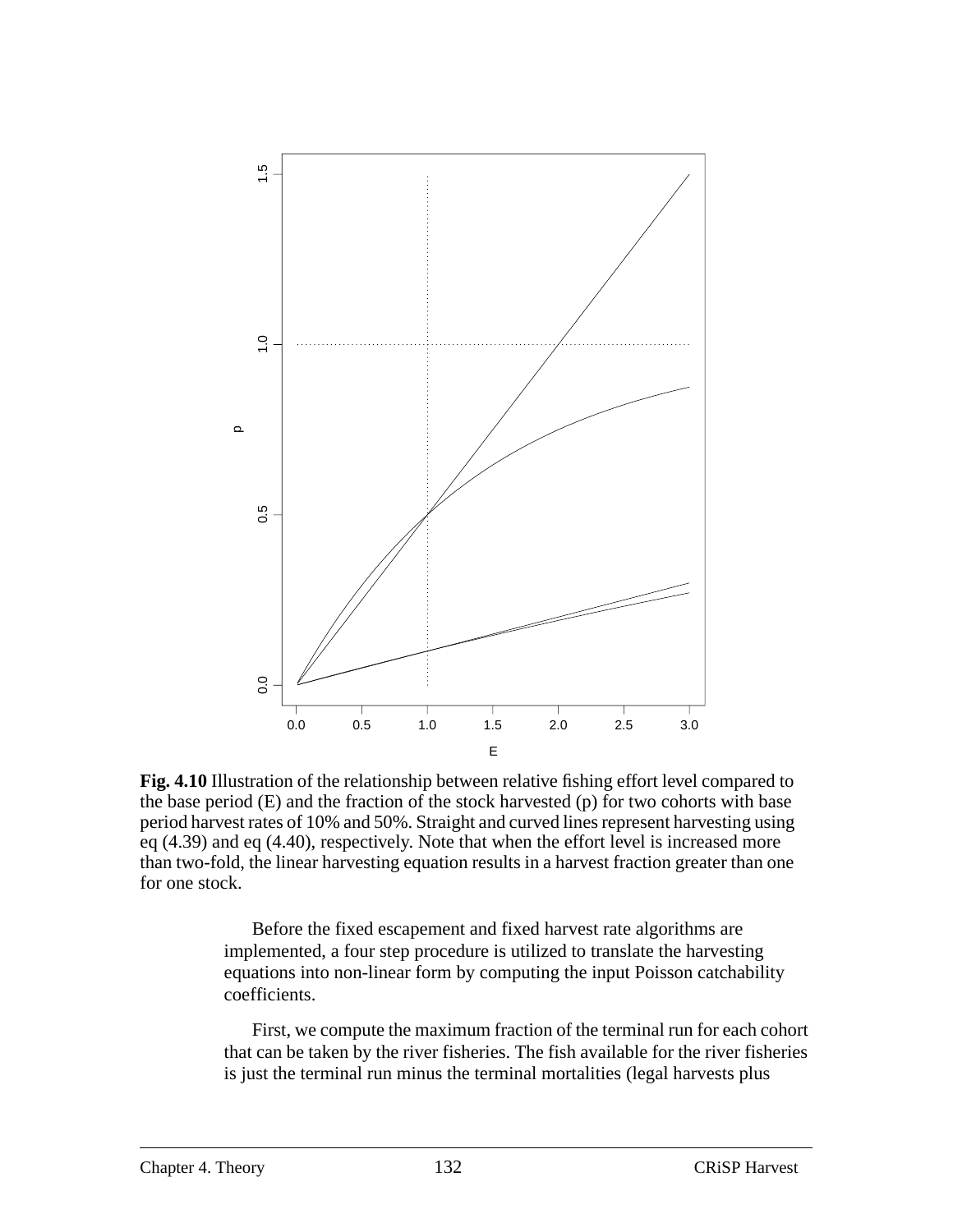incidental mortalities) in non-river fisheries, sometimes called the true terminal run. Thus, the maximum fraction that can be harvested is:

$$
MaxP_{s, a} = \frac{TrueTermRun_{s, a}}{TermRun_{s, a}}
$$
(4.42)

where

$$
TrueTermRun_{s, a} = TermRun_{s, a} - \sum_{f \neq riv} TermMort_{s, a, f}
$$
 (4.43)

If either *TrueTermRun*<sub>s,  $a$ </sub> < 0 or *TermRun*<sub>s,  $a$ </sub> < 0, then we set  $MaxP_{s,a}$  = 0. Note that in eq (4.42) *s* indexes all stocks that are harvested by the fisheries managed under in-river management but *f* indexes fisheries not included in in-river management.

Second, we compute the total in-river harvest fraction from input data (*HR*s, *FP*s, and *PV*s):

$$
TotP_{s,a} = \sum_{f = riv} P_{s,a,f} \tag{4.44}
$$

where

$$
P_{s, a, f} = HR_{s, a, f} \cdot FP_{s, f} \cdot PV_{a, f} \tag{4.45}
$$

Here, *s* and *f* index stocks and fisheries that are harvested and managed under in-river management, respectively

Third, we create a new variable call  $PScal_{s,a}$  to adjust the input variables if they are unreasonable. If  $TotP_{s,a}$  is less that  $MaxP_{s,a}$ , then the input values are within reasonable limits, no adjustments are necessary, and we set  $PScal_{s,a} = 1$ . However, if  $TotP_{s,a}$  is greater than  $MaxP_{s,a}$ , then the input values are too large and must be scaled down by:

$$
PScal_{s, a} = \frac{MaxP_{s, a}}{TotP_{s, a}}
$$
(4.46)

If  $TotP_{s,a} = 0$ , then we set  $PScal_{s,a} = 0$ .

Finally, for each stock, age, and fishery specific river harvest, we compute the Poisson catchability coefficient as

$$
q_{s, a, f} = -\ln(1 - (P_{s, a, f} \cdot PScal_{s, a})) \tag{4.47}
$$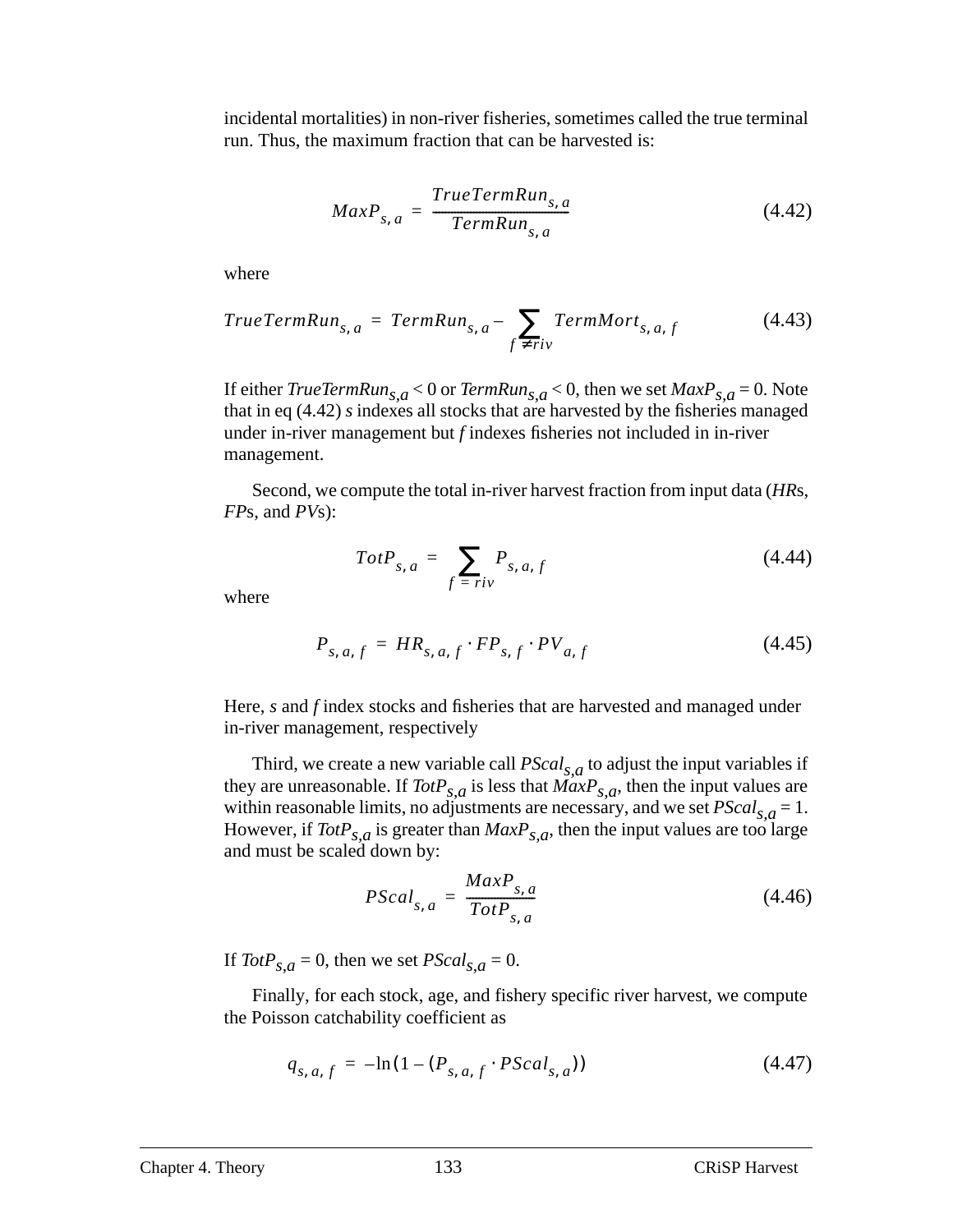We set the maximum fraction of a cohort that can be harvested to be about 99% by setting a maximum limit on  $q_{s,a,f}$  to be 5.0.

Note that we now have catchability coefficients that will not generate catches that are greater than the true terminal run. However, this does not guarantee that the river catches plus the river shakers will be less than the true terminal run. We account for that possibility later.

### **Fixed Escapement Algorithm**

The computation algorithm is similar to that for multi-phase ceiling management in that catches are computed by an iterative procedure. The fixed escapement algorithm is implemented after all initial terminal catches are taken but before final escapements are computed. If multiple stocks in the same river are being managed via fixed escapements, three types of policies may be implemented: (1) strong stock management in which the river is managed to meet the strongest stock's escapement goal; (2) weak stock management in which the river is managed to meet the weakest stock's escapement goal; or  $(3)$ combined stock management in which the escapement goal is based on the sum of all stocks.

#### *Step 1.*

Compute the river catches using the formula:

$$
Riv\,(t_{s,\,a,\,f} = TermRun_{s,\,a} \cdot (1 - e^{-(q_{s,\,a,\,f} \cdot Ratio)}) \tag{4.48}
$$

where *Ratio* is the relative increase or decrease in the river fishing effort required to adjust the river catch to meet the escapement goal. Note that *Ratio*  $= 1$  on the first iteration.

We also compute the river shaker mortalities for each stock, age, and fishery in the usual manner. Note that for each cohort it is possible for the catch plus the shakers to exceed the true terminal run. This is accounted for in Step 3.

#### *Step 2.*

We create a new variable for the total river mortalities, called *RivMorts*, which can not exceed the available fish. This is a temporary variable and is only used within this algorithm. For each stock and age we compute

$$
RivMorts_{s,a} = min(RivCatch_{s,a} + RivShakers_{s,a}, TrueTermRun_{s,a}) \qquad (4.49)
$$

where  $RivCatch_{s,a}$  and  $RivShakers_{s,a}$  are summed over all river fisheries. Thus,  $RivMorts_{s,a}$  cannot exceed the total available fish.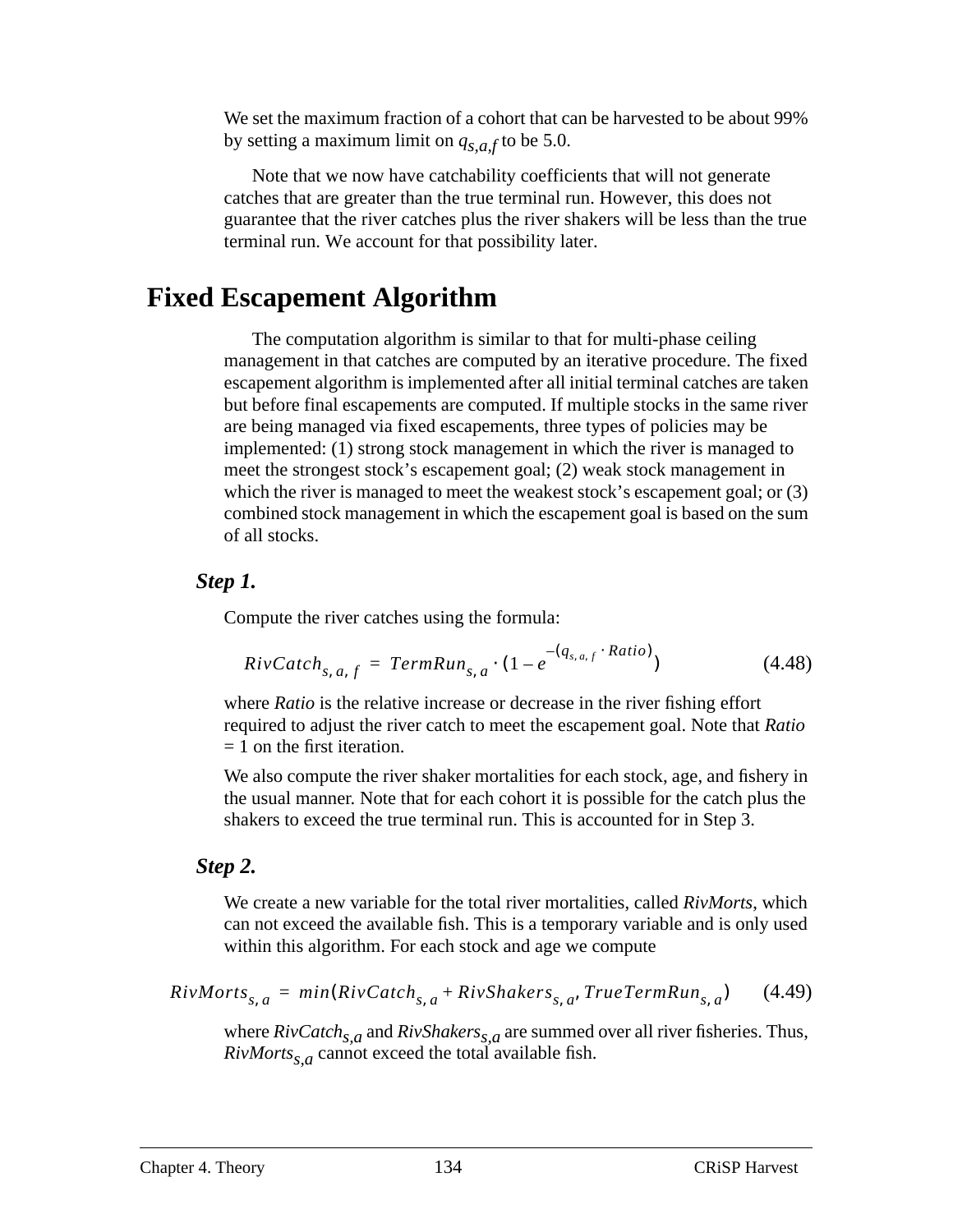#### *Step 3.*

Compute another temporary variable called *TempNewScale*. If strong or weak stock management is being implemented, the algorithm computes separate adjustment values for each stock using the following formula:

$$
TempNewScal_s = \frac{TrueTermRun_s - \frac{EscGoal_s}{Mgtdl_s}}{\sum_{a = 3}^{5} \sum_{i = riv} RivMort_{s, a, f}}
$$
(4.50)

where

$$
TrueTermRun_s = \sum_{a=3}^{5} TrueTermRun_{s,a}
$$
 (4.51)

 $RivMort_{s,a,f}$ =River catches plus incidental mortalities for stock *s*, age *a*, in river fishery *f*.

 $EscGoal_s = Escapement goal for stock s;$ 

 $Mgtdl_s$  = Interdam survival rate for stock *s* after all harvesting mortalities to the point where the escapement goal is measured.

For strong or weak stock management, the largest or smallest *TempNewScal* is used to compute the adjustment ratio to be applied to all catches by the river fisheries, respectively.

If combined stock management is used, *TempNewScale* is computed as follows:

$$
TempNewScal = \frac{\left[\sum_{s} Mgtldl_{s} \cdot TrueTermRun_{s}\right] - EscGoal}{\sum_{s} \left(Mgtldl_{s} \sum_{a=3}^{5} \sum_{f=riv} RivMort_{s,a,f}\right)}
$$
(4.52)

### *Step 4. Compute NewScal*

We compute *NewScal* as follows:

$$
NewScal = \frac{\ln(1 - (TempNewScal \cdot WgtAvgP))}{\ln(1 - WgtAvgP)}
$$
(4.53)